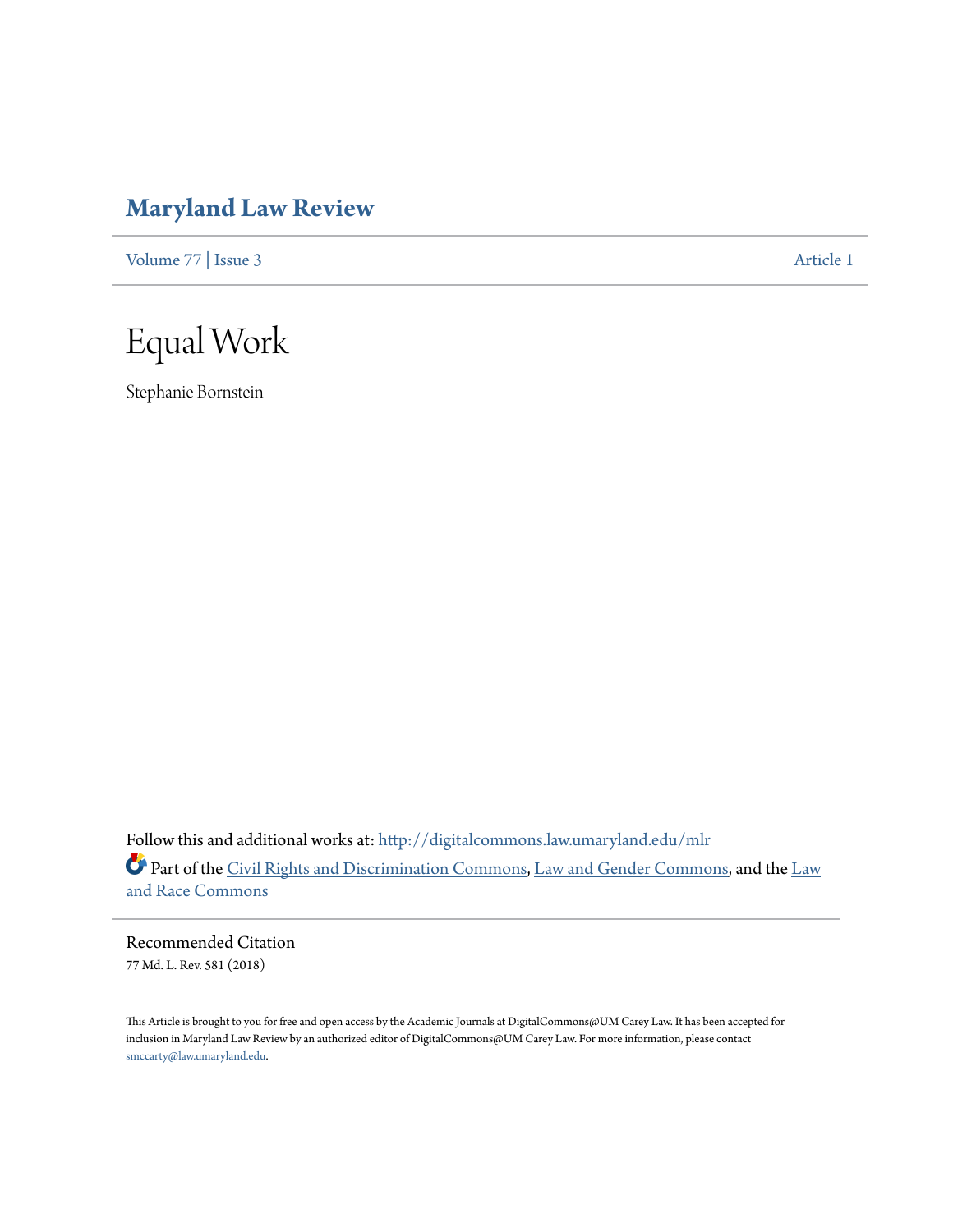#### STEPHANIE BORNSTEIN<sup>\*</sup>

 *Most Americans have heard of the gender pay gap and the statistic that, today, women earn on average eighty cents to every dollar men earn. Far less discussed, there is an even greater racial pay gap. Black and Latino men average only seventy-one cents to the dollar of white men. Compounding these gaps is the "polluting" impact of status characteristics on pay: as women and racial minorities enter occupations formerly dominated by white men, the pay for those occupations goes down. Improvement in the gender pay gap has been stalled for nearly two decades; the racial pay gap is actually worse than it was thirty-five years ago. Both pay gaps exacerbate growing income inequality in the United States. While demographic differences contribute to pay disparities (in women's hours worked and time off for childbearing, and in minority workers' education and experience levels), economists now find that fully one-third to one-half of both pay gaps is caused by two other factors: occupational segregation—meaning the unequal distribution of women and racial minorities across job fields—and discrimination. To what extent are these factors due to stereotypes about the value of women and racial minorities' work, and what, if anything, can antidiscrimination law do to respond?* 

 *Existing federal law prohibits sex and race discrimination in pay, but requires an employee to provide proof of an employer's intent to discriminate or a nearly identical "comparator" of a different sex or race performing "equal work" who is paid more. Current proposals for reform focus on narrowing an employer's defenses in a lawsuit alleging unequal pay. This approach, while likely to improve plaintiffs' successes in court, misses the forest for* 

<sup>© 2018</sup> Stephanie Bornstein.

<sup>\*</sup> Associate Professor of Law, University of Florida Levin College of Law. For their helpful comments and questions on presentations or drafts of this Article, my sincere thanks to: Cynthia Bowman, Deborah Brake, Christopher Bruner, Joanna Grossman, Norrinda Hayat, Jayne Huckerby, Paula Monopoli, Eang Ngov, Wilson Parker, Shakira Pleasant, and Laura Rosenbury. My thanks as well to the participants in the 2016 Idaho Law Review Symposium, the 2016 Colloquium on Scholarship in Labor & Employment Law, the 2017 Law & Society Association Conference Gender & Democracy Program, the 2017 SEALS Conference Works-in-Progress Program, and the 2017 Southeastern Junior/Senior Workshop. Thanks, too, to Marisol Silva, Meredith Jones, and Dale Dowden for their excellent research assistance.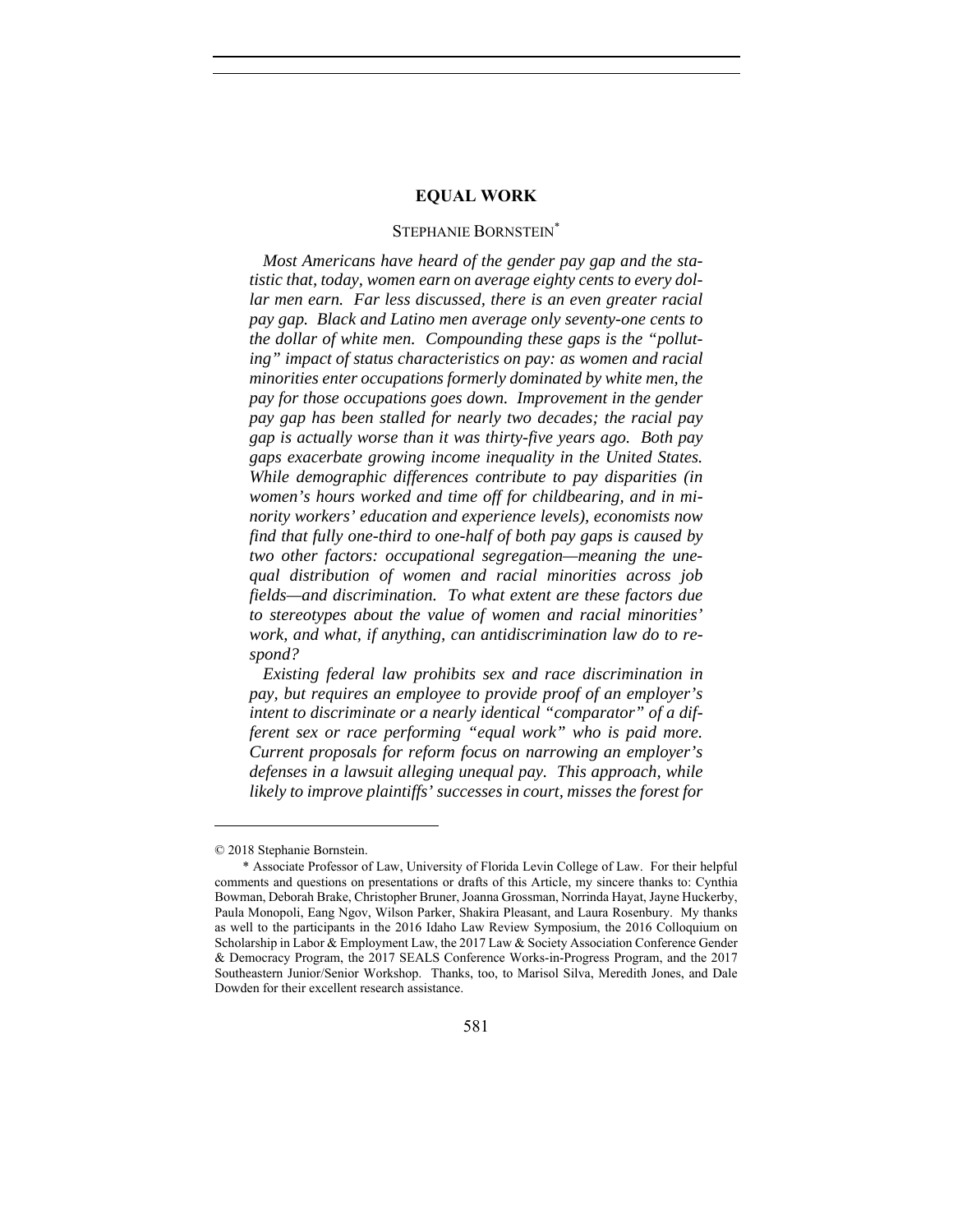*the trees. Leaving the definition of "equal work" untouched in threshold requirements for legal protection fails to account for the workforce segregation and gender and racial stereotyping at the root of much of the current pay gaps.* 

 *This Article explores how the limitations of existing law allow the gender and racial pay gaps to persist and analyzes proposals for improvement. To do so, the Article contrasts current reform efforts with alternatives, including the historical movement in the 1980s for "comparable worth" legislation and its echo in recently enacted laws in three states requiring equal pay for "substantially similar" or "comparable work." Given the difficulty of enacting legislative change at the federal level, the Article then proposes a reframing of the concept of "equal work" in existing law by drawing on examples of broader definitions used to set pay in some union, government, and private sector employment contexts. Debunking the outdated criticism that strong equal pay laws force employers to "compare apples and oranges" and framing the comparison of "equal work" more broadly are essential to overcoming the impacts of occupational segregation and stereotyping on pay, and to closing the pay gaps.* 

#### **INTRODUCTION**

In 1950, most biologists were men, as were most designers, ticket agents, and recreation workers (park rangers, camp leaders, and the like).<sup>1</sup> By 2000, most workers in each of those occupations were women—and their median hourly wages, in real dollars adjusted for inflation, had decreased by 18% (biologists), 34% (designers), 43% (ticket agents), and 57% (recreation workers).<sup>2</sup> Meanwhile, the job of computer programmer, a position largely held by women in 1950, evolved from glorified typist to prestigious professional—with a corresponding increase in real median wages—as more men entered the field.<sup>3</sup>

Most jobs in the U.S. economy are "gendered," meaning they are performed overwhelmingly by members of one sex and, thereby, associated with that gender.<sup>4</sup> Most nurses, teachers, and administrative assistants are women;

 <sup>1.</sup> *See* Asaf Levanon et al., *Occupational Feminization and Pay: Assessing Causal Dynamics Using 1950–2000 U.S. Census Data*, 88 SOC. FORCES 865, 875–87 (2009); Claire Cain Miller, *As Women Take Over a Male-Dominated Field, the Pay Drops*, N.Y. TIMES (Mar. 18, 2016), https://www.nytimes.com/2016/03/20/upshot/as-women-take-over-a-male-dominated-field-thepay-drops.html.

 <sup>2.</sup> Miller, *supra* note 1.

 <sup>3.</sup> *Id.*

 <sup>4.</sup> *See infra* Part I.B.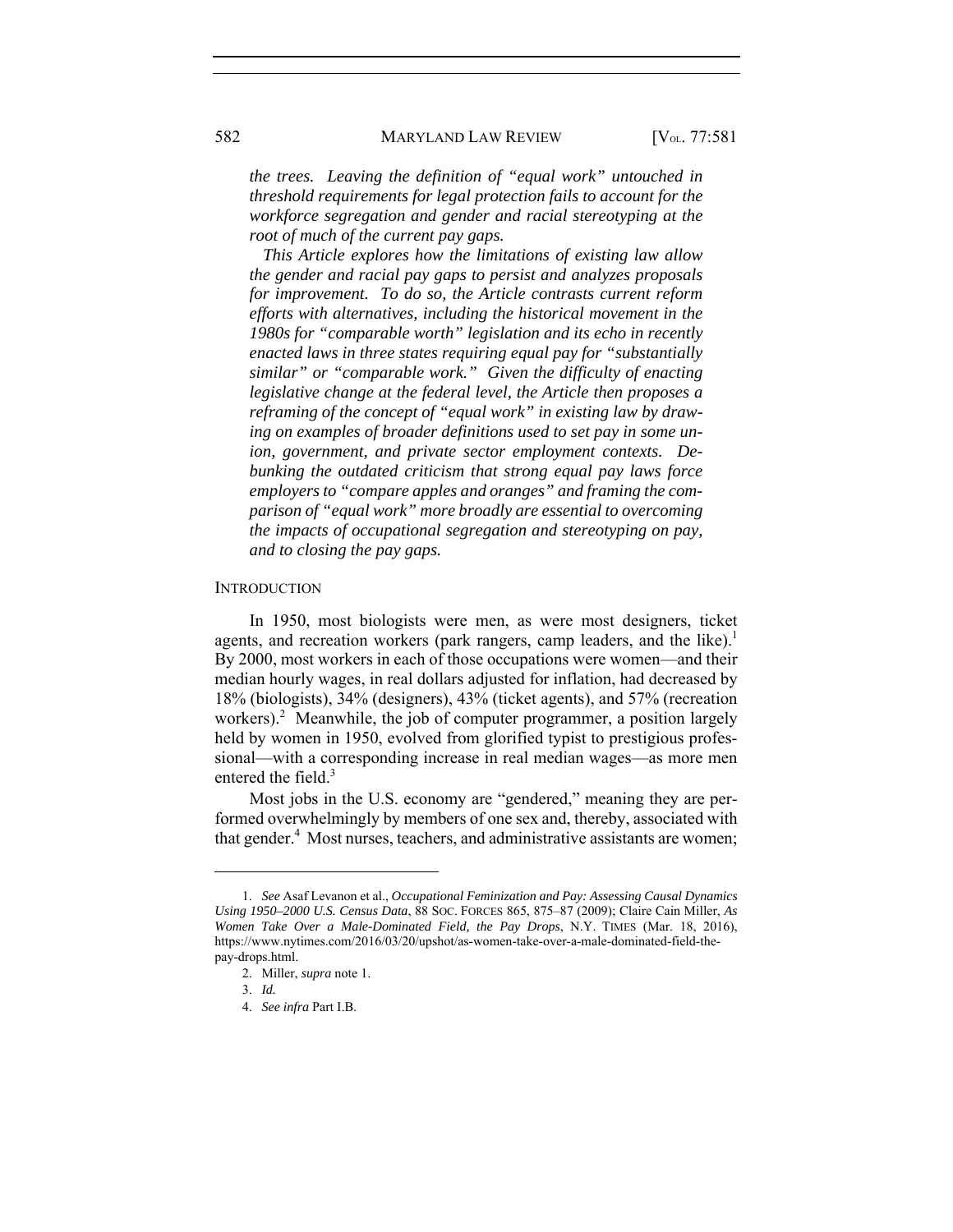most engineers, firefighters, and truck drivers are men.<sup>5</sup> Researchers have documented steep gender segregation in the U.S. workforce: nearly half of all women (or of all men) would have to change jobs in order to achieve gender parity.<sup>6</sup> Among jobs that require the same education and experience, jobs gendered masculine pay more than jobs gendered feminine.<sup>7</sup> Of the thirty highest paid jobs in the U.S. economy, twenty-six are held mostly by men, while twenty-three of the thirty lowest paid jobs are held mostly by women.<sup>8</sup> And, as the earnings of biologists, designers, ticket agents, and recreation workers over time demonstrate, the entry of women into occupations previously held by men has a "polluting" effect<sup>9</sup> on wages: when the proportion of women performing a previously male-dominated job increases, wages for that job decrease. $10$ 

While the gender pay gap may vary by what is measured and compared, economic data consistently shows that there is a gender pay gap, even after controlling for all relevant variables—the question is just how large a gap.<sup>11</sup>

 11. *See* ELISE GOULD ET AL., ECON. POLICY INST., WHAT IS THE GENDER PAY GAP AND IS IT REAL? THE COMPLETE GUIDE TO HOW WOMEN ARE PAID LESS THAN MEN AND WHY IT CAN'T

 <sup>5.</sup> *Traditional and Nontraditional Occupations*, WOMEN'S BUREAU, U.S. DEP'T OF LABOR, https://www.dol.gov/wb/stats/nontra\_traditional\_occupations.htm (last visited Mar. 12, 2018).

 <sup>6.</sup> *See infra* note 88 and accompanying text.

 <sup>7.</sup> *See* Francine D. Blau & Lawrence M. Kahn, *The Gender Wage Gap: Extent, Trends, and Explanations* 27 (Nat'l Bureau of Econ. Research, Working Paper No. 21913, 2016), http://www.nber.org/papers/w21913 ("A sizable literature indicates that female occupations pay less than male occupations for workers with similar measured characteristics." (citing Levanon et al., *supra* note 1)); *see also infra* Part I.B.

 <sup>8.</sup> *See* EMILY LINER, THIRD WAY, A DOLLAR SHORT: WHAT'S HOLDING WOMEN BACK FROM EQUAL PAY? (2017), http://www.thirdway.org/report/a-dollar-short-whats-holding-womenback-from-equal-pay.

 <sup>9.</sup> Fifteen years ago, economist Claudia Goldin identified a "pollution theory" to explain workplace sex discrimination, whereby men's discriminatory actions toward women entering their field could be viewed "as the consequence of a desire by men to maintain their occupational status or prestige." Goldin wrote:

<sup>[</sup>P]restige can be "polluted" by the entry of an individual who belongs to a group whose members are judged on the basis of the group's average and not by their individual merits. Men in an all-male occupation might be hostile to allowing a woman to enter their occupation even if the woman meets the qualifications for entry . . .[because] those in the wider society . . . [might] view her entry as signaling that the occupation had been altered. She will be seen as "polluting" the occupation.

Claudia Goldin, *A Pollution Theory of Discrimination: Male and Female Differences in Occupations and Earnings* 2 (Nat'l Bureau of Econ. Research, Working Paper No. 8985, 2002), http://www.nber.org/papers/w8985. Goldin continued: "The pollution theory . . . posits that male employees discriminate against prospective female employees as a way of protecting their prestige in an asymmetric information context. *Id.* at 4. Here, I adopt Goldin's language and theory to argue that, when women and racial minorities enter occupations previously dominated by white men, there is a similar "polluting" effect that results in lower wages.

 <sup>10.</sup> *See* Lisa Catanzarite, *Race-Gender Composition and Occupational Pay Degradation*, 50 SOC. PROBS. 14, 14–18, 30–31 (2003) (describing this phenomenon as pay "erosion" or "degradation"); Levanon et al., *supra* note 1, at 868; Miller, *supra* note 1.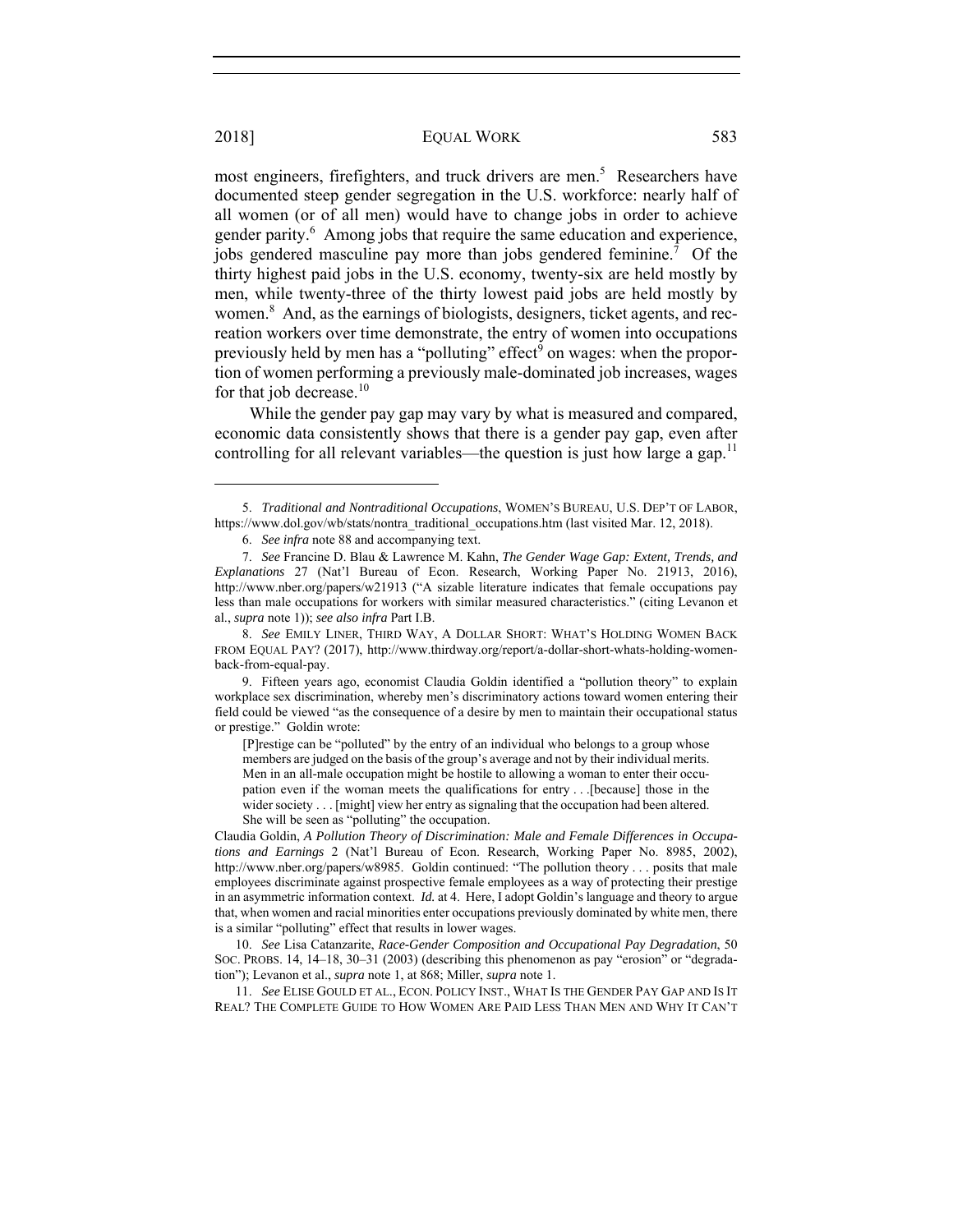Statistics that aggregate unadjusted data show the biggest gap. In the most recent analyses, when comparing the median earnings of all U.S. women and men working full-time, women earn \$0.80 annually and \$0.83 hourly to every dollar earned by men.<sup>12</sup> As data is adjusted to account for variables such as education, work experience, hours worked, and geographic region, the gender pay gap becomes smaller.<sup>13</sup> Yet, even among employees performing the same job with the same education and experience level, there is a documented pay gap between men and women.<sup>14</sup>

Much less known and discussed, there is an even greater racial pay gap in the U.S. workforce. Recent studies of unadjusted data comparing median earnings for all men show that African American and Latino men earn just  $$0.71$  on the dollar to white men.<sup>15</sup> When adjusted to control for variables like education, experience level, and geographic region, black and Latino men's earnings relative to white men's rise to between \$0.78 and \$0.82 on the dollar.<sup>16</sup> Women of color bear the brunt of both gender and racial pay gaps. In recent data, black women earned between \$0.63 and \$0.70 on the dollar to white men, and \$0.81 to \$0.88 on the dollar to white women, depending on adjustments.17 The unadjusted median average earnings of Latina women were as low as \$0.54 on the dollar to white men.<sup>18</sup> While occupational segregation by race is harder to track than by gender, it is still a significant feature of the U.S. labor market. A recent study documented that black men are represented in proportion to their presence in the labor market in a mere 13% of all occupations, and are overrepresented in nearly 40% of lowerearning jobs and underrepresented in nearly 50% of higher-earning jobs.<sup>19</sup>

Economists who study the gender and racial pay gaps in the U.S. workforce attribute these disparities to a number of causes. At least half of both gaps are attributable to real demographic differences that affect employment

- 12. *See infra* notes 47–48 and accompanying text.
- 13. *See infra* notes 60–61 and accompanying text.
- 14. *See infra* notes 60–61 and accompanying text.
- 15. *See infra* text accompanying notes 67–68.
- 16. *See infra* text accompanying note 63.
- 17. *See infra* notes 69–73 and accompanying text.
- 18. *See infra* text accompanying note 69.

BE EXPLAINED AWAY 1 (2016), http://www.epi.org/publication/what-is-the-gender-pay-gap-andis-it-real/ ("The presence of alternative ways to measure the gap can create a misconception that data on the gender wage gap are unreliable. However, the data on the gender wage gap are remarkably clear and (unfortunately) consistent about the scale of the gap. In simple terms, no matter how you measure it, there is a gap.").

 <sup>19.</sup> *See* DARRICK HAMILTON ET AL., ECON. POLICY INST., WHITER JOBS, HIGHER WAGES: OCCUPATIONAL SEGREGATION AND THE LOWER WAGES OF BLACK MEN 3–4 (2011), http://www.epi.org/publication/whiter\_jobs\_higher\_wages/; *see also* Derek Thompson, *The Workforce Is Even More Divided by Race Than You Think,* ATLANTIC (Nov. 6, 2013), https://www.theatlantic.com/business/archive/2013/11/the-workforce-is-even-more-divided-by-race-than-youthink/281175/.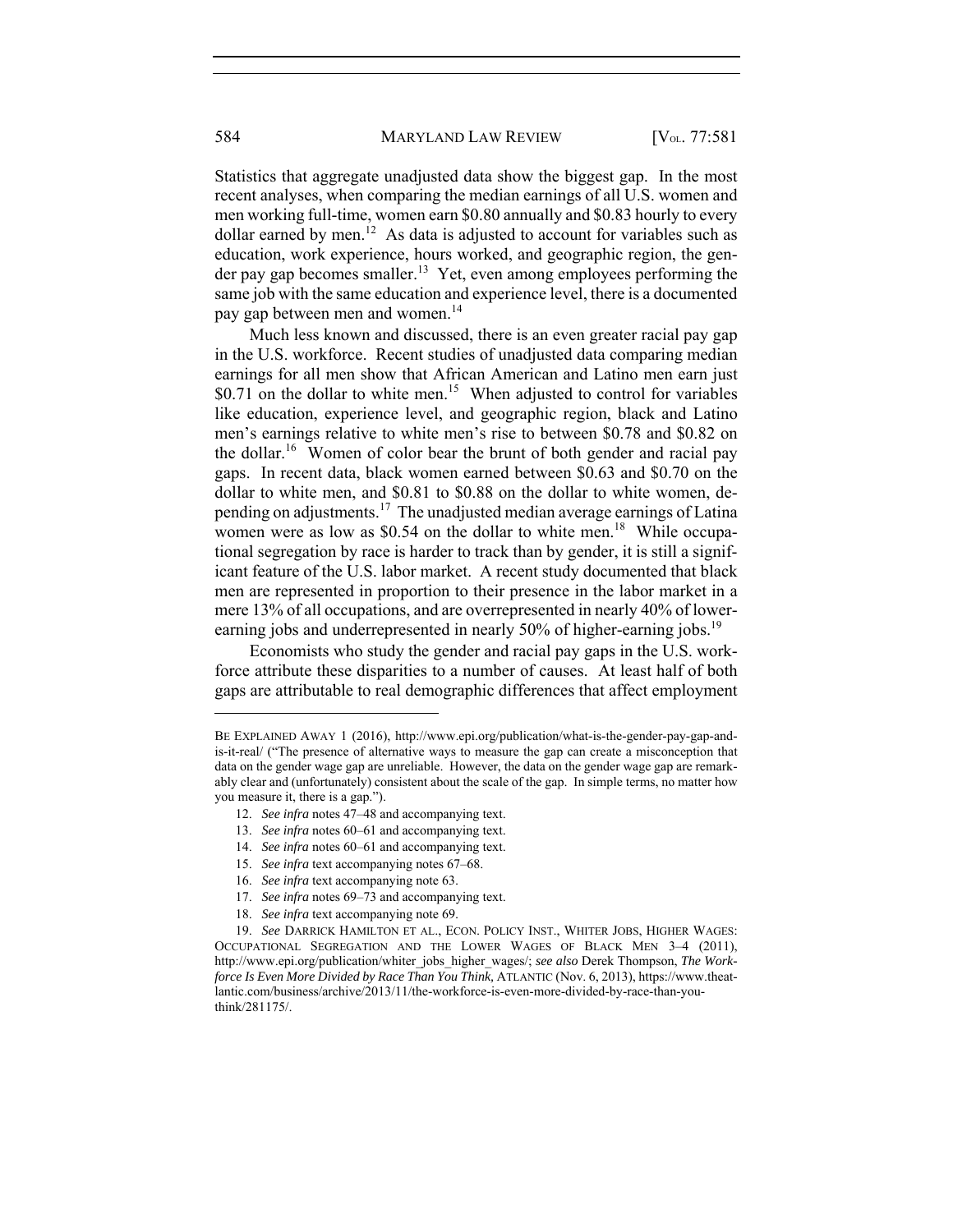and earnings.20 For the racial pay gap, the primary demographic difference is in human capital factors: workers who are racial minorities have, on average, lower levels of education and work experience than white workers, which leads to lower-paying jobs.<sup>21</sup> For the gender pay gap, human capital factors no longer represent a significant difference between female and male workers due to increases in women's levels of education and experience since the  $1950s<sup>22</sup>$  Instead, the primary demographic difference contributing to the gender pay gap is in hours worked: on average, women work fewer hours than men and must take more unpaid time off from work for childbearing and rearing.<sup>23</sup> To reduce the portion of both pay gaps attributable to real workforce demographic differences requires sustained policy interventions around access to education and training, affordable child care, paid family and medical leave, and more—all of which have been explored by other scholars<sup>24</sup> and are beyond the scope of this Article.

Yet after accounting for the part of the gender and racial pay gaps that is due to actual differences in workers' qualifications or work hours, the part that is *not* the product of these differences remains. Economists now estimate that between one-third and one-half of both current pay gaps is attributable to two factors on which this Article focuses: (1) occupational segregation by gender and race, and (2) stereotyping and discrimination.

Since the mid-1960s, two federal laws, and state versions of them in all but two states, have explicitly prohibited pay discrimination—Title VII of the Civil Rights Act of 1964 ("Title VII")<sup>25</sup> and the Equal Pay Act of 1963.<sup>26</sup> Title VII prohibits discrimination in compensation because of sex or race; yet, for a plaintiff to prove that they have experienced pay discrimination, they must provide evidence of a similarly situated "comparator" outside of their race who was paid more.<sup>27</sup> The Equal Pay Act also prohibits sex discrimination in compensation and requires employers to provide equal pay for

 <sup>20.</sup> *See infra* text accompanying note 75.

 <sup>21.</sup> *See infra* notes 74–75 and accompanying text.

 <sup>22.</sup> *See infra* text accompanying note 55.

 <sup>23.</sup> *See infra* text accompanying notes 77–78.

 <sup>24.</sup> *See, e.g.*, RONALD F. FERGUSON, TOWARD EXCELLENCE WITH EQUITY: AN EMERGING VISION FOR CLOSING THE ACHIEVEMENT GAP 1–7 (2007); ALYSSA DAVIS & ELISE GOULD, ECON. POLICY INST., CLOSING THE PAY GAP AND BEYOND: A COMPREHENSIVE STRATEGY FOR IMPROVING ECONOMIC SECURITY FOR WOMEN AND FAMILIES (2015), http://www.epi.org/publication/closing-the-pay-gap-and-beyond/; Michael Selmi, *Family Leave and the Gender Wage Gap*, 78 N.C. L. REV. 707, 711 (2000); Michelle A. Travis, *Disabling the Gender Pay Gap: Lessons from the Social Model of Disability*, 91 DENV. U. L. REV. 893, 901 (2014).

 <sup>25. 42</sup> U.S.C. §§ 2000e-2–e-17 (2012).

 <sup>26. 29</sup> U.S.C. § 206(d) (2012). The two states with no laws are Alabama and Mississippi. *See infra* Part II.C.

 <sup>27.</sup> *See* 42 U.S.C. § 2000e-2–e-17; *see also infra* Part II.A.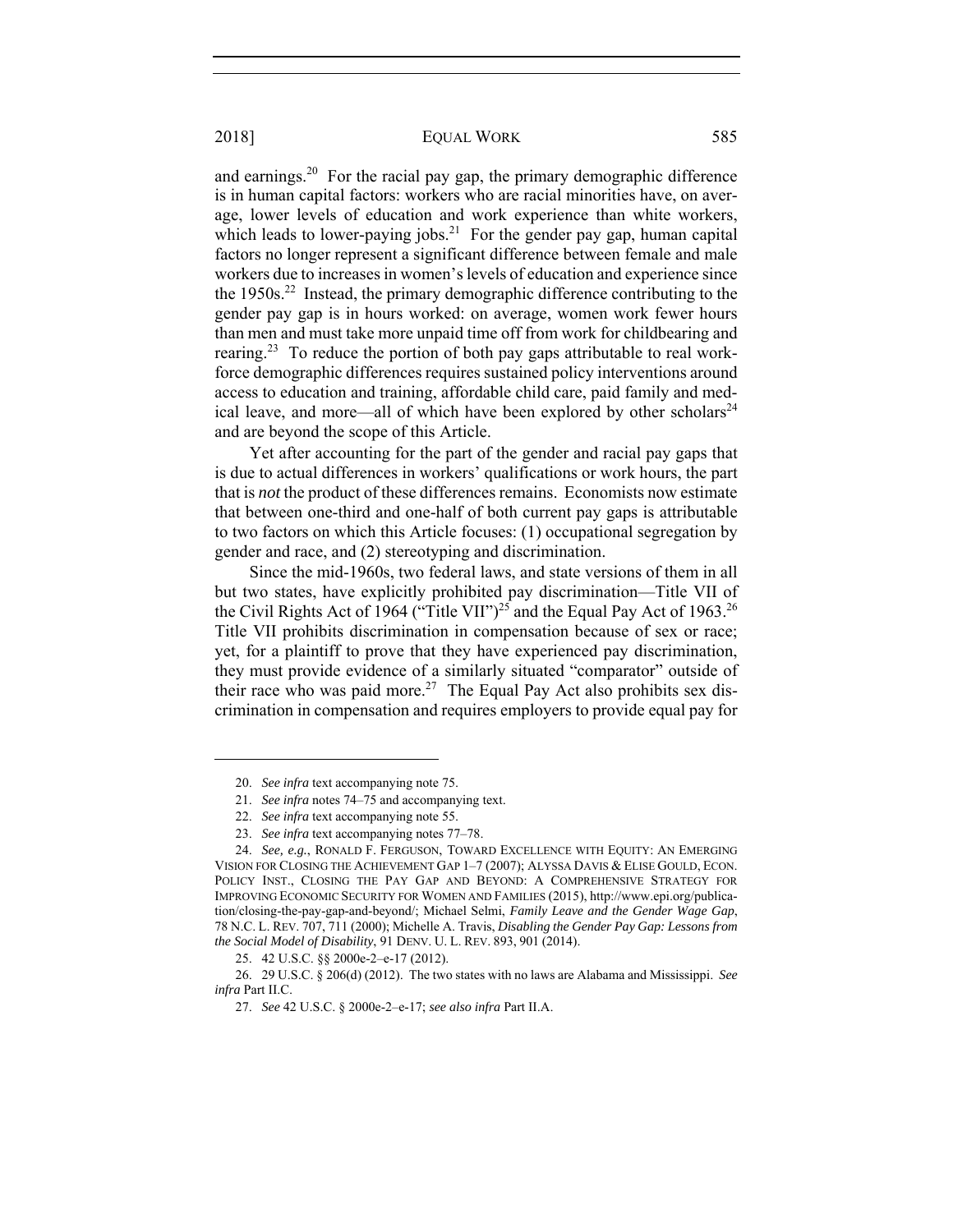"equal work" that "requires equal skill, effort, and responsibility."<sup>28</sup> For a female plaintiff to prove a violation of the Equal Pay Act, she must, likewise, be able to compare herself to a male comparator performing a nearly identical job who received higher pay.<sup>29</sup> As interpreted by most federal courts, both statutes define the comparisons required to prove a violation narrowly.<sup>30</sup> Such narrow interpretations, this Article argues, have unnecessarily limited antidiscrimination law from reaching occupational segregation and stereotyping in pay-setting that contribute to the pay gaps.

While the existence of gender and racial pay gaps is nothing new, recent data on both the persistence and the causes of such gaps sheds new light on the issue, with two modern implications. First, current legal approaches to closing the pay gap are not enough. Gender and racial pay gaps have been stubbornly persistent for now more than fifty years since federal law first prohibited sex and race discrimination in pay. After shrinking consistently since the 1950s, improvement in the gender pay gap stalled around the year 2000, resulting in no meaningful narrowing of the gender pay gap in nearly twenty years. $31$  The racial pay gap has proven even more intractable: there has been no measureable improvement in the racial pay gap today as compared to the same gap in 1979, nearly forty years ago.<sup>32</sup> For the up to onehalf of these pay disparities that are the product of workforce segregation and discrimination, existing antidiscrimination laws have failed to live up to their promise of equal treatment and opportunity in employment regardless of sex or race.<sup>33</sup>

Second, income inequality in the United States, a topic of recent intense political focus, cannot be addressed without also addressing the gender and racial pay gaps. Both pay gaps are key contributors to the increasing distance between those at the top and the bottom of the U.S. income spectrum.<sup>34</sup> As women and racial minorities continue to receive less pay, the differences in

 $\overline{a}$ 

34. *See infra* Part I.C.

 <sup>28. 29</sup> U.S.C. § 206(d); *see infra* Part II.B.

 <sup>29.</sup> *See* 29 U.S.C. § 206(d); *infra* Part II.B.

 <sup>30.</sup> *See infra* Parts II.A. & II.B.

 <sup>31.</sup> *See infra* text accompanying note 49.

 <sup>32.</sup> *See infra* text accompanying note 64.

 <sup>33.</sup> Over two decades ago, Yale Law Professor Vicki Schultz identified and examined the persistence of sex and race segregation in the U.S. workforce despite the requirements of antidiscrimination law. For her germinal work on this issue, responding to the idea that workforce segregation reflected women's choices, see generally Vicki Schultz, *Telling Stories About Women and Work: Judicial Interpretations of Sex Segregation in the Workplace in Title VII Cases Raising the Lack of Interest Argument*, 103 HARV. L. REV. 1749 (1990) [hereinafter Schultz, *Telling Stories*]; Vicki Schultz & Stephen Petterson, *Race, Gender, Work, and Choice: An Empirical Study of the Lack of Interest Defense in Title VII Cases Challenging Job Segregation*, 59 U. CHI. L. REV. 1073 (1992). *See also* Vicki Schultz, *Taking Sex Discrimination Seriously*, 91 DENVER U. L. REV. 995, 996, 1048–65 (2015) [hereinafter Schultz, *Taking Sex Discrimination Seriously*].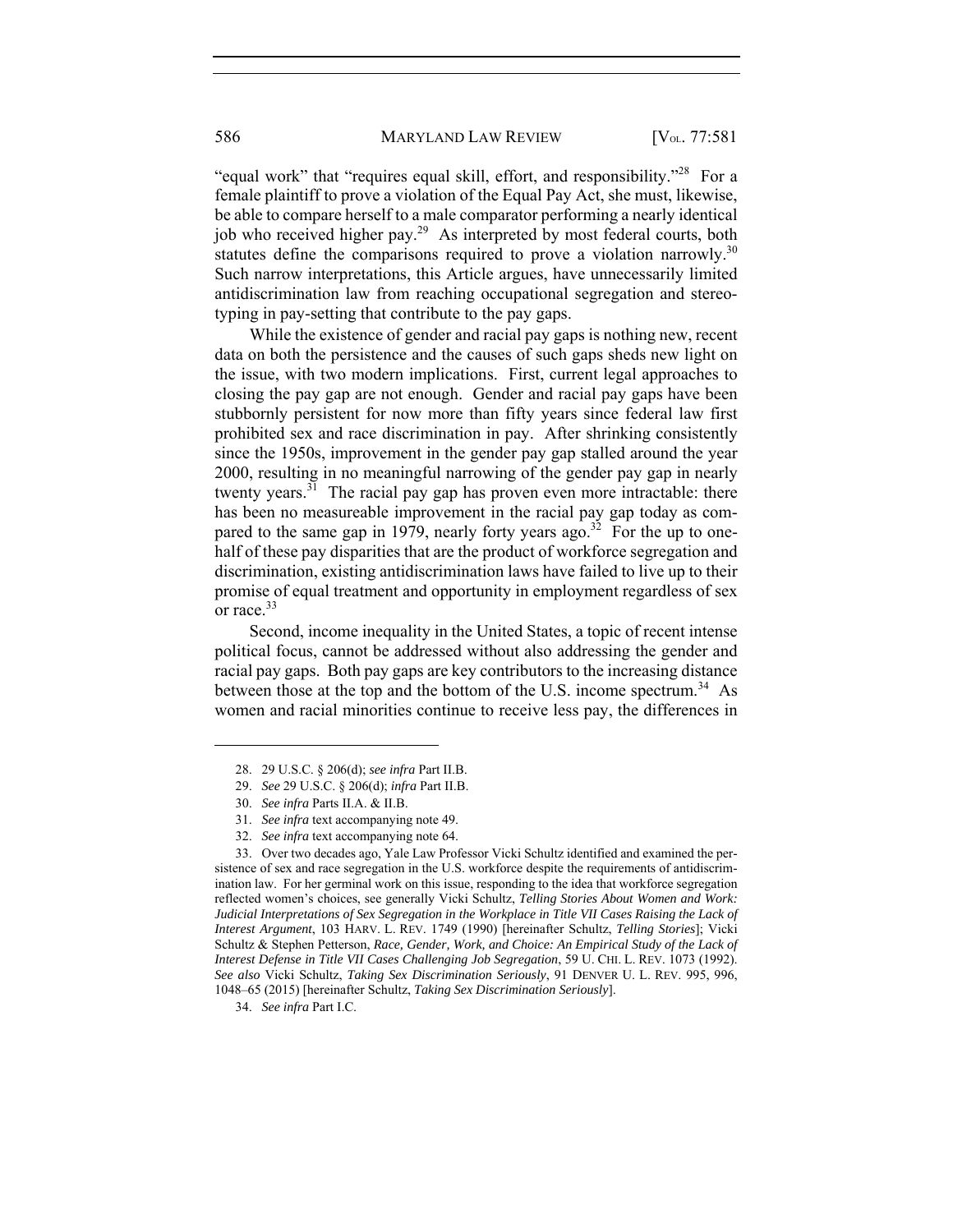economic status between high- and low-wage earners compound exponentially.35 Workforce segregation and discrimination are unfairly depressing wages—an economically inefficient trend with costs borne by the entire U.S. economy.

This Article takes a fresh look at the problem of unequal pay and theorizes a new legal framework under existing law to redress it. To what extent are current pay gaps due to stereotypes about the value of women and racial minorities' work, and how can antidiscrimination laws respond? The Article proceeds in four Parts. Part I provides the most up-to-date data on current gender and racial pay gaps in the United States to define the scope of the problem. It also provides related information on occupational segregation and income inequality key to understanding both the causes and the impacts of persistent unequal pay. Part II provides a comprehensive discussion of existing law prohibiting pay discrimination by sex and race, examining the limitations of current interpretations of the law that fail to redress persistent gaps. Part III identifies and analyzes key efforts to strengthen antidiscrimination protections designed to close the pay gaps, first by looking to the historical movement in the 1980s to interpret federal law as requiring equal pay for "comparable worth." It then addresses current law reform efforts to expand equal pay protections at both federal and state levels, with a focus on three just-enacted state laws in California, Massachusetts, and Oregon that go the furthest toward requiring equal pay for "substantially similar" or "comparable work."

Lastly, given that legislative change is difficult to achieve, Part IV proposes a reinterpretation of existing antidiscrimination statutes to allow a broader framing of comparisons when defining what constitutes "equal work." It does so by looking to examples in which union, government, and even some private sector employers have, themselves, set equal pay across a wide array of positions, helping correct unfair pay differences due to occupational segregation. This Part pushes back on the perennial criticism levied against attempts to broaden protections for equal pay that employers should not be required to "compare apples and oranges," $36$  by showing that not every difference between jobs need be wage-determinative. Many employers are

 <sup>35.</sup> *See id.*

 <sup>36.</sup> For over thirty years, this has been a perennial criticism of equal pay initiatives. *Compare* S. ANNA KONDRATAS & ELEANOR SMEAL, HERITAGE FOUND., COMPARABLE WORTH: PAY EQUITY OR SOCIAL ENGINEERING? (1986), http://www.heritage.org/jobs-and-labor/report/comparable-worth-pay-equity-or-social-engineering (a debate in which a Heritage Foundation Senior Policy Analyst discounted a supporter of comparable worth's attempt to prove that you can "compare apples and oranges"), *with* Laura Bassett, *Conservatives Push Back Against Equal Pay Efforts*, HUFFINGTON POST (Apr. 8, 2014), http://www.huffingtonpost.com/2014/04/07/republicans-equalpay\_n\_5106329.html (in which the executive director of the conservative Independent Women's Forum noted that "comparing men's and women's wages is like 'comparing apples to oranges'").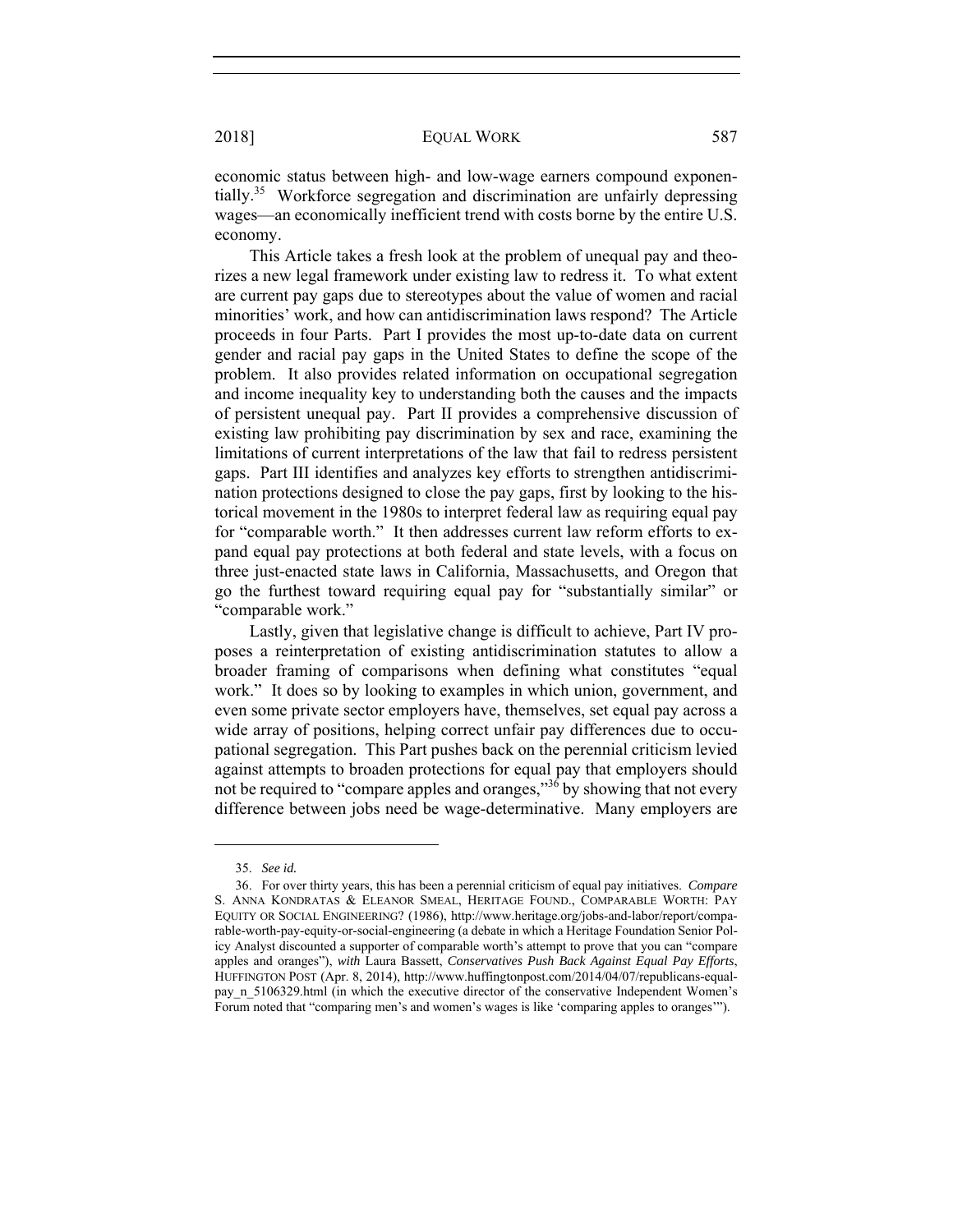# 588 MARYLAND LAW REVIEW [V<sub>OL.</sub> 77:581]

already making broader comparisons successfully to help create pay equity in their own ranks.

Debates over the size of the gender and racial pay gaps have obscured an underlying, and fixable, problem in the limitations of current antidiscrimination law. Regardless of how large or small the gaps, economists now agree that up to one-half of both gender and racial pay gaps are caused by occupational segregation and discrimination.<sup>37</sup> Court interpretations of existing antidiscrimination laws have drawn the lines around what jobs may be compared so narrowly that the law has been unable to reach its full potential to redress the problem.<sup>38</sup> The time has come to revisit equal pay protections, to modernize legal interpretations so as to effectively correct for the operation of unlawful bias in pay-setting, and to restart the long-stalled progress toward closing the pay gaps.

# I. DATA AND EXPLANATIONS

Over nearly half a century, researchers have developed a significant body of data on pay gaps.<sup>39</sup> Today, economists and social scientists have documented both gender and racial pay gaps using a wide array of measures, from the most general and aggregated to the most precise and granular. Critics of policy interventions to reduce pay gaps often focus on undercutting the accuracy of these measurements.40 Yet an overwhelming consensus of reliable data now shows that, even after controlling for virtually all relevant variables, gender and racial pay gaps remain. This Part provides an overview of the most recent data on U.S. pay gaps by gender and race, as well as related data on income inequality and workforce segregation.

#### *A. Measuring the Pay Gaps*

The rate of women's workforce participation has grown dramatically over the past half-century. In 1948, 32.7% of all women participated in the U.S. workforce; by 2016, that number rose to 56.8%, with a high of 60% in 1999.<sup>41</sup> The proportion of the U.S. labor force composed of women rose from

 <sup>37.</sup> *See infra* text accompanying notes 83–86, 106–111.

 <sup>38.</sup> *See infra* Part III.A. & B.

 <sup>39.</sup> *See, e.g.*, Doris Weichselbaumer & Rudolf Winter-Ebmer, *A Meta-Analysis of the International Gender Wage Gap*, 19 J. ECON. SURVEYS 479, 479 (July 2005) (citing research "since the early 1970s").

 <sup>40.</sup> *See, e.g.*, STEVEN HORWITZ, FOUND. FOR ECON. EDUC., TRUTH AND MYTH ON THE GENDER PAY GAP (2017), https://fee.org/articles/truth-and-myth-on-the-gender-pay-gap/; Christina Hoff Sommers, *6 Feminist Myths That Will Not Die*, TIME, http://time.com/3222543/wage-paygap-myth-feminism/ (last updated June 17, 2016, 3:20 PM).

 <sup>41.</sup> WOMEN'S BUREAU, U.S. DEP'T OF LAB., LABOR FORCE PARTICIPATION RATE BY SEX, RACE AND HISPANIC ETHNICITY, 1948–2016 ANNUAL AVERAGES,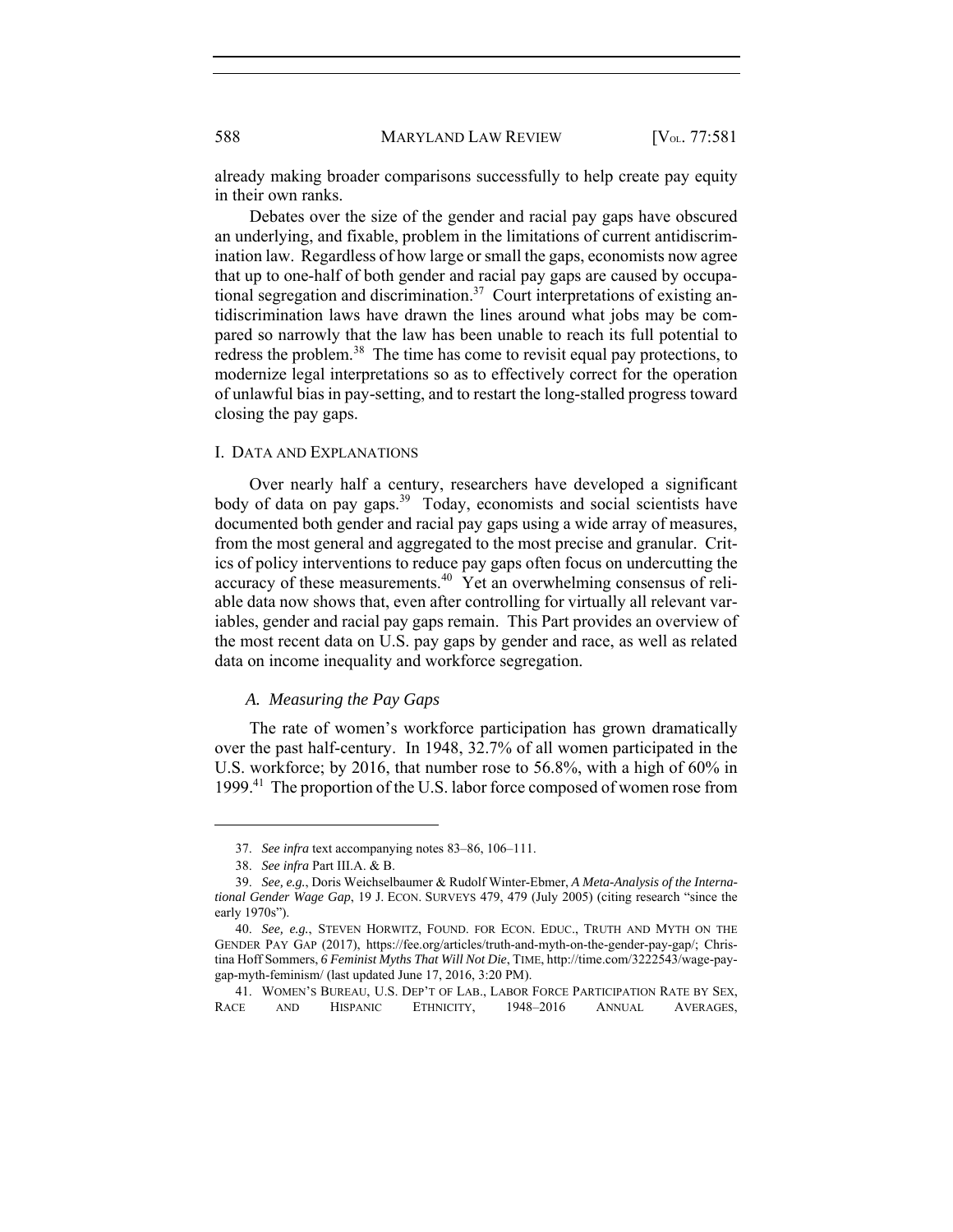28.6% in 1948 to 46.8% in 2016.<sup>42</sup> Yet despite women's near equal participation in the paid workforce today, a persistent gender pay gap remains.

While the size of the gender pay gap varies depending on what you measure, three key principles are consistent across the data. First, at every level of the economy and no matter how many variables for which you control, there is still a pay gap between men and women—it is just a question of a relatively larger or smaller gap.43 Second, improvement in the pay gap has been stalled for nearly twenty years.<sup>44</sup> Third, when more women are present in a field, the average pay is lower.<sup>45</sup> There is no female-dominated profession that, when compared to a male-dominated profession requiring the same education and experience, is more highly paid. As more women enter a profession, the average pay for that position decreases.<sup>46</sup>

The most oft-cited statistic for the gender pay gap aggregates and compares the median pay of all women and men working full time. Recent data shows that, when comparing those engaged in full-time year-round work, women earn \$0.80 for every dollar earned by men annually.<sup>47</sup> When hourly wages are compared, allowing part-time workers to be included and adjusting for the fact that men may work more hours in a year, women earn on average \$0.83 to every dollar men earn per hour.<sup>48</sup>

After narrowing from the late 1970s through the 1990s, improvements in the gender wage gap stalled, and the current 75% to 80% figure has remained relatively stagnant for nearly two decades.<sup>49</sup> What gains were made by women during this time period were due, in part, to women's increasing levels of education and work experience, and, in part, to stagnation in men's wages. In fact, the real value of men's wages have decreased by 6.7% since 1979, meaning that nearly one-third of women's gains in narrowing the gender pay gap came from a decline in men's wages.<sup>50</sup> At the current rate of

https://www.dol.gov/wb/stats/NEWSTATS/facts/lf\_prate\_sex\_race\_hisp\_2016\_txt.htm (last\_visited Mar. 12, 2018).

 <sup>42.</sup> WOMEN'S BUREAU, U.S. DEP'T OF LAB., CIVILIAN LABOR FORCE BY SEX, 1948–2016 ANNUAL AVERAGES,

https://www.dol.gov/wb/stats/NEWSTATS/facts/civilian\_lf\_sex\_2016\_txt.htm (last visited Mar. 12, 2018).

 <sup>43.</sup> *See infra* notes 53–61 and accompanying text.

 <sup>44.</sup> *See infra* text accompanying notes 49–51.

 <sup>45.</sup> *See infra* notes 92–96.

 <sup>46.</sup> *See infra* notes 97–100 and accompanying text.

 <sup>47.</sup> *See* AM. ASS'N OF UNIV. WOMEN, THE SIMPLE TRUTH ABOUT THE GENDER PAY GAP 4 (2d ed. 2017), https://www.aauw.org/aauw\_check/pdf\_download/show\_pdf.php?file=The-Simple-Truth [hereinafter AAUW]; GOULD ET AL., *supra* note 11, at 1, 5.

 <sup>48.</sup> *See* GOULD ET AL., *supra* note 11, at 1, 6.

 <sup>49.</sup> *See* AAUW, *supra* note 47, at 4; GOULD ET AL., *supra* note 11, at 8.

 <sup>50.</sup> *See* GOULD ET AL., *supra* note 11, at 9.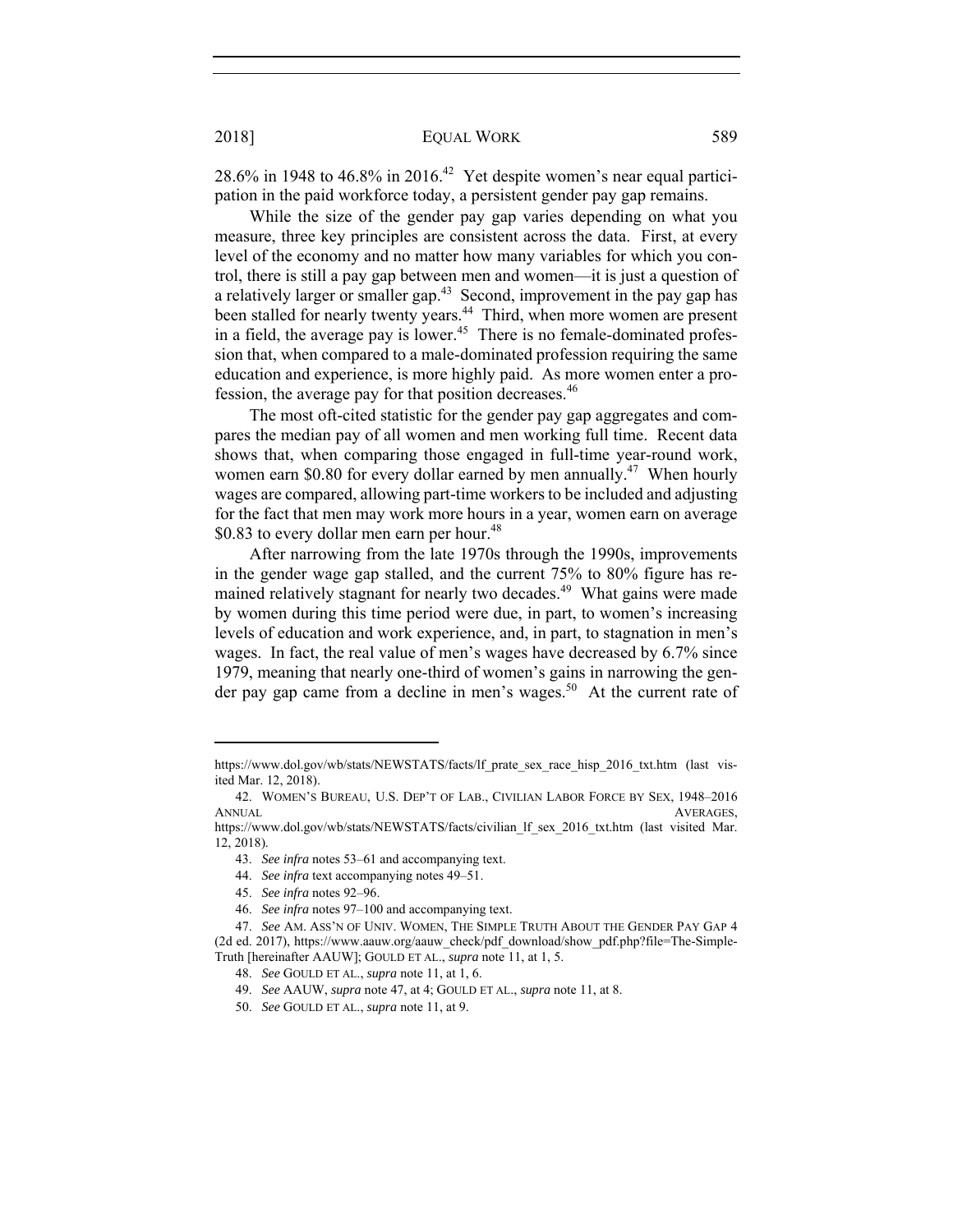progress, experts estimate that it will take somewhere between 41 and 101 years for all U.S. women to achieve equal pay with men.<sup>51</sup>

Using the most aggregated statistics to measure the gender pay gap may be subject to the criticism that comparing all women to all men masks rational, nondiscriminatory reasons for disparate pay, such as differences in experience, qualifications, or work hours.<sup>52</sup> Yet no matter how you slice the data, a pay gap remains.<sup>53</sup> For example, the pay gap widens as women reach prime childbearing years, but it exists long before then, too. Full-time working women ages twenty to twenty-four make \$0.96 on the dollar to men; those ages twenty-five to fifty-four drop to earning between \$0.78 and \$0.89 on the dollar to men. The gap increases further, to between \$0.74 and \$0.82 to each dollar men earn until age fifty-five, after which the gap remains at around \$0.74.<sup>54</sup> Likewise, while education level generally increases pay, when only women and men who have achieved the same level of education are compared, the pay gap becomes even greater, likely because the average female worker has *more* education than the average male worker.<sup>55</sup> Women with a high school degree earn 78% of what men with a high school degree earn; women with a bachelor's degree earn only 74% of what men with a bachelor's degree earn, as do women with an advanced degree compared to similarly educated men.<sup>56</sup> When female and male college graduates' earnings are compared just one year out of college, the female graduates earned only \$0.82 to the dollar of their equally situated male classmates.<sup>57</sup> While disaggregating data and controlling for a variety of variables allow a narrow comparison

 <sup>51.</sup> *See* AAUW, *supra* note 47, at 4 (estimating that equal pay will not happen until 2059 at the earliest or 2119 if current conditions persist).

 <sup>52.</sup> *See, e.g.*, Emily Moore, *5 Things We Still Get Wrong About the Gender Pay Gap*, GLASSDOOR (Mar. 1, 2017), https://www.glassdoor.com/blog/5-things-wrong-gender-wage-gap/; Jason Richwine, *The Radicalism of 'Equal Pay Day'*, NAT'L REV. (Apr. 9, 2017, 10:40 PM), http://www.nationalreview.com/article/446585/equal-pay-day-gender-wage-gap-advocates-radicalism; Sommers, *supra* note 40.

 <sup>53.</sup> *See* GOULD ET AL., *supra* note 11, at 1.

 <sup>54.</sup> *See* AAUW, *supra* note 47, at 11–12 (citing BUREAU OF LABOR STATISTICS, U.S. DEP'T OF LABOR, CURRENT POPULATION SURVEY ANNUAL AVERAGE DATA TABLES, at tbls.2 & 39 (2017)); *see also* GOULD ET AL., *supra* note 11, at 13.

 <sup>55.</sup> *See* GOULD ET AL., *supra* note 11, at 6–7.

 <sup>56.</sup> *See* AAUW, *supra* note 47, at 14 fig.6 (citing BUREAU OF LABOR STATISTICS, U.S. DEP'T OF LABOR, MEDIAN WEEKLY EARNINGS, BY LEVEL OF EDUCATION AND GENDER IN 2016 (2017)); GOULD ET AL., *supra* note 11, at 19.

 <sup>57.</sup> *See* AAUW, *supra* note 47, at 13 (citing CHRISTINE CORBETT & CATHERINE HILL, AM. ASS'N OF UNIV. WOMEN, GRADUATING TO A PAY GAP: THE EARNINGS OF WOMEN AND MEN ONE YEAR AFTER COLLEGE GRADUATION (2012)).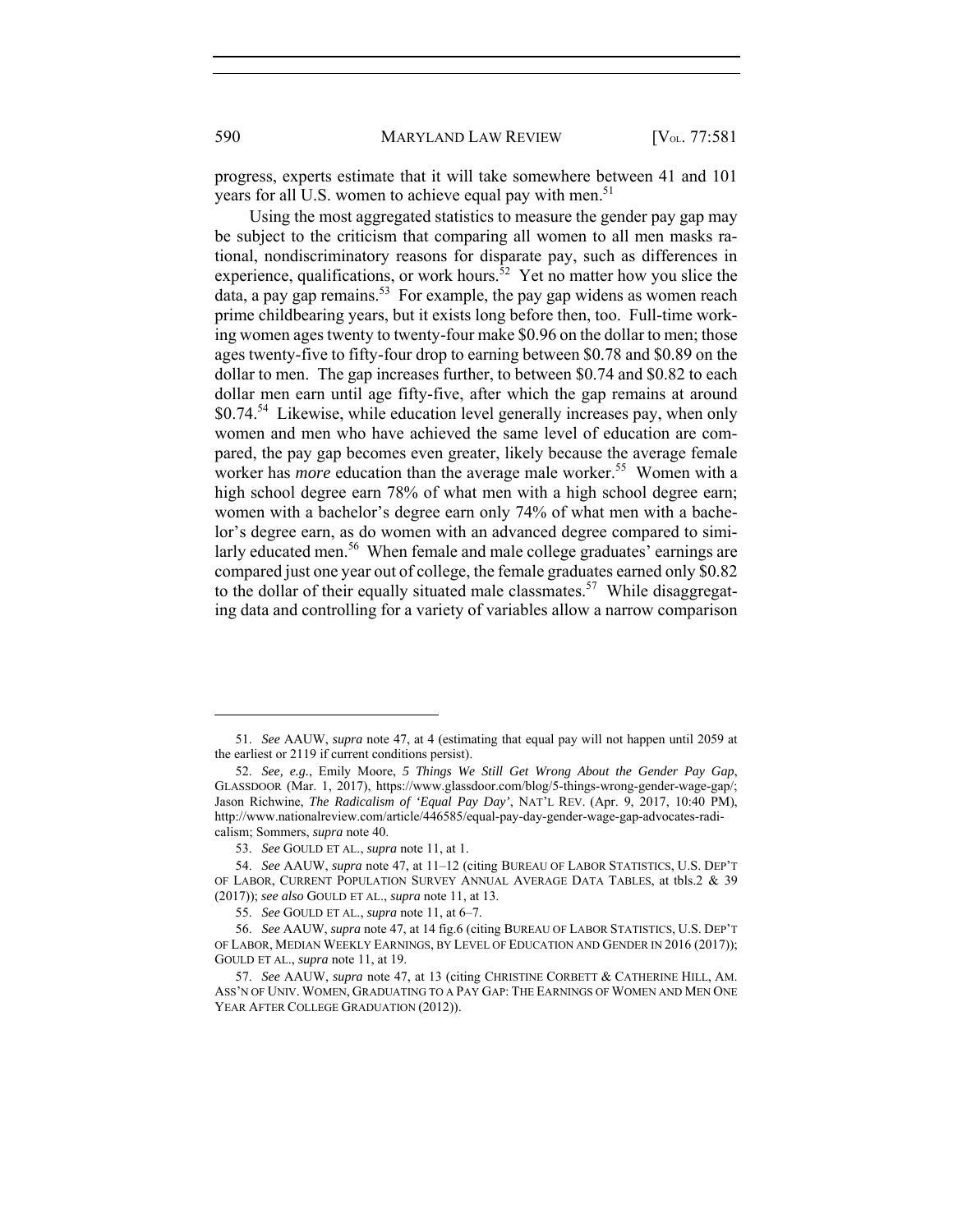of the most similarly situated men and women, doing so also ignores differences in opportunities and workplace norms that make it harder for women to reach that level of similarity in the first place.<sup>58</sup>

Even after controlling for nearly all possible quantifiable variables, there remains some portion of the gender wage gap that cannot be explained, leading researchers to infer discrimination. One group of economists found a 13.5% difference when industry, occupation, and work hours were controlled to model "a man and woman with identical education and years of experience working side-by-side in cubicles."<sup>59</sup> In another study, researchers controlled for "college major, occupation, economic sector, hours worked, months unemployed since graduation, GPA, type of undergraduate institution, institution selectivity, age, geographical region, and marital status," and still found a gender wage gap of 7% one year after college graduation and  $12\%$  ten years later.<sup>60</sup> In yet a third study, researchers found a remaining disparity of 8.4% after controlling for not only education, industry, occupation, experience level, and geography, but also race, ethnicity, and metropolitan region.<sup>61</sup>

The U.S. economy is also marked by a steep racial pay gap that, while less commonly documented than the gender pay gap, is similarly consistent. One recent study of pay data from 2015 showed that all black men's average hourly wages were  $31\%$  lower than all white men's.<sup>62</sup> After controlling for education, experience, and geography, black men earned \$0.78 on the dollar to white men (a 22% wage gap).<sup>63</sup> Most disturbingly, the research showed that, except for a brief narrowing in the late 1990s, the racial pay gap between

 <sup>58.</sup> *See* GOULD ET AL., *supra* note 11, at 2 ("[B]ecause gender wage gaps that *are* 'adjusted' for workers' characteristics (through multivariate regression) are often smaller than unadjusted measures, people commonly infer that gender discrimination is a smaller problem in the American economy than thought."). But using adjusted rates only "misses all of the potential differences in opportunities for men and women that affect and constrain the choices they make before they ever bargain with an employer over a wage." *Id.* Thus:

switching to a fully adjusted model of the gender wage gap actually can radically understate the effect of gender discrimination on women's earnings . . . because gender discrimination doesn't happen only in the pay-setting practices of employers making wage offers to nearly identical workers of different genders. Instead, it can potentially happen at every stage of a woman's life, from girlhood to moving through the labor market.

*Id.* at 7.

 <sup>59.</sup> *See* GOULD ET AL., *supra* note 11, at 7 & 36 n.9.

 <sup>60.</sup> *See* AAUW, *supra* note 47, at 20 (first citing CORBETT & HILL, *supra* note 57; and then citing J. G. DEY & C. HILL, AM. ASS'N OF UNIV. WOMEN EDUC. FOUND., BEHIND THE PAY GAP (2007)).

 <sup>61.</sup> GOULD ET AL., *supra* note 11, at 7 & 36 n.10 (citing Blau & Kahn, *supra* note 7, at 5).

 <sup>62.</sup> *See* VALERIE WILSON & WILLIAM M. RODGERS III, ECON. POLICY INST., BLACK-WHITE WAGE GAPS EXPAND WITH RISING WAGE INEQUALITY 1, 3 (2016), http://www.epi.org/publication/black-white-wage-gaps-expand-with-rising-wage-inequality/.

 <sup>63.</sup> *See id.* at 1.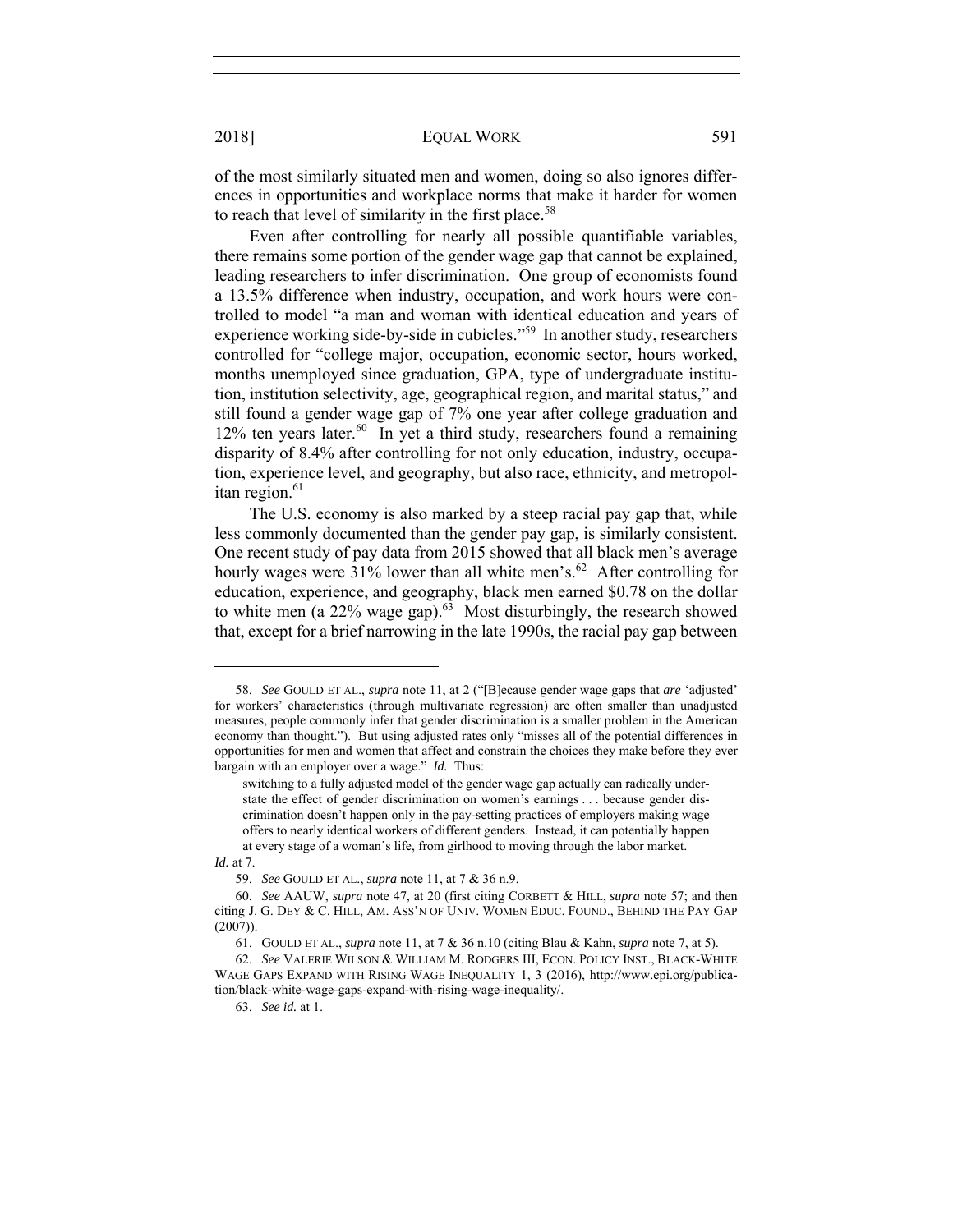black and white workers has remained stable or increased *for nearly forty years*. 64 For black men with at least a college degree in their first ten years on the job market, a 10% pay penalty as compared to similar white men in the 1980s *increased* to 20% in 2014.<sup>65</sup> Another study confirmed this lack of progress in closing the racial pay gap for black men, who "earned the same 73%" of white men's earnings in both 1980 and 2015.<sup>66</sup> Latino men's hourly earnings as compared to white men's actually decreased from 71% in 1980 to  $69\%$  in 2015.<sup>67</sup> When comparing only college educated workers, black and Latino men earn 20% less than similarly-situated white men.<sup>68</sup>

Not surprisingly, women of color fare the worst of all U.S. workers, experiencing both gender and racial pay gaps. According to recent aggregated data, Latina women earn only \$0.54 annually, \$0.58 hourly and African American women only \$0.63 annually, \$0.65 hourly to each dollar earned by white men.<sup>69</sup> Yet even after controlling for education, experience, and geography, women of color's pay gap remains nearly unchanged. One study controlling for such factors showed that black women still suffer a 34% pay gap when compared with similarly situated white men<sup>70</sup>; another showed a  $30\%$ gap in the hourly wages of black and Latina women with a college degree as compared to those of "similarly educated white men."<sup>71</sup> Black women are also at a disadvantage in earnings as compared to white *women*. One study reported that all black women's average hourly wages were 19% lower than white women's, $^{72}$  and another, with adjusted data, that black women experienced a 12% pay gap when compared to similarly situated white women.<sup>73</sup> Even using these most adjusted data, women of color earn, on average, only

 $\overline{a}$ 

 68. *See id.* Asian men now earn, on average, more than white men, with a median hourly wage of \$24 to white men's \$21. *Id.* For this reason, Asian men's earnings are not discussed.

 69. AAUW, *supra* note 47, at 11 (providing annual figures from 2016); GOULD ET AL., *supra* note 11, at 13 (providing hourly figures from 2015). Asian women now earn, on average, more than white women, with a median hourly wage of \$18 to white women's \$17. Patten, *supra* note 66. For this reason, Asian women's earnings are not discussed separately as they relate to the racial pay gap, but are included in the discussion of the overall gender pay gap between women and men.

70. WILSON & RODGERS, *supra* note 62, at 1, 3–4.

 72. WILSON & RODGERS, *supra* note 62, at 1. This statistic is all the more disturbing given that the gap between white and black women's earnings was only 6% in 1979—meaning that this gap more than tripled in the past four decades. *Id.* at 3.

73. *Id.* at 4.

 <sup>64.</sup> *See id.*

 <sup>65.</sup> *See id.*

 <sup>66.</sup> Eileen Patten, *Racial, Gender Wage Gaps Persist in U.S. Despite Some Progress*, PEW RES. CTR. (July 1, 2016), http://www.pewresearch.org/fact-tank/2016/07/01/racial-gender-wagegaps-persist-in-u-s-despite-some-progress/; Kirsten Salyer, *The Racial Wage Gap Has Not Changed in 35 Years*, TIME (July 1, 2016), http://time.com/4390212/race-wage-gap-pew-analysis/.

 <sup>67.</sup> Patten, *supra* note 66.

 <sup>71.</sup> Patten, *supra* note 66.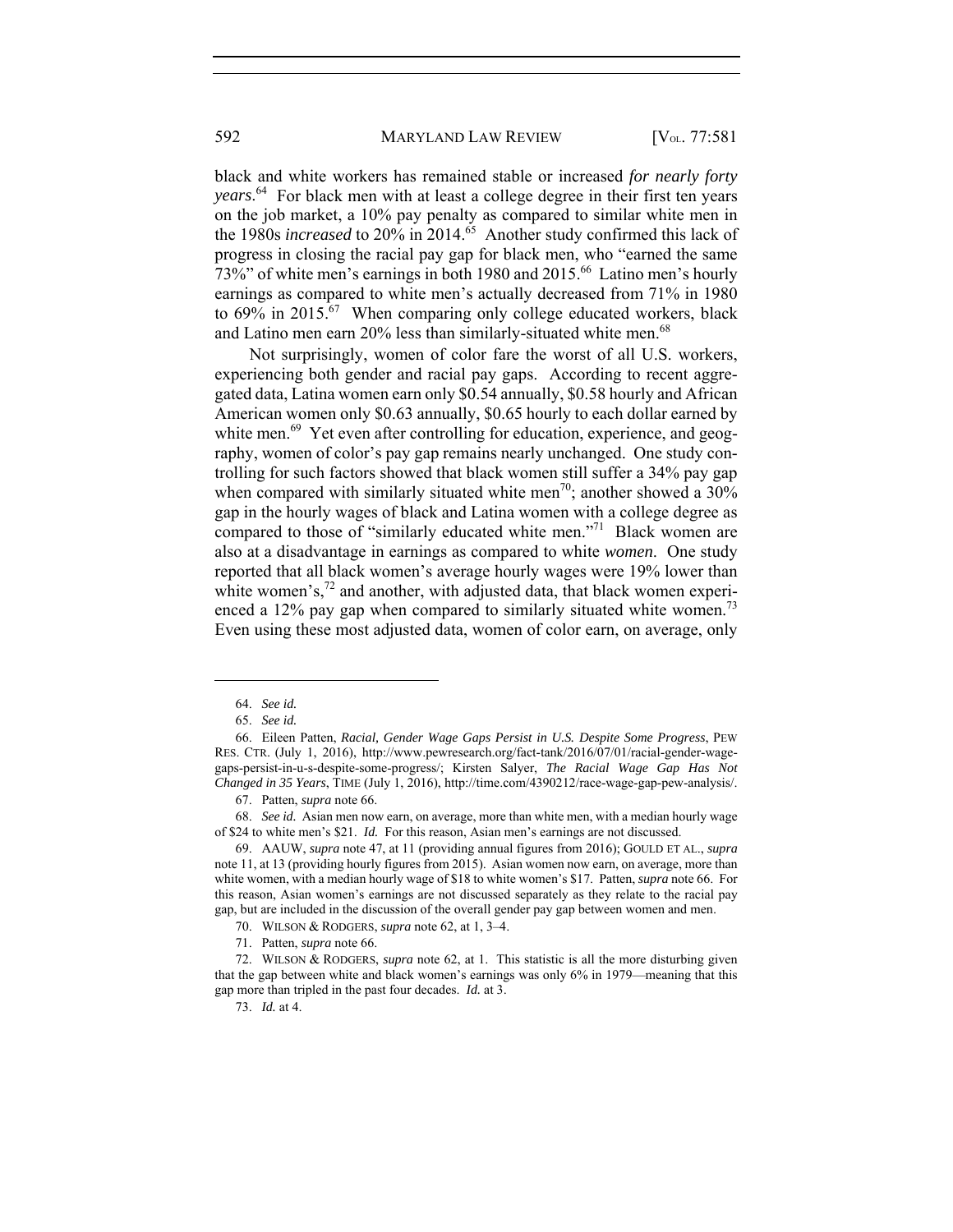\$0.66 to \$0.70 on the dollar of their white male peers and \$0.88 on the dollar of their white female peers.

To be sure, a significant portion of the racial pay gap can be explained by actual demographic differences in workforce characteristics between white and minority workers, including "human capital" factors like education and experience levels. One recent study quantified that one-third of the unadjusted racial pay gap was due to "[d]ifferences in . . . education and experience levels" attained between black and white workers and their resulting job opportunities and outcomes.<sup>74</sup> Another study, focused on public sector workers, estimated that "individual attributes such as human capital" and "education and workforce experience" accounted for just over half of the observed racial pay gap.<sup>75</sup>

Real demographic differences also contribute to the gender pay gap, primarily in differences between men and women's working time; today, education and experience represent little of the overall gender pay gap for white women, although a greater portion for women of color.<sup>76</sup> Women are more likely to work fewer hours than men: twice as many women work part-time as men (one-eighth of men, one-quarter of women), often involuntarily.<sup>77</sup> Women are also more likely to be out of the workforce without pay for some period of childbirth, childrearing, or other family caregiving.<sup>78</sup> Notably, over  $85\%$  of American women have children by age forty-four.<sup>79</sup> Fewer hours or months of work impact women's experience levels, which compounds their relative pay disadvantage.<sup>80</sup> Women are also more likely to need occupations that allow for what Harvard economist Claudia Goldin calls "temporal flexibility," which tend to pay less; the highest paying jobs in the U.S. economy

 <sup>74.</sup> *Id.* at 3; *see also* Patten, *supra* note 66 (reporting that a significant portion of the racial pay gap is caused by "differences in education [and] labor force experience").

 <sup>75.</sup> Eric Grodsky & Devah Pager, *The Structure of Disadvantage: Individual and Occupational Determinants of the Black-White Wage Gap*, 66 AM. SOC. REV. 542, 562 (2001); *see also* Patten, *supra* note 66.

 <sup>76.</sup> *See* Patten, *supra* note 66 (noting that the narrowing in the pay gap for all women from 1980 to 2015 was attributed to increased human capital— "a significant increase in the education levels and workforce experience of women over time," although black (\$0.09 improvement) and Latina (\$0.05 improvement) women still lagged far behind white women (\$0.22 improvement) on this measure).

 <sup>77.</sup> *See* GOULD ET AL., *supra* note 11, at 16 (citing LONNIE GOLDEN, ECON. POLICY INST., STILL FALLING SHORT ON HOURS AND PAY: PART-TIME WORK BECOMING NEW NORMAL (2016), http://www.epi.org/publication/still-falling-short-on-hours-and-pay-part-time-work-becomingnew-normal/).

 <sup>78.</sup> *See* GOULD ET AL., *supra* note 11, at 15–17.

 <sup>79.</sup> Claire Cain Miller, *The U.S. Fertility Rate Is Down, Yet More Women Are Mothers*, N.Y. TIMES (Jan. 18, 2018), https://www.nytimes.com/2018/01/18/upshot/the-us-fertility-rate-is-downyet-more-women-are-mothers.html.

 <sup>80.</sup> *See* GOULD ET AL., *supra* note 11, at 14–17.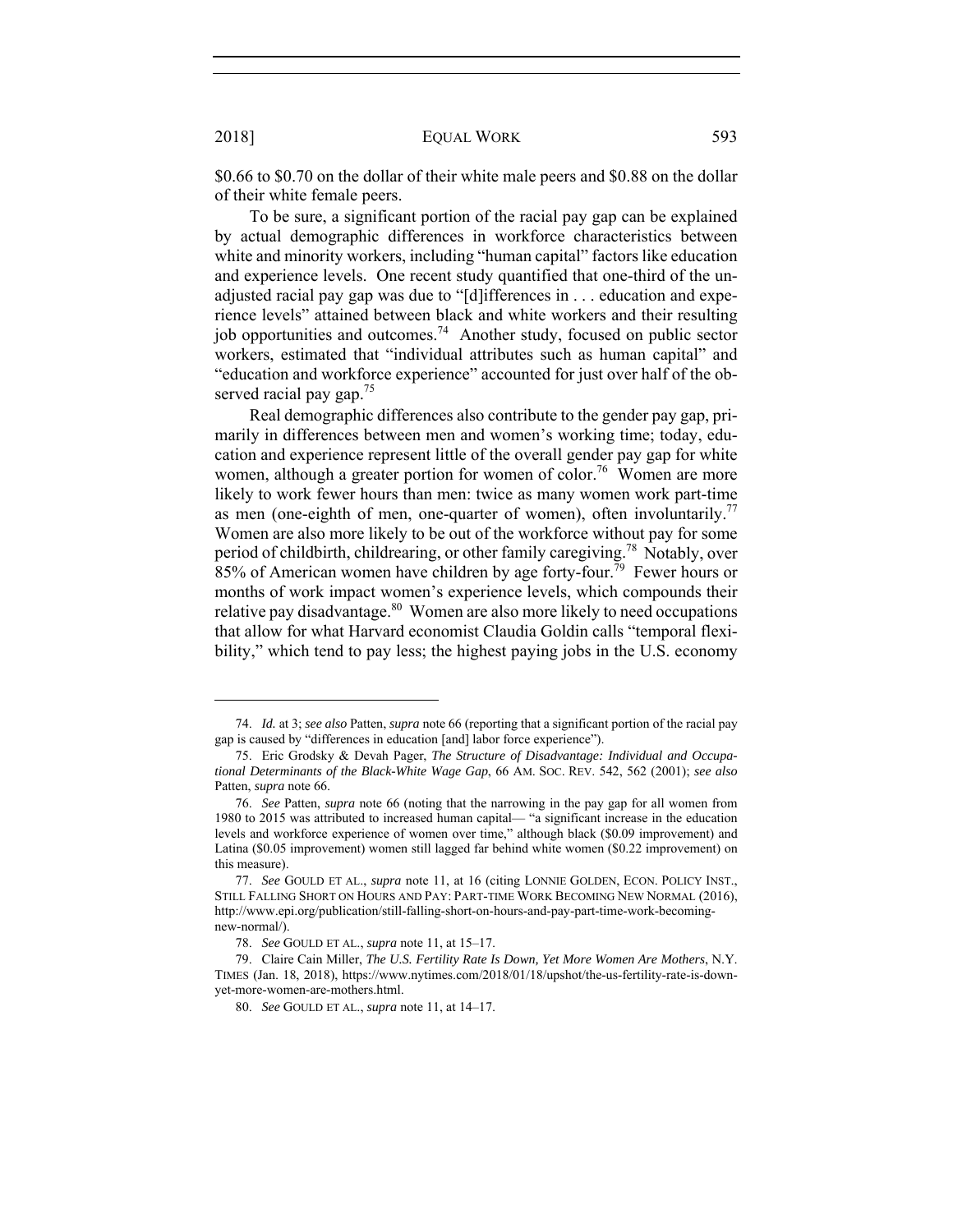often demand specific and very long hours. $81$  All of these factors contribute to a "motherhood wage penalty," whereby women who are mothers earn less than women without children and all men.<sup>82</sup>

The portion of both pay gaps that is due to actual demographic differences in human capital or working hours is beyond the reach of existing antidiscrimination law and requires greater policy interventions. What remains of the gender and racial pay gaps, however, has been attributed to two major causes this Article seeks to address: occupational segregation and discrimination.

#### *B. Segregation and Stereotyping in the U.S. Workforce*

Gender workforce segregation accounts for a significant, and increasing, portion of the current gender pay gap. $83$  In a 2016 study, Cornell economists Francine Blau and Lawrence Kahn estimated that industry and occupational factors now account for 49% of the gender pay gap, responsible for nearly twice as much of the pay gap as thirty years ago. $84$  In contrast, in a 2014 study, Harvard economist Claudia Goldin documented that the pay gap *within* occupations was greater than the pay gap *between* occupations, leading her to conclude that changes to hours requirements and flexibility were more important to closing the pay gap than gender workforce integration.<sup>85</sup> Yet, even while suggesting that "what is going on within occupations . . . is

<sup>81</sup>*. See* Claudia Goldin, *A Grand Gender Convergence: Its Last Chapter*, 104 AM. ECON.REV. 1091, 1117 (2014); GOULD ET AL., *supra* note 11, at 16.

 <sup>82.</sup> GOULD ET AL., *supra* note 11, at 14. This portion of the gender wage gap is often attributed to women's "choices" to go into certain fields or to trade flexibility and fewer work hours for money. This characterization ignores the fact that, while women may wish to balance work and caregiving, they do not "choose" to be economically penalized for doing so. *See, e.g.*, *id.* at 3, 7, 21–22; JOAN C. WILLIAMS ET AL., "OPT OUT" OR PUSHED OUT?: HOW THE PRESS COVERS WORK/FAMILY CONFLICT 36 (2006), http://worklifelaw.org/pubs/OptOutPushedOut.pdf. Regardless, this bundle of issues—hours, inflexible work schedules, and the deterrent effect of both on the fields and industries women pursue—contributes a significant portion of the wage gap. *See, e.g.*, Goldin, *supra* note 81, at 1116–17. Other legal scholars have sought to address these issues, which require significant and well-documented legal reforms, including pregnancy accommodation, paid family and medical leave, part-time parity, workplace flexibility, and reducing stigma to men for family care a discussion that is beyond this Article's focus on antidiscrimination law. *See, e.g.*, Vicki Schultz, *Feminism and Workplace Flexibility*, 42 CONN. L. REV. 1203, 1215 (2010); Selmi, *supra* note 24, at 711; Travis, *supra* note 24, at 901.

 <sup>83.</sup> *See* ARIANE HEGEWISCH & HEIDI HARTMANN, INST. FOR WOMEN'S POLICY RES., OCCUPATIONAL SEGREGATION AND THE GENDER WAGE GAP: A JOB HALF DONE 16 (2014), https://iwpr.org/wp-content/uploads/wpallimport/files/iwpr-export/publications/C419.pdf; Catanzarite, *supra* note 10, at 14.

 <sup>84.</sup> Blau & Kahn, *supra* note 7, at 26 ("[W]hile the share of the gender wage gap due to human capital (education and experience) has declined noticeably, the share accounted for by locational factors like occupation and industry actually increased from 27% of the 1980 gap to 49% of the much smaller 2010 gap.").

 <sup>85.</sup> *See generally* Goldin, *supra* note 81.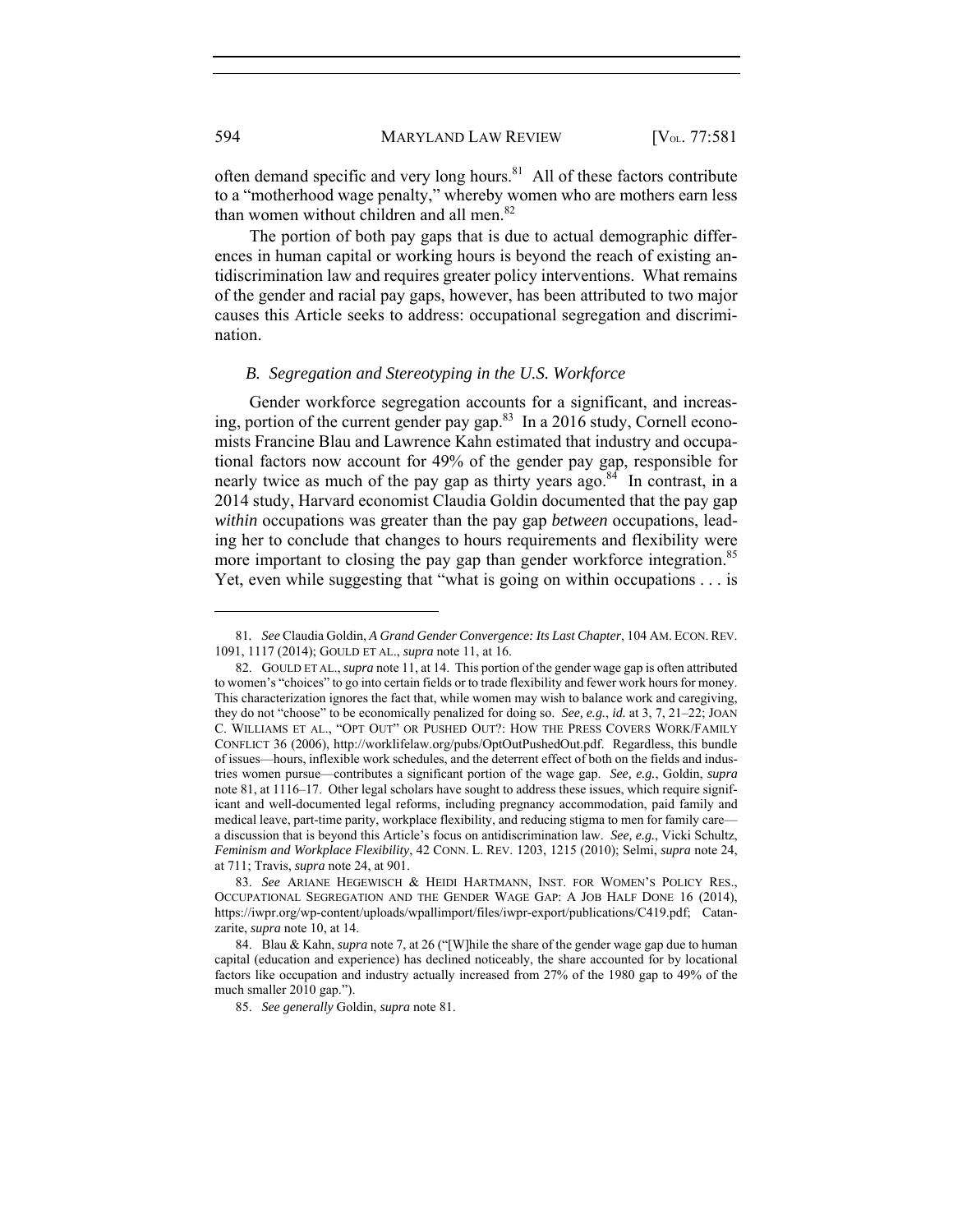far more important to the gender gap in earnings than is the distribution of men and women by occupations," Goldin still attributed 32–42% of the gender pay gap among college graduates working full-time year-round to the gap *between* occupations.<sup>86</sup> As both studies show, greater policy changes around working hours and flexibility may be essential to closing the gender pay gap entirely; in the meantime, however, a focus on reducing discrimination and occupational segregation offers the potential to cut it nearly in half.

While, like the pay gap itself, gender workforce segregation lessened from the 1970s through the 1990s, it, too, has stalled since  $2000$ .<sup>87</sup> Segregation today among jobs and industries by sex appears as intractable as ever: recent studies identified that roughly half of all women would have to change jobs for the U.S. workforce to be fully integrated by gender.<sup>88</sup> In 2012, over 40% of women and only 5% of men worked in fields in which more than 75% of the workers were female; over 44% of men and only 6% of women worked in fields in which more than 75% were male.<sup>89</sup> While the proportion of women in professional occupations like managers, lawyers, and doctors has grown from less than one-sixth (4%–15%) to more than one-third (32%– 38%) today, many of the most common occupations for men or for women have had "remarkably little change" in terms of gender integration over the past four decades.<sup>90</sup>

This stall has contributed to the persistence of the gender pay gap. Research suggests that increased integration contributed significantly to the gains women made in closing the pay gap between the 1970s and 2000: as occupational segregation went down, the gap between women and men's pay narrowed; as integration slowed and then stalled in the 2000s, so too did improvement in the gender pay gap. Indeed, one study estimated that 40% to 60% of the growth of real wages experienced by women and by black men between 1960 and 2008 was due to increases in occupational integration by gender and race.<sup>91</sup>

When occupations are segregated by gender, women get the short end of the stick. Throughout the U.S. economy, occupations that are female dominated pay less than those that are male dominated that require the same levels

 <sup>86.</sup> *Id.* at 1098; *see also* GOULD, ET AL., *supra* note 11, at 20–21.

 <sup>87.</sup> *See* AAUW, *supra* note 47, at 17 (citing HEGEWISCH & HARTMANN, *supra* note 83).

 <sup>88.</sup> *See* CECILIA L. RIDGEWAY, FRAMED BY GENDER: HOW GENDER INEQUALITY PERSISTS IN THE MODERN WORLD 5 (2011); Blau & Kahn, *supra* note 7, at 27 (51% in 2009, down from 64.5% in 1970); Youngjoo Cha, *Overwork and the Persistence of Gender Segregation in Occupations*, 27 GENDER & SOC'Y 158, 159 (2013).

 <sup>89.</sup> *See* HEGEWISCH & HARTMANN, *supra* note 83, at 1.

 <sup>90.</sup> *See id.* at 2, 4.

 <sup>91.</sup> *See* Chang-Tai Hsieh et al., *The Allocation of Talent and U.S. Economic Growth* 42 (Nat'l Bureau of Econ. Research, Working Paper No. 18693, 2013), http://www.nber.org/papers/w18693.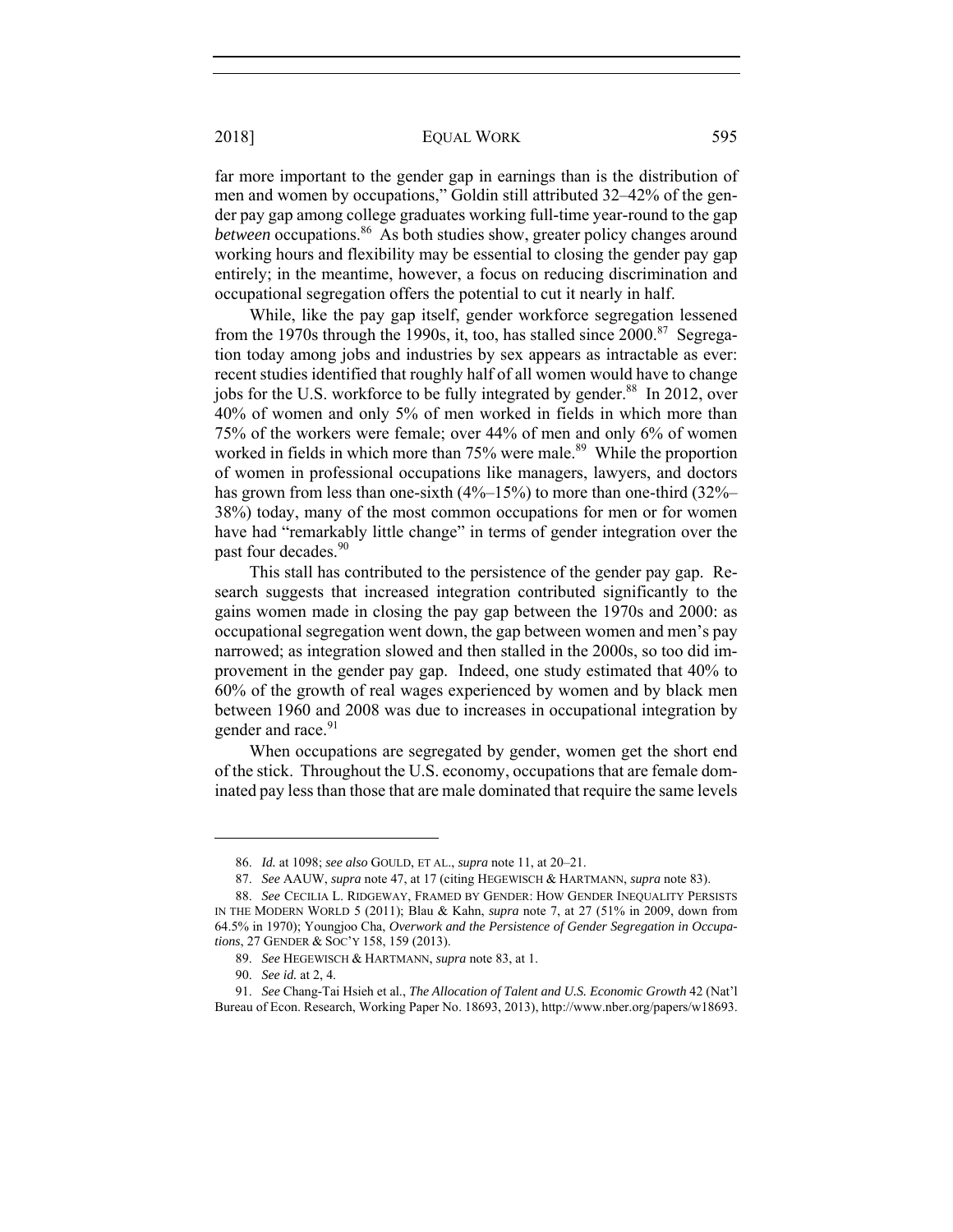596 MARYLAND LAW REVIEW [V<sub>OL.</sub> 77:581]

of education and experience.<sup>92</sup> Data comparing gender-segregated occupations mirrors the wage gap itself: on average, the median weekly pay for both men and women working in female-dominated occupations, where women compose more than half of those in that occupation, is \$0.83 on the dollar to the average median weekly pay for both men and women working in maledominated occupations.<sup>93</sup> Even when controlling for required skills and education level, occupations with a greater proportion of female workers usually pay less than those with fewer female workers.<sup>94</sup> Looking at the gender distribution among occupations that make up the top and the bottom of the earnings in the U.S. workforce brings the data disturbingly to life. Of the thirty jobs in the U.S. economy with the highest pay, twenty-six are held mostly by men; only pharmacists, nurse practitioners, physician assistants, and physical therapists both have more than a 50% female workforce and earn in the top decile of wages.<sup>95</sup> On the other hand, twenty-three of the thirty lowest paid occupations are held mostly by women; only dishwashers and cooks, car cleaners, parking lot attendants, and grounds and agricultural workers are both male-dominated fields and in the lowest decile of earn $ins.96$ 

Compounding this disparity, data shows that when more women enter a particular field or occupation, the pay decreases.<sup>97</sup> In a fifty-year longitudinal study of U.S. Census data from 1950 to 2000, Stanford sociologists Asaf Levanon, Paula England, and their colleagues set out "to assess whether or not there is a causal effect in either direction between sex composition and pay," and found "substantial evidence" that lower pay among female-dominated occupations was due to "devaluation of work done by women."<sup>98</sup> As the researchers explained, the theory of "devaluation" posits "that decisions of employers about the relative pay of 'male' and 'female' occupations are affected by gender bias": because "[e]mployers ascribe a lower value for the work done in occupations with a high share of females," they "consequently set lower wage levels" for those occupations.<sup>99</sup> After conducting a long-term

 <sup>92.</sup> *See* AAUW, *supra* note 47, at 17–18; LINER, *supra* note 8.

 <sup>93.</sup> LINER, *supra* note 8.

 <sup>94.</sup> *See* Levanon et al., *supra* note 1, at 865 (first citing Philip N. Cohen & Matt L. Huffman, *Individuals, Jobs, and Labor Markets: The Devaluation of Women's Work*, 68 AM. SOC. REV. 443 (2003); then citing David A. Cotter et al., *All Women Benefit: The Macro-Level Effect of Occupational Integration on Gender Earnings Equality*, 62 AM. SOC. REV. 714 (1997); and then citing PAULA ENGLAND, COMPARABLE WORTH: THEORIES AND EVIDENCE (1992)).

 <sup>95.</sup> LINER, *supra* note 8.

 <sup>96.</sup> *Id.*

 <sup>97.</sup> *See* Goldin, *supra* note 81 and accompanying text (describing the "pollution theory" of workplace sex discrimination); Levanon et al., *supra* note 1, at 886; Miller, *supra* note 1, at 2.

 <sup>98.</sup> Levanon et al., *supra* note 1, at 865, 870.

 <sup>99.</sup> *Id.* at 866.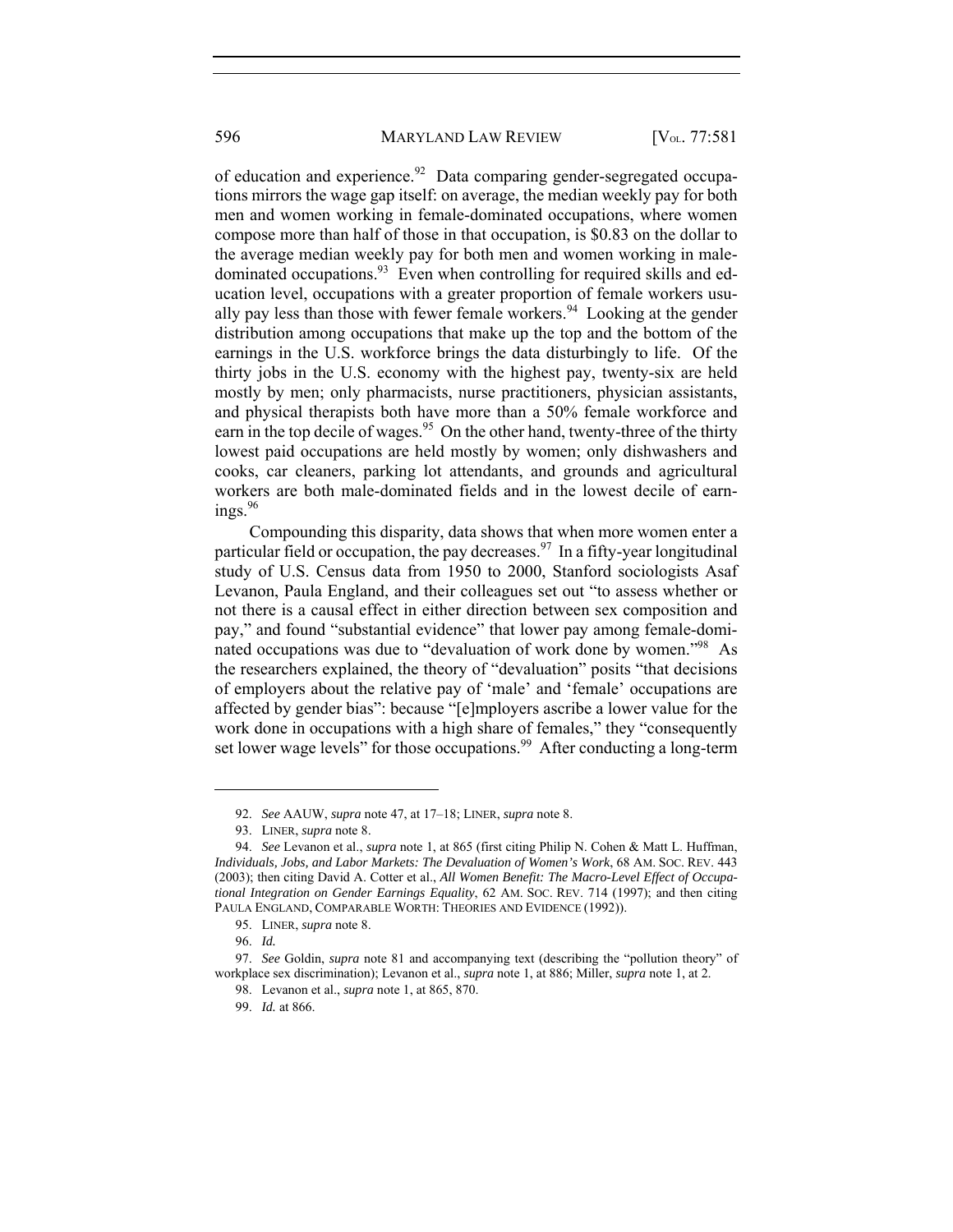analysis of median hourly wages for full-time workers by occupation—in which they controlled for education, experience, race, and geographic region, and changes in skills demanded by jobs—the researchers "found substantial support" of a consistent trend over time "that increased feminization of occupations diminishes their relative pay."100

Beyond occupational segregation, even among the same field and *even the very same job*, women earn less on average than men and universally experience a pay gap.<sup>101</sup> In similar types of occupations, for example, car and equipment cleaners (90% of whom are male) earn 14% more than housecleaners (85% of whom are female).<sup>102</sup> Within the same occupation, female truck drivers earn 80% of male truck drivers' pay; female software developers 83% of male software developers; female financial managers 69% of male financial managers.<sup>103</sup> Strikingly, even in traditionally feminine fields, women earn less than men. In 2014, female elementary and middle school teachers' median weekly earnings were 87% of what male teachers earned (\$140 less), female registered nurses 90% of what male registered nurses earned (\$114 less per week), and female administrative assistants 85% of male counterparts (\$126 less per week), despite the fact that women greatly outnumbered men in those positions, holding 80% to 95% of those jobs.<sup>104</sup> In fact, as one study documented, out of 120 occupations analyzed, including female-dominated occupations, men earned more than women in 116; the exceptions were non-farm product buyers, data entry workers, general office clerks, and police patrol officers, all jobs in which women earned the same as men.105

Racial minorities also suffer economic consequences due to occupational segregation by race. As with gender, setting aside the portion of the

*Id.* at 885.

 <sup>100.</sup> *Id.* at 886. In their research, Asaf Levanon et al. explain that they:

<sup>…</sup>found some evidence for the devaluation view—an effect of earlier female proportion on occupations' later wage rates, even in the presence of controls for experience and educational requirements. When we divided our data into four periods, we saw no diminution of the devaluation effect over time; if anything, it increased (in the 1980s). This argues against the neoclassical equalizing differences view, which predicts no net effect of sex composition with adequate controls.

 <sup>101.</sup> *See* GOULD ET AL., *supra* note 11, at 20–21; AAUW, *supra* note 47, at 18.

 <sup>102.</sup> LINER, *supra* note 8.

 <sup>103.</sup> AAUW, *supra* note 47, at 18 (citing BUREAU OF LABOR STAT., U.S. DEP'T OF LABOR, CURRENT POPULATION SURVEY ANNUAL AVERAGE DATA TABLES tbl.9 (2017)).

 <sup>104.</sup> *Traditional Occupations*, BUREAU OF LABOR STAT., U.S. DEP'T OF LABOR https://www.dol.gov/wb/stats/TraditionalOccupations.pdf (last visited Mar. 12, 2018) (describing the 2014 annual averages of "traditional (female-dominated) detailed occupations by women's share of employment and median weekly earnings"); *see also* AAUW, *supra* note 47, at 18.

 <sup>105.</sup> LINER, *supra* note 8 (citing BUREAU OF LABOR STAT., U.S. DEP'T OF LABOR, HIGHLIGHTS OF WOMEN'S EARNINGS IN 2015, REPORT tbl.2 (2016), , https://www.bls.gov/opub/reports/womens-earnings/2015/home.htm).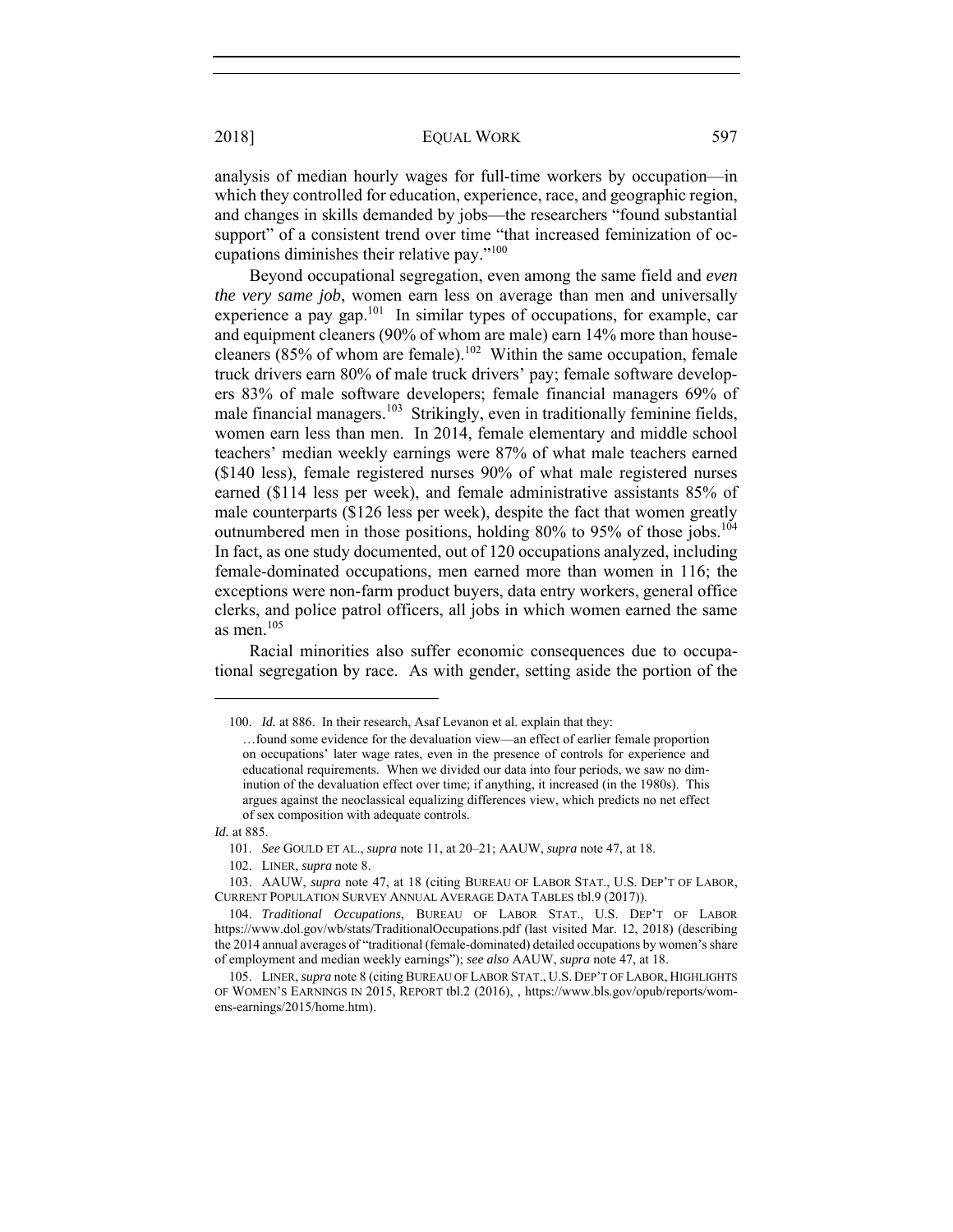racial pay gap attributable to human capital and workforce characteristics, up to one half remains. Studies of the causes of the remaining racial pay gap attribute it to income inequality and labor market tightening,<sup>106</sup> discrimination,<sup>107</sup> and racial workforce segregation.<sup>108</sup> One study identified that onethird of the pay gap between black and white workers could be attributed to race discrimination.<sup>109</sup> Another study found that, as compared to their presence in the labor market, black men are disproportionately over-represented in 38% of occupations that pay lower wages and disproportionately underrepresented in nearly half of occupations that offer higher pay.<sup>110</sup> Still another study quantified this impact, documenting that, depending on the degree of experience required for the job, racial workforce segregation was responsible for 28% to 41% of the increase in the black-white pay gap between 1979 and 1985 and 11% to 25% of the increase in the black-white pay gap among women between 2000 and 2015.<sup>111</sup>

Like gender-based "devaluation," in a study of both gender and racial pay gap trends, researchers documented the phenomenon of "pay erosion" over time in occupations that became increasingly dominated by female and minority workers, which they attributed to the fact that such workers tend to follow white men into occupations.<sup>112</sup> In jobs such as clerks, bank tellers, bartenders, real estate agents, and advertising agents that were once predominantly filled by white men, pay drops indicated "declining desirability," which was then compounded by "greater visibility" of women and minorities in those positions.<sup>113</sup> This creates what the researchers describe as the "insidious problem" that "pay deteriorates precisely where subordinate groups are concentrated."114

Reflecting upon the body of research on the causes of pay gaps, the impact of workforce segregation and stereotyping becomes clear. First,

 <sup>106.</sup> *See* WILSON & RODGERS, *supra* note 62, at 1, 4–5; Tanzina Vega, *Wage Gap Between Blacks and Whites Is Worst in Nearly 40 Years*, CNN MONEY (Sept. 20, 2016), http://money.cnn.com/2016/09/20/news/economy/black-white-wage-gap/index.html.

 <sup>107.</sup> *See* Roland G. Fryer, Jr. et al., *Racial Disparities in Job Finding and Offered Wages*, 56 J.L. & ECON. 633, 633–37 (2013); *see also* Patten, *supra* note 66; WILSON & RODGERS, *supra* note 62, at 1, 3–4.

 <sup>108.</sup> *See* WILSON & RODGERS, *supra* note 62, at 49–51 & 49 n.21.

 <sup>109.</sup> *See* Fryer, Jr. et al., *supra* note 107, at 635; *see also* Patten, *supra* note 66; WILSON & RODGERS, *supra* note 62, at 1, 3–4.

 <sup>110.</sup> HAMILTON ET AL., *supra* note 19, at 3; *see also* Thompson, *supra* note 19 ("Blacks, who make up just 11 percent of the workforce, account for more than a third of home health aides and about 25 percent of both security guards and bus drivers—rather low paying jobs.").

 <sup>111.</sup> WILSON & RODGERS, *supra* note 62, at 49–51 & 62 n.21; *see also* Patten, *supra* note 66.

 <sup>112.</sup> Catanzarite, *supra* note 10, at 28; *see also* Goldin, *supra* note 81 (describing the "pollution theory" of sex discrimination).

 <sup>113.</sup> Catanzarite, *supra* note 10, at 29.

 <sup>114.</sup> *Id.* at 30.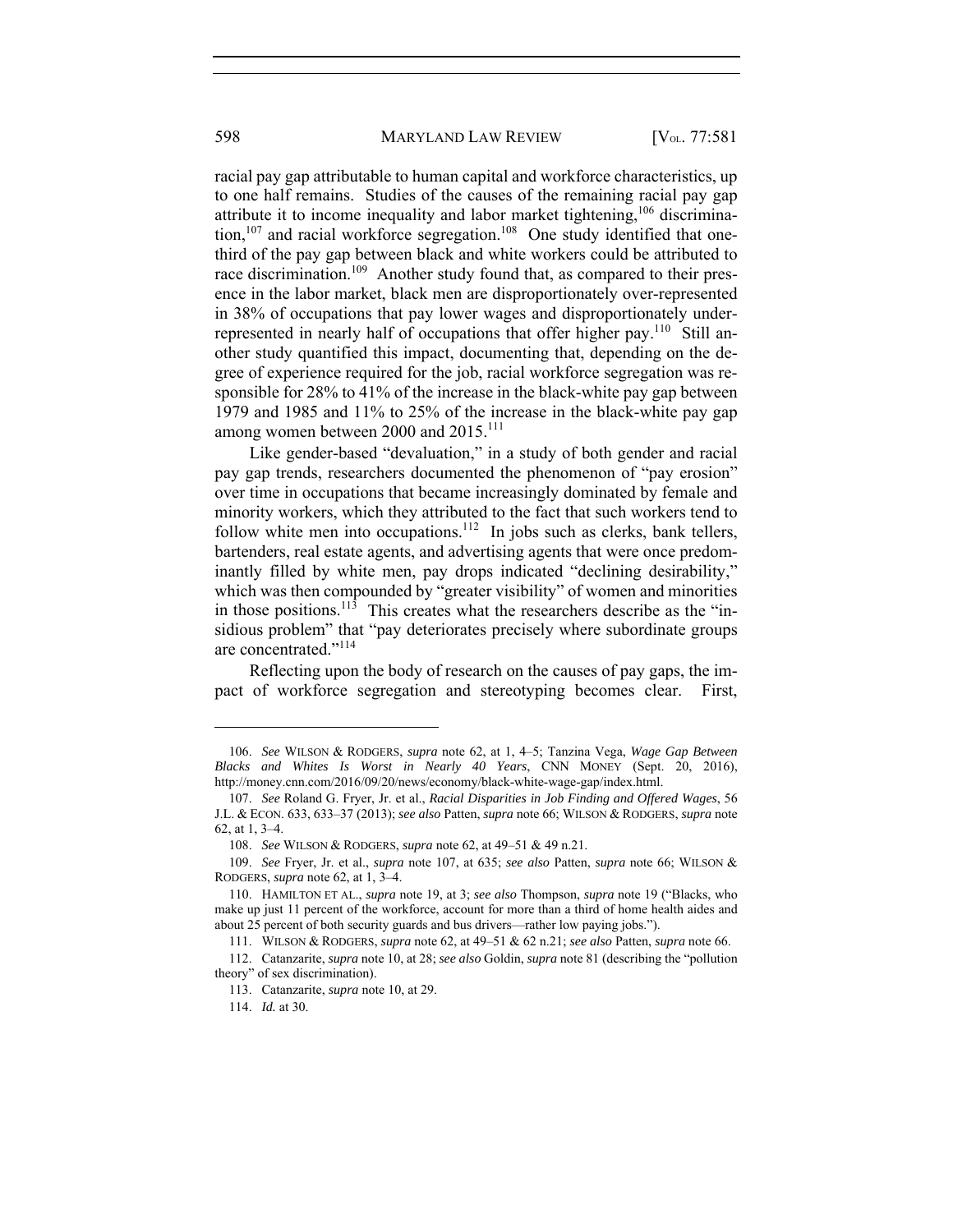"women's" work and the work performed by racial minorities is valued less than the work performed by white men—and paid accordingly. Second, when women do "men's" work and when racial minorities do work previously performed by white workers, *they* are valued less, despite doing the same work.

# *C. Relationship to Income Inequality*

The issue of income inequality—the wide and widening gap in the wealth and standard of living between those at the top and bottom of the U.S. income spectrum—has garnered much political attention in recent years.<sup>115</sup> Both gender and racial pay gaps contribute to the existence of income inequality in the United States and, left unchecked, stand to magnify its impact.

In one example of this relationship, research shows that women have higher rates of poverty than men due, in part, to the gender wage gap.<sup>116</sup> One study estimated that, if the gender pay gap was eliminated, the rate of poverty among all women would be cut in half. $1^{17}$  The cumulative economic disadvantage to women due to the gender pay gap is, itself, quite shocking. Over the course of a lifetime, an average working woman will lose over half a million dollars, and the average woman with a college degree \$800,000, due to the gender pay gap.118 The pay gap also impacts women's economic security in retirement as they receive less than men from Social Security and other retirement income tied to wages earned while working.<sup>119</sup>

Today, a greater proportion of family earnings come from women, and single mothers head more families; thus the gender pay gap hurts not just women but all families' economic security.<sup>120</sup> Nearly 70% of all women with

 <sup>115.</sup> *See, e.g.*, Will Drabold, *Read Bernie Sanders' Speech at the Democratic Convention*, TIME (July 26, 2016), http://time.com/4421574/democratic-convention-bernie-sanders-speech-transcript/ ("This election is about ending the grotesque level of income and wealth inequality that we currently experience, the worst it has been since 1928.").

 <sup>116.</sup> *See, e.g.*, AAUW, *supra* note 47, at 4 (citing JESSICA L. SEMEGA ET AL., U.S. CENSUS BUREAU, INCOME AND POVERTY IN THE UNITED STATES: 2016 (2017) (reporting that, depending on age, 11%-13% of women live below the federal poverty line as compared to 8%-10% of men).

 <sup>117.</sup> *See* HEIDI HARTMANN ET AL., INST. FOR WOMEN'S POLICY RES., HOW EQUAL PAY FOR WORKING WOMEN WOULD REDUCE POVERTY AND GROW THE AMERICAN ECONOMY 1 (2014), https://iwpr.org/publications/how-equal-pay-for-working-women-would-reduce-poverty-andgrow-the-american-economy/.

 <sup>118.</sup> GOULD ET AL., *supra* note 11, at 7 (citing INST. FOR WOMEN'S POLICY RES., STATUS OF WOMEN IN THE STATES 50 (2015)). *See generally* SUSAN BISOM-RAPP & MALCOLM SARGEANT, LIFETIME DISADVANTAGE, DISCRIMINATION AND THE GENDERED WORKFORCE 115–30 (2016) (describing the impact of unequal pay over a woman's lifetime).

 <sup>119.</sup> *See* AAUW, *supra* note 47, at 5 (citing JOCELYN FISCHER & JEFF HAYES, INST. FOR WOMEN'S POLICY RES., THE IMPORTANCE OF SOCIAL SECURITY IN THE INCOMES OF OLDER AMERICANS: DIFFERENCES BY GENDER, AGE, RACE/ETHNICITY, AND MARITAL STATUS (2013)).

 <sup>120.</sup> *Id.* ("Today, 42 percent of mothers with children under the age of 18 are their families' primary or sole breadwinners. . . .[F]amilies increasingly rely on women's wages to make ends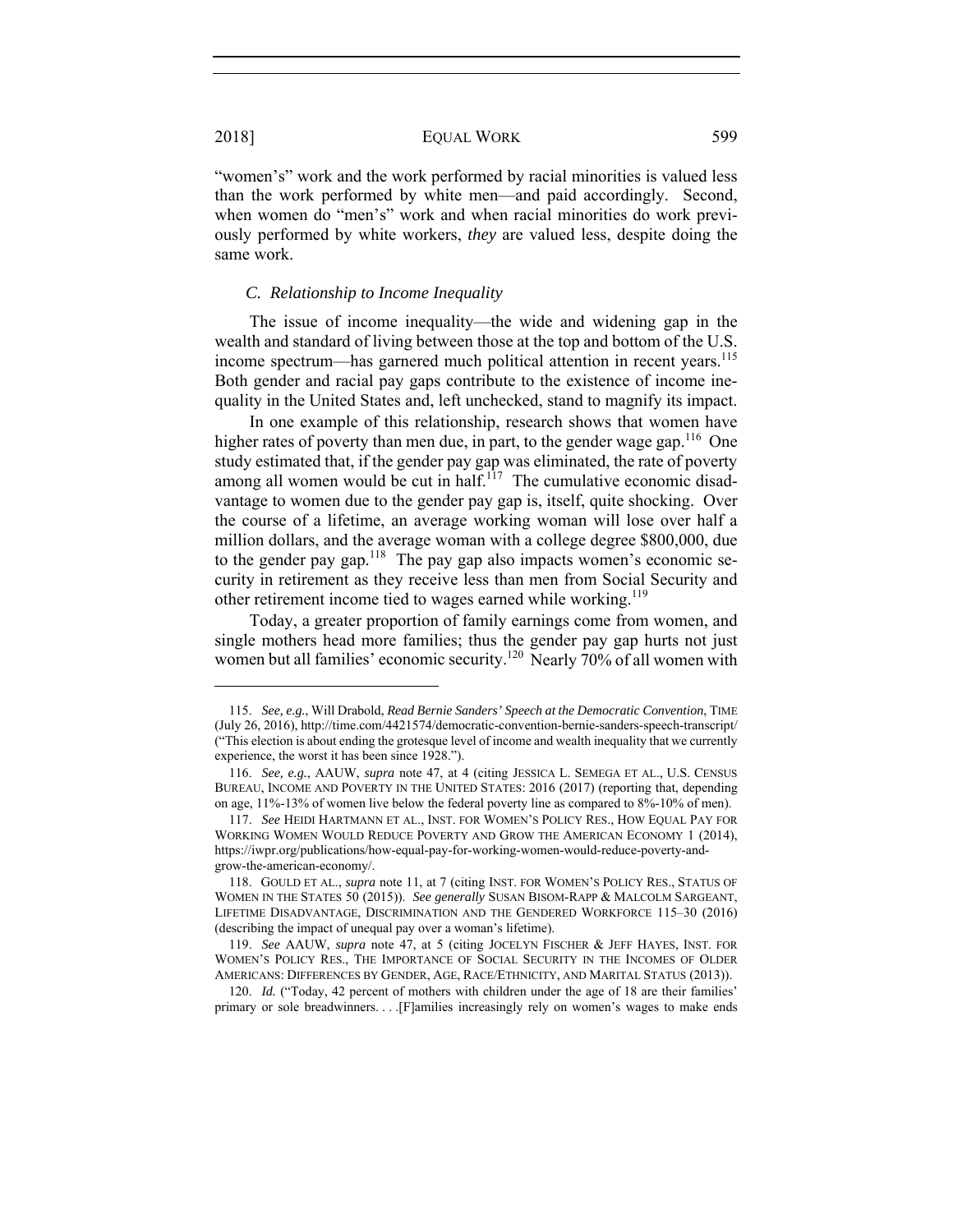children under 18 and over 75% of single mothers with children under 18 now work.<sup>121</sup> Mothers' income is crucial to family economic support: almost two-thirds of women bring in at least one-quarter of a family's income,<sup>122</sup> and 42% of women with minor children are the primary or the only earner in the  $family.<sup>123</sup>$  If working single mothers received equal pay, one study estimates that two-thirds would receive an increase in their pay, and their "very high poverty rate" would also be cut in half, from 28.7% to 15%.<sup>124</sup> This exacts societal costs, too, as families in poverty depend on government-supported aid like Temporary Assistance to Needy Families ("TANF"). Another study estimated that, if women achieved pay equity, their earnings would amount to nearly fifteen times state and federal government expenditures on TANF in 2012.<sup>125</sup>

Interestingly, the gender pay gap is actually worse among higher-earning women, although they have also experienced greater improvements in narrowing the wage gap over time.<sup>126</sup> In 2015, women who earned wages in the tenth percentile of earnings earned \$0.92 on the dollar to men, while women in the ninety-fifth percentile earned only \$0.74<sup>127</sup> Yet the fact that the floor of the minimum wage keeps lower-paid women's pay on more equal footing with men is likely of little consolation to those at the tenth percentile, who earned less than approximately \$19,000 in 2015<sup>128</sup>—an income level at which \$0.08 on the dollar is sorely missed. As one study showed, removing the gender pay differential for women who perform lower-skilled occupations would increase their annual pay by about \$6000 to \$7000—as the re-

meet." (citing SARAH JANE GLYNN, BREADWINNING MOTHERS ARE INCREASINGLY THE U.S. NORM, CTR. AM. PROGRESS (2016), https://www.americanprogress.org/issues/women/reports/2016/12/19/295203/breadwinning-mothers-are-increasingly-the-u-s-norm/)).

 <sup>121.</sup> A SNAPSHOT OF WORKING MOTHERS, NAT'L WOMEN'S LAW CTR. 1 (2017), https://nwlc.org/wp-content/uploads/2017/04/A-Snapshot-of-Working-Mothers.pdf.

 <sup>122.</sup> AAUW, *supra* note 47, at 5 (63% in 2012).

 <sup>123.</sup> *Id.* (citing Glynn, *supra* note 120).

 <sup>124.</sup> HARTMANN ET AL., *supra* note 117, at 1.

 <sup>125.</sup> *See id.* Another concern is the ability to repay student debt: because women earn roughly three-quarters of what men earn with their same level of education, women's ability to repay student debt is correspondingly lessened, and women remained saddled with student debt for longer periods of time. For example, in one study of 2007–2008 college graduates, men had paid off 44% of their student debt five years later, while white women had paid off only 33%—African American and Hispanic women paid off less than 9%. *See* AAUW, *supra* note 47, at 16 fig.8 (citing AAUW data analysis from U.S. DEP'T OF EDUC., BACCALAUREATE AND BEYOND LONGITUDINAL STUDY 2008/12 (2015)).

 <sup>126.</sup> *See* GOULD ET AL., *supra* note 11, at 10–11; HEGEWISCH & HARTMANN, *supra* note 83, at 14–15.

 <sup>127.</sup> GOULD ET AL., *supra* note 11, at 10–11.

 <sup>128.</sup> Elka Torpey, *Business Careers with High Pay*, U.S. BUREAU OF LABOR STAT. (Aug. 2016), https://www.bls.gov/careeroutlook/2016/article/mobile/high-paying-business-careers.htm.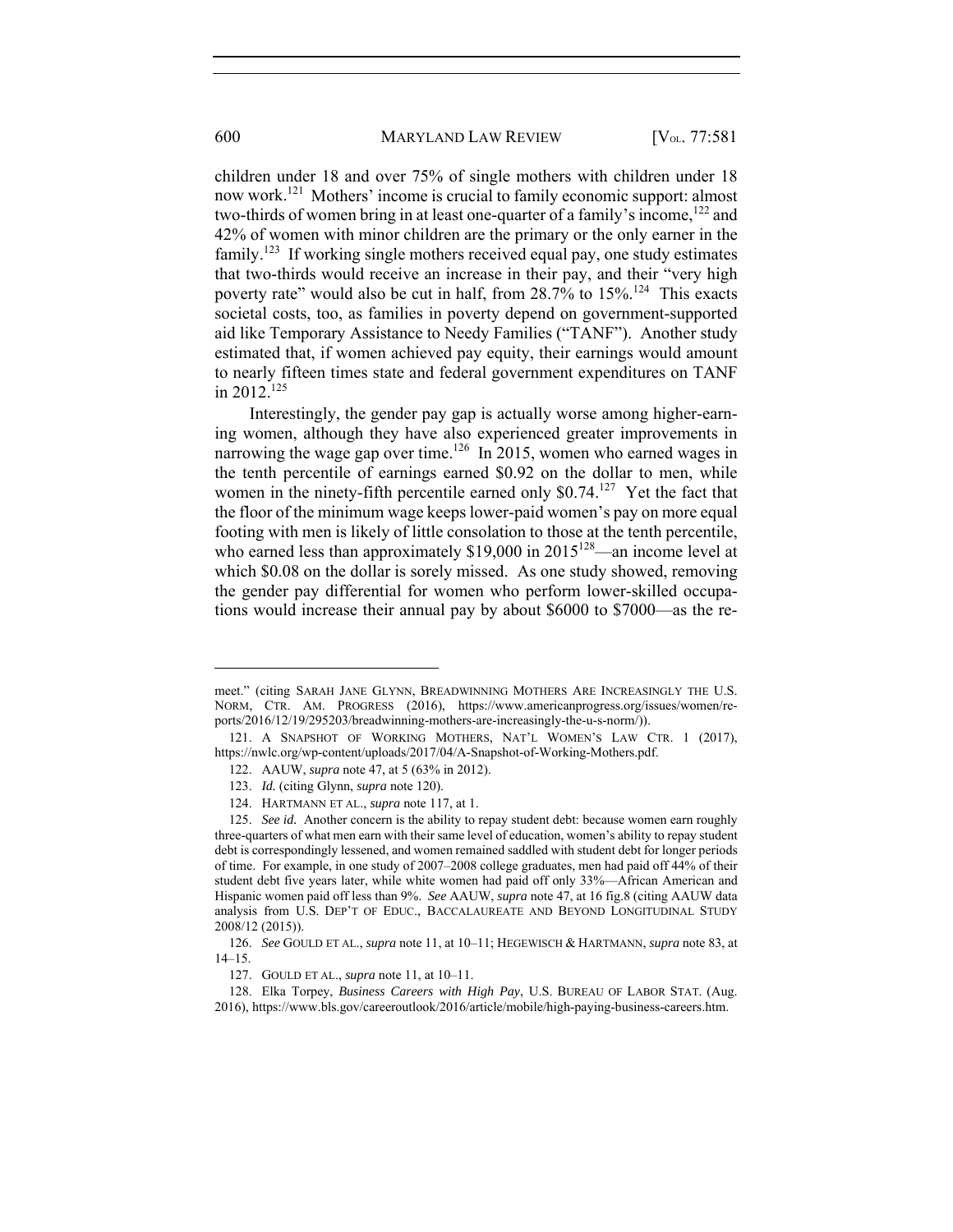searchers note, pay differences "of [a] magnitude…enough to make the difference between above-poverty and below-poverty family living standards."<sup>129</sup> Where there has been improvement in narrowing the wage gap over time, it has been felt more strongly by women at higher income levels. As one study showed, between 1979 and 2015, women in the ninetieth percentile of earnings (earning over \$92,000 in 2015)<sup>130</sup> gained \$0.11 on the dollar to similarly earning men (from \$0.63 in 1979 to \$0.738 in 2015 on the dollar), while women in the tenth percentile gained only \$0.05 during the same time period (from \$0.869 to \$0.92 on the dollar). $^{131}$ 

The racial pay gap is also exacerbating the problem of income inequality by race. One study documented the shocking statistic that the average African-American household has a mere 6%, and Latino household 8%, of the wealth of the average white family.<sup>132</sup> While median annual incomes are closer—white families average \$50,400 as compared to \$32,038 for black and \$36,840 for Latino families annually—the wide disparity in overall wealth is attributed in large part to labor market differences.<sup>133</sup> Because families of color are paid less on the dollar, their relative wealth is always less. As one of the study's authors explained: "If you are facing a wealth gap of 80 cents for every dollar a white family makes, that makes you 20% less able to put that dollar into savings, because you may need all of those dollars to fill your consumption needs."134 If racial wage gaps were eliminated, the researchers estimated, "median Black wealth would grow \$11,488" and "[m]edian Latino wealth would grow \$8,765," shrinking the wealth gap relative to white families by  $11\%$  (Black) and 9% (Latino).<sup>135</sup> Further, if the return on that income were made equal—meaning the ability to save or invest at similar rates, rather than having to spend more to cover the same basic needs—"median Black wealth would grow \$44,963 and median Latino wealth would grow \$51,552," closing the wealth gap with white families by 43% (Black) and 50% (Latino).<sup>136</sup>

136. *Id*.

 <sup>129.</sup> *See* HEGEWISCH & HARTMANN, *supra* note 83, at 19.

 <sup>130.</sup> Torpey, *supra* note 128.

 <sup>131.</sup> GOULD ET AL., *supra* note 11, at 10–11.

 <sup>132.</sup> *See* LAURA SULLIVAN ET AL., THE RACIAL WEALTH GAP: WHY POLICY MATTERS 7 (2015), http://www.demos.org/sites/default/files/publications/RacialWealthGap\_1.pdf; *see also* Laura Shin, *The Racial Wealth Gap: Why a Typical White Household Has 16 Times the Wealth of a Black One*, FORBES (Mar. 26, 2015), https://www.forbes.com/sites/laurashin/2015/03/26/the-racial-wealth-gap-why-a-typical-white-household-has-16-times-the-wealth-of-a-blackone/#307ffa5f1f45.

 <sup>133.</sup> SULLIVAN ET AL., *supra* note 132, at 1–6, 24–31. The other major causes of the wealth disparity are differences in homeownership rates and education levels. *Id.* 

 <sup>134.</sup> Shin, *supra* note 132.

 <sup>135.</sup> SULLIVAN ET AL., *supra* note 132, at 3.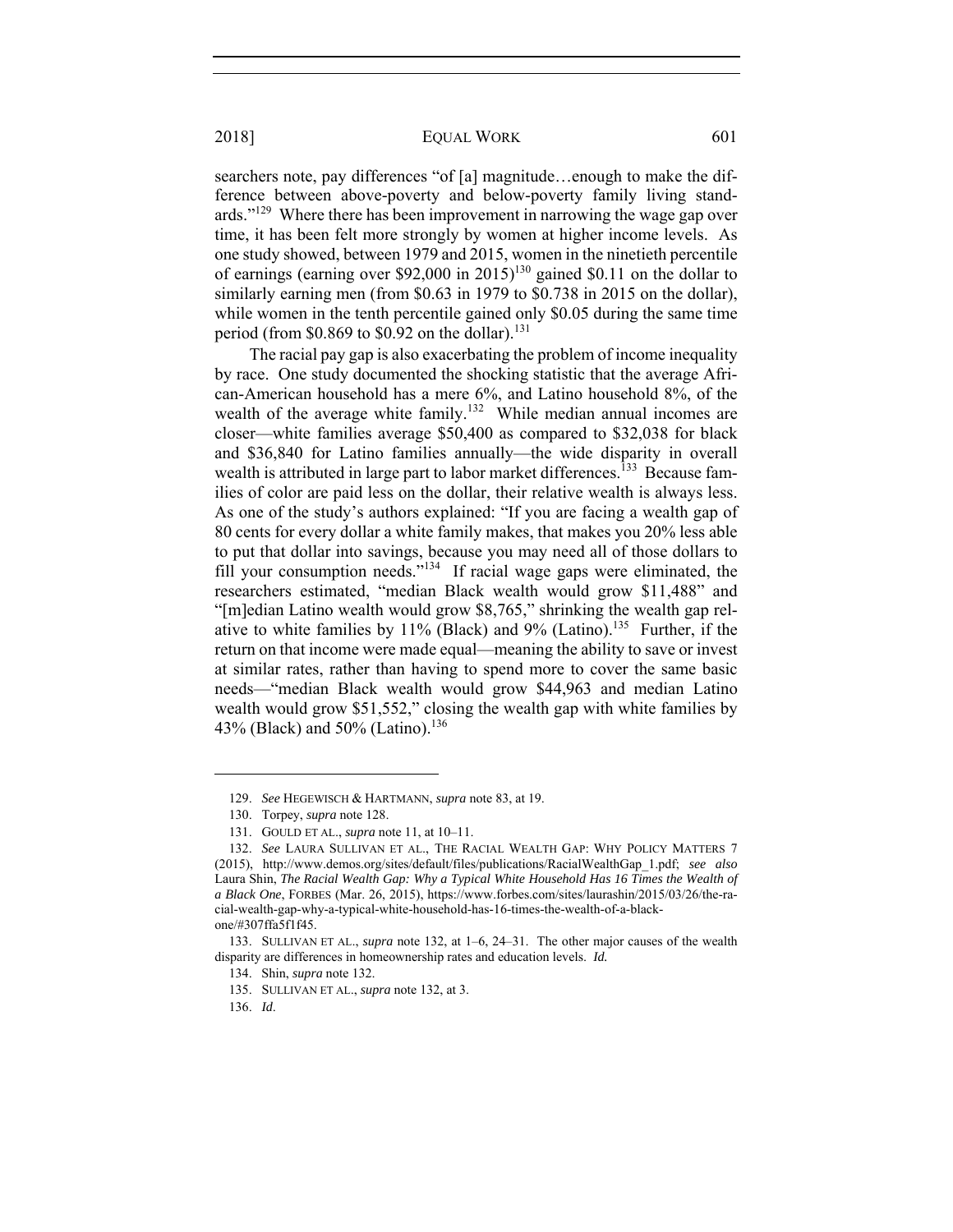To the extent that law and policymakers wish to remedy income inequality, the gender and racial pay gaps are an essential cause of, and exacerbating factor to, the problem.

#### II. EXISTING LAW AND ITS LIMITATIONS

For over fifty years, federal law has prohibited pay discrimination through both civil rights (Title VII of the Civil Rights Act of  $1964$ )<sup>137</sup> and wage and hour (the Equal Pay Act of 1963)<sup>138</sup> approaches. Since then, all but two states (Alabama and Mississippi) have enacted their own versions of both laws, either mirroring federal protections or going further to enact more stringent requirements.<sup>139</sup> Despite major advances in equal opportunity and increased earnings for women and racial minorities, five decades of legal protection have yet to close the gender and racial pay gaps. This Part provides an overview of existing protections against pay discrimination under federal and state law and identifies the limitations that have hampered efforts to achieve pay equity.

# *A. Title VII of the Civil Rights Act of 1964*

The main federal antidiscrimination law prohibiting discrimination in employment, Title VII of the Civil Rights Act of 1964 ("Title VII"), includes specific protections against pay discrimination.<sup>140</sup> Title VII prohibits discrimination on the basis of race, color, national origin, sex or religion in hiring, firing, terms and conditions of employment, and "compensation."141 Under Title VII, "compensation" includes not only wages but also benefits, commissions, and other financial incentives and rewards attached to employment. $142$ 

 <sup>137. 42</sup> U.S.C. §§ 2000e-2–e-17 (2012).

 <sup>138. 29</sup> U.S.C. § 206(d) (2012).

 <sup>139.</sup> *See infra* Part II.C.

 <sup>140.</sup> *See* 42 U.S.C. § 2000e-2(a)(1).

 <sup>141.</sup> *See* 42 U.S.C. § 2000e-2.

 <sup>142.</sup> U.S. EQUAL EMP. OPPORTUNITY COMM'N COMPLIANCE MANUAL, SECTION 10: COMPENSATION DISCRIMINATION n.13 (2000), https://www.eeoc.gov/policy/docs/compensation.html#N\_13 ("'Compensation' [under Title VII] has the same meaning as 'wages' under the EPA" and includes "wages, salary, overtime pay; bonuses; vacation and holiday pay; cleaning or gasoline allowances; hotel accommodations; use of company car; medical, hospital, accident, life insurance; retirement benefits; stock options, profit sharing, or bonus plans; reimbursement for travel expenses, expense account, [or other] benefits."); *see also* 29 C.F.R. § 1620.12(a) ("The term wage 'rate,' as used in the EPA . . . is considered to encompass all rates of wages whether calculated on a time, commission, piece, job incentive, profit sharing, bonus, or other basis.").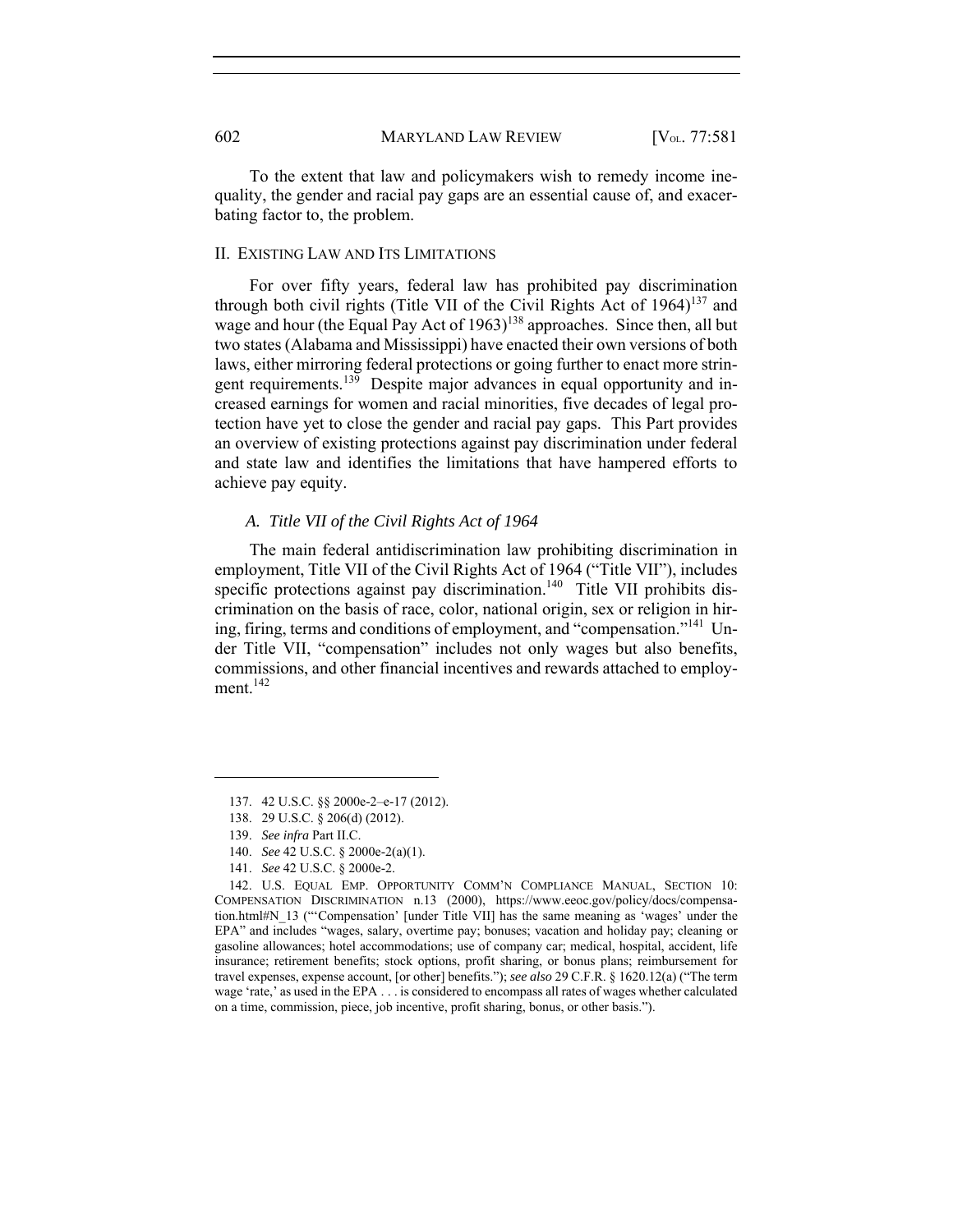An individual who believes they were paid less than their coworkers "because of" sex or race can bring a Title VII claim under an individual disparate treatment theory of liability.<sup>143</sup> Under the proof structure articulated by the Supreme Court in early case law interpreting Title VII, the employee must make out a prima facie case of discrimination by alleging that they were qualified and performing satisfactorily at the job and experienced an adverse employment action (here, being paid too little) under circumstances giving rise to an inference of discrimination.<sup>144</sup>

Two parts of this prima facie case pose challenges for individuals alleging race or sex discrimination in pay. First, because employees rarely discuss their pay with each other and are often actively discouraged from doing so, it may be hard for individuals to discover, let alone prove, that they are being paid less than male or white coworkers.<sup>145</sup> In response to this problem, in 2009 Congress and President Obama enacted the Lilly Ledbetter Fair Pay Act,<sup>146</sup> which made clear that the usually short statute of limitations for filing a Title VII claim would restart every time a paycheck that was infected with prior discrimination was received, so that an employee could sue for pay discrimination at any point at which she discovers it.<sup>147</sup> Lilly Ledbetter did not discover that she was being paid 25% to 40% less than her similarly-situated male coworkers until nearly twenty years after her pay was set, when someone left her an anonymous note tipping her off.<sup>148</sup> As discussed in Part III below, current state and federal legislative proposals would add a requirement of "pay transparency" to existing laws, requiring employers to provide information on firm-wide pay.<sup>149</sup> This could have the effect of both strengthening employees' ability to enforce existing law and forcing employers to, themselves, track and voluntarily correct unfair pay in their organizations.<sup>150</sup> Without these advancements, however, most workers may never discover their own pay disparities.

 <sup>143.</sup> *See* 42 U.S.C. § 2000e-2(a)(1) (2012) ("It shall be an unlawful employment practice for an employer . . . to . . . discriminate against any individual with respect to his compensation, terms, conditions, or privileges of employment, because of such individual's race, color, religion, sex, or national origin.").

 <sup>144.</sup> *See* McDonnell Douglas Corp. v. Green, 411 U.S. 792 (1973).

 <sup>145.</sup> *See, e.g.*, Sarah Lyons, *Why the Law Should Intervene to Disrupt Pay-Secrecy Norms: Analyzing the Lilly Ledbetter Fair Pay Act Through the Lens of Social Norms*, 46 COLUM.J.L. & SOC. PROBS. 361, 373–77 (2013).

 <sup>146.</sup> Lilly Ledbetter Fair Pay Act of 2009, Pub. L. No. 111-2, 123 Stat. 5 (2009).

 <sup>147.</sup> *Id.* at 5–6.

 <sup>148.</sup> *See* Heidi Brown, *Equal Payback for Lilly Ledbetter*, FORBES (Apr. 28, 2009), https://www.forbes.com/2009/04/28/equal-pay-discrimination-forbes-woman-leadershipwages.html.

 <sup>149.</sup> *See infra* Parts III.B. & III.C.

 <sup>150.</sup> *See infra* Parts III.B. & III.C.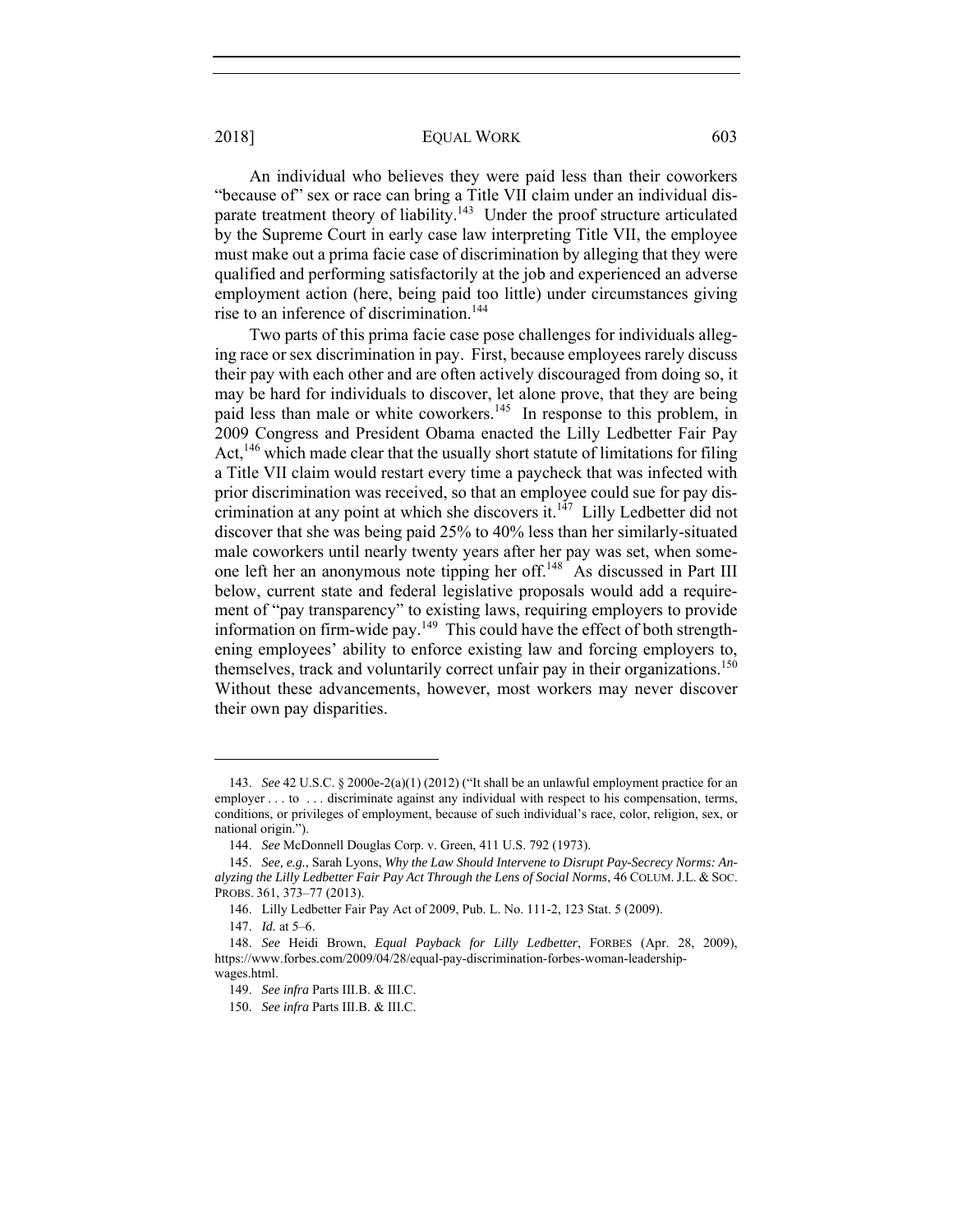604 MARYLAND LAW REVIEW [V<sub>OL</sub>. 77:581]

Second, to create an inference of discrimination to establish a prima facie case under Title VII, most courts require a plaintiff employee to provide evidence of a similarly-situated "comparator" outside of their protected class (for example a male employee for a sex claim, a white employee for a race claim) who was paid more than the plaintiff.<sup>151</sup> The statutory text of Title VII makes no mention of this evidence, what has been called the "comparator requirement."152 In early case law interpreting Title VII, the Supreme Court suggested that evidence of a comparator would be "[e]specially relevant" in creating an inference of discrimination.<sup>153</sup> As scholars have noted, many lower courts have consistently misinterpreted this dicta as *requiring* comparator proof,<sup>154</sup> and in the context of pay discrimination claims, a nearly identical comparator who was paid more than the plaintiff.<sup>155</sup> As a result, an employee alleging pay discrimination who cannot point to someone in the same exact position with the same exact credentials will have a difficult time succeeding in a Title VII case at the prima facie stage.<sup>156</sup>

Moreover, should the plaintiff succeed in making out a prima facie case to create a presumption of pay discrimination, the defendant employer can respond by providing a legitimate nondiscriminatory reason for the pay disparity to rebut the presumption of discrimination.<sup>157</sup> Here, too, the law provides a chance for the employer to explain away any pay differential by highlighting any differences in the plaintiff's background, credentials, experience, or job duties or responsibilities, no matter how small. The plaintiff has a chance to respond that the employer's justification is merely a pretext for the real reason behind the pay disparity, sex or race discrimination.<sup>158</sup> But unless the plaintiff can prove that the employer's explanation is either inaccurate or far too insignificant to justify the pay differential, the employer will likely prevail.

 <sup>151.</sup> *See* Stephanie Bornstein, *Unifying Antidiscrimination Law Through Stereotype Theory*, 20 LEWIS & CLARK L. REV. 919, 944–45 (2016).

 <sup>152.</sup> *Id.* at 944–45.

 <sup>153.</sup> McDonnell Douglas Corp. v. Green, 411 U.S. 792, 804 (1973).

 <sup>154.</sup> *See, e.g.*, Bornstein, *supra* note 151, at 944–45; Suzanne B. Goldberg, *Discrimination by Comparison*, 120 YALE L.J. 728, 745 (2011); Ernest F. Lidge III, *The Courts' Misuse of the Similarly Situated Concept in Employment Discrimination Law*, 67 MO. L. REV. 831, 839 (2002). *But see* Charles A. Sullivan, *The Phoenix from the* Ash*: Proving Discrimination by Comparators*, 60 ALA. L. REV. 191, 203 (2009) (addressing that at least one court has rejected comparator proof as necessary, but still noting the relevance of comparators).

 <sup>155.</sup> *See* Bornstein, *supra* note 151, at 944–45.

 <sup>156.</sup> *See id.*

 <sup>157.</sup> *See McDonnell Douglas Corp.*, 411 U.S. at 801 (noting in a failure to rehire case, employee's participation in unlawful conduct sufficed as employer's legitimate non-discriminatory reason).

 <sup>158.</sup> *Id.* at 804.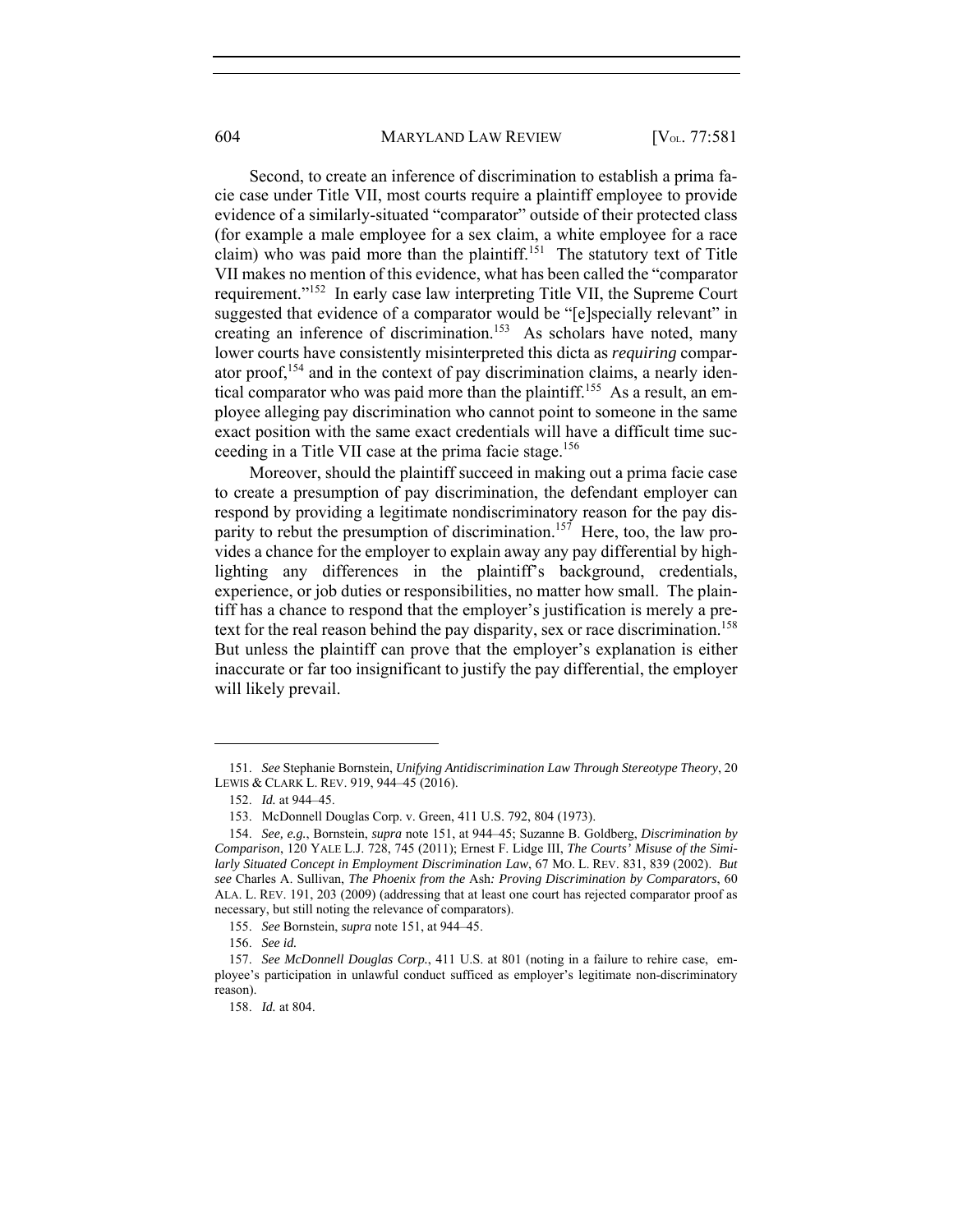Case law applying Title VII's individual disparate treatment proof structure to pay discrimination claims demonstrates the limitations of the law: to prevail, a plaintiff must either have some sort of "smoking gun" proof of intent to pay the plaintiff less or a nearly identical comparator who is paid more. For example, the United States Court of Appeals for the Tenth Circuit held that a female accountant who served as the County Fiscal Officer on an interim basis could not use as a Title VII comparator the male employee hired for the position permanently, despite their significant overlap in duties and educational background.<sup>159</sup> In another case, the Tenth Circuit held that a female jewelry department market analyst who performed similar duties as male assistant product managers in the furniture and electronics departments could not use them as comparators because the departments "[did] not contribute equally to [the employer's] revenues."160 Indeed, federal courts have held that a variety of employer explanations are legitimate nondiscriminatory reasons for pay disparities to defeat plaintiffs' Title VII claims, including explanations that arguably perpetuate stereotyping or past discrimination. For example, under Title VII, courts have excused pay differentials based in part on employees' prior salaries<sup>161</sup>—which could, in effect, excuse an employer who pays a black worker less than a white worker with the same credentials performing the same job because the black worker earned less at their last job. $162$ 

In addition to individual claims, Title VII allows employees to allege pay discrimination on a group-wide basis either as a "pattern or practice" claim of disparate treatment—meaning that an employer paid a group of employees discriminatorily less—or as a disparate impact claim<sup>163</sup>—meaning some seemingly neutral employer practice or policy results in a disproportionately lower pay to one group by sex or race, despite no intent on behalf of the employer.<sup>164</sup> In both claims, plaintiffs must use statistics and anecdotal

 <sup>159.</sup> *See* Johnson v. Weld Cty., 594 F.3d 1202 (10th Cir. 2010). The court focused on his additional years of experience and some additional duties. *Id.* at 1215.

 <sup>160.</sup> Sprague v. Thorn Ams., Inc., 129 F.3d 1355, 1363 (10th Cir. 1997) (quoting Sprague v. Thorn Ams., Inc., No. 93-1478-PFK, 1995 U.S. Dist. LEXIS 19403, at \*6 (D. Kan. Dec. 18, 1995)). In part because the departments of her comparators (electronics and furniture/appliances) brought in 45% and 50% of store revenue, while her department (jewelry) only 4%, this was a "legitimate basis for the difference in pay" to defeat the plaintiff's prima facie case of Title VII pay discrimination. *Id.* 

 <sup>161.</sup> *See, e.g.*, Noel v. Medtronic Electromedics, Inc., 973 F. Supp. 1206, 1213 (D. Colo. 1997) (noting, as part of the employer's legitimate, nondiscriminatory reason for a pay disparity, that the male comparators "were paid in accordance with what they had been paid in the past and they each maintained part of their previous positions").

 <sup>162.</sup> *See id.* Prior salary has also been held to justify pay differentials under the Equal Pay Act, a practice scholars have identified as perpetuating past discrimination. *See infra* notes 190–191.

 <sup>163.</sup> *See* Int'l Bhd. of Teamsters v. United States, 431 U.S. 324 (1977); Hazelwood Sch. Dist. v. United States, 433 U.S. 299, 310 (1977).

 <sup>164.</sup> *See* Griggs v. Duke Power Co., 401 U.S. 424 (1971).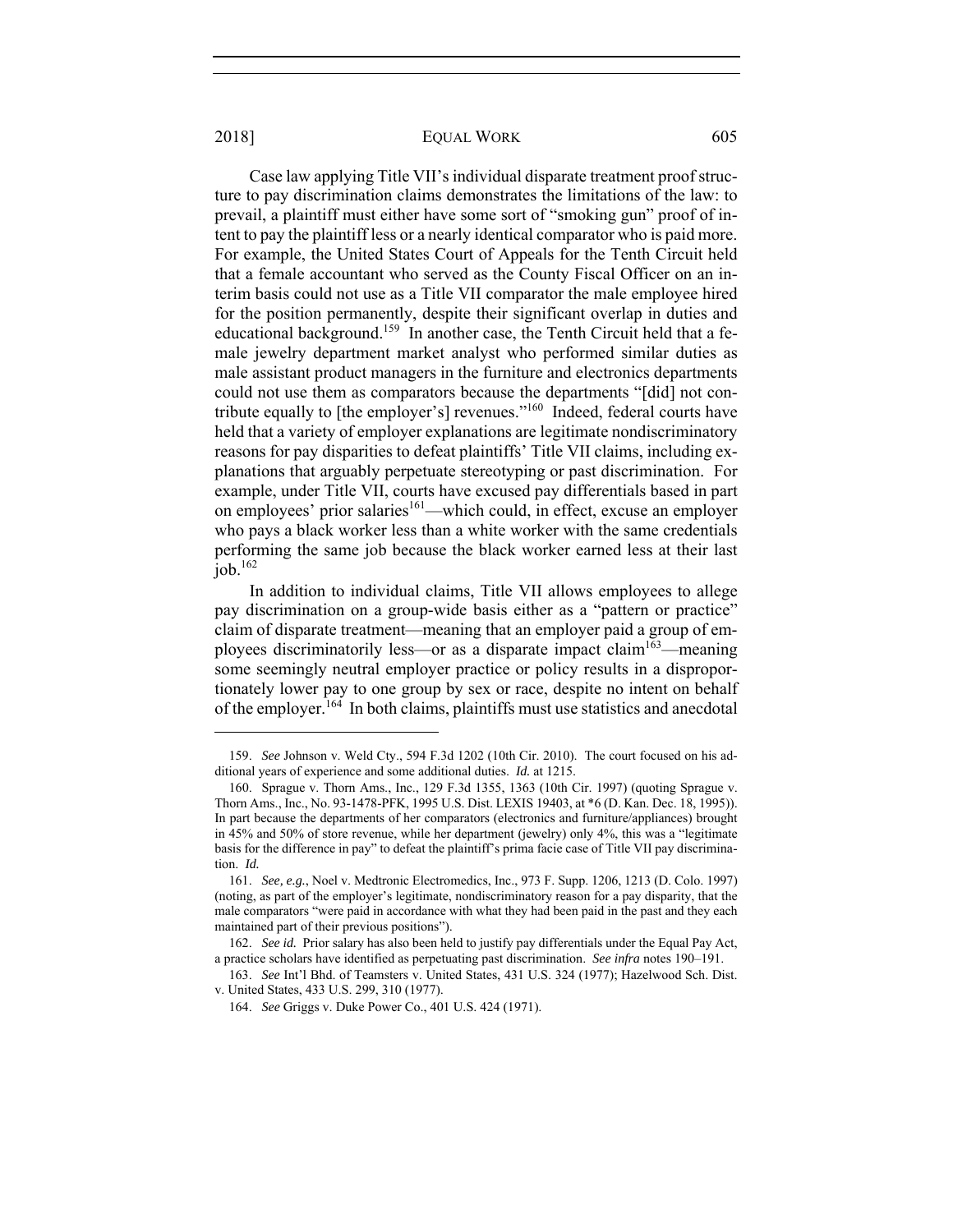evidence to prove a prima facie case of a statistically significant disparity in pay that, again, creates an inference of discrimination.<sup>165</sup> Should the plaintiffs succeed in doing so, the defendant employer then raises its defense. In a pattern or practice claim, the employer would either rebut the statistical disparity to defeat the plaintiffs' proof or offer a legitimate nondiscriminatory reason for the disparity, similar to the defense in an individual claim.<sup>166</sup> In a disparate impact case, the employer has a different burden; it must prove that the practice or policy that the plaintiffs allege is creating a disparate impact in pay is justified as job-related and consistent with business necessity.<sup>167</sup>

As in individual disparate treatment claims, in class actions, courts have also upheld employer pay policies that may be infected with stereotyping or perpetuate past discrimination. For example, courts have held that setting wages according to what the labor market will allow constitutes neither a pattern or practice nor a disparate impact claim of pay discrimination under Title VII<sup>168</sup>—which could, in effect, excuse an employer who pays female workers less than male workers with the same credentials performing the same job solely because the female workers were willing to accept less pay. $169$ 

There is no doubt that, in the five decades since its passage, Title VII has helped to root out clear pay disparities among nearly identical employees and to strike down obviously discriminatory pay policies.<sup>170</sup> Beyond that, however, the ability of Title VII to redress the gender or racial pay gap has been stunted by overly narrow court interpretations of proof requirements as applied to pay discrimination. The very high bar for proof required to create an inference of pay discrimination, combined with the very wide berth given to employer justifications for any disparities has severely limited Title VII's ability to reach the more complex and structural causes of the gender and racial pay gaps.

 <sup>165.</sup> *See Teamsters*, 431 U.S. at 339; *Hazelwood*, 433 U.S. at 313 (Brennan, J., concurring); *Griggs*, 401 U.S. at 432.

 <sup>166.</sup> *See Teamsters*, 431 U.S. at 342 n.24; *Hazelwood,* 433 U.S. at 312.

 <sup>167.</sup> *See Griggs,* 401 U.S. at 435–36.

<sup>168</sup>*. See, e.g.*, Am. Fed'n of State, Cty., & Mun. Emps. v. Washington, 770 F.2d 1401, 1407 (9th Cir. 1985) (excusing pay differential based on "prevailing market rates").

 <sup>169.</sup> *See id.* This so-called "market defense" has also been held to justify pay differentials under the Equal Pay Act, a practice scholars have identified as perpetuating past discrimination. *See infra* notes 192–193.

 <sup>170.</sup> *See, e.g.*, Barrett v. Forest Labs., Inc., 39 F. Supp. 3d 407 (S.D.N.Y. 2014) (holding for Title VII plaintiffs where pharmaceutical company set base pay lower for female than for male employees and refused to pay bonuses to anyone who took six weeks of leave, which had a disparate impact on employees needing maternity leave); Sharpe v. Global Sec. Int'l, 766 F. Supp. 2d 1272, 1272 (S.D. Ala. 2011) (holding that employer failed to offer a legitimate, non-race based reason for paying a white coworker more than the black plaintiff).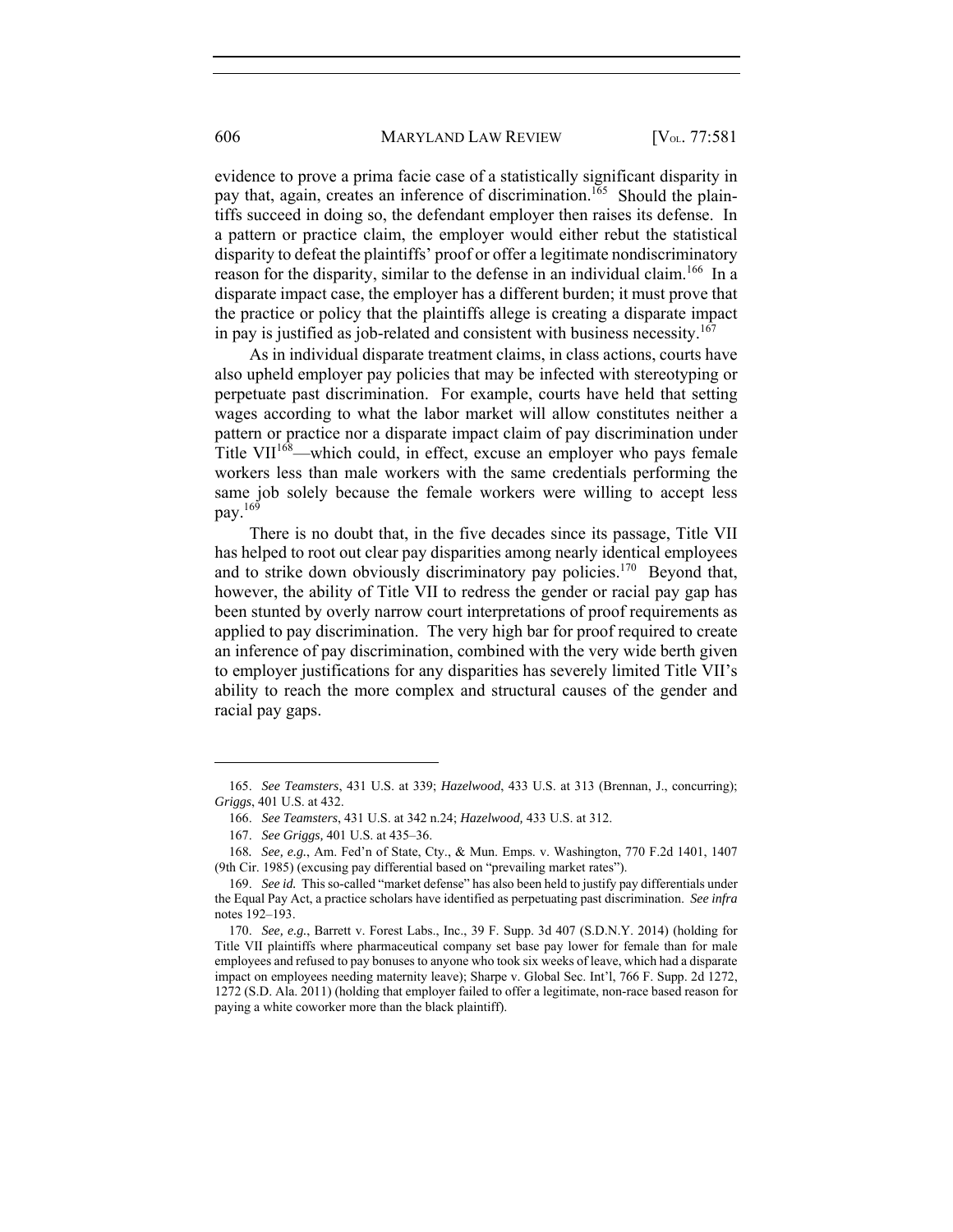# *B. Equal Pay Act of 1963*

In addition to Title VII, a second federal law prohibits sex—but not race—discrimination in pay, the Equal Pay Act of 1963 ("EPA").<sup>171</sup> Passed the year before Title VII, the EPA targeted only sex discrimination in pay using a different approach. While Title VII is codified as a general antidiscrimination law that, for the most part, requires an employee to prove an employer's intent to discriminate,<sup>172</sup> the EPA was codified as a wage and hour statute with which employers must comply. This means that, should a plaintiff meet the statutory text of the EPA, the employer will be held liable for the violation, regardless of the employer's intent, unless it can prove an affirmative defense.<sup>173</sup> As such, the EPA provides a potentially powerful second tool in federal law with which employees can challenge sex discrimination in pay.

Yet, like Title VII, excessively narrow court interpretation of the text of the EPA has limited its ability to reach beyond the most egregious cases of unequal pay. To prevail in an EPA case, an individual plaintiff must make out a prima facie case that they meet the statutory definition of being paid unequal wages for "equal work" as defined. $174$  Should the plaintiff succeed, the burden of persuasion shifts to the employer defendant to raise one of several possible affirmative defenses that would excuse the wage differential from constituting sex discrimination.<sup>175</sup> Collective actions can be brought by groups of plaintiffs under the EPA, too; the proof structure largely mirrors the individual EPA claim.<sup>176</sup>

Two pieces of the EPA present hurdles to plaintiffs. First, the statute defines sex discrimination in pay as paying women and men "within any establishment" different wages "for equal work on jobs the performance of

 <sup>171. 29</sup> U.S.C. § 206(d)(1) (2012).

 <sup>172.</sup> *See, e.g.*, Loyd v. Phillips Bros., Inc., 25 F.3d 518, 525 (7th Cir. 1994) ("What must be shown [under Title VII] is quite specific . . . . There must be an *intent* to discriminate, and the intent must encompass an actual desire to *pay* women less than men because they are women."). Cases alleging disparate impact under Title VII do not require proof of discriminatory "intent," but require plaintiffs to make out a prima facie case of statistically significant discrimination before the employer will be required to raise a defense. *See* Griggs v. Duke Power Co., 401 U.S. 424 (1971).

 <sup>173. 29</sup> U.S.C. § 206(d); *see* Lenihan v. Boeing Co., 994 F. Supp. 776, 797–98 (S.D. Tex. 1998) ("Unlike an EPA claim . . . to prevail on a wage discrimination claim under Title VII, the plaintiff must prove that the employer acted with discriminatory intent," and, unlike a Title VII claim, "if the plaintiff succeeds in establishing a *prima facie* case [under the EPA], the burdens of production and persuasion shift to the employer to demonstrate as an affirmative defense that the difference in wages is justified by one of the exceptions specified under the Act.").

 <sup>174.</sup> Stanziale v. Jargowsky, 200 F.3d 101, 107 (3d Cir. 2000).

 <sup>175.</sup> *See id.* at 107–08.

 <sup>176.</sup> *See* 29 U.S.C. § 216(b) (2012)*;* Corning Glass Works v. Brennan, 417 U.S. 188, 194–96 (1974) (describing burdens in collective actions).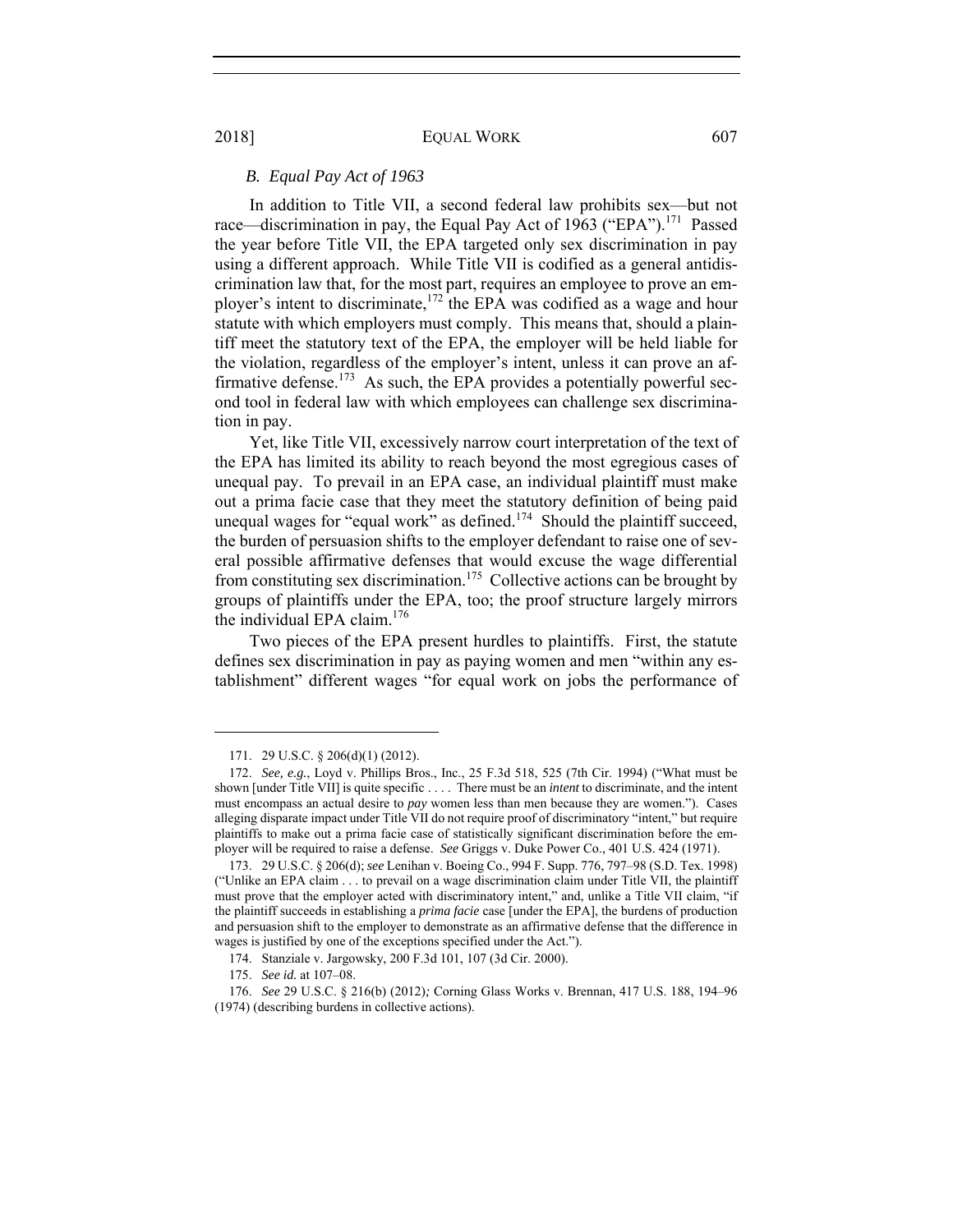608 MARYLAND LAW REVIEW [V<sub>OL</sub>. 77:581]

which requires equal skill, effort, and responsibility, and which are performed under similar working conditions."<sup>177</sup> In regulations and cases further defining these terms, to be in the same "establishment" means the same "distinct physical place of business rather than [the] entire business or 'enterprise'"—that is, "each physically separate place of business is ordinarily considered a separate establishment."<sup>178</sup> Such interpretation may exclude all but the narrowest focus on pay to workers in the same office of even a large, national employer. Also, to perform under "similar working conditions" means in the same "surroundings" and with the same "hazards," including physical hazards that are "regularly encountered" in "frequency," and "severity" of potential injuries, but excludes hours worked and the notion of "shift differentials."<sup>179</sup> Most directly tied to gender wage gap data, while one federal court held that a woman doing the exact same job as a man, just on a part-time basis, should be paid a proportionate salary based on the same hourly wage,<sup>180</sup> another court disagreed,<sup>181</sup> interpreting the law in a way that amplifies the cost to women for caregiving, a known significant contributing factor to the gender wage gap.

But it is the definition of "equal work" that, perhaps, most limits the statute's ability to close the gender wage gap.<sup>182</sup> As interpreted in the EPA's regulations, to constitute "equal work" in a given case "does not require that compared jobs be identical, only that they be substantially equal."<sup>183</sup> Yet being "substantially equal" has been interpreted by most federal courts to be something more than substantially similar or comparable.<sup>184</sup> Indeed, several federal courts have described this standard as requiring that, while not identical, jobs must be "virtually identical" to meet the standard of "equal work."<sup>185</sup> Thus courts applying the "equal work" standard have held that, for

 <sup>177. 29</sup> U.S.C. § 206(d)(1)*.*

 <sup>178. 29</sup> C.F.R. § 1620.9(a) (2012); *see, e.g.*, *Lenihan*, 994 F. Supp. at 797 (analyzing how to interpret "establishment" in the EPA).

 <sup>179. 29</sup> C.F.R. § 1620.18(a) (2012); *see Corning Glass Works*, 417 U.S. at 204 (holding that shift differentials do not themselves violate the EPA).

<sup>180</sup>*. See* Lovell v. BBNT Sols., LLC, 295 F. Supp. 2d 611, 620–21 (E.D. Va. 2003).

 <sup>181.</sup> *See* Equal Emp't Opportunity Comm'n v. Altmeyer's Home Stores, Inc., 672 F. Supp. 201, 214 (W.D. Pa. 1987).

 <sup>182.</sup> *See generally* Deborah Thompson Eisenberg, *Shattering the Equal Pay Act's Glass Ceiling*, 63 SMU L. REV. 17 (2010) (surveying EPA case decisions) [hereinafter Eisenberg, *Shattering*].

 <sup>183. 29</sup> C.F.R. § 1620.13(a) (2017).

 <sup>184.</sup> *Compare id.*, *with* state law standards discussed *infra* Parts II.C. & III.C.

 <sup>185.</sup> *E.g.*, Brennan v. City Stores, Inc., 479 F.2d 235, 238 (5th Cir. 1973) ("When Congress enacted the Equal Pay Act, it substituted the word 'equal' for 'comparable' to show that 'the jobs involved should be virtually identical, that is, they would be very much alike or closely related to each other.' The restrictions in the Act were meant 'to apply only to jobs that are substantially identical or equal.'" (footnote omitted) (quoting 109 CONG. REC. 9, 197 (1963))); Cohens v. Md. Dep't of Human Res., 933 F. Supp. 2d 735, 747 (D. Md. 2013) ("To establish a prima facie case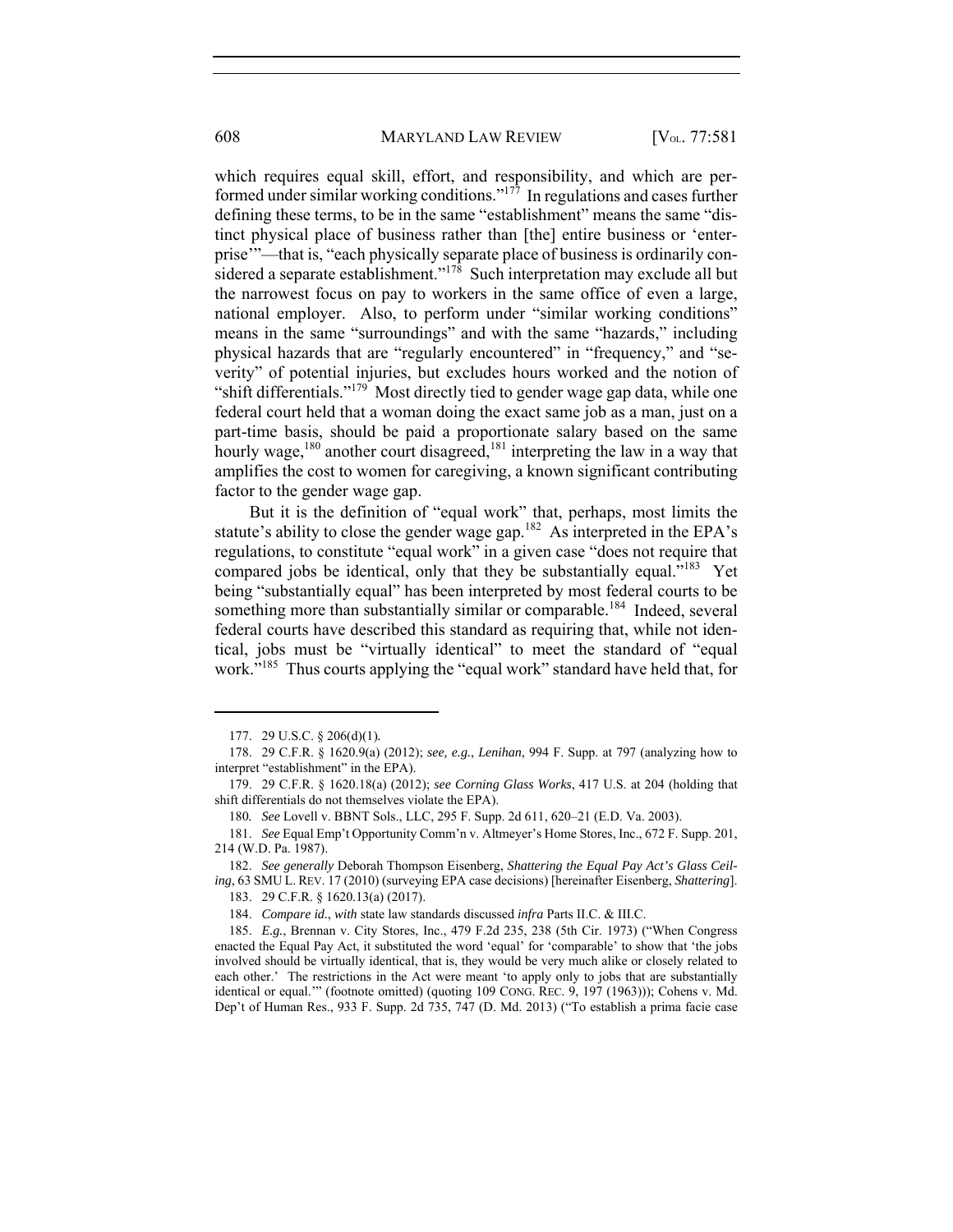example, a county's female Director and Deputy Director of the Emergency Services Department could not compare themselves to the male directors and deputy directors of other county departments who earned on average 20% more because of differences between the departments—despite the fact that all performed similar managerial tasks.<sup>186</sup> Likewise, a female employee who earned \$11.50 per hour as a lead person/service writer for a trucking company was not performing "equal work" to a male lead person who earned \$16 per hour because of his greater experience, despite the fact that she sometimes covered his shifts.<sup>187</sup> As a consequence, the EPA as currently interpreted has virtually no ability to reach the issue of occupational segregation that drives much of today's gender pay gap.

The second piece of the EPA that greatly limits its efficacy is the broad language providing an employer's affirmative defense to liability. Under the statute, an employer's wage differential is excused where the employer can show that it was "based on any factor other than sex."188 Thus even if a plaintiff can succeed in making out a prima facie case that she meets the narrow statutory definition of "equal work" codified in the statute's threshold requirements, an employer may still defeat her claim by proving another justification for the pay differential.<sup>189</sup> This defense functions in much the same way as the legitimate nondiscriminatory reason phase of Title VII disparate treatment. In fact, Congress specifically passed the Bennett Amendment<sup>190</sup> to align the two statutes by clarifying that anything lawful under the EPA was also lawful under Title VII.<sup>191</sup> Cases interpreting this defense have taken a similarly deferential stance to permitting employer justifications, even if they are correlated with sex or perpetuate sex discrimination. For example, federal courts have held that the "market value" of the job, an employee's prior salary, and "management potential" could all constitute "factors other than sex" under the EPA, $^{192}$  despite the fact that each of these justifications may

under the EPA . . . the plaintiff must show that the jobs in question were 'virtually identical.'" (quoting Galarraga v. Marriot Emps. Fed. Credit Union, No. JFM-94-1986, 1996 WL 376408, at \*3 (D. Md. Apr. 24, 1996))).

 <sup>186.</sup> *See* Wheatley v. Wicomico Cty., 390 F.3d 328, 332 (4th Cir. 2004).

 <sup>187.</sup> *See* Parada v. Great Plains Int'l of Sioux City, Inc., 483 F. Supp. 2d 777 (N.D. Iowa 2007). 188. 29 U.S.C. § 206(d)(1)(iv) (2012).

 <sup>189.</sup> *See* Stanziale v. Jargowsky, 200 F.3d 101, 107–08 (3d Cir. 2000).

 <sup>190.</sup> Bennett Amendment, Pub. L. 88-352, tit. VII, § 703(h), 78 Stat. 257 (1964).

 <sup>191.</sup> *Id.*

 <sup>192.</sup> *See* Brickey v. Emp'rs Reassurance Corp., 293 F. Supp. 2d 1227, 1233 (D. Kan. 2003) (citing Varley v. Superior Chevrolet Auto. Co., 1997 WL 161942, at \*11 (D.Kan. Mar.21,1997), EEOC v. Aetna Ins. Co., 616 F.2d 719, 726 (4th Cir.1980); Horner v. Mary Inst., 613 F.2d 706, 714 (8th Cir.1980)). *But see* Glenn v. Gen. Motors Corp., 841 F.2d 1567, 1571 (11th Cir. 1988) (suggesting that "prior salary alone cannot justify [a] pay disparity" without other differences).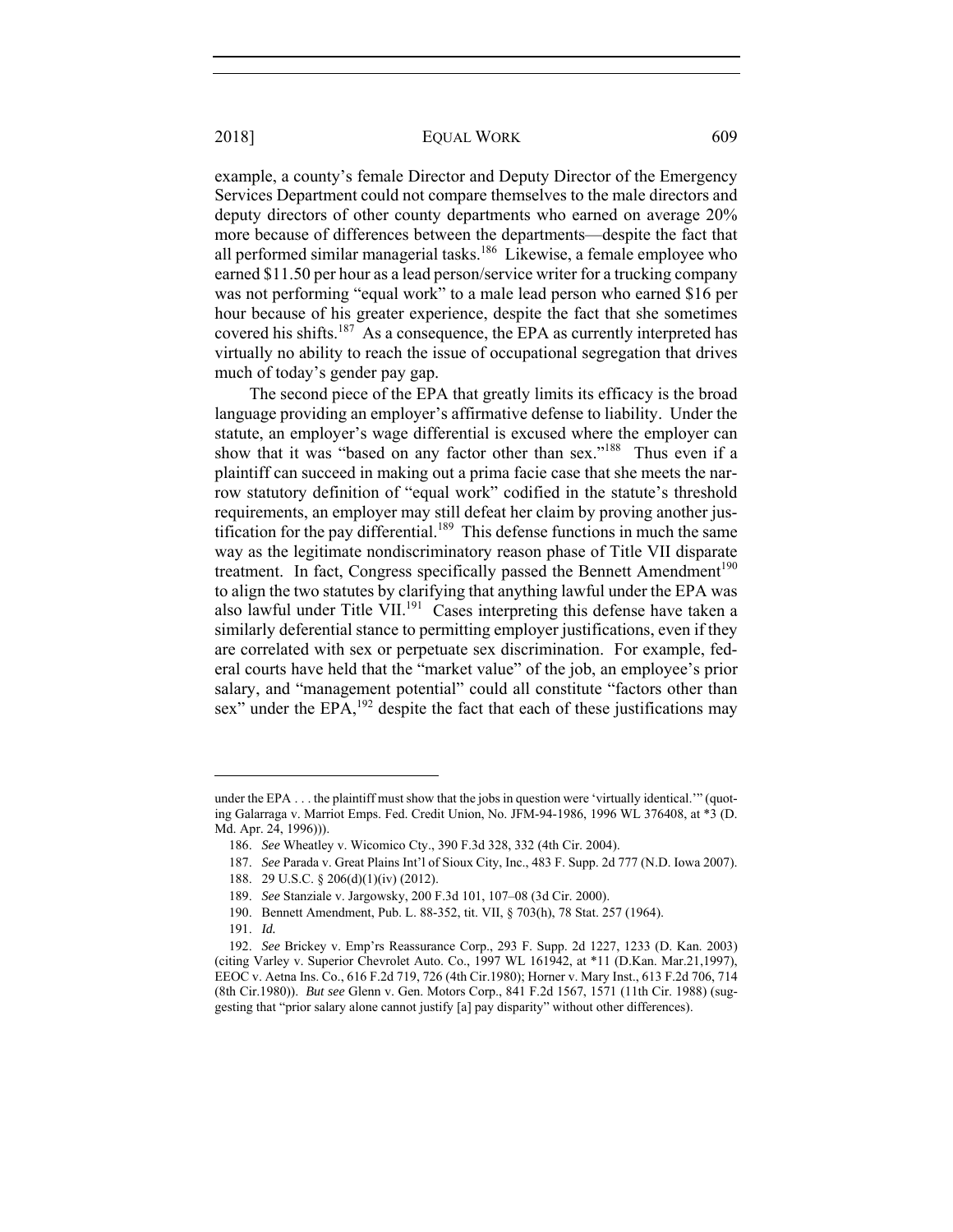be sex-linked.<sup>193</sup> This enormous defense limits the ability of the EPA to reach the portion of the pay gap created by gender stereotyping and implicit bias, including where courts fail to recognize the gender bias built into many factors an employer may argue are "other than sex."

As currently interpreted by federal courts, then, the Equal Pay Act, like Title VII, usually reaches only the most overt and narrow forms of gender pay discrimination. Where the EPA's strict liability approach offers plaintiffs the advantage over Title VII of not having to prove an employer's discriminatory intent, the language of the Act itself and, more importantly, the narrowness of courts' interpretation of it, has hamstrung the EPA from living up to its promise of prohibiting unequal pay.

#### *C. State Law*

Beyond federal law, all but a handful of states have enacted their own versions of federal laws prohibiting race or sex discrimination in compensation.<sup>194</sup> While some state civil rights laws are broader than Title VII in terms of their coverage (for example by applying to smaller employers or including additional protected classes), $195$  courts applying state laws generally mirror the proof structure of Title VII for proving sex or race discrimination in compensation.196 Thus, the limitations of Title VII to reach issues causing the current pay gap described previously apply similarly to state antidiscrimination laws.

 <sup>193.</sup> *See* Paula A. Monopoli, *The Market Myth and Pay Disparity in Legal Academia*, 52 IDAHO L. REV. 867, 870, 870 n.9 (2016) (describing how, regarding this "fourth affirmative defense" in the EPA, "scholars have questioned the assumption that the market is in fact free from bias," and have "made an empirical case that using market-based factors like prior salaries and competing offers is infected with the bias that existed when those prior salaries were set or those competing offers were formulated."); Deborah Brake, *Reviving Paycheck Fairness: Why and How the Factor-Other-Than-Sex Defense Matters*, 52 IDAHO L. REV. 889, 908–12 (2016). *See generally* Nicole Buonocore Porter & Jessica R. Vartanian, *Debunking the Market Myth in Pay Discrimination Cases*, 12 GEO. J. GENDER & L. 159 (2011); Deborah Thompson Eisenberg, *Money, Sex, and Sunshine: A Market-Based Approach to Pay Discrimination*, 43 ARIZ. ST. L.J. 951 (2011) [hereinafter Eisenberg, *Money, Sex, and Sunshine*]; Sharon Rabin-Marglioth, *The Market Defense*, 12 U. PA. J. BUS. L. 807 (2010); Martha Chamallas, *The Market Excuse*, 68 U. CHI. L. REV. 579 (2001).

 <sup>194.</sup> *See State Equal Pay Laws*, NAT'L CONF. OF STATE LEGISLATURES (Aug. 23, 2016), http://www.ncsl.org/research/labor-and-employment/equal-pay-laws.aspx (last visited Mar. 12, 2018); *State Employment-Related Discrimination Statutes*, NAT'L CONF. OF ST. LEGISLATURES (July 2015), http://www.ncsl.org/documents/employ/Discrimination-Chart-2015.pdf.

 <sup>195.</sup> *See, e.g.*, CAL. GOV'T CODE § 12900 (West 2011); HAW. REV. STAT. ANN. §§ 378-1–2 (LexisNexis 2016).

 <sup>196.</sup> *See, e.g.*, Reno v. Baird, 957 P.2d 1333, 1337 (Cal. 1998) ("Because the antidiscrimination objectives and relevant wording of…Title VII. . . are similar to those of the FEHA, California courts often look to federal decisions interpreting these statutes for assistance in interpreting the FEHA." (citation omitted) (quoting Janken V. GM Hughes Elecs., 46 Cal. App. 4th 55, 66 (1996))).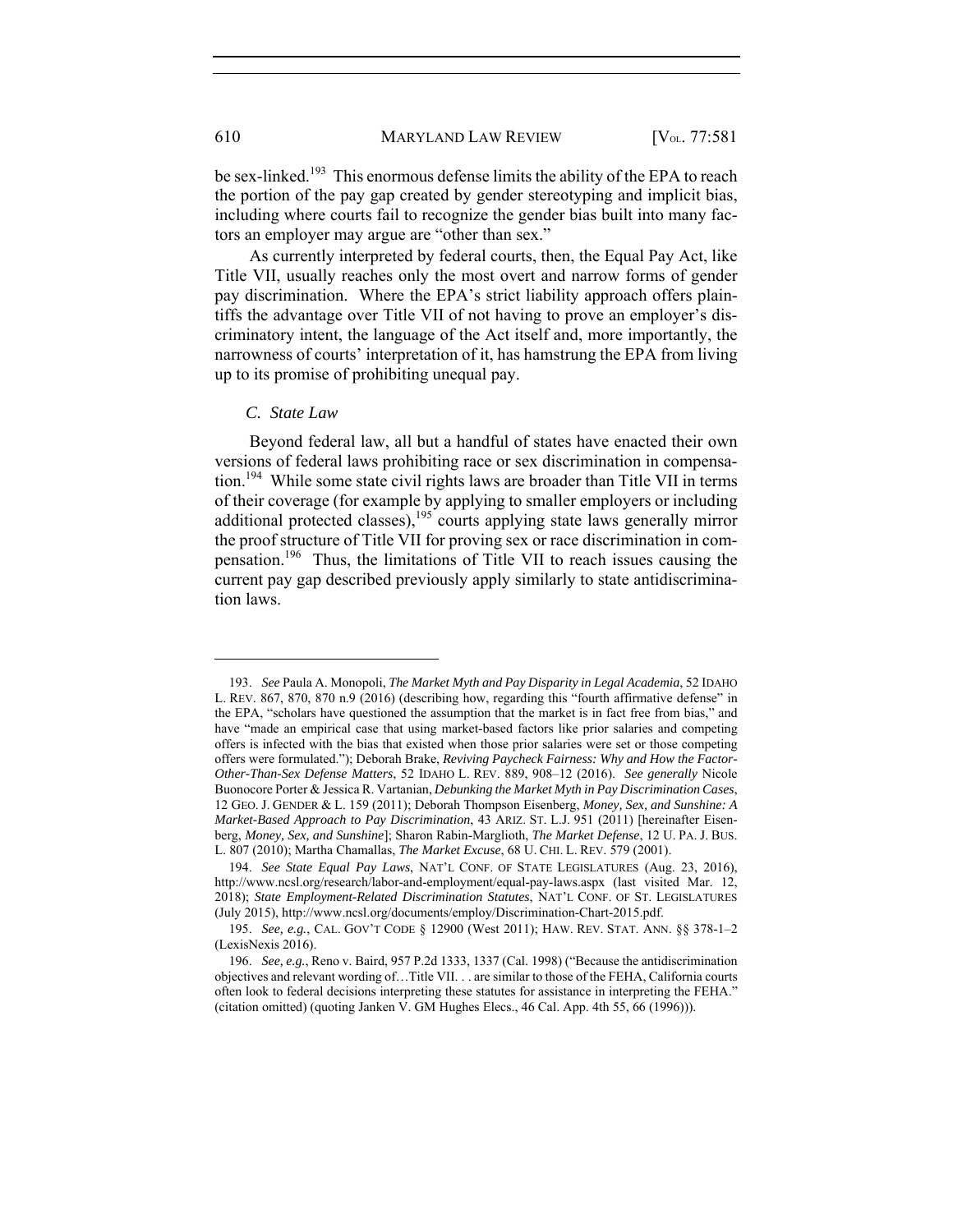Likewise, about half (twenty-four) of the states' equal pay laws use the same language as the federal EPA, both in defining "equal work" and establishing an employer defense of "any factor other than sex."<sup>197</sup> In these states, and two that have no state equal pay law (Alabama and Mississippi), because the text is the same as the Equal Pay Act itself, courts apply similar definitions and case law.198 Thus, the limitations of the EPA discussed previously also apply to these states' laws.<sup>199</sup>

In contrast, as detailed in the Table, below, in the other near half (twenty-four) of states, state versions of equal pay laws differ in some material way that allow the possibility for broader reach than the federal EPA.<sup>200</sup> Of those states' laws, eight have unique language defining the nature of the comparison that must be made. Instead of "equal work" requiring "equal skill, effort, and responsibility," these states require "the same quantity and quality of the same classification of work" (Arizona, Missouri),  $2^{01}$  "the same or substantially similar work" (Illinois, Louisiana), $2^{02}$  or men and women to be "similarly employed" (Michigan, Washington).<sup>203</sup> In addition, two states have laws applying to public sector workers only that require "equivalent service" or "the same amount or class of work" (Montana) or "the same kind, grade, and quantity of service" (Texas).<sup>204</sup> In those eight states, courts in two

 <sup>197.</sup> State law data as of February 2018, compiled by the author's original research using Westlaw and Lexis and by reference to *State Equal Pay Laws*, *supra* note 194.

 <sup>198.</sup> *See supra* note 197.

 <sup>199.</sup> *See supra* Part II.B.

 <sup>200.</sup> This Part and the Table include information on all fifty states' equal pay acts that apply to private sector workers, as well as three state statutes (in Iowa, Texas, and Montana) that provide broader protections for public sector workers. Note, however, that this discussion does not include efforts, beginning in the 1980s, in several states to undertake comparable worth studies in the public sector, or to adopt comparable worth pay scale plans for public sector workers. *See, e.g.,* MINN. STAT. § 43A.01 (2016); Ronald G. Ehrenberg & Robert S. Smith, *Comparable Worth in in the Public Sector*, *in* PUBLIC SECTOR PAYROLLS 243–90 (David A. Wise, ed. 1987), http://www.nber.org/chapters/c7156. A discussion of state public sector comparable worth studies or pay scale plans is beyond the scope of this Article's focus on judicial interpretation of statutes creating private rights of action.

 <sup>201.</sup> ARIZ. REV. STAT. ANN. §§ 23-340, 341 (2012); MO. ANN. STAT. § 290.410 (West 2005).

 <sup>202. 820</sup> ILL. COMP. STAT. ANN. § 110/1, 112/10 (West 2008); LA. STAT. ANN. § 23:664 (2017).

 <sup>203.</sup> MICH. COMP. LAWS ANN. § 750.556 (West 2004); WASH. REV. CODE ANN. § 49.12.175 (West 2008).

 <sup>204.</sup> MONT. CODE ANN. § 39-3-104 (2015); TEX. LAB. CODE ANN. § 659.001 (West 2015).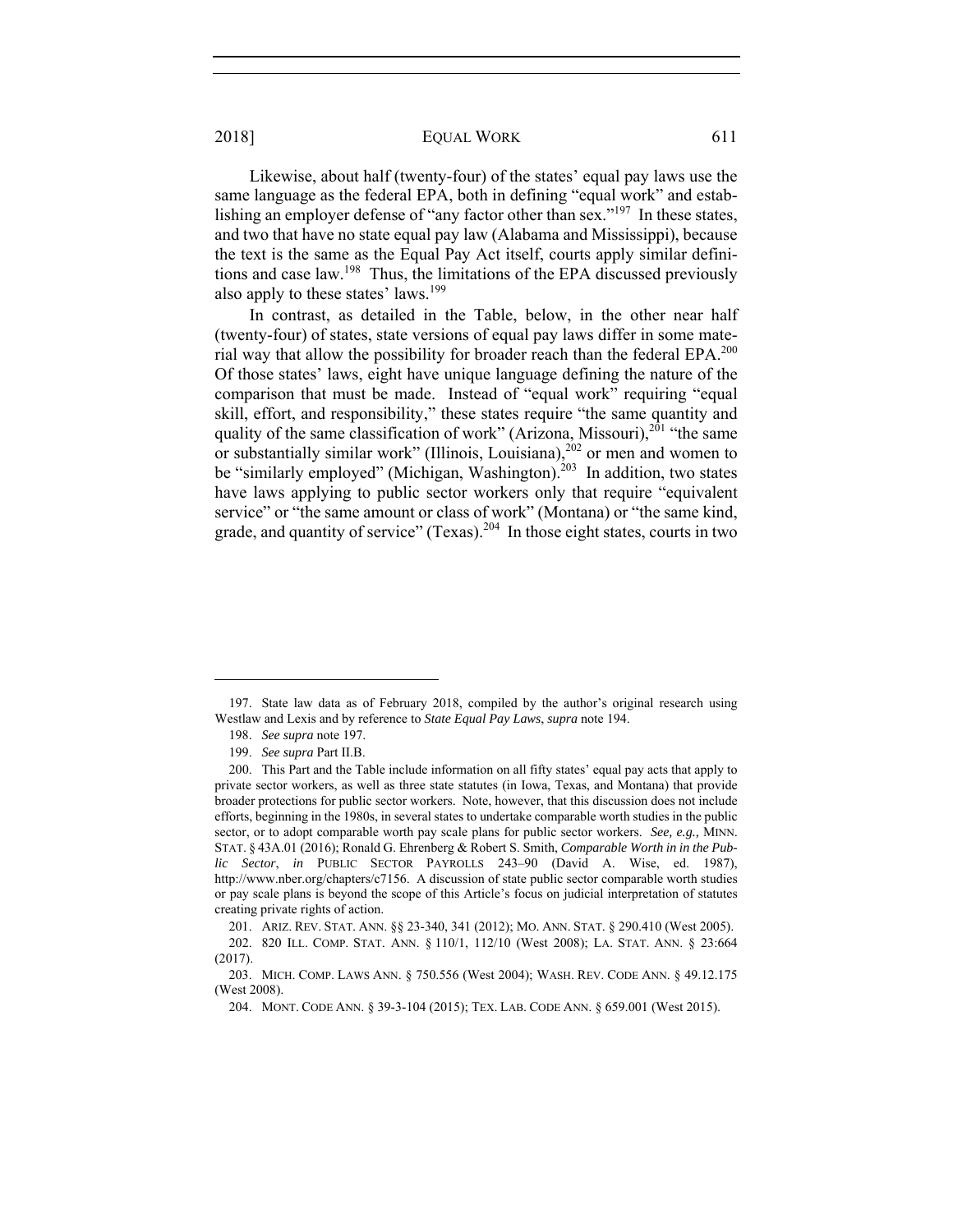(Arizona, Texas) overlooked differences in statutory language and interpreted their statutes as following the same standards as the federal EPA.<sup>205</sup> Courts in five others did not expressly define their statutory text.<sup>206</sup>

Notably, however, Washington state law remains open to broader interpretation. In an early case, the Washington Supreme Court explained, "The federal [Equal Pay A]ct may impose a heavier burden than the state act due to its threshold requirement of 'equal' work compared with the state act's threshold requirement of 'similar' work[,]" which the Court held was satisfied by the parties' stipulation that the plaintiff and her comparator "performed substantially similar work."207 Fifteen years later, relying on the state high court's decision, the United States Court of Appeals for the Ninth Circuit reiterated that the federal EPA was "more stringent" because "under the Washington State Equal Pay Act, a plaintiff need only prove that the employer paid different wages to men and women who performed *similar* work."208

Beyond the language of "similarity," state laws in fourteen other states require that women and men be paid the same for "comparable" work, which opens the door to even greater breadth of worker comparison. Thirteen of these laws require that men and women be paid for "work of comparable character"<sup>209</sup> or for "comparable work" requiring "comparable" skills or requirements.<sup>210</sup> Notably one state, Iowa, goes further to prohibit pay discrimination, in public sector employment only, "for work of comparable *worth*  between jobs held predominantly by women and jobs held predominantly by

 <sup>205.</sup> *See* Isom v. JDA Software Inc., No. CV-12-02649-PHX-JAT, 2015 U.S. Dist. LEXIS 84845, at \*35 (D. Ariz. June 29, 2015) (describing the Arizona equal pay law); Attieh v. Univ. of Tex., No. 03-04-00450-CV, 2005 WL 1412124, at \*7 (Tex. App. June 16, 2005) (holding "that a prima facie case under the Texas [public sector] statute requires the same showing as federal law").

 <sup>206.</sup> As of February 2018, an original survey of case law conducted by the author using Westlaw and Lexis found no reported cases directly addressing definitions of relevant statutory text in Illinois, Louisiana, Michigan, Missouri, and Montana.

 <sup>207.</sup> Adams v. Univ. of Wash., 722 P.2d 74, 77 (Wash. 1986). *But see* Hudon v. W. Valley Sch. Dist., 97 P.3d 39, 43 (Wash. Ct. App. 2004) (noting more generally that "Washington's equal pay act . . . is virtually identical to its federal counterpart, 29 U.S.C. § 206(d)," so that "[d]ecisions interpreting the federal act may then be helpful" in a state law case (first citing Oliver v. Pac. Nw. Bell Tel. Co., 724 P.2d 1003 (1986); and then citing *Adams*, 722 P.2d at 74)).

 <sup>208.</sup> Hemmings v. Tidyman's Inc., 285 F.3d 1174, 1190–91 (9th Cir. 2002) (emphasis added) (citing *Adams*, 722 P.2d at 76–78).

 <sup>209.</sup> *See* ALASKA STAT. ANN. § 18.80.220(a)(5) (West 2016); MD. CODE ANN., LAB. & EMPL. § 3-304(b)(1)(i) (LexisNexis 2016); OR. REV. STAT. § 652.220(1)(a) (2015); W. VA. CODE, § 21- 5E-1(c) (LexisNexis 2013) (utilizing "work of comparable character" language).

 <sup>210.</sup> *See* ARK. CODE ANN. § 11-4-601(a) (LexisNexis 2012) (requiring "equal compensation for equal services"); IDAHO CODE § 44-1702(1) (1969); KY. REV. STAT. ANN. § 337.423(1) (West 2011); ME. REV. STAT. ANN. tit. 26, § 628 (1964); NEB. REV. STAT. § 48-1221 (2010) (referring to "equal work" rather than "comparable work"); N.D.CENT.CODE § 34-06.1-01 (2014); OKLA. STAT. § 40-198.1 (2014); S.D. CODIFIED LAWS § 60-12-15 (2015); TENN. CODE ANN. § 50-2-202(a) (2014) (utilizing the term "comparable work").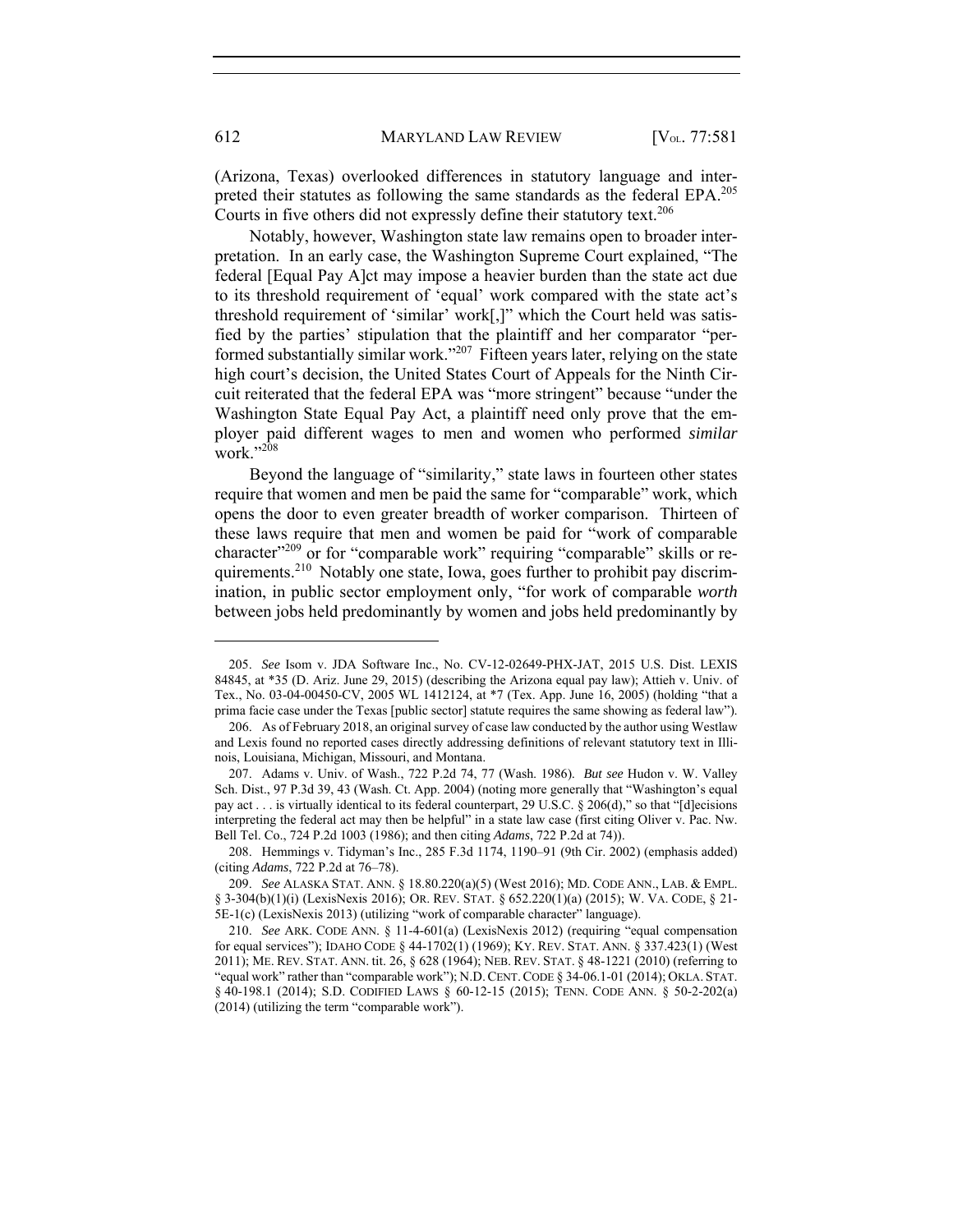men," which the statute further defines as "the value of work as measured by the composite of the skill, effort, responsibility, and working conditions normally required."<sup>211</sup>

As described in Part III.A, the language of "comparability" in state laws stemmed from the "comparable worth" movement of advocates and legal scholars in the 1980s to strengthen the ability of equal pay laws to redress the gender pay gap. $2^{12}$  Yet, with one exception, state courts have failed to so hold. Courts in five of the fourteen states made no mention of the difference between "comparable" and "equal" work, instead interpreting their state statutes to be consistent with the federal EPA.213 Courts in eight other states did not expressly define their statutory text, including the state of Iowa, in which the potential reach of "comparable worth" for public sector workers remains untested.<sup>214</sup> This leaves the door open for courts to interpret law in these eight states in ways that meet the full promise of what their statutory text allows.

Lastly, as detailed in Part III.C, below, in response to the persistence of the gender pay gap, California, Massachusetts, and Oregon have passed recent amendments to their existing state equal pay laws that go even further.<sup>215</sup>

 215. *See infra* Part III.C; MASS. GEN. LAWS ch.149, § 105A (West eff. Jan. 1, 2018); CAL. LAB. CODE § 1197.5 (West 2017); OR. REV. STAT. § 252 (effective Jan. 1, 2019).

 <sup>211.</sup> IOWA CODE § 70A.18 (2016) (emphasis added). Notably, for private sector workers, Iowa's statute uses the traditional Equal Pay Act language requiring equal wages for "equal work on jobs…requir[ing] equal skill, effort, and responsibility,…performed under similar working conditions," but it applies to pay differences based on the protected classes of "age, race, creed, color, sex, sexual orientation, gender identity, national origin, religion, or disability," IOWA CODE ANN. § 216.6A(2)(a) (2010), making it broader than other state laws. *See supra* notes 304–305, 312–313 (discussing new California and Oregon state laws' reach to more protected classes).

 <sup>212.</sup> *See infra* Part III.A.

 <sup>213.</sup> These states are Alaska, Kentucky, Maryland, Tennessee, and West Virginia. *See* Alaska St. Comm'n for Human Rights v. Alaska, 796 P.2d 458, 461–62 (Alaska 1990) ("[T]he history of [the state statute] convinces us that the proper interpretation of the phrase 'comparable character' is as an equal pay for *substantially* equal work provision."); Brown v. Wood, 575 P.2d 760, 768 (Alaska 1978) (following the federal Equal Pay Act in burdens of proof); Wiseman v. Whayne Supply Co., 359 F. Supp. 2d 579, 589 (W.D. Ky. 2004) ("'Equal work' does not require that the jobs be identical, but only that there exist 'substantial equality of skill, effort, responsibility and working conditions.'" (quoting Odomes v. Nucare, Inc., 653 F.2d 246, 250 (6th Cir. 1981))); Cohens v. Md. Dep't of Human Res., 933 F. Supp. 2d 735, 747 (D. Md. 2013); Nixon v. State, 625 A.2d 404, 407, 409 (Md. Ct. Spec. App. 1993) (interpreting the state definition as same as the federal Equal Pay Act definition); Tolliver v. Children's Home-Chambliss Shelter, 784 F. Supp. 2d 893, 903–04 (E.D. Tenn. 2011) (following the federal Equal Pay Act in burdens of proof); Largent v. W. Va. Div. of Health, 452 S.E.2d 42, 46 (W. Va. 1994) (describing the state statute as an "'Equal Pay for Equal Work' statute").

 <sup>214.</sup> As of February 2018, an original survey of case law conducted by the author using Westlaw and Lexis found no reported cases directly addressing definitions of relevant statutory text in Arkansas, Idaho, Iowa, Maine, Nebraska, North Dakota, Oklahoma, and South Dakota. *But see* Hammer v. Branstad, 463 N.W.2d 86, 87 (Iowa 1990) (holding that Governor's action undoing wage adjustments did not violate comparable worth statute).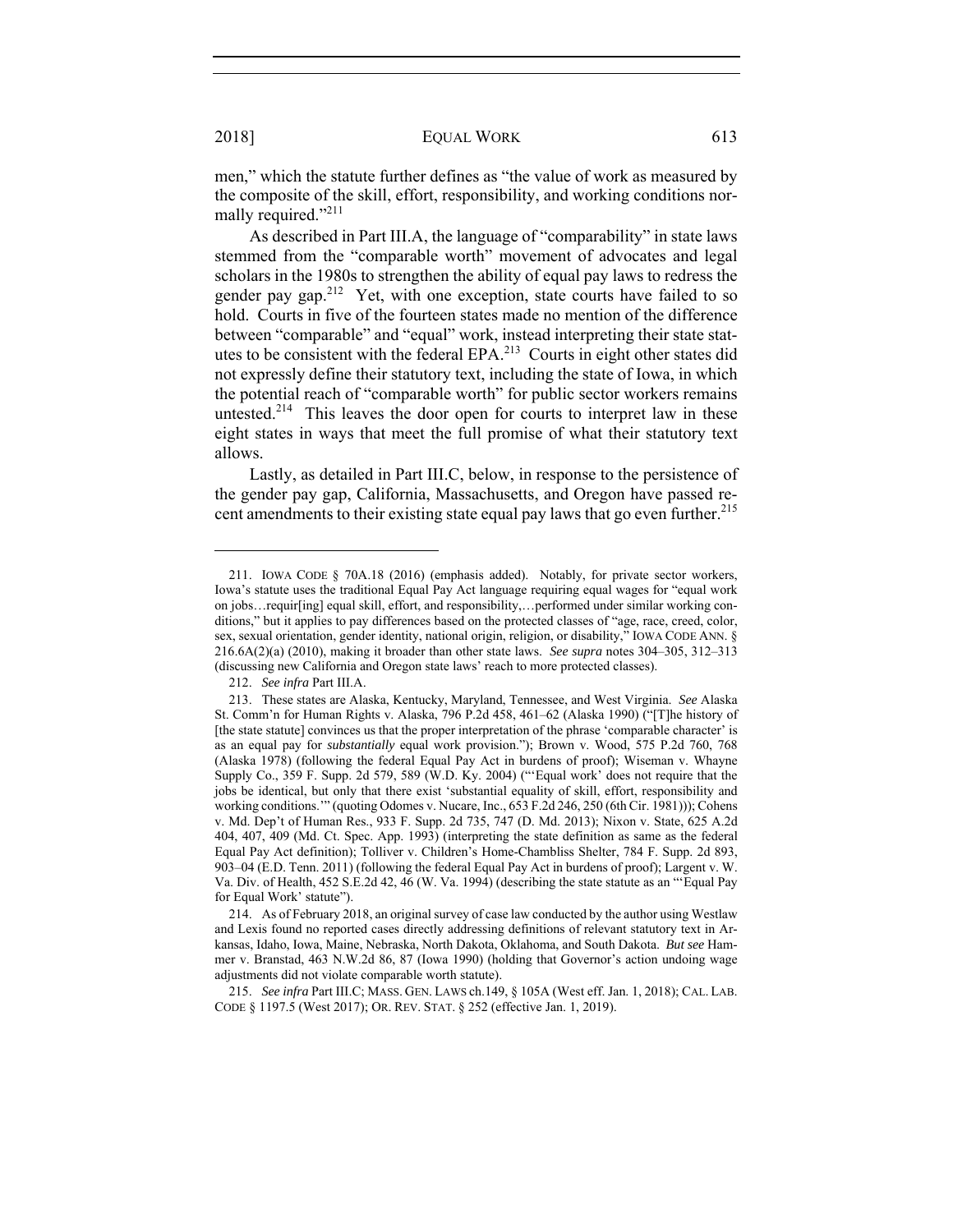These new statutes, effective in 2017, 2018, and 2019 respectively, offer the greatest potential yet for using antidiscrimination law to redress workforce segregation and stereotyping that contribute to the gender pay gap.<sup>216</sup>

In sum, out of twenty-four states that use different comparisons for state equal pay laws than "equal work," only seven have indicated that they follow federal Equal Pay Act precedent on the threshold question of how closely work must be compared to be actionable. That leaves thirteen states whose state equal pay acts could be interpreted to reach a broader comparison, $^{217}$  as well as four states (California, Massachusetts, Oregon, and Washington) whose state laws already do.<sup>218</sup>

 <sup>216.</sup> *See infra* Part III.C; AAUW, *supra* note 47, at 26–27 (noting that "a handful of states have particularly robust laws governing equal pay" and describing features of laws in California, Maryland, Massachusetts, and Tennessee).

 <sup>217.</sup> *See supra* text accompanying notes 213–214.

 <sup>218.</sup> *See supra* text accompanying note 215.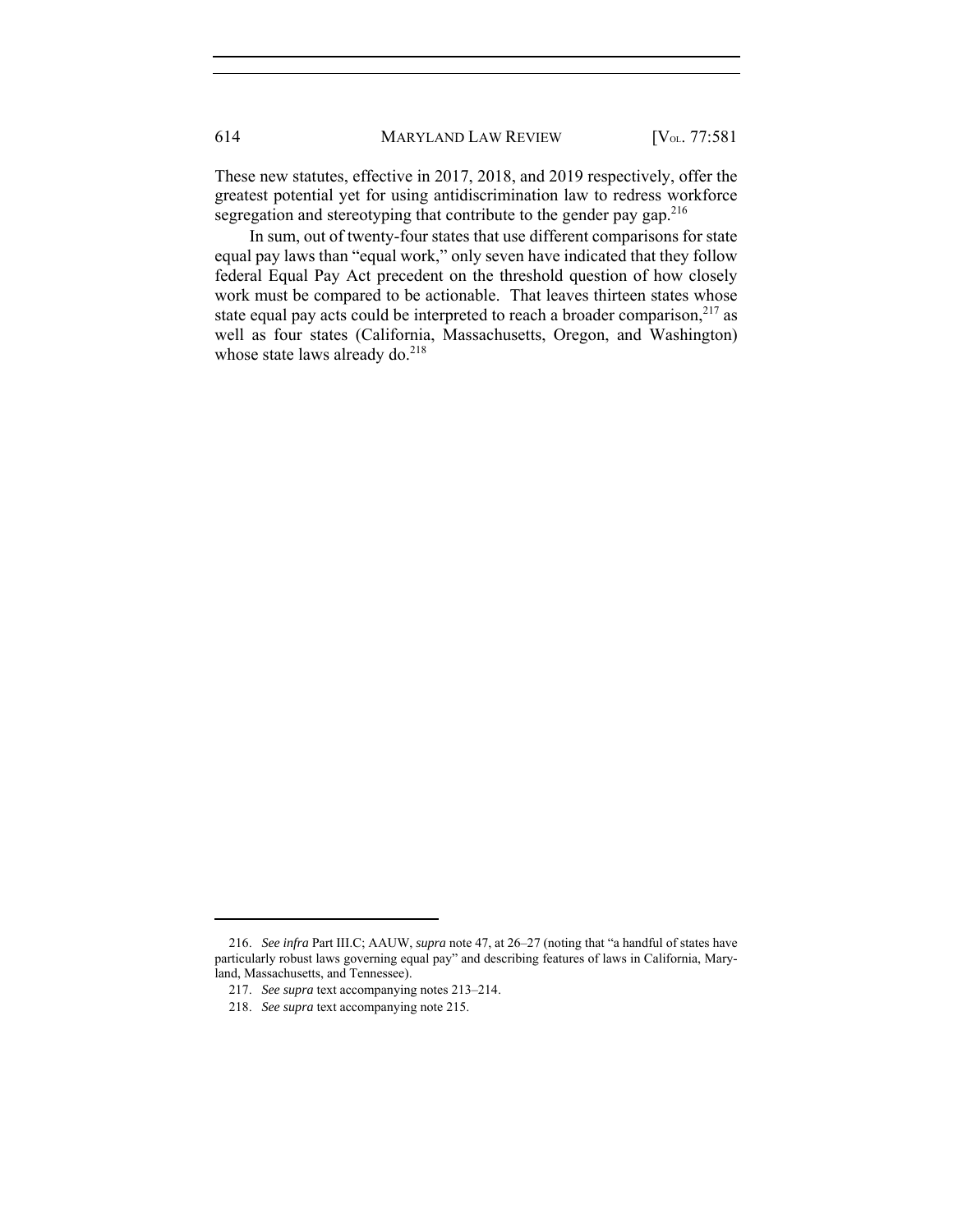#### 33 STATES FOLLOW FEDERAL LAW No state equal pay law  $(2 + D.C.)$ Alabama, Mississippi [+ District of Columbia] State law with same language as federal EPA (24) Colorado, Connecticut, Delaware, Florida, Georgia, Hawaii, Indiana, Kansas, Minnesota, Nevada, New Hampshire, New Jersey, New Mexico, New York, North Carolina, Ohio, Pennsylvania, Rhode Island, South Carolina, Utah, Vermont, Virginia, Wisconsin, Wyoming [+ Iowa, "equal work" for private sector workers; also prohibits unequal pay by race or other protected class] State law with broader language, but that state courts have interpreted to follow EPA (7) Alaska, Arizona, Kentucky, Maryland, Tennessee, Texas\*, West Virginia [\*protections for public sector workers only]

# STATE EQUAL PAY ACTS AND THE POSSIBILITY FOR BROADER INTERPRETATIONS UNDER STATE LAW:

| 17 STATES OPEN TO BROADER INTERPRETATION                                                      |                                                                                                                                                                                          |
|-----------------------------------------------------------------------------------------------|------------------------------------------------------------------------------------------------------------------------------------------------------------------------------------------|
| State law with broader                                                                        | "Comparable worth": Iowa*                                                                                                                                                                |
| language and no court<br>interpretation (13)                                                  | "Comparable work": Arkansas, Idaho, Maine,<br>Nebraska, North Dakota, Oklahoma,<br>South Dakota<br>"Same or substantially similar work": Illinois,                                       |
|                                                                                               | Louisiana                                                                                                                                                                                |
|                                                                                               | "Similarly employed": Michigan<br>"Same quantity and quality of the same classi-<br>fication of work": Missouri<br>"Equivalent service or the same amount or<br>class of work": Montana* |
|                                                                                               | [*protections for public sector workers only]                                                                                                                                            |
| State law with broader<br>language and broader in-<br>tent or court interpreta-<br>tion $(4)$ | "Substantially similar work": California*<br>"Work of like or comparable character": Mas-<br>sachusetts<br>"Work of comparable character": Oregon**<br>"Similarly employed": Washington  |
|                                                                                               | [*also prohibits unequal pay by race]<br>[**also prohibits unequal pay by race or other<br>protected class]                                                                              |

#### III. LAW REFORM EFFORTS

Since the late 1970s, equal pay advocates and legal scholars have worked to improve existing law and expand its ability to redress the gender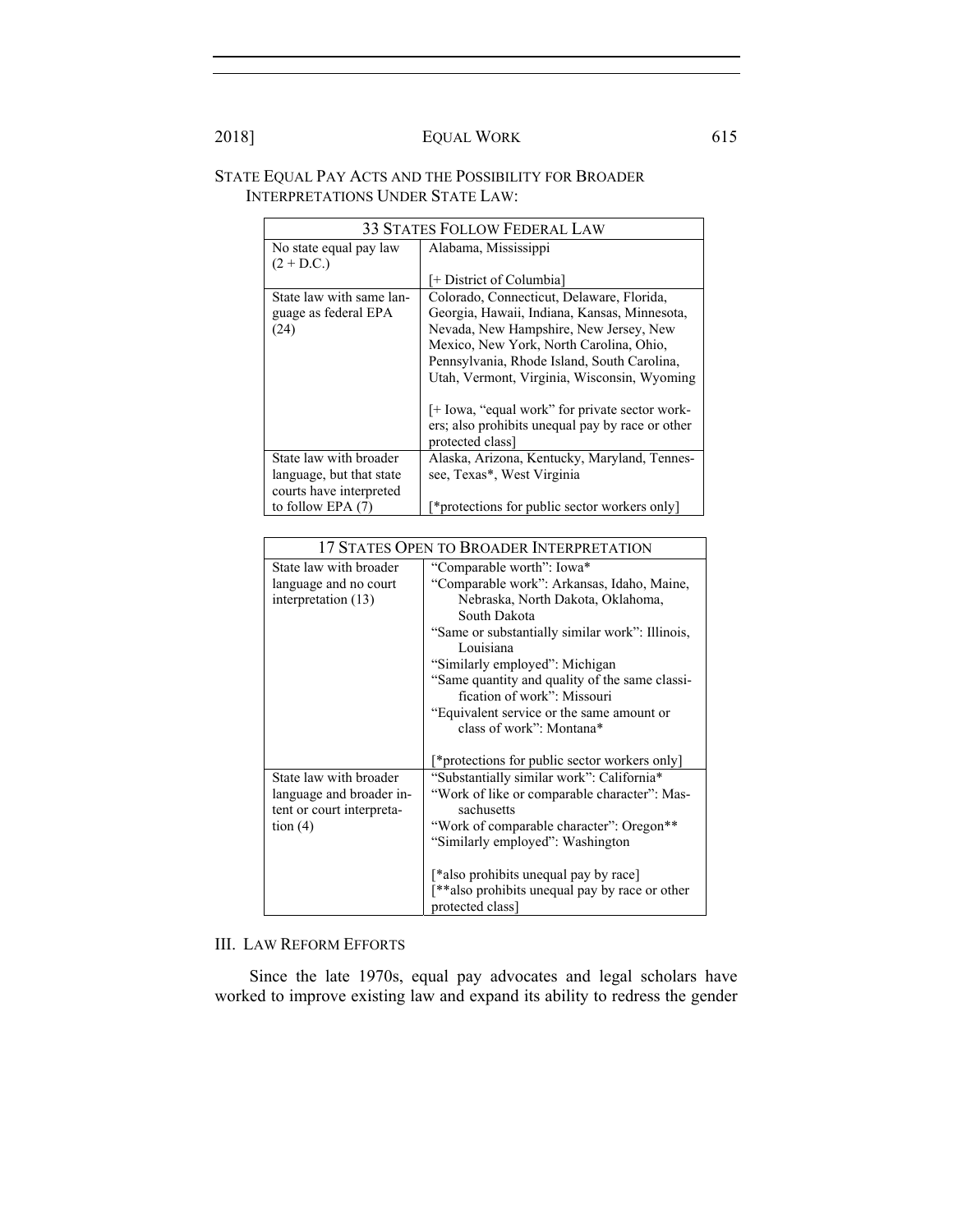#### 616 MARYLAND LAW REVIEW [V<sub>OL.</sub> 77:581]

pay gap. To date, these efforts have focused primarily on improving pay equity for women; yet the most far-reaching current efforts include a focus on racial pay equity as well. This Part provides an overview of past and current efforts to reform equal pay laws at both the federal and state levels.

# *A. 1980s Comparable Worth Movement*

Recent efforts at the state level to strengthen equal pay laws in response to the stubborn persistence of the gender pay gap echo an earlier, more sweeping attempt to remedy the problem: the comparable worth movement of the 1980s. In the 1970s, due to concern that the passage of Title VII and the Equal Pay Act had not closed the gender pay gap, and to overcome the challenge of a sex-segregated workforce, pay equity advocates began to argue for the recognition of a theory of "comparable worth."219 Under comparable worth theory, "sex-based wage discrimination exists if employees in job classifications occupied primarily by women are paid less than employees in job classifications filled primarily by men, if the jobs are of equal *value* to the employer, though otherwise *dissimilar*."220

Employers would be required to pay equal wages for different jobs that are "comparable in value or worth" but "filled predominantly by women and men respectively."<sup>221</sup> While requiring comparable worth seemed beyond the reach of the EPA's statutory language prohibiting unequal pay for "equal work," Title VII's broader language prohibiting pay discrimination "on the basis of sex" provided an opening for such an argument.<sup>222</sup> The concept of comparable worth was buoyed by the head of the Equal Employment Opportunity Commission ("EEOC") during the Carter Administration, Eleanor Holmes Norton, but later renounced by President Reagan, who called it a "cockamamie idea," and rejected by Reagan's EEOC chair, Clarence Thomas. $223$ 

In the courts, the potential for comparable worth law was shaped by three important cases decided between 1981 and 1985. First, in 1981 in County of Washington v. Gunther,<sup>224</sup> the Supreme Court opened up the pos-

 <sup>219.</sup> *See* Nancy Levit & Joan Mahoney, *The Future of Comparable Worth Theory*, 56 U. COLO. L. REV. 99, 100 (1984); Paul Weiler, *The Wages of Sex: The Uses and Limits of Comparable Worth*, 99 HARV. L. REV. 1728, 1728–29 (1986). *See generally* Schultz, *Taking Sex Discrimination Seriously*, *supra* note 33.

 <sup>220.</sup> Am. Fed'n of State, Cty., & Mun. Emps. v. Washington, 770 F.2d 1401, 1404 (9th Cir. 1985) (emphasis added).

 <sup>221.</sup> Weiler, *supra* note 219, at 1728.

 <sup>222.</sup> Levit & Mahoney, *supra* note 219, at 100, 104.

 <sup>223.</sup> Weiler, *supra* note 219, at 1729.

 <sup>224. 452</sup> U.S. 161 (1981).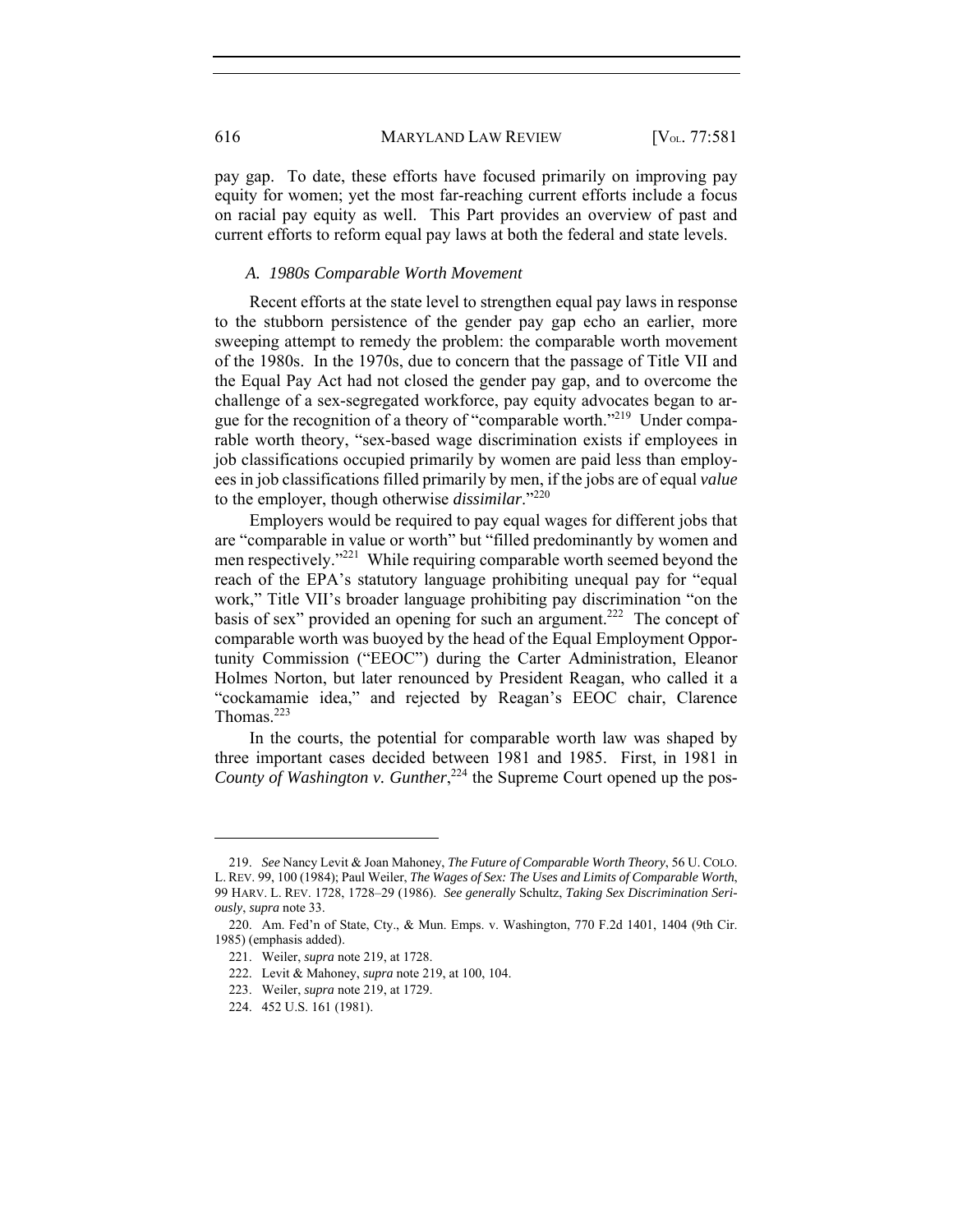sibility of comparable worth arguments by holding that Title VII's prohibitions against sex discrimination in pay could be read more broadly than the Equal Pay Act, thus reviving a pay discrimination complaint filed by female prison guards paid less than their male peers.<sup>225</sup> As mentioned previously, when Title VII was passed in 1964, it included what was known as the Bennett Amendment, to comport Title VII with the EPA that had been passed the year prior.<sup>226</sup> The Amendment required that each of the affirmative defenses available to an employer under the EPA—for pay differentials based on a seniority or merit system, a pay system based on "quantity or quality of production," or "any other factor other than sex"—were also defenses to Title VII claims of pay discrimination.227 In *Gunther*, the Court held that allowing such defenses did not also require a female Title VII plaintiff to prove she was performing "equal work," so long as she could create an inference of pay discrimination because of sex.228 Indeed, over a dissent by Justice Rehnquist, the Court's majority noted that it was not directly addressing "the controversial concept of 'comparable worth'" in the *Gunther* case, leaving the door open for its further development.<sup>229</sup>

Yet any such hope for the adoption of a comparable worth approach failed to materialize in *Gunther*'s wake.<sup>230</sup> Two years later, in *Spaulding v. University of Washington*, 231 the Ninth Circuit rejected a claim brought by University of Washington's School of Nursing faculty that they were underpaid relative to other faculty departments.<sup>232</sup> In doing so, the court held clearly—in accord with similar cases in the Eighth and Tenth Circuits—that plaintiffs could not make out a Title VII disparate impact claim using comparable worth theory.<sup>233</sup> Then, in 1985, the Ninth Circuit dealt comparable worth another blow in *American Federation of State, County, and Municipal Employees (AFSCME) v. Washington*, 234 when it held that a class of 15,500 state employees who worked in female-dominated job categories (women composed over 70% of the positions) could allege neither disparate impact

 <sup>225.</sup> *Id.* at 189.

 <sup>226.</sup> Equal Pay Act of 1963, Pub. L. No. 88-38, 77 Stat. 56 (June 10, 1963); Bennett Amendment, Pub. L. No. 88-352, 78 Stat. 257 (1964).

 <sup>227. 29</sup> U.S.C. § 206(d)(1) (1964); 42 U.S.C. § 2000e-2(h) (1964).

 <sup>228.</sup> *Gunther*, 452 U.S. at 180.

 <sup>229.</sup> *Id.* at 166. *But see Gunther*, 452 U.S. 183–84 (Rehnquist, J., dissenting) (arguing that Title VII and the Equal Pay Act explicitly rejected the notion of "comparable worth").

 <sup>230.</sup> *See* Judith Olans Brown et al., *Equal Pay for Jobs of Comparable Worth: An Analysis of the Rhetoric*, 21 HARV. C.R.-C.L. L. REV. 127, 127 (1986); Norman Vieira, *Comparable Worth and the* Gunther *Case: The New Drive for Equal Pay*, 18 U.C. DAVIS L. REV. 449, 459 (1985).

 <sup>231. 740</sup> F.2d 686 (9th Cir. 1983).

 <sup>232.</sup> *Id.* at 705–07.

 <sup>233.</sup> *Id*.

 <sup>234. 770</sup> F.2d 1401 (9th Cir. 1985).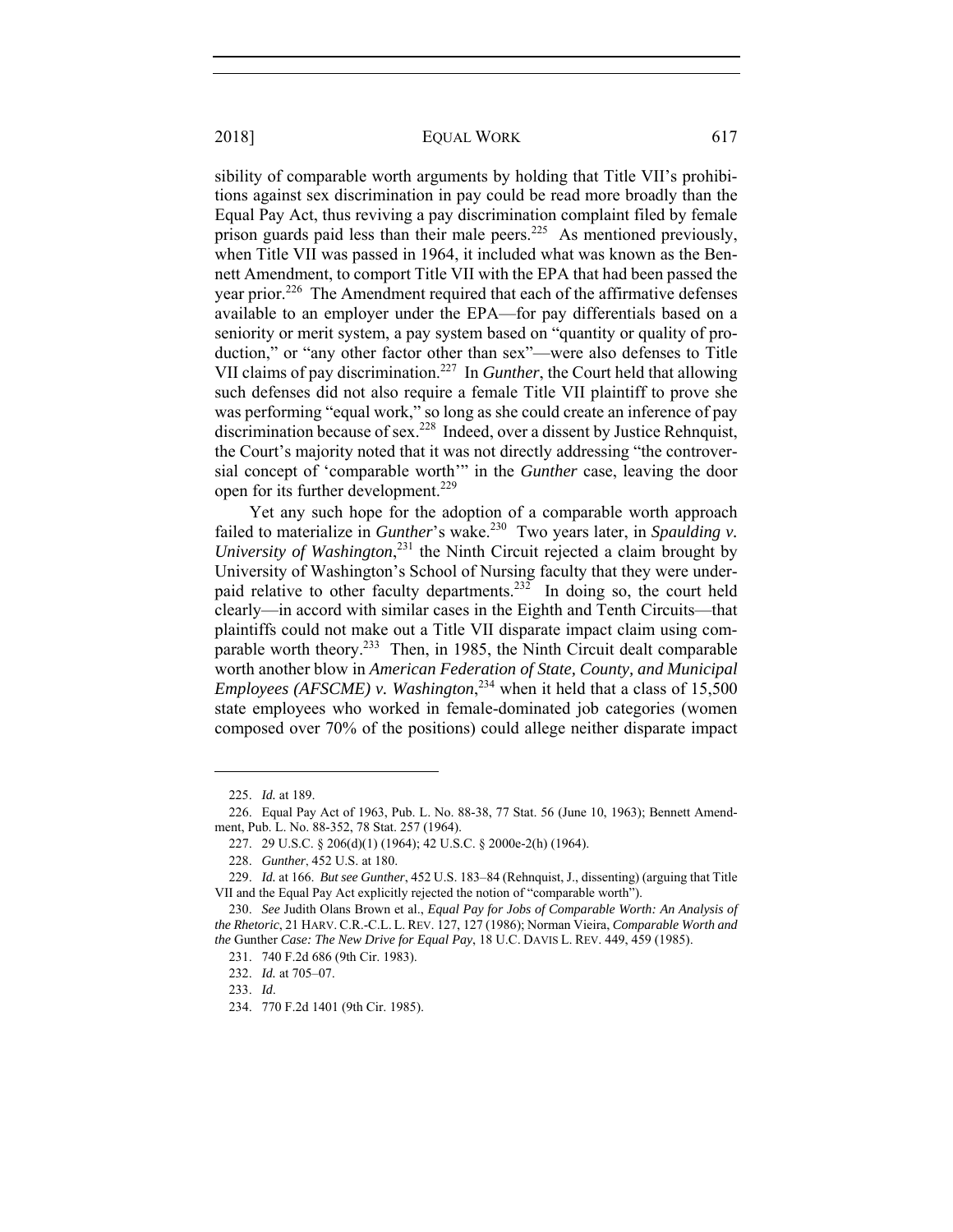nor disparate treatment under Title VII using a comparable worth argument.<sup>235</sup> Moreover, the court robustly supported a "market defense," holding that, even where the employer conducted a pay equity study that exposed disparities by gender, setting pay using "prevailing market rates" did not constitute intentional discrimination under Title VII:

Neither law nor logic deems the free market system a suspect enterprise. . . . We find nothing in the language of Title VII or its legislative history to indicate Congress intended to abrogate fundamental economic principles such as the laws of supply and demand or to prevent employers from competing in the labor market. While the Washington legislature may have the discretion to enact a comparable worth plan if it chooses to do so, Title VII does not obligate it to eliminate an economic inequality that it did not create. $236$ 

Despite the fact that the United States Supreme Court never weighed in on the debate, as a result of the *Spaulding* and *AFSCME* cases, legal scholars noted that the likelihood of achieving comparable worth through the courts was essentially foreclosed, and that advocates should instead turn their focus to legislative change and advances through collective bargaining. $237$ 

At the state level, in the wake of the comparable worth movement, at least one third of state legislatures enacted state equal pay laws that explicitly went further than equal pay for "equal" work, to include concepts of similarity or comparability.238 At the federal level, since the late 1980s, the idea of comparable worth all but vanished from the agenda of those seeking to protect against sex discrimination; they instead turned their focus to issues of sexual harassment, promotion and the glass ceiling, and pregnancy and family medical leave.<sup>239</sup> In more recent years, concepts of equivalence or comparability have reappeared in legislative proposals to amend the Equal Pay

 <sup>235.</sup> *Id.* at 1406–07.

 <sup>236.</sup> *Id.* at 1407 (citations omitted) (first citing Lemons v. Denver, 620 F.2d 228, 229 (10th Cir.), *cert. denied*, 449 U.S. 888 (1980); and then citing Christensen v. Iowa, 563 F.2d 353, 356 (8th Cir. 1977)).

 <sup>237.</sup> *See, e.g.*, Deborah L. Rhode, *Occupational Inequality*, 1988 DUKE L.J. 1207 (1988); *Comparable Worth Claims Under Title VII: Does the Evidence Support an Inference of Discriminatory Intent?—American Federation of State, County, and Municipal Employees v. Washington, 61* WASH. L. REV. 781 (1986); Jean C. Kissane, Comment, *The Status of Comparable Worth:* Spaulding v. University of Washington, 10 DEL. J. CORP. L. 119 (1985); Tina L. Speiser, *The Future of Comparable Worth: Looking in New Directions*, 37 SYRACUSE L.REV. 1189 (1987). *But see* Nancy E. Dowd, *The Metamorphosis of Comparable Worth*, 20 SUFFOLK U.L. REV. 833, 865 (1986).

 <sup>238.</sup> *See supra* Part II.C.

 <sup>239.</sup> *See, e.g.*, Schultz, *Taking Sex Discrimination Seriously*, *supra* note 33, at 1001, n.14, 1077 n.444 (citing scholarship during this time period); U.S. EQUAL EMP'T OPPORTUNITY COMM'N, POLICY GUIDANCE ON CURRENT ISSUES OF SEXUAL HARASSMENT (Mar. 19, 1990), https://www.eeoc.gov/policy/docs/currentissues.html; DEP'T OF LABOR, A FACT-FINDING REPORT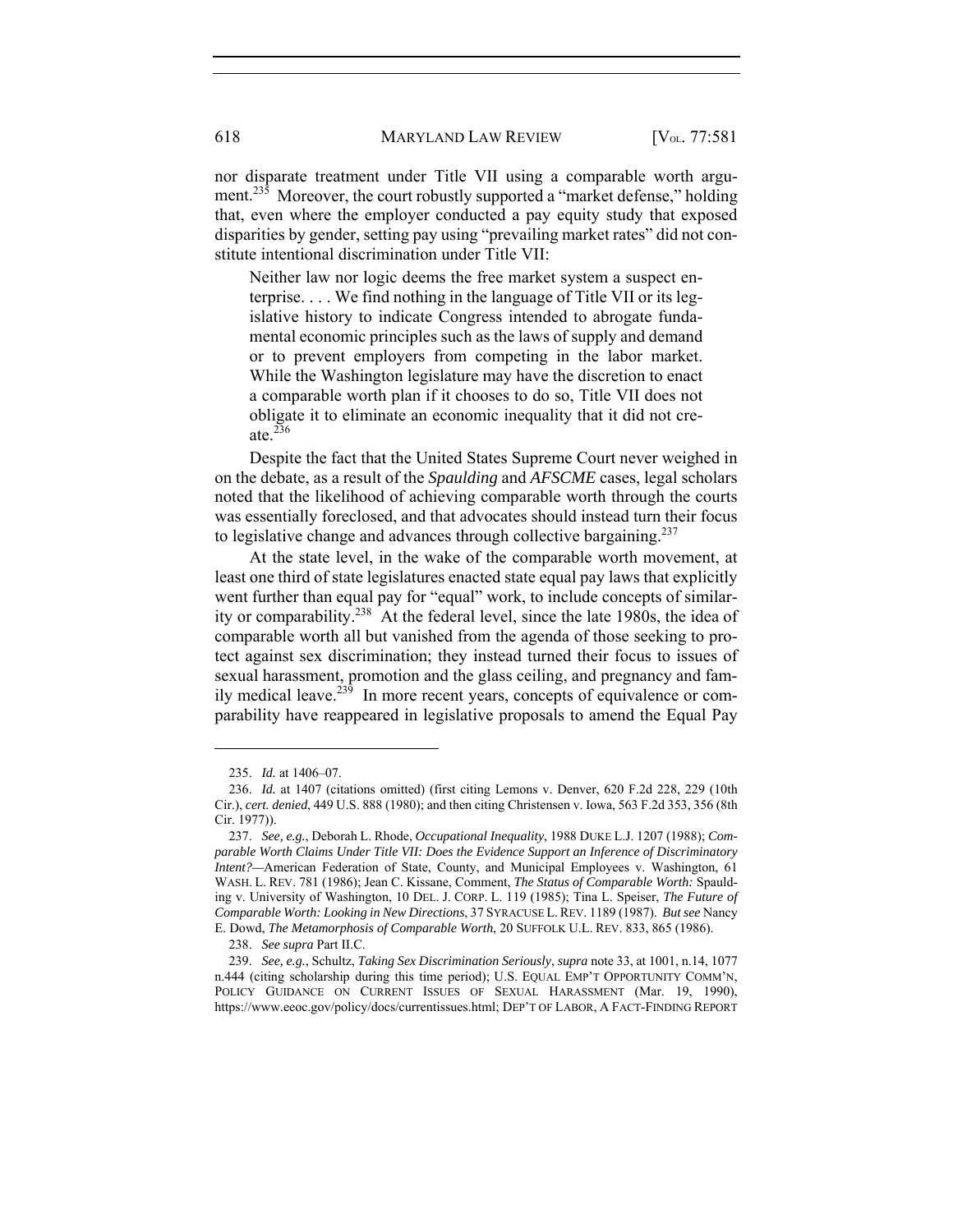Act in the Fair Pay Act introduced in legislative sessions since the mid-1990s by Eleanor Holmes Norton, now a District of Columbia Congressperson.<sup>240</sup>

Importantly, however, efforts to expand comparisons in equal pay statutes use the terms equivalent, similar, or comparable "work," not "*worth*." Even in states that enacted statutes adopting a comparability approach, all private sector laws use the term "comparable work."<sup>241</sup> As Deborah Thompson Eisenberg has noted, this is a key difference: a comparable "work" statute "still require[s] proof" that there are "common similarities between the jobs," which is "a factual question about the nature of the work, not a value question about the intrinsic 'worth' of the job."<sup>242</sup> Today, "comparable worth" concepts have largely been replaced by a more pragmatic, middle-ground approach to go beyond "equal work."

#### *B. Current Federal Reform Efforts*

In the wake of the challenges faced by comparable worth advocates in the 1980s, gender equality advocates shifted their focus: equal pay law was not forgotten, but it was overshadowed by other legislative efforts to improve women's access to higher paying jobs.<sup>243</sup> Starting in the mid-1990s, two federal legislative strategies around equal pay re-emerged, attracting greater attention in the past decade, due to the seemingly intractable persistence of the gender pay gap despite women's advancement otherwise. At the federal level, the most popular reform efforts now focus not on broadening the concept of "equal work" but, instead, on narrowing employer defenses under the Equal Pay Act and encouraging employer compliance.

OF THE FEDERAL GLASS CEILING COMMISSION 3 (1995), https://www.dol.gov/oasam/programs/history/reich/reports/ceiling.pdf ("The Federal Glass Ceiling Commission systematically gathered information on barriers, opportunities, policies, perceptions, and practices as they affect … groups that historically have been underrepresented in private sector top-level management [including] women of all races and ethnicities."); DEP'T OF LABOR, NEED TIME? THE EMPLOYEE'S GUIDE TO THE FAMILY AND MEDICAL LEAVE ACT 2 (2015), https://www.dol.gov/whd/fmla/employeeguide.pdf (explaining the details of taking FMLA leave).

 <sup>240.</sup> *See* Rhonda Jennings Blackburn, Note, *Comparable Worth and the Fair Pay Act of 1994*, 84 KY. L.J. 1277, 1291 (1996); *Compare* Fair Pay Act of 1993, H.R.4803, 103rd Cong. (1993), *and* Fair Pay Act of 2017, H.R.2095, 115th Cong. (2017)

 <sup>241.</sup> *See supra* Part II.C. Only one statute, the Iowa statute applying to public sector workers, uses the term "comparable "worth." *See* text accompanying *supra* note 211; IOWA CODE § 70A.18 (2016).

 <sup>242.</sup> *See* Eisenberg, *Shattering*, *supra* note 182, at 48. Eisenberg argues that while "comparable worth can be a powerful political mobilizing force to raise consciousness about pay inequities," a "comparable worth model is not the best approach for a statutory remedy for pay discrimination." *Id.* at 49.

 <sup>243.</sup> *See supra* note 239.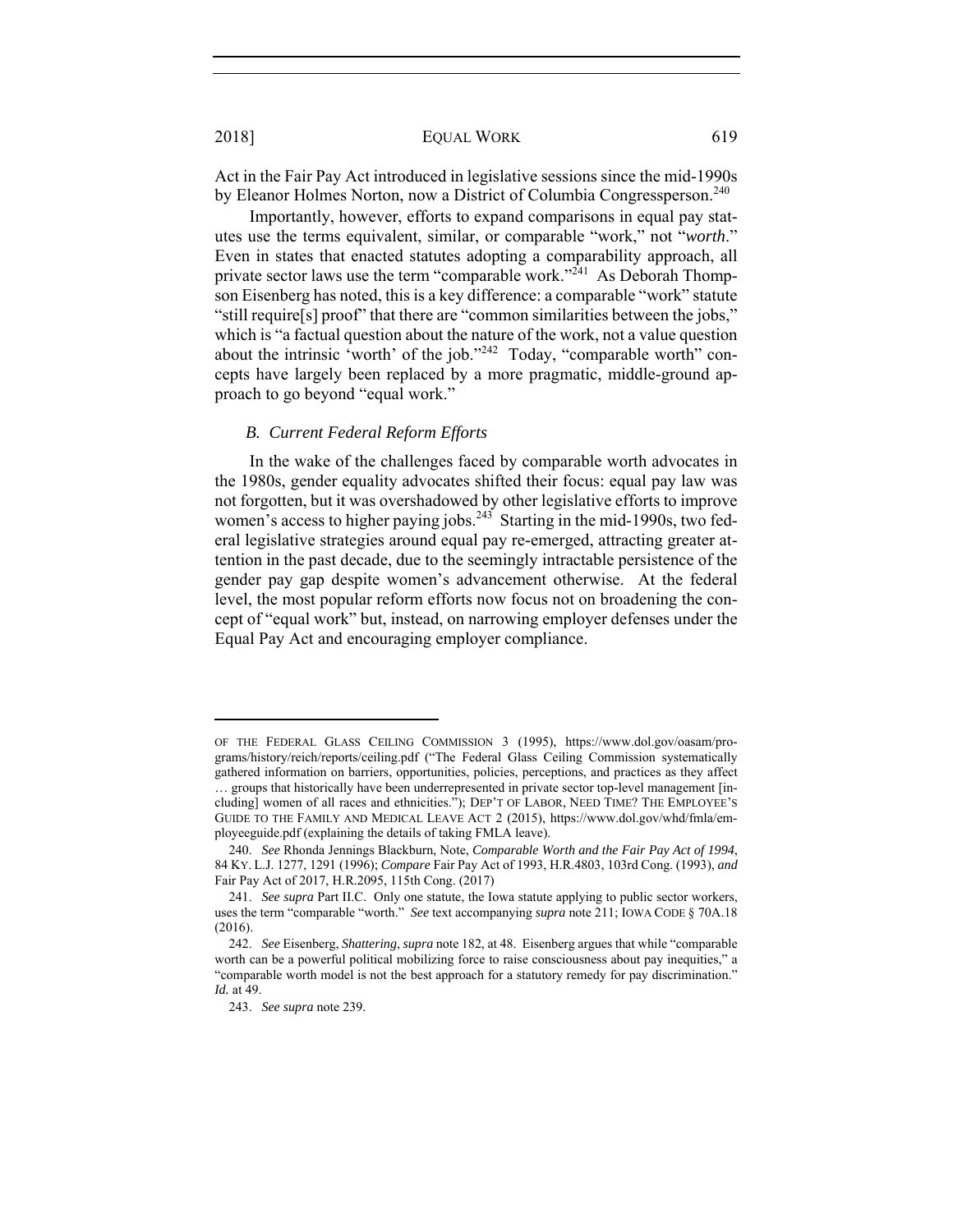#### *1. Amending the Equal Pay Act*

Since the mid-1990s, some federal legislators have engaged in efforts to remedy the gender pay gap by acknowledging the limitations of and working to amend the existing Equal Pay Act.<sup>244</sup> Two parallel efforts have emerged. One, the Fair Pay Act, sponsored by Representative Eleanor Holmes Norton, would directly expand the Act's focus on "equal work," to require equal pay "for work on equivalent jobs" in any "job that is dominated by employees of a particular sex, race, or national origin."245 Under the bill, "equivalent jobs" is further defined as "jobs that may be dissimilar, but whose requirements are equivalent, when viewed as a composite of skills, effort, responsibility, and working conditions."<sup>246</sup> This approach would directly address both gender and racial workforce segregation and discrimination, making it likely to help reduce the pay gaps. Yet, despite being introduced in each of the last thirteen legislative sessions, the bill has never made it out of committee, and Congressional co-sponsorship has waned, particularly as interest has shifted to a second approach.<sup>247</sup>

The second federal legislative effort, the Paycheck Fairness Act ("PFA"), leaves unchanged the statute's definition of "equal work," instead focusing on its affirmative defenses and damages, once an employee plaintiff has met that threshold requirement.<sup>248</sup> Introduced for the first time several years after the Fair Pay Act, the PFA has been raised in each of the last eleven sessions, also with no success to date.<sup>249</sup> Yet the PFA has attracted more interest and more co-sponsorship in recent years, now overtaking the Fair Pay

 $\overline{a}$ 

248. *See* S. 819, 115th Cong. (2017); H.R. 1869, 115th Cong. (2017).

 <sup>244.</sup> *See* Brake, supra note 193, at 890–91; Fair Pay Act of 1993, H.R. 4803, 103rd Cong. (1993); Paycheck Fairness Act 1997, H.R. 2023, 105th Cong. (1997).

 <sup>245.</sup> H.R. 2095, 115th Cong. (2017).

 <sup>246.</sup> *Id.*

 <sup>247.</sup> *See* H.R. 2095, 115th Cong. (2017) (listing 16 Congressional co-sponsors); H.R. 1787, 114th Cong. (2015) (1 co-sponsor); H.R. 438, 113th Cong. (2013) (0 co-sponsors); H.R. 1493, 112th Cong. (2011) (1 co-sponsor); H.R .2151, 111th Cong. (2009) (0 co-sponsors); H.R. 2019, 110th Cong. (2007) (10 co-sponsors); H.R. 1697, 109th Cong. (2005) (21 co-sponsors); H.R. 1695, 108th Cong. (2003) (20 co-sponsors); H.R. 1362, 107th Cong. (2001) (19 co-sponsors); H.R. 1271, 106th Cong. (1999) (79 co-sponsors); H.R. 1302, 105th Cong. (1997) (64 cosponsors); H.R. 1507, 104th Cong. (1995) (52 co-sponsors); H.R. 4803, 103rd Cong. (1993) (36 co-sponsors).

 <sup>249.</sup> H.R.1869, 115th Cong. (2017-2018) (listing 198 Congressional co-sponsors); H.R.1619, 114th Cong. (2015-2016) (193 co-sponsors); H.R.377, 113th Cong. (2013) (208 co-sponsors); H.R.1519, 112th Cong. (2011) (197 co-sponsors); H.R.12, 111th Cong. (2009) (200 co-sponsors); H.R.1338, 110th Cong. (2007) (230 co-sponsors); H.R.1687, 109th Cong. (2005) (111 co-sponsors); H.R.1688, 108th Cong. (2003) (116 co-sponsors); H.R.781, 107th Cong. (2001) (196 co-sponsors); H.R.2397, 106th Cong. (1999) (170 co-sponsors); H.R.541, 106th Cong. (1999) (122 co-sponsors); H.R.2023, 105th Cong. (1997) (95 co-sponsors).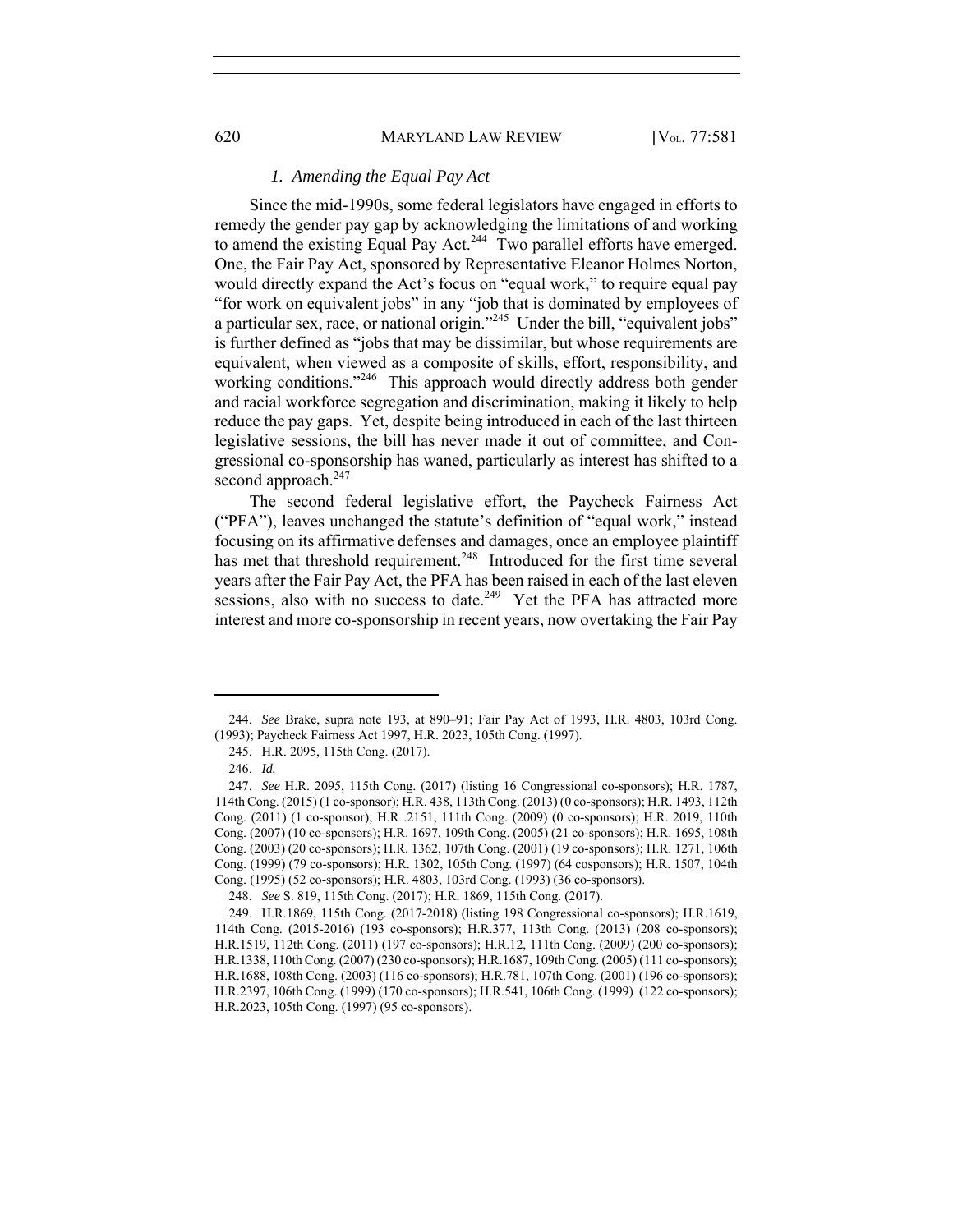Act as the frontrunner in federal legislative efforts to redress the gender pay gap. $250$ 

In its current form, $251$  the PFA focuses on three main changes to strengthen existing protections under the Equal Pay Act. First, it would significantly narrow the employer's affirmative defense that a demonstrated pay disparity is due to a "factor other than sex."<sup>252</sup> Under the bill, the defense is narrowed to only "a bona fide factor other than sex, such as education, training, or experience," which is met only upon an employer's ability to demonstrate that the factor "accounts for the differential in compensation," is both "job-related" and "consistent with business necessity," and is "not based upon or derived from a sex-based differential in compensation."<sup>253</sup> This would be an influential change, holding the employer strictly liable for unexplained disparate outcomes and importing language from the disparate impact context of Title VII.<sup>254</sup> The burden on the employer to justify a pay disparity in this manner could expose unexamined stereotypes and limit justifications that are correlated with sex or infected with bias—for example, setting pay based on employees' prior salaries.<sup>255</sup>

Second, the bill would strengthen anti-retaliation protections for employees penalized for discussing or seeking to discover information about firm-wide pay for the purposes of ensuring pay equity.<sup>256</sup> Scholars and advocates have noted the importance of "pay transparency" in exposing the problem of gender pay disparities so that employees have the information they need to enforce existing law.<sup>257</sup> Third, the PFA would also encourage

252. *See* S. 819, § 3; H.R. 1869, § 3.

 <sup>250.</sup> *See supra* note 249*.* Companion bills have been introduced in the Senate. The Fair Pay Act was introduced in the Senate in nine of its thirteen sessions, each year from 1995 to 2013, with between eight and sixteen Senate co-sponsors. *See, e.g.*, S. 168, 113th Cong. (2013) (listing 10 Senate co-sponsors); S. 1650, 104th Cong. (1995) (8 co-sponsors). The Paycheck Fairness Act was introduced in the Senate in each of its eleven sessions, with between eighteen and fifty-six Senate co-sponsors. *See, e.g.*, S. 819, 115th Cong. (2017) (listing 48 Senate co-sponsors); S. 71, 105th Cong. (1997) (23 co-sponsors).

 <sup>251.</sup> *See* S. 819, 115th Cong. (2017); H.R. 1869, 115th Cong. (2017).

 <sup>253.</sup> S. 819, § 3; H.R. 1869, § 3.

 <sup>254.</sup> *See* Brake, supra note 193, at 890–93.

 <sup>255.</sup> *See id.* at 911 ("Enabling the doctrine to expose the weaknesses behind these rationales would reveal the implicit gender bias in discretionary pay systems that results in paying women less for substantially equal work.").

 <sup>256.</sup> *See* S. 819, § 8; H.R. 1869, § 8.

 <sup>257.</sup> See, e.g., Eisenberg, Money, Sex, and Sunshine, supra note 193, at 963 (2011) ("The benefit of transparency lies not simply in the final wage results, but in the very process of developing a compensation system with clearly understood goals, performance standards, and auditing controls."); Gowri Ramachandran, Pay Transparency, 116 Penn. St. L. Rev. 1043, 1043 (2012) (arguing pay transparency may "help prevent, root out, and correct the discrimination in the first place"); Cynthia Estlund, Extending the Case for Workplace Transparency to Information About Pay, U.C. Irvine L. Rev. 781, 783 (2014) ("[M]andatory disclosure of meaningful salary information would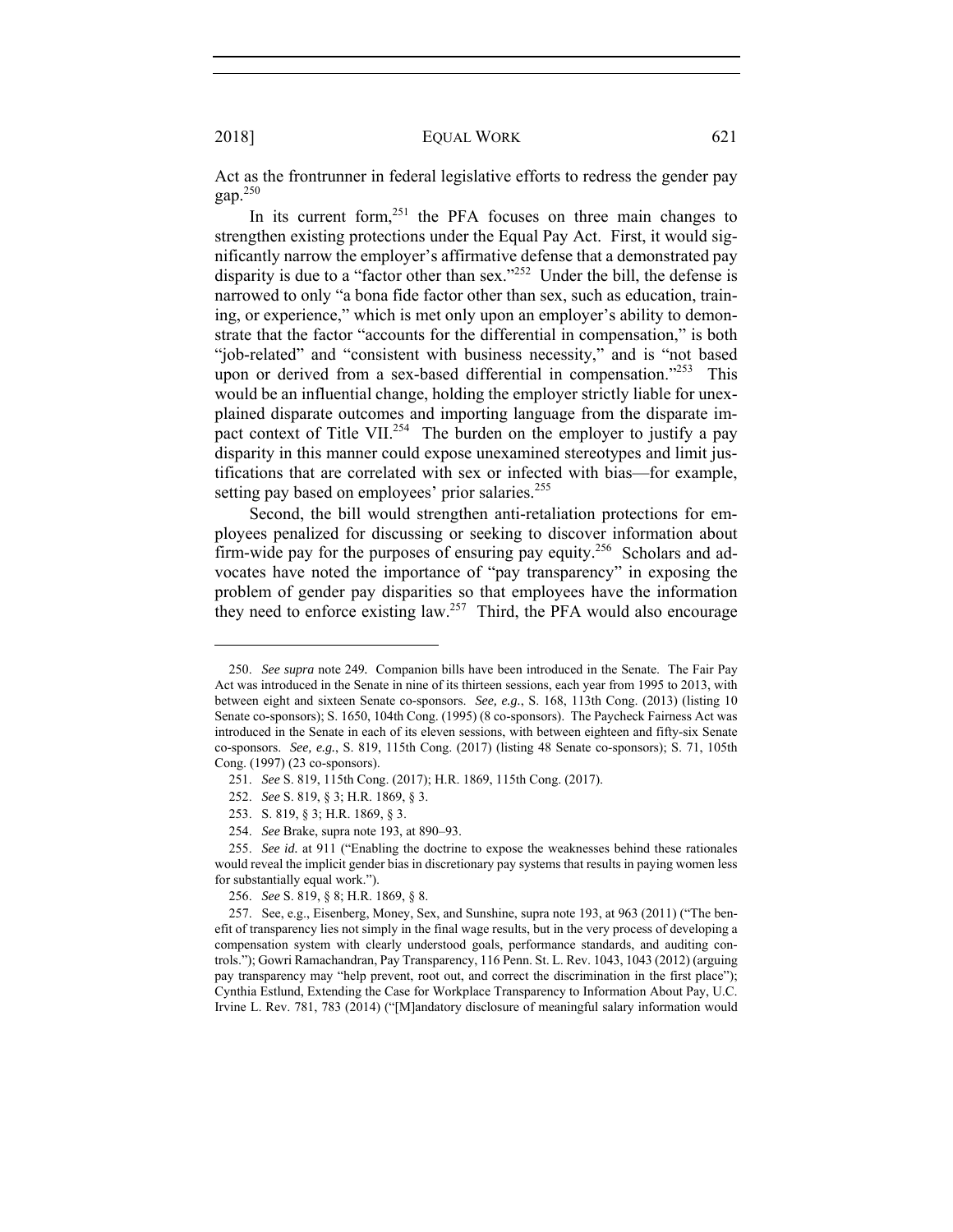private enforcement by increasing the potential damages available to plaintiffs who sue to allow possible compensatory and punitive damages not currently available under the EPA.<sup>258</sup>

The PFA as currently drafted stands to significantly improve the ability of employees to prevail should they bring a lawsuit under the EPA. Moreover, by limiting defenses and placing the burden on employers to justify pay disparities they claim are not due to sex, the PFA could also help redress the portion of the gender pay gap due to stereotyping and discrimination. Yet to be sure, it is difficult to pass federal legislation expanding civil rights remedies, a task made all the more unlikely given that Republicans, who generally oppose such an expansion, will likely control the legislature and the presidency until at least 2020.<sup>259</sup>

More importantly, however, even if the PFA were to pass and become law, its approach does little to redress the challenge to pay equity posed by steep occupational segregation and the significant portion of the pay gap it causes.<sup>260</sup> The PFA as currently drafted leaves the requirement of "equal" work" entirely untouched, doing nothing to expand enforcement for the vast majority of women who cannot point to a virtually identical comparator to meet the threshold prong of proving an EPA violation.<sup>261</sup> While the PFA's limitation on affirmative defenses may help narrow the portion of the gender wage gap caused by discrimination, it misses the key structural problem of gender workforce segregation.

#### *2. Employer Reporting and Compliance*

While legislators work toward amending the EPA, efforts put in place by the executive branch during the Obama Administration—but put on hold by the Trump Administration—suggest a way to strengthen enforcement of the EPA in its current form. Shortly after taking office in 2009, in addition

tend to produce less discrimination, less favoritism, and probably somewhat lower disparities overall.").

 <sup>258.</sup> S. 819, § 3; H.R. 1869, § 3; see 29 U.S.C. § 206(d) (2012).

 <sup>259.</sup> *See* Mattie Kahn, *So, How Do GOP Lawmakers Defend Opposition to Equal Pay?*, ELLE (Apr. 12, 2016), https://www.elle.com/culture/career-politics/a35547/gop-congressmen-opposeequal-pay/ (noting that "Congressional Republicans have blocked the Paycheck Fairness Act in 2010, 2012, and 2014, despite overwhelming Democratic support"); Danielle Paquette, *The Trump Administration Just Halted This Obama-Era Rule to Shrink the Gender Wage Gap*, WASH. POST (Aug. 30, 2017), https://www.washingtonpost.com/news/wonk/wp/2017/08/30/the-trump-administration-just-halted-this-obama-era-rule-to-shrink-the-gender-wage-

gap/?utm\_term=.bd16f257b9e4.

 <sup>260.</sup> *See supra* Part I.B.

 <sup>261.</sup> S. 819, § 3; H.R. 1869, § 3; *see* 29 U.S.C. § 206(d) (2012). The PFA does broaden the requirement that comparators work in the "same establishment" to all of the employer's workplaces within a county, which would broaden very slightly the geographic region from which a virtually identical comparator could be drawn. S. 819, § 3; H.R. 1869.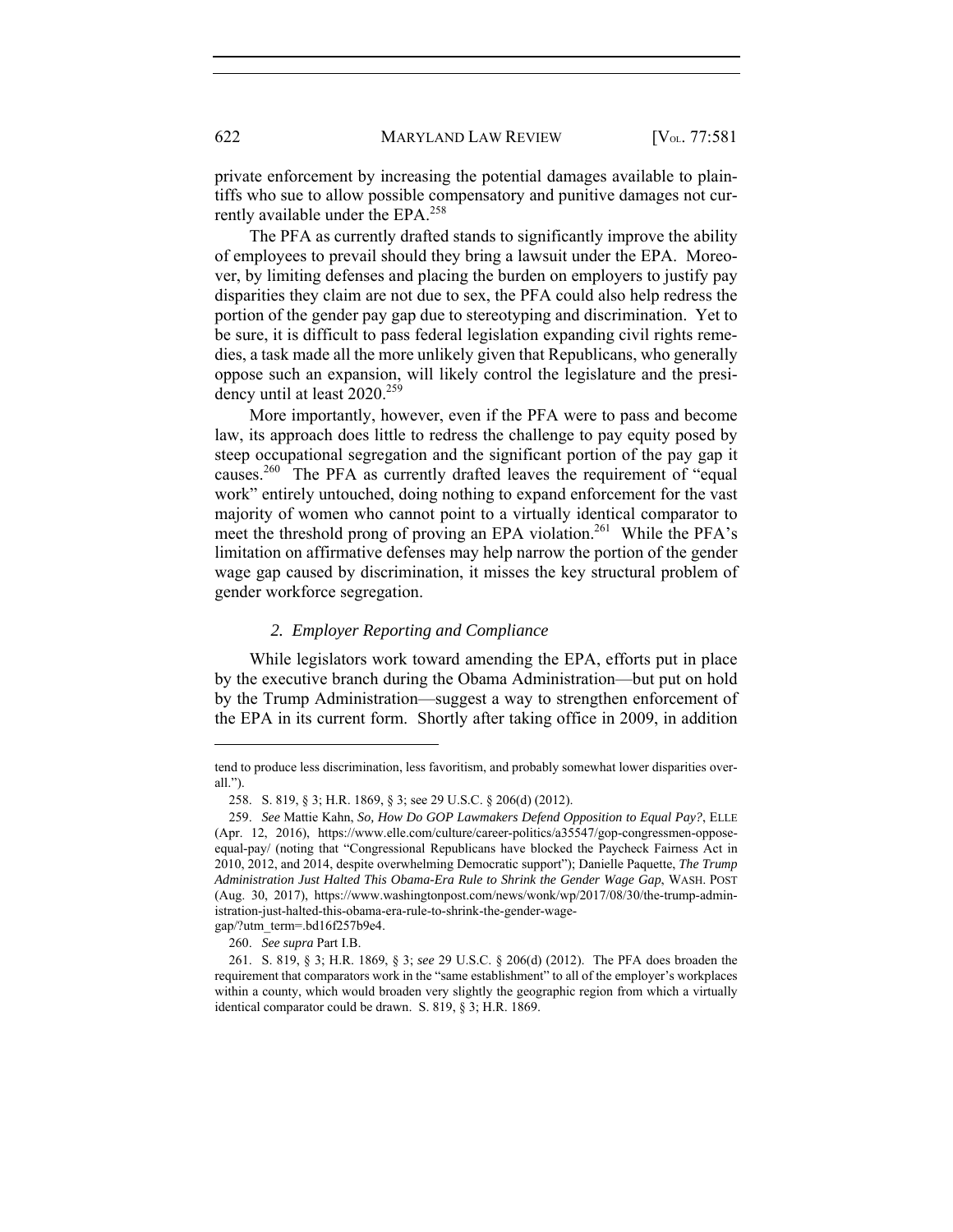to making the Lilly Ledbetter Fair Pay Act his first enacted legislation,<sup>262</sup> President Obama established the National Equal Pay Enforcement Task Force to provide policy recommendations on how to close the gender wage gap.<sup>263</sup> As recommended by the Task Force, the administration worked toward requiring larger employers to provide pay data as part of their reporting requirements under federal law.<sup>264</sup>

Federal law requires private employers of 100 or more employees to provide certain data about their workforces to the federal government by completing what is known as the EEO-1 form on an annual basis.<sup>265</sup> On February 1, 2016, the EEOC issued a notice of proposed changes to the EEO-1 form to require employers to disclose "aggregate data on pay ranges and hours worked" by their workforce.<sup>266</sup> The rule was finalized in September 2016, with requirements to collect new data going into effect in 2017 and included in the first report due March 31, 2018.<sup>267</sup> The new rule would have required private employers with 100 or more employees to report "summary pay data" and "aggregate hours worked data," which would have included identifying part-time and full-time employees in each of twelve salary bands within ten job categories by sex and race, and the hours worked by all employees in each band.<sup>268</sup> The goal of the enhanced reporting requirements was to facilitate greater pay transparency, both to help enforcement agencies spot trends in pay disparities among industries for targeted enforcement, and to facilitate greater voluntary employer compliance with equal pay laws.<sup>269</sup> Yet the potential positive impact of requiring pay transparency from large

 <sup>262.</sup> *See* Brown, *supra* note 148.

 <sup>263.</sup> *National Equal Pay Enforcement Task Force*, WHITE HOUSE, https://obamawhitehouse.archives.gov/sites/default/files/rss\_viewer/equal\_pay\_task\_force.pdf (last visited Mar. 12, 2018).

 <sup>264.</sup> *Id.*

 <sup>265.</sup> *See About the EEO-1 Survey*, U.S. EQUAL EMP'T OPPORTUNITY COMM'N, https://www.eeoc.gov/employers/eeo1survey/about.cfm (last visited Mar. 12, 2018); *Filing Procedures*, U.S. EQUAL EMP'T OPPORTUNITY COMM'N, https://www.eeoc.gov/employers/eeo1survey/2007instructions.cfm (last visited Mar. 12, 2018).

 <sup>266.</sup> Press Release, U.S. Equal Emp't Opportunity Comm'n, EEOC Announces Proposed Addition of Pay Data to Annual EEO-1 Reports (Jan. 29, 2016), [hereinafter Press Release] (https://www.eeoc.gov/eeoc/newsroom/release/1-29-16.cfm); Agency Information Collection Activities: Revision of the Employer Information Report (EEO-1) and Comment Request, 81 Fed. Reg. 5113 (Feb. 1, 2016).

 <sup>267.</sup> Kevin McGowan, *EEOC Finalizes Employer Pay Data Requirement*, BLOOMBERG BNA (Sept. 30, 2016), https://www.bna.com/eeoc-finalizes-employer-n57982077780/.

 <sup>268.</sup> *See* EQUAL EMP'T OPPORTUNITY COMM'N, SAMPLE REVISED EEO-1 FORM, http://src.bna.com/i1A (last visited Mar. 12, 2018); McGowan, *supra* note 267; Press Release, *supra* note 266.

 <sup>269.</sup> *See* Julie Hirschfeld Davis, *Obama Moves to Expand Rules Aimed at Closing Gender Pay Gap*, N.Y. TIMES (Jan. 29, 2016), https://www.nytimes.com/2016/01/29/us/politics/obama-movesto-expand-rules-aimed-at-closing-gender-pay-gap.html; Press Release, *supra* note 266.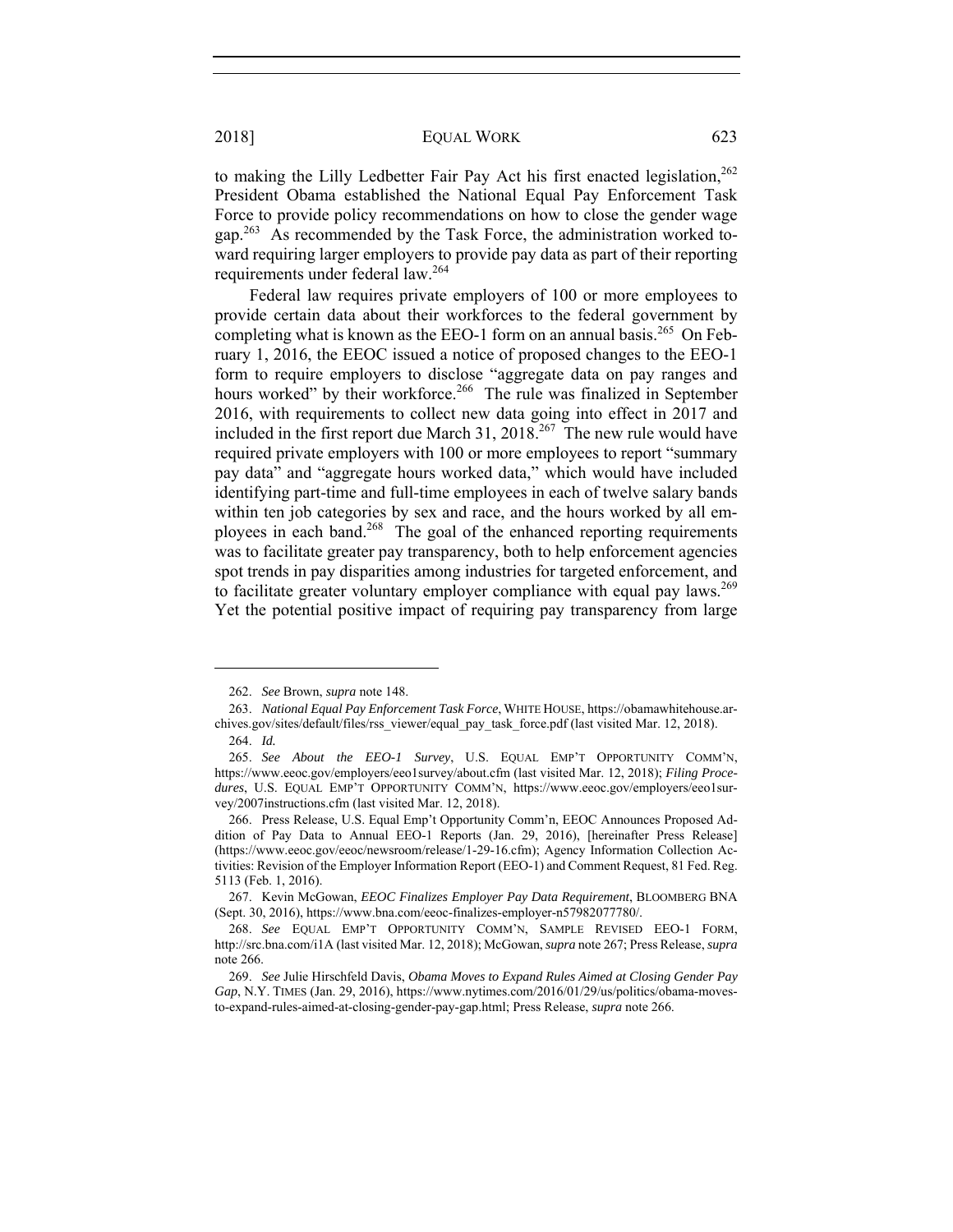employers will not be realized anytime soon: in August 2017, the Trump Administration announced that it was abandoning the new reporting requirements.<sup>270</sup>

In a separate effort, inspired by the work of private company Salesforce.com and its CEO Marc Benioff to equalize pay within that company,271 the Obama White House launched an initiative to get private employers to sign a pledge to work towards correcting their own pay disparities.<sup>272</sup> Employer signatories to the pledge commit to, among other things, "conducting an annual company-wide gender pay analysis across occupations" and "embedding equal pay efforts into broader enterprise-wide equity initiatives."273 As of the time President Obama left office in December 2016, over 100 private companies and organizations had signed the pledge, including eBay, Apple, AT&T, MasterCard, Staples, Dow Chemical, and Pep- $\rm siCo.$ <sup>274</sup>

While laudable, reporting requirements and voluntary efforts can only go so far to close the gender pay gap. To the extent that these federal reform efforts increase pay transparency and encourage voluntary employer compliance with existing equal pay laws, the net result will, of course, be a positive impact on helping to reduce the gender wage gap, even if only slightly. And, as discussed in Part IV, below, voluntary employer efforts stand to provide another advantage: the more employers who successfully work to create pay equity among their own ranks, the more examples plaintiffs have to argue that jobs need not be identical in order to compare pay—that it is possible to take a firm-wide view of "equal work."<sup>275</sup>

# *C. Current State Reform Efforts*

While federal legislative efforts have stalled, state policymakers have taken an active role in working to amend and strengthen their own state equal

 <sup>270.</sup> *See* Claire Cain Miller, *One Effort to Close the Gender Pay Gap Won't Get a Try Under Trump*, N.Y. TIMES (Aug. 31, 2017), https://www.nytimes.com/2017/08/31/upshot/one-effort-toclose-the-gender-pay-gap-wont-get-a-try.html; Paquette, *supra* note 259.

 <sup>271.</sup> *See* AAUW, *supra* note 47, at 22 (noting that "Salesforce's actions . . . inspire[d] the Obama administration to announce the White House's Equal Pay Pledge"); Lauren Weber, *Why Employers Are Making Pay Equity a Reality*, WALL ST.J. (Sept. 26, 2016), https://www.wsj.com/articles/why-employers-are-making-pay-equity-a-reality-1474882202.

 <sup>272.</sup> *White House Equal Pay Pledge*, OBAMA WHITE HOUSE, https://obamawhitehouse.archives.gov/webform/white-house-equal-pay-pledge (last visited Mar. 12, 2018) [hereinafter *Equal Pay Pledge*]; *Fact Sheet: White House Announces New Commitments to the Equal Pay Pledge*, OBAMA WHITE HOUSE (Dec. 7, 2016), https://obamawhitehouse.archives.gov/the-press-office/2016/12/07/fact-sheet-white-house-announces-new-commitments-equal-pay-pledge [hereinafter *Fact Sheet*]; AAUW, *supra* note 47, at 22.

 <sup>273.</sup> *Equal Pay Pledge*, *supra* note 272.

 <sup>274.</sup> *See Fact Sheet*, *supra* note 272; Weber, *supra* note 271.

 <sup>275.</sup> *See infra* Part IV.A.2.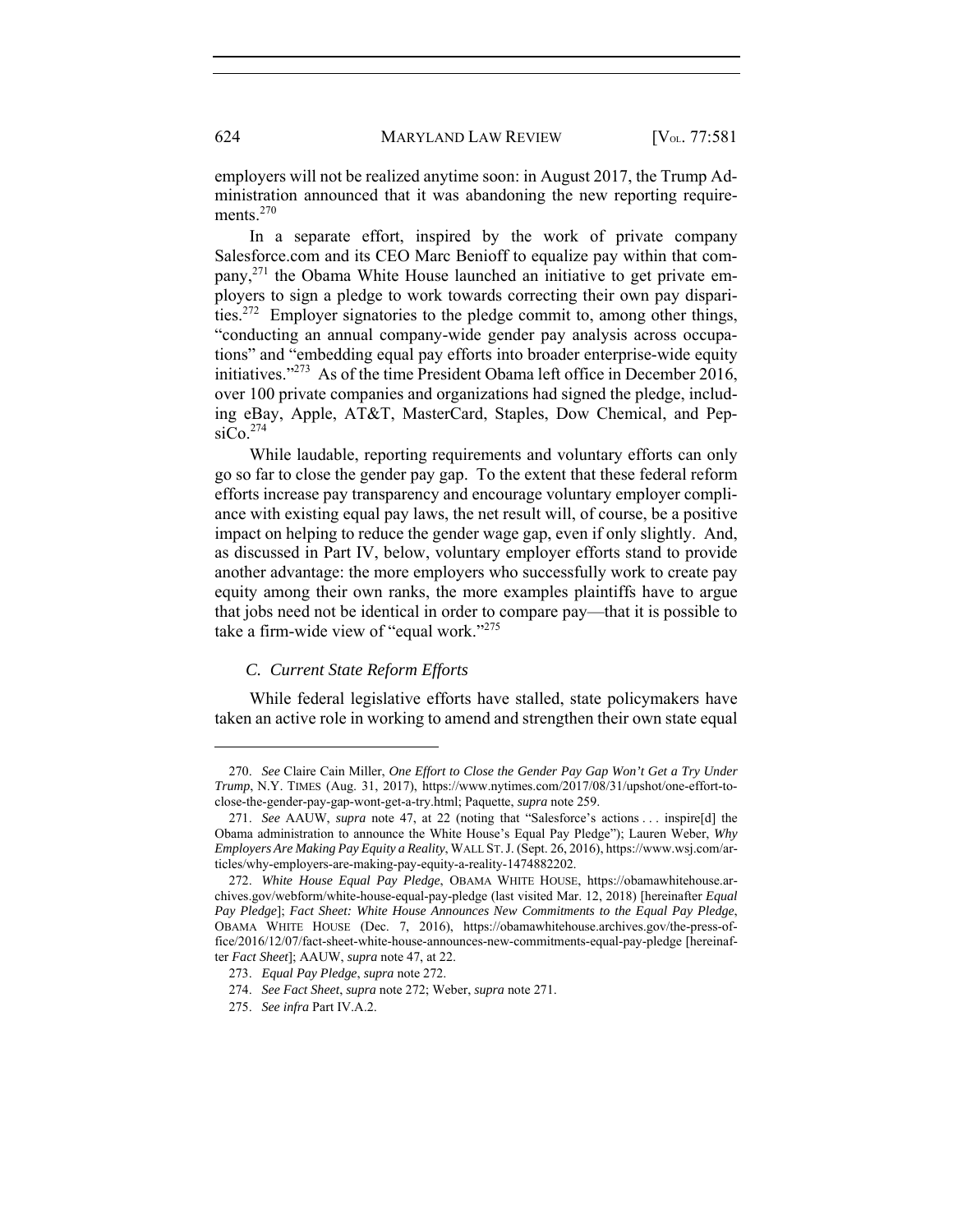pay protections. In the past two legislative sessions, legislators in over forty states have introduced bills to add to existing state equal pay protections, proposing a variety of ideas and approaches.<sup>276</sup> Three states in particular, California, Massachusetts, and Oregon, have succeeded in enacting the most farreaching legislation to date that promises to offer new solutions to remedy both gender and racial pay gaps.<sup>277</sup>

# *1. Massachusetts Law, Effective 2018*

In 2016, the Massachusetts legislature enacted amendments to strengthen the state's equal pay act that took effect January 1,  $2018.^{278}$  Massachusetts was one of the states to have already enacted a state law with broader statutory language than federal law, $^{279}$  under which it required equal pay "for work of like or comparable character or work on like or comparable operations."280 And, as in Washington, Massachusetts courts had interpreted the state law to go further than the federal EPA.<sup>281</sup> Yet, existing state law did not define "comparable"; as amended, the state equal pay act now arguably broadens its own required comparisons.<sup>282</sup> Under the revised act, employers will be required to provide equal pay for "comparable work," which it defines as "work that is substantially similar in that it requires substantially similar skill, effort and responsibility and is performed under similar working conditions."283

The revised act also specifically prohibits an employer from "seek[ing] the salary history of any prospective employee from any current or former employer,"<sup>284</sup> making it the first state in the nation to do so.<sup>285</sup> Existing state law did not provide for an employer's "'factor other than sex' affirmative defense"—only for an affirmative defense based on seniority—so no amend-

 <sup>276.</sup> *See infra* text accompanying notes 315–316.

 <sup>277.</sup> *See infra* notes 278–314.

 <sup>278.</sup> An Act to Establish Pay Equity, S. 2119 § 105A, 189th Gen. Court (Mass. 2016) (enacted).

 <sup>279.</sup> *See supra* Part II.C.

 <sup>280.</sup> Mark Esposito, *Massachusetts Pay Equity and Its Limits*, 87 B.U. L. REV. 911, 916 (2007).

 <sup>281.</sup> *See, e.g.*, Mullenix v. Forsyth Dental Infirmary for Children, 965 F. Supp. 120 (D. Mass. 1996); Jancey v. Sch. Comm. of Everett, 695 N.E. 2d 194 (Mass. 1998); *see also* Esposito, *supra*  note 280, at 916–17.

 <sup>282.</sup> *See* Lisa Stephanian Burton & Douglas T. Schwarz, *Massachusetts Legislature Passes Sweeping Equal Pay Amendments*, NAT'L L. REV. (July 29, 2016), https://www.natlawreview.com/article/massachusetts-legislature-passes-sweeping-equal-pay-amendments.

 <sup>283.</sup> MASS. GEN. LAWS ch. 149, § 105A (2018).

 <sup>284.</sup> *Id.* 

 <sup>285.</sup> Jena McGregor, *What a New Equal Pay Law in Massachusetts Could Do for Everyone, Not Just Women*, WASH. POST (Aug. 4, 2016), https://www.washingtonpost.com/news/on-leadership/wp/2016/08/04/what-a-new-equal-pay-law-in-massachusetts-could-do-for-everyone-not-justwomen/?utm\_term=.fce60f470c56.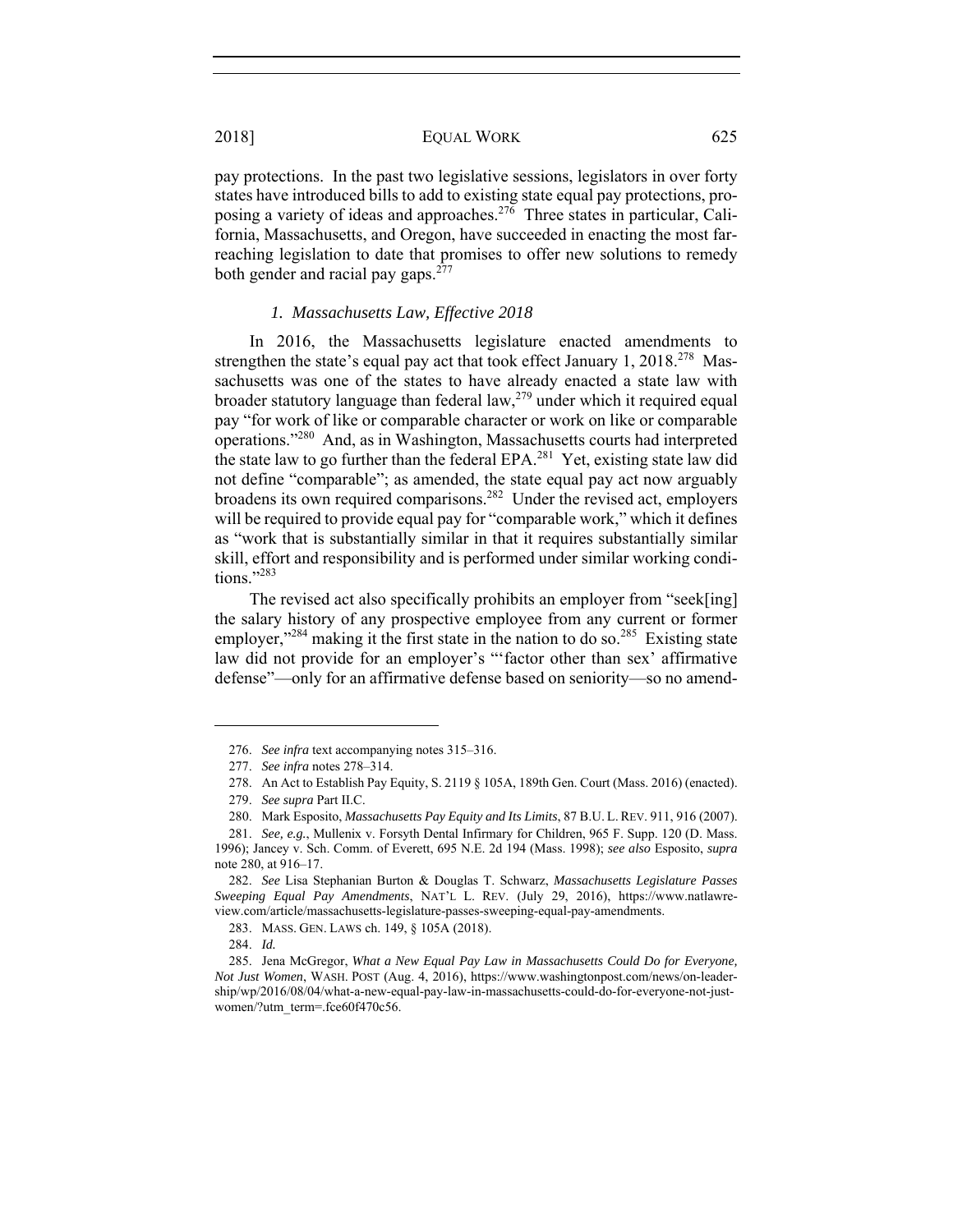# 626 MARYLAND LAW REVIEW [V<sub>OL.</sub> 77:581]

ment to such a provision was required, as it would be in other states and federal law.<sup>286</sup> But the first-of-its-kind provision barring reliance on prior salary specifically excludes a common factor that is often infected with sex stereotypes. As a result, it serves as a model for other states seeking to rein in sexlinked "factors other than sex," by clearly prohibiting a particularly troubling defense, without requiring evidence from the plaintiff that prior salary information is impermissibly "sex-based."<sup>287</sup>

Moreover, without adding specific protections for race-based unequal pay, this provision could have the effect of equalizing salaries based on race, too, if employers stop entirely the practice of asking all employees about prior salaries.<sup>288</sup>

#### *2. California Law, Effective 2017 and 2018*

California went even further than Massachusetts when, also in 2016, the legislature significantly strengthened state law.289 Effective January 1, 2017, California's state version of the EPA requires employers to provide equal pay for "substantially similar work, when viewed as a composite of skill, effort, and responsibility, and performed under similar working conditions."<sup>290</sup> Prior versions of the law mirrored the federal requirement for "equal work" on jobs requiring "equal skill, effort, and responsibility . . . performed under similar working conditions."<sup>291</sup> The amendment makes clear the legislature's intent to broaden the comparison of workers beyond only near-identical jobs.292

Indeed, an original draft of the amendment used the term "comparable work," but was stricken and replaced with "substantially similar" work, likely as a compromise in response to concerns from the California Chamber of Commerce that "determining 'comparable' work for different job duties can

 <sup>286.</sup> Esposito, *supra* note 280, at 933–34.

 <sup>287.</sup> *Compare* Mass. S. 2119, *with* S. 1063, 2016 Leg. (Cal. 2016) (enacted) *and* S. 862, 114th Cong. (2015). The California and federal approaches are not as explicit about excluding prior salary but are generally more restrictive on the "any factor other than sex" defense. Note, however, in 2017, California passed a separate law related to salary history. *See infra* notes 301–304 and accompanying text.

 <sup>288.</sup> *See* McGregor, *supra* note 285.

 <sup>289.</sup> Cal. S. 1063; *see* Patrick McGreevy & Chris Megerian, *California Now Has One of the Toughest Equal Pay Laws in the Country*, L.A. TIMES (Oct. 6, 2015), http://www.latimes.com/local/political/la-me-pc-gov-brown-equal-pay-bill-20151006-story.html.

 <sup>290.</sup> CAL. LAB. CODE § 1197.5(a).

 <sup>291. 1937</sup> Cal. Stat. 185; 1972 Cal. Stat. 2152; *see also Conditions of Employment: Gender Wage Differential: Hearing on S.B. 358 Before the S. Comm. on Lab. & Indust. Rel.*, 2015 Leg., Reg. Sess. 4 (Cal. 2015) [hereinafter *Conditions of Employment*] ("California enacted the California Equal Pay Act in 1949 with 'equal pay for equal work' language, similar to the federal Equal Pay Act of 1963.").

 <sup>292.</sup> *See Conditions of Employment*, *supra* note 291.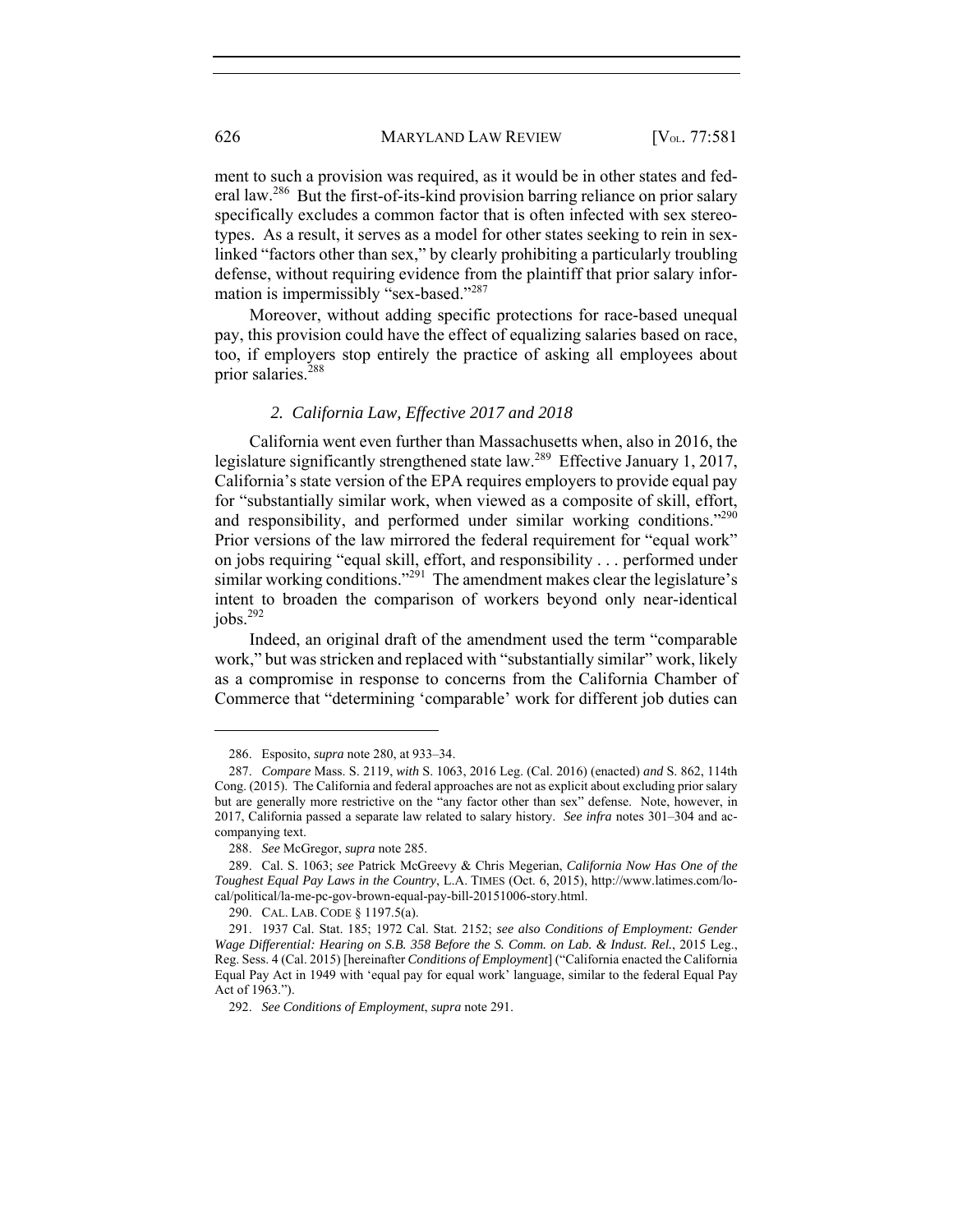be extremely subjective, leading to different interpretations and, thus the potential for litigation."<sup>293</sup> Yet legislative analysis of the bill demonstrates that the legislators were aware California was lagging behind other states that had gone beyond "equal work" to require equal pay for "work of a substantially similar or comparable character."<sup>294</sup> The goal in revising the statutory text, then—even without using the term "comparable work"—was to go further, "to eliminate the gender wage gap by prohibiting pay differentials between men and women for substantially similar work," and to clarify the scope of comparison.295 As explained in the Senate Judiciary Committee analysis of the bill:

Existing case law has developed in such a way as to make it unclear whether "equal work" means exactly the same job or substantially similar job  $\ldots$  [Under the act as amended,] a plaintiff  $\ldots$  would *not* have to prove that the jobs were equal in order to be paid the same wages; rather, the plaintiff's burden would be to show that the man and woman should be paid the same wages because, when viewed as a composite of skill, effort, and responsibility, they were performing substantially similar jobs.<sup>296</sup>

Beyond expanding threshold requirements for coverage, the new California law narrows the "factor other than sex" defense in ways similar to those proposed in the federal Paycheck Fairness Act.<sup>297</sup> The employer may defend based on a "bona fide factor other than sex, such as education, training, or experience," and "only if the employer demonstrates that the factor is not based on or derived from a sex-based differential in compensation."<sup>298</sup> In addition, any bona fide factor other than sex must also be "job related" and "consistent with a business necessity," defined by the statute as constituting "an overriding legitimate business purpose such that the factor relied upon effectively fulfills the business purpose it is supposed to serve."<sup>299</sup>

Likewise, the statute strengthens anti-retaliation protections for those seeking to enforce the act, and explicitly forbids employers from "prohibit[ing] an employee from disclosing the employee's own wages, discussing the wages of others, inquiring about another employee's wages, or aiding or encouraging any other employee to exercise his or her rights under this

 <sup>293.</sup> *Id.* at 5. The hearing also highlights, as of April 25, 2015, "*This Bill* prohibits an employer from paying any employee at wage rates less than the rates paid to employees of the opposite sex for *work of a comparable character* on jobs the performance of which requires *comparable skills, effort, and responsibility*." *Id.* at 2.

 <sup>294.</sup> *Id.* at 4.

 <sup>295.</sup> *See Conditions of Employment*, *supra* note 291.

 <sup>296.</sup> *Id.* at 6 (emphasis added).

 <sup>297.</sup> *See supra* Part III.B.1.

 <sup>298.</sup> CAL. LAB. CODE § 1197.5 (West 2017).

 <sup>299.</sup> *Id.*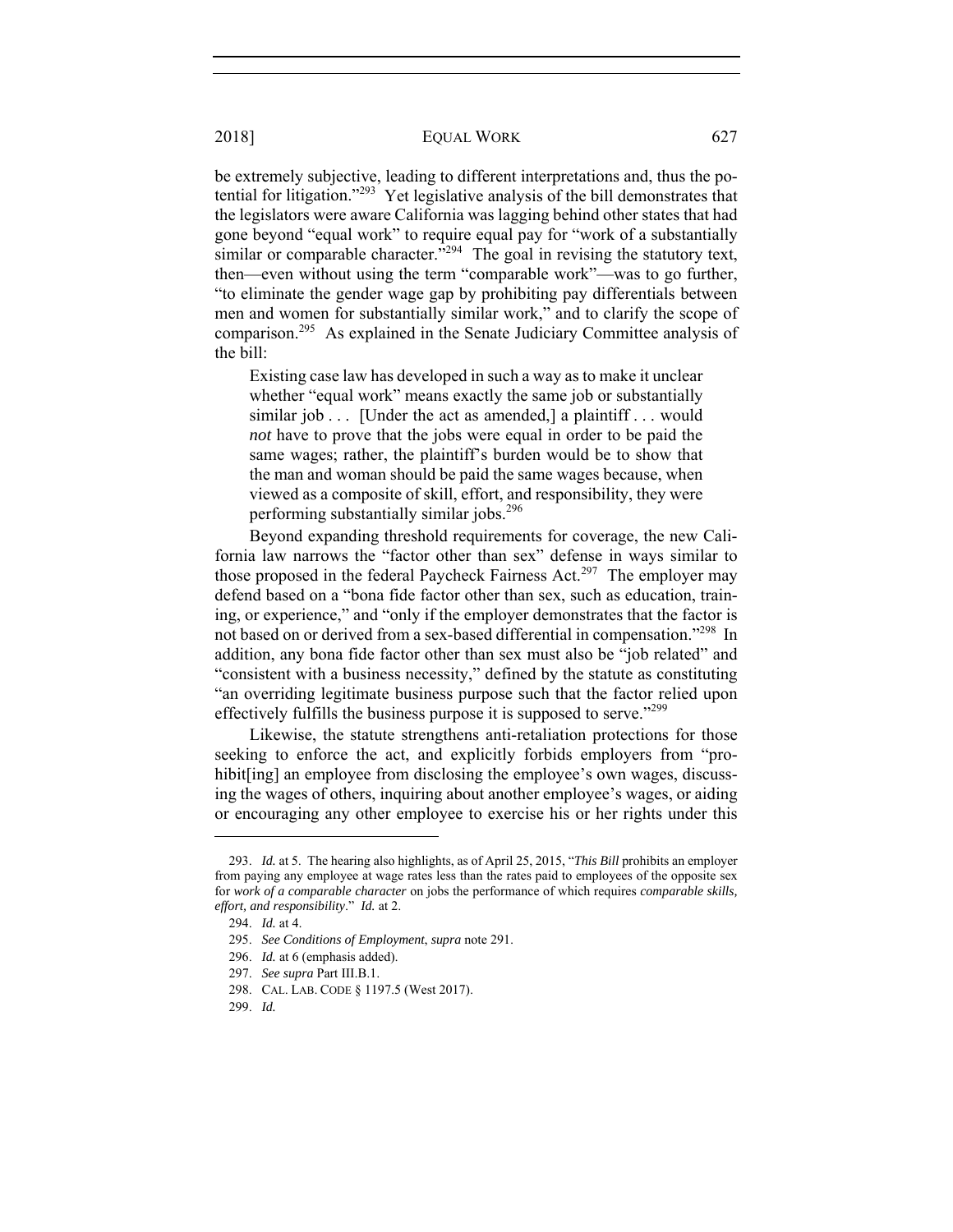section."<sup>300</sup> And, in a separate bill enacted in the 2017 legislative session, California added prohibitions on prior salary information like those that had been enacted in Massachusetts.<sup>301</sup> Starting in 2018, California employers are prohibited from "orally or in writing, personally or through an agent, seek[ing] salary history information . . . about an applicant for employment."<sup>302</sup> Moreover, the new section requires that "upon reasonable request," an employer must "provide the pay scale for a position to an applicant applying for employment."303 It also reinforces that, as enacted in its 2016 amendments to the state's equal pay law, "prior salary, by itself, [shall not] justify any disparity in compensation."304 These prohibitions in concert—narrowing affirmative defenses to the statute in 2016 and prohibiting prior salary information in 2017—stand to root out rationales for setting pay that are infected by bias and stereotyping, even if not "sex based."

Yet perhaps most radically, California's new law was one of the first in the nation to add "race and ethnicity" as protected groups under the state's equal pay act; while all states include "race" in state versions of Title VII, California is among the first to include it in a state version of the federal Equal Pay Act (which, itself, applies only to sex discrimination in pay). 305 This requires—as a strict labor code statute that applies without proof of any discriminatory intent—that employers provide equal compensation "to employees of another race or ethnicity for substantially similar work, when viewed as a composite of skill, effort, and responsibility, and performed under similar working conditions."306 California has provided the model for another legal tool to directly confront the racial pay gap—now treating racial pay disparities like gender pay disparities have been treated since the passage of the EPA in 1963.

 <sup>300.</sup> *Id*.

 <sup>301.</sup> Act of Oct. 12, 2017, Ch. 688 (A.B. 168) sec. 1 (codified as amended at CAL. LAB. CODE § 432.3 (West effective Jan. 1, 2018)).

 <sup>302.</sup> CAL. LAB. CODE § 432.3 (b) (West effective Jan. 1, 2018).

 <sup>303.</sup> CAL. LAB. CODE § 432.3 (c) (West effective Jan. 1, 2018).

 <sup>304.</sup> CAL. LAB. CODE § 432.3 (i) (West effective Jan. 1, 2018).

 <sup>305.</sup> Mollie Reilly, *California Expands Equal Pay Law to Include Protections for Race and Ethnicity*, HUFFINGTON POST (Sept. 30, 2016), http://www.huffingtonpost.com/entry/californiaequal-pay-race\_us\_57c07edbe4b085c1ff2937f3; Allison Waterfield, *California Forges Ahead with Equal Pay Protections*, BLOOMBERG BNA (Oct. 26, 2016), https://www.bna.com/california-forgesahead-b57982079183. Iowa's private sector statute requiring equal pay for "equal work" also applies to protected classes beyond sex, including, among other bases, race and national origin. *See supra* note 210; IOWA CODE ANN. § 216.6A (2)(a) (2010).

 <sup>306.</sup> CAL. LAB. CODE § 1197.5 (West 2017).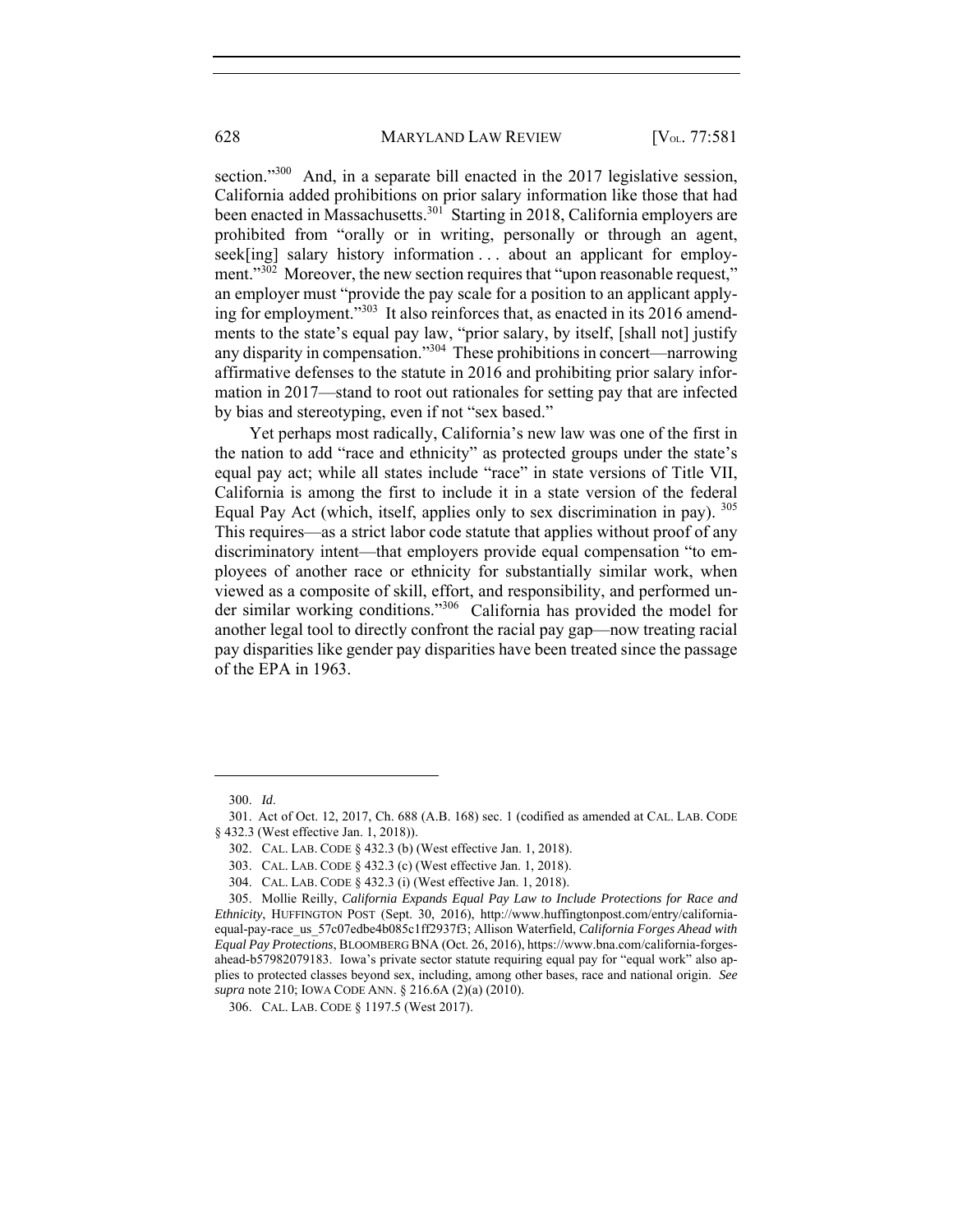# *3. Oregon Law, Effective 2019*

Most recently, the Oregon legislature followed suit, expanding its equal pay act in ways that combine elements of both Massachusetts and California approaches for what is now arguably the most comprehensive state equal pay act to date. Enacted in 2017 and effective January 2019, Oregon law now requires equal pay for "work of comparable character," which it defines as "work that requires substantially similar knowledge, skill, effort, responsibility and working conditions in the performance of work, regardless of job description or job title" $307$ —a definition similar to that of Massachusetts. $308$ Also like Massachusetts, Oregon was one of the states whose equal pay statute used broader language of "comparable work" than the federal EPA requirement of "equal work" prior to current amendments, but left comparability undefined by statute. Oregon court precedent has long held that "comparable work" in state law was broader than "equal work" in federal law. In two separate cases from the mid-1980s, the Oregon Court of Appeals held that Oregon's statute went further than federal law. In one, the Court noted that "[w]ork of 'comparable character' is broader than 'equal work'" and that "'[c]omparable' does not require equality but that two items have important common characteristics."<sup>309</sup> In the other, the Court highlighted that a "difference between [state and federal equal pay acts] is that the federal act refers to 'equal' work, whereas the state act refers to 'comparable' work, which is a more inclusive term."310

In addition to a more expansive definition of the threshold requirement for comparisons, the new Oregon law—like the California law—limits affirmative defenses available to employers to only "bona fide factor[s] that [are] related to the position in question," which it defines as one of eight possible factors, with no catch-all for a "factor other than sex."<sup>311</sup> The Oregon law also prohibits, as do new California and Massachusetts laws, an employer

 <sup>307.</sup> OR. REV. STAT. § 652.210(12) (West effective Jan. 1, 2019).

 <sup>308.</sup> *See* MASS. GEN. LAWS ch. 149 § 105A (effective Jan. 1, 2018).

 <sup>309.</sup> Bureau of Lab. & Indus. v. City of Roseburg, 706 P.2d 956, 959 & n.2 (Or. App. 1985) (holding also that because "'substantially similar work' is a stricter test than 'comparable work,'" plaintiff's "[p]roof of a violation of the stricter 'substantially similar' test necessarily proves a violation of [the statute]").

 <sup>310.</sup> Smith v. Bull Run Sch. Dist., 722 P.2d 27, 29 (Or. App 1986).

 <sup>311.</sup> OR. REV. STAT. § 652.220(2) (West effective Jan. 1, 2019) (listing factors of: "(a) A seniority system; (b) A merit system; (c) A system that measures earnings by quantity or quality of production, including piece-rate work; (d) Workplace locations; (e) Travel, if travel is necessary and regular for the employee; (f) Education; (g) Training; (h) Experience; or (i) Any combination of the factors described in this subsection, if the combination of factors accounts for the entire compensation differential.")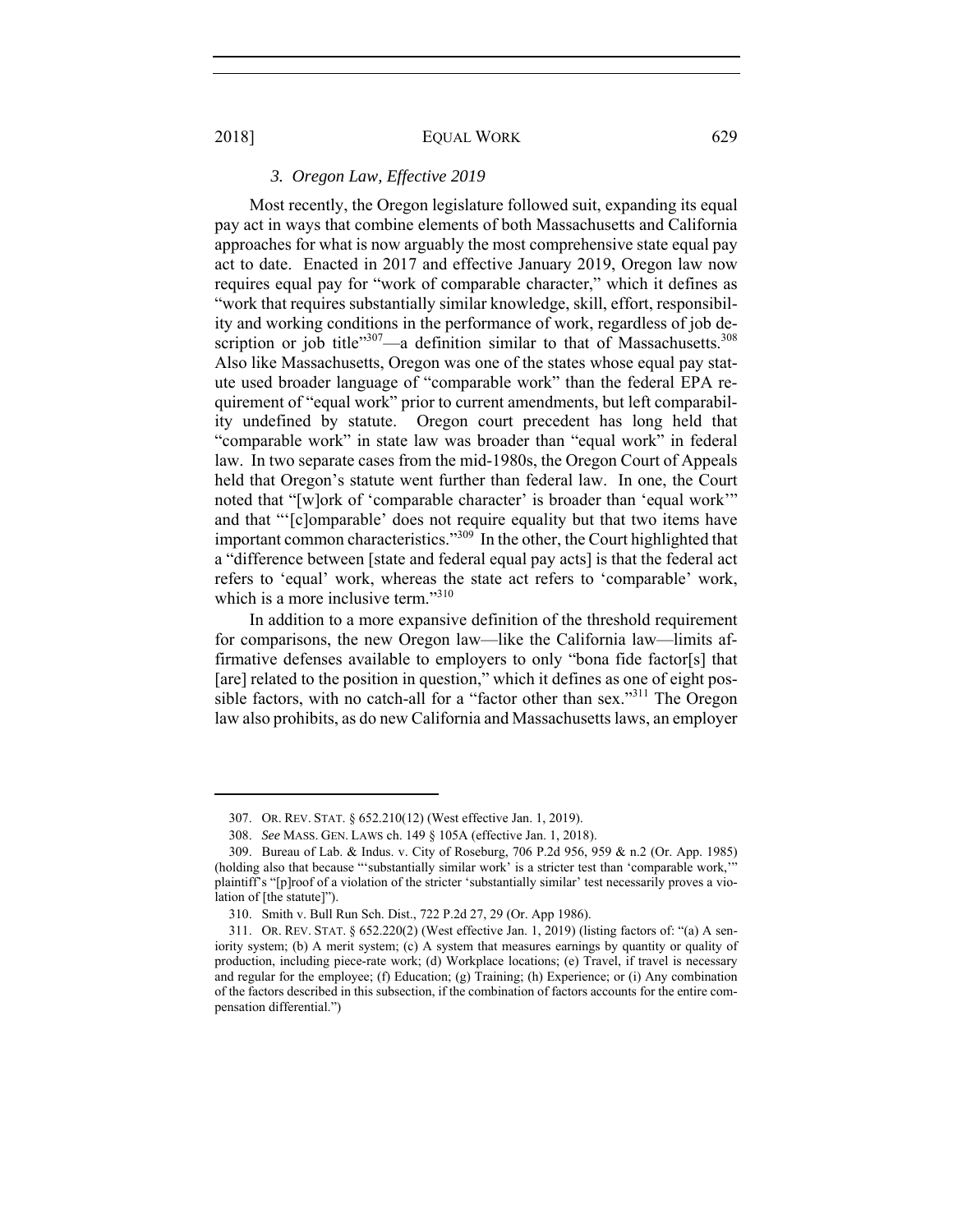from "[d]etermin[ing] compensation for a position based on current or past compensation of a prospective employee."312

Lastly, and again most strikingly, Oregon's new equal pay statute prohibits compensation discrimination based on *any* "protected class" as defined by the statute, including not only sex (as all state equal pay statutes do) and race (as California's new equal pay statute does), but also "color, religion, sex, sexual orientation, national origin, marital status, veteran status, disability or age."313 Indeed, as with all other state versions of Title VII, Oregon's existing antidiscrimination laws prohibit employment discrimination on the basis of these protected classes,  $3^{14}$  but such a lawsuit typically requires the employee to bear the burden of proving an employer's intentional discrimination. By adding all protected classes to the state's separate equal pay statute, the Oregon legislature has placed the burden of persuasion on the *employer* to justify disparate pay among employees performing comparable work where the disparity is not just between men and women, but between members of any protected class.

By building upon existing statutory text and precedent with amendments that now define "work of comparable character," include statutory protections for pay differentials based on *any* protected class status, and limit affirmative defenses to only those bona fide and excluding prior salary, the Oregon state equal pay act now offers the most comprehensive model for closing both gender and racial pay gaps at work.

Notably, while Massachusetts, California, and Oregon have passed the most wide-reaching new state equal pay laws, many other states are considering their own amendments to state law. In the 2017 legislative session alone, legislators in forty-two states introduced at least one bill with the purpose of narrowing the wage gap, and more modest amendments (for example, banning consideration of prior salary in pay-setting) were passed in Colorado, Delaware, and Nevada.315 As of publication in March 2018, legislators in New Jersey had passed a broad-based amendment to their state equal pay law that, if enacted by the Governor, would prohibit unequal pay based on any protected class for "substantially similar" work—similar to Oregon's approach.<sup>316</sup>

 <sup>312.</sup> OR. REV. STAT. § 652.220(1)(d) (West effective Jan. 1, 2019).

 <sup>313.</sup> OR. REV. STAT. § 652.210 (5); 652.220(1)(a) (West effective Jan. 1, 2019).

 <sup>314.</sup> *See* OR. REV. STAT. § 659a.001 (2015); OR. REV. STAT. § 174.100 (2015).

 <sup>315.</sup> *See* Kate Nielson, *States Notch Multiple Equal Pay Victories in 2017*, AM. ASS'N OF UNIV. WOMEN (Oct. 13, 2017), https://www.aauw.org/2017/10/13/state-equal-pay-victories-in-2017.

 <sup>316.</sup> *See* Christian Hetrick, *New Jersey Lawmakers Overwhelmingly Pass Pay Equity Bill*, OBSERVER (Mar. 26, 2018), http://observer.com/2018/03/new-jersey-lawmakers-overwhelminglypass-pay-equity-bill/; A1/S104, 218th Leg. (N.J. 2018).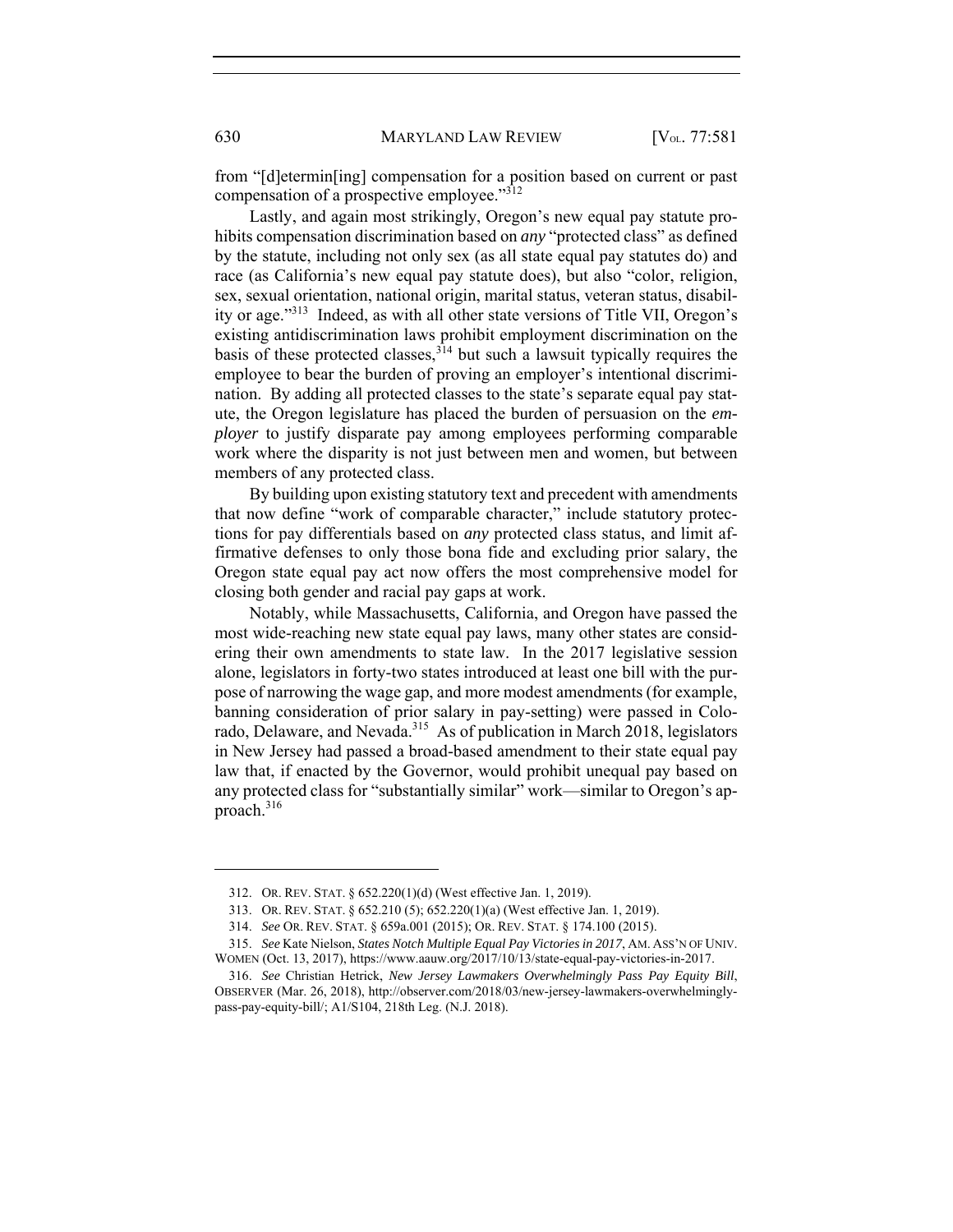It is clear that the issue of equal pay and the inability of existing law to redress the gender pay gap has become a key legislative priority at the state level. To date, however, only four states have passed significant recent reforms to their equal pay statutes, and thirteen others have room for interpretation of their statutory language that allows for broader-based comparisons in pay discrimination cases that go beyond federal law's threshold requirement of comparing "equal work." Reform at the federal level is a near impossibility for the immediate future due to the Republican control of Congress and the White House. Yet even without widespread legislative change, advances in the law of sex stereotyping under Title VII and examples of employers who are, themselves, instituting comparable work efforts provide an opportunity to reframe and reinterpret existing law.

#### IV. REDEFINING EQUAL WORK

Gender and racial pay gaps have been stubbornly persistent, and improvement in these measures stalled for decades. Such gaps reflect a serious shortcoming in policy efforts to advance social justice; they also exacerbate the current problem of income inequality. Given the nascent state of legislative reform efforts (and the current political climate at the federal level), this Part offers doctrinal and theoretical suggestions to reframe and reinterpret existing law prohibiting pay discrimination. The goal is to push back on the federal courts' unnecessarily crabbed interpretations of a "comparator" under Title VII and of "equal work" under the Equal Pay Act. To do so, this Part draws on both advances in the legal theory of sex stereotyping under Title VII and examples from employment practices in the union, government, and private sectors to show how current precedent opens the door to broader comparisons of equivalent work in pay discrimination cases.

This Part also seeks to debunk the outdated and inaccurate critique that interpreting the law in a way that can reach the disadvantages caused by labor market forces or workforce segregation is somehow requiring employers to compare and pay equal wages for "apples and oranges."<sup>317</sup> Both broader interpretations of "equal work" under the Equal Pay Act and broader state statutory requirements of equal pay for "substantially similar" or "comparable" work<sup>318</sup> seek, rather, to compare different kinds of apples—for example, red apples and green apples. By maintaining a focus on equivalent job criteria and requirements within one employer's business operations, the law can take a reasonable and incremental step forward to account for discrimination

 <sup>317.</sup> *See supra* note 36 and accompanying text.

 <sup>318.</sup> Here I refer to comparable "work," not "worth." *See supra* note 241–242 and accompanying text.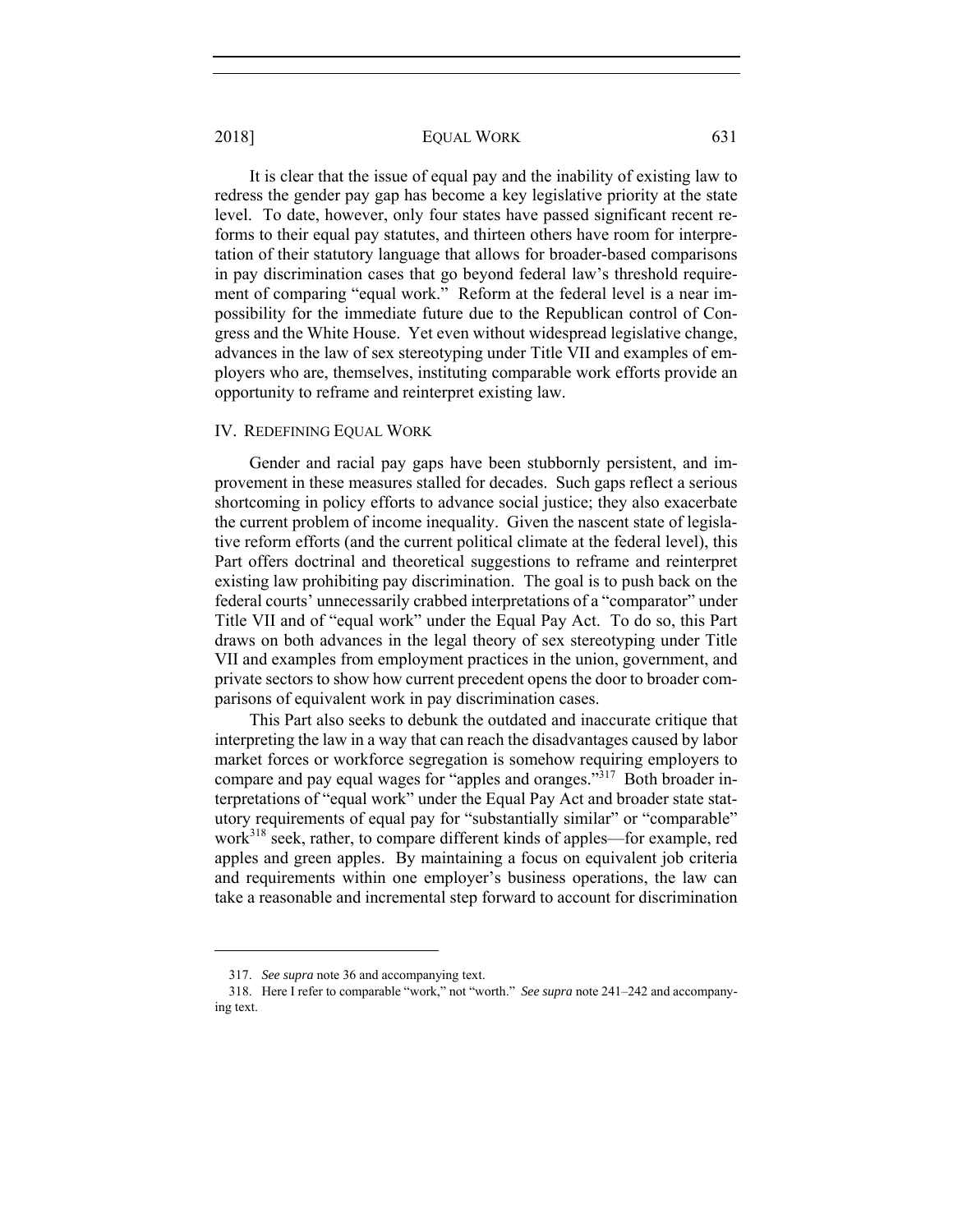and segregation in the labor market rather than throwing up its hands in deference to what employers have done in the past. This Part then concludes by considering counterarguments.

#### *A. A New Framework for What Constitutes Equal Work*

While, to date, most judicial precedent has interpreted federal and state equal pay act requirements of equal pay for "equal work" narrowly, over the past decade, advances in the legal theory of sex stereotyping under Title VII and voluntary efforts by employers provide an opportunity to reexamine existing interpretations.

# *1. Advances in Stereotype Theory under Title VII*

As described previously, in the 1980s, federal courts were unreceptive to arguments about comparable worth under Title VII. Yet advances in the legal theory of sex stereotyping since then provide cause for reconsideration. Notably, the *Spaulding* and *AFSCME* cases were decided by the Ninth Circuit prior to another influential case, the United States Supreme Court's decision in *Price Waterhouse v. Hopkins.*319 In *Price Waterhouse*, the Court held that, when highly successful accountant Ann Hopkins was denied a promotion to partnership because she did not conform to a feminine gender stereotype, she could allege sex discrimination under Title VII.<sup>320</sup> Hopkins was told that, "to improve her chances for partnership," she should "walk more femininely, talk more femininely, dress more femininely, wear make-up, have her hair styled, and wear jewelry."<sup>321</sup> This, the Court held, could constitute sex discrimination because, "[i]n forbidding employers to discriminate against individuals because of their sex, Congress intended to strike at the entire spectrum of disparate treatment of men and women resulting from sex stereotypes."<sup>322</sup> In the nearly two decades since the *Price Waterhouse* decision, the sex stereotype theory has grown dramatically in development and application—so much so that, in recent years, it has been applied by some federal courts to prohibit sex discrimination against male caregivers and to hold that discrimination based on transgender status is sex discrimination per  $se^{323}$ 

The development of the *Price Waterhouse* sex stereotyping theory offers two doctrinal advances that may be applied to strengthen equal pay

 <sup>319. 490</sup> U.S. 228 (1989).

 <sup>320.</sup> *Id.* at 258.

 <sup>321.</sup> *Id.* at 235 (quoting Price Waterhouse v. Hopkins, 618 F. Supp. 1109, 1117 (D.D.C. 1985), *aff'd*, 825 F.2d 458 (D.C. Cir. 1987)).

 <sup>322.</sup> *Id.* at 251 (quoting Los Angeles Dep't of Water & Power v. Manhart, 435 U.S. 702, 707 n.13 (1978)).

 <sup>323.</sup> *See* Bornstein, *supra* note 151, at 919; Stephanie Bornstein, The *Law of Gender Stereotyping and the Work-Family Conflicts of Men*, 63 HASTINGS L.J. 1297 (2012).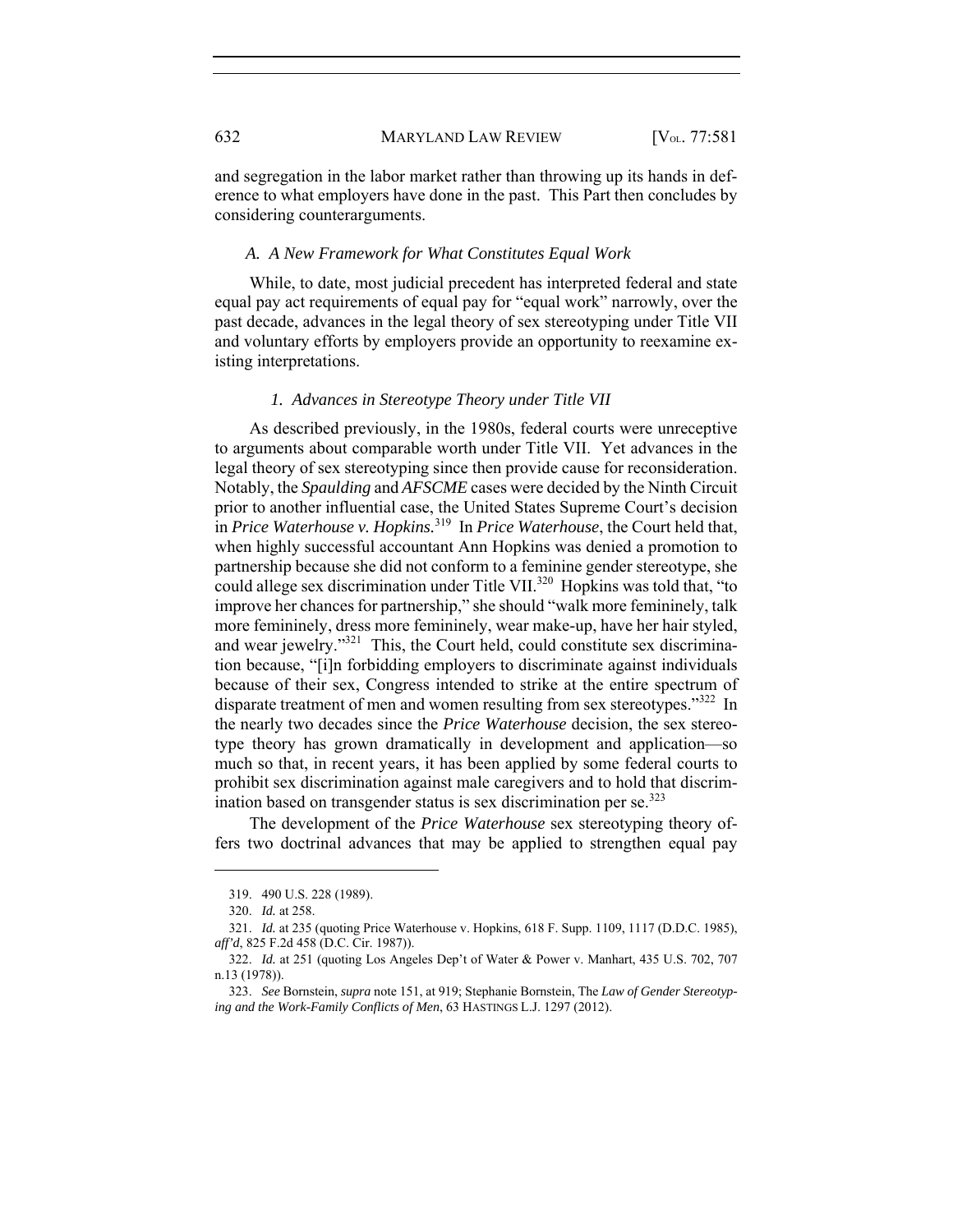claims even under existing law. First, for pay discrimination claims alleged under Title VII, courts in stereotyping cases have held that a plaintiff successfully created an inference of discrimination even without being able to point to a direct comparator.<sup>324</sup> For example, when a school psychologist, Elana Back, was denied tenure because her supervisors believed the fact that she was a mother of two young children was incompatible with her job, the United States Court of Appeals for the Second Circuit held that she could create an inference of discrimination even without pointing to "similarly situated men" that had been treated better. $325$  According to the Court, the decisionmakers' "stereotypical remarks about the incompatibility of motherhood and employment" were enough for Back to meet her burden of proof: "stereotyping of women as caregivers can by itself and without more be evidence of an impermissible, sex-based motive."326 This was an important holding because of the fact that Back worked in a predominantly female occupation: 85% of the school's teachers were women and 71% were mothers.<sup>327</sup>

Federal courts deciding pay discrimination claims alleged under Title VII should hold similarly. If there is evidence that a plaintiff's pay was infected by sex discrimination or sex stereotypes about the plaintiff or the position, to be consistent with the post-*Price Waterhouse* line of cases, a plaintiff should be able to successfully create an inference of discrimination under Title VII, even without being able to point to a near identical comparator.

Second, for pay discrimination claims alleged under the Equal Pay Act, the knowledge gained in nearly two decades of sex stereotyping jurisprudence under Title VII can and should be applied where applicable to EPA claims as well. In the context of meeting the first threshold for EPA claims that the plaintiff is performing "equal work"—where relevant, plaintiffs should identify and challenge any sex stereotyping that affected the employer's perception of whether the jobs are "equal."

In addition, sex stereotype theory as applied in Title VII can and should be used to challenge an employer's defense that a pay differential is based on a "factor other than sex" when that factor is impermissibly tied to sex stereotyping.328 Certain cases decided under the existing EPA have recognized and applied this approach. For example, a federal court recognized stereotyping and reinstated an EPA claim by a group of mostly female nurse practitioners who were paid less than mostly male physician assistants for doing "fungible" and "interchangeable" work, despite the fact that wages were set

 <sup>324.</sup> *See* Bornstein, *supra* note 151, at 945–54; Goldberg, *supra* note 154, at 794.

 <sup>325.</sup> Back v. Hastings on Hudson Union Free Sch. Dist., 365 F.3d 107, 121 (2d Cir. 2004); Bornstein, *supra* note 151, at 947.

 <sup>326.</sup> *Back*, 365 F.3d at 122; Bornstein, *supra* note 151, at 947.

 <sup>327.</sup> *See Back*, 365 F.3d at 122; Bornstein, *supra* note 151, at 947.

 <sup>328.</sup> *See supra* note 193 and accompanying text.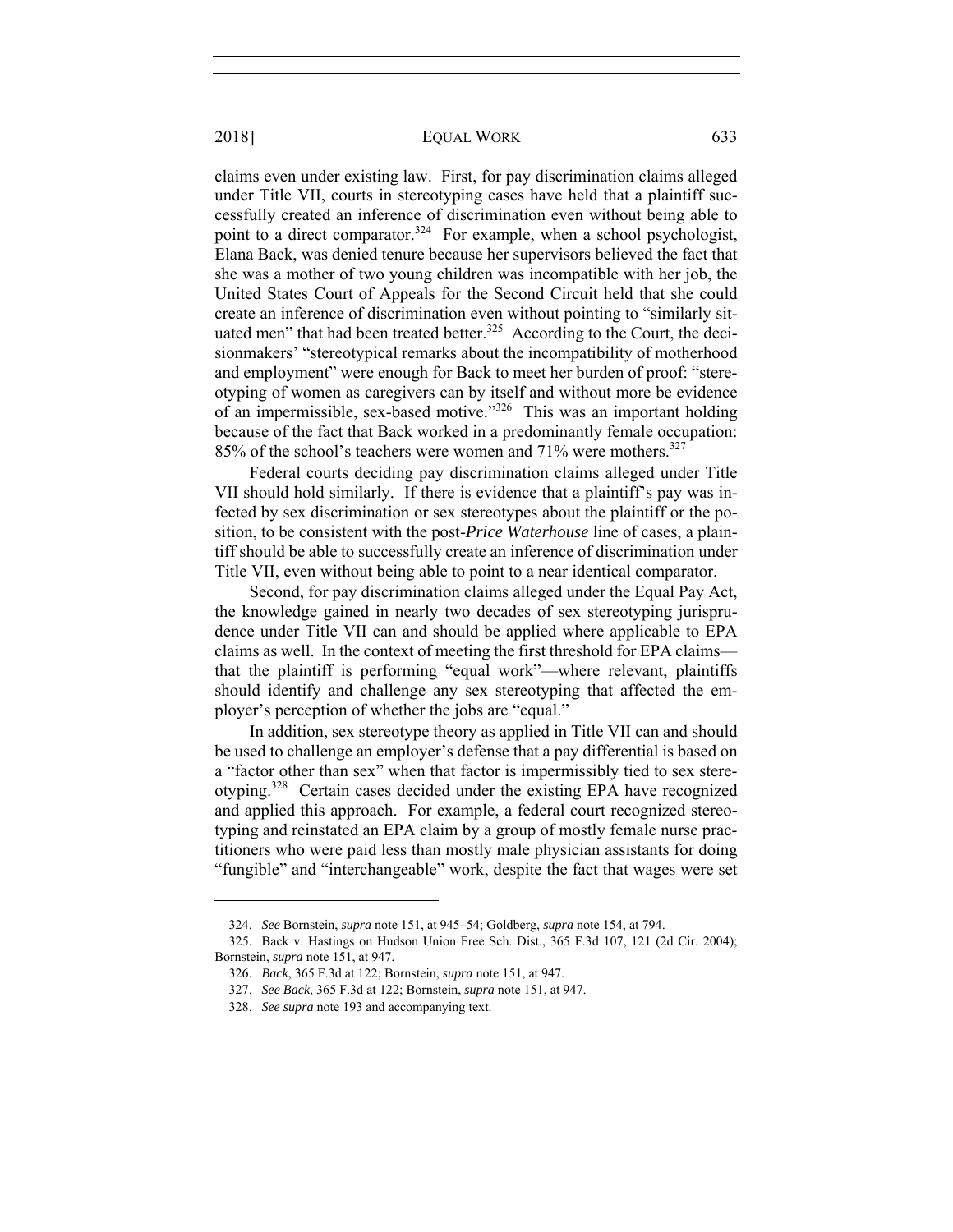according to a Veteran's Affairs pay scale that treated the positions differently.<sup>329</sup> Similarly, while prior salaries and prevailing labor market rates are generally acceptable defenses, several cases have held that, without some additional reason, such as a difficult negotiation and crucial need for recruiting, defending pay disparities based on those reasons alone or leaving disparities in place after the recruitment may violate the  $EPA$ <sup>330</sup> And, in recent cases, federal courts have held that a male employee's ability to negotiate a higher salary may not constitute a "factor other than sex," $331$  which comports with social science data showing that women may be disadvantaged by sex stereotypes around assertiveness and negotiation.332

These types of stereotype-associated factors could affect the racial pay gap as well. A vast literature documents that when pay setting involves negotiation, women are disadvantaged;333 studies show that racial minorities may be disadvantaged similarly, so that "the context of the job negotiation itself is partly responsible for the salary gap."334 Researchers in one study attributed this disadvantage to the process of "racial socialization," whereby "Black employees, relative to other racial and ethnic groups, are more likely to be taught at an early age that life is unfair" and taught "the importance of

 <sup>329.</sup> *See* Beck-Wilson v. Principi, 441 F.3d 353, 360, 363 (6th Cir. 2006).

 <sup>330.</sup> *See, e.g.*, King v. Acosta Sales & Mktg., Inc., 678 F.3d 470, 473 (7th Cir. 2012); Leatherwood v. Anna's Linens Co., 384 Fed. App'x 853, 860 (11th Cir. 2010); Mulhall v. Advance Sec., Inc., 19 F.3d 586 (11th Cir. 1994); Futran v. Ring Radio Co., 501 F. Supp. 734 (N.D. Ga. 1980).

 <sup>331.</sup> *See* Thibodeaux-Woody v. Houst. Cmty. Coll., 593 Fed. App'x 280, 283–85 (5th Cir. 2014); Dreves v. Hudson Grp. Retail, LLC, 2013 WL 2634429, at \*8 (D. Vt. 2013).

 <sup>332.</sup> *See generally* LINDA BABCOCK & SARA LASCHEVER, WOMEN DON'T ASK: THE HIGH COST OF AVOIDING NEGOTIATION—AND POSITIVE STRATEGIES FOR CHANGE (2007); Lisa A. Barron, *Ask and You Shall Receive? Gender Differences in Negotiators' Beliefs About Requests for a Higher Salary*, 56 HUM. REL. 635 (2003); Laura J. Kray et al., *Reversing the Gender Gap in Negotiations: An Exploration of Stereotype Regeneration*, 87 ORGANIZATIONAL BEHAV. & HUM. DECISION PROCESSES 386 (2002); Laura J. Kray et al., *Battle of the Sexes: Gender Stereotype Confirmation and Reactance in Negotiations*, 80 J. PERSONALITY & SOC. PSYCHOL. 942 (2001); Alice F. Stuhlmacher & Amy E. Walters, *Gender Differences in Negotiation Outcome: A Meta-analysis*, 52 PERSONNEL PSYCHOL. 653 (1999).

 <sup>333.</sup> *See, e.g.*, *supra* note 332.

 <sup>334.</sup> Morela Hernandez & Derek R. Avery, *Getting the Short End of the Stick: Racial Bias in Salary Negotiations*, MIT SLOAN MGMT. REV. (June 15, 2016), http://sloanreview.mit.edu/article/getting-the-short-end-of-the-stick-racial-bias-in-salary-negotiations/ (citing studies including Derek R. Avery, *Racial Differences in Perceptions of Starting Salaries: How Failing to Discriminate Can Perpetuate Discrimination*, 17 J. BUS. & PSYCHOL. 439 (2003); Jeff Dominitz & Charles F. Manski, *Perceptions of Economic Insecurity: Evidence From the Survey of Economic Expectations*, 61 PUB. OPINION Q. 261 (1997); Michael Gasser et al., , *Reward Expectations: The Influence of Race, Gender and Type of Job*, 15 J. BUS. & PSYCHOL. 321 (2000); Marc-David L. Seidel et al.,, *Friends in High Places: The Effects of Social Networks on Discrimination in Salary Negotiations*, 45 ADMIN. SCI. Q. 1 (2000)).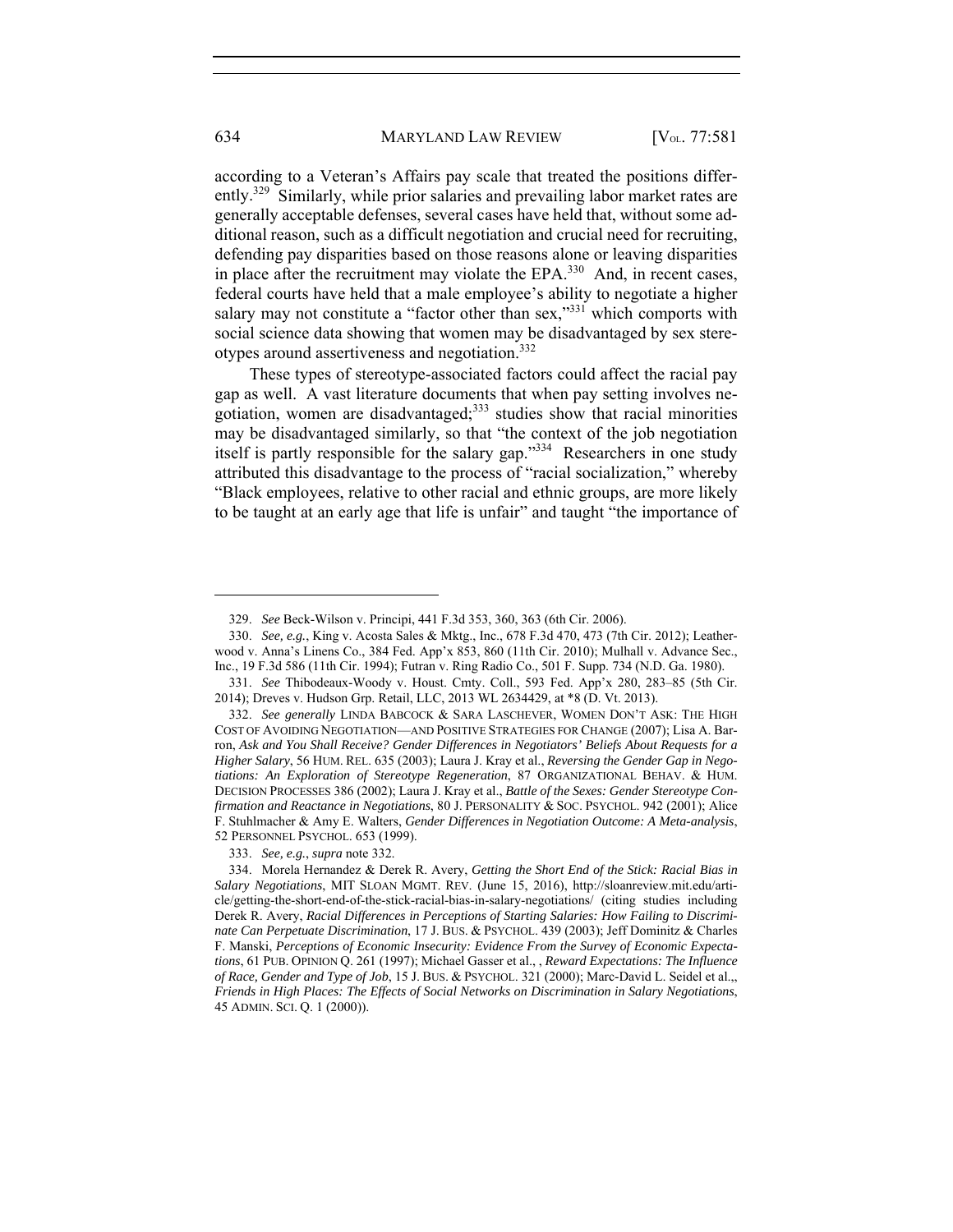racial identity [to] prepare them for bias that it may provoke."<sup>335</sup> Thus, black employees are disadvantaged by "misalignment" of perceptions when negotiating salaries.<sup>336</sup>

To be consistent with existing precedent under Title VII, if an employer defends an EPA violation by claiming "unequal work" or a "factor other than sex," and that comparison or factor involves sex stereotyping, the factor should, itself, be "evidence of an impermissible, sex-based motive"<sup>337</sup>—in the words of the Supreme Court in *Price Waterhouse*, impermissible "disparate treatment of men and women resulting from sex stereotypes."338 Likewise, where pay-setting can be shown to be infected with racial stereotyping, that constitutes unlawful race discrimination in compensation under Title VII.

#### *2. New Models for Comparators*

Perhaps the greatest challenge to overcoming the portion of the pay gap due to workforce segregation is the need to provide a near identical comparator who is paid more for doing "equal work" under Title VII or the EPA.<sup>339</sup> Yet, employers in a variety of employment contexts provide examples of the ability to set similar pay for different jobs that require similar background credentials, effort, and responsibility. Employers in union, government, and even private sectors provide examples upon which a plaintiff alleging pay discrimination should be able to draw to meet the legal test of "equal work" under the EPA or a "comparator" under Title VII.

# *a. Union Sector*

The union sector provides many models for achieving pay equity despite varied jobs within an organization. Because the goal of union representation is to protect the interests of all workers equally, the process for setting pay is more routinized, with a focus on objective criteria applied consistently across

 <sup>335.</sup> Hernandez & Avery, *supra* note 334 (citing Diane Hughes, *Correlates of African American and Latino Parents' Messages to Children About Ethnicity and Race: A Comparative Study of Racial Socialization*, 31 AM.J. COMM. PSYCHOL. 15 (2003); and then citing Jean S. Phinney & Victor Chavira, *Parental Ethnic Socialization and Adolescent Coping with Problems Related to Ethnicity*, 5 J. RES. ADOLESCENCE 31 (1995)).

 <sup>336.</sup> *Id*.

 <sup>337.</sup> Back v. Hastings on Hudson Union Free Sch. Dist., 365 F.3d 107, 122 (2d Cir. 2004).

 <sup>338.</sup> Price Waterhouse v. Hopkins, 490 U.S. 228, 251 (1989) (quoting L.A. Dep't of Water & Power v. Manhart, 435 U.S. 702, 707 n.13 (1978)).

 <sup>339.</sup> *See supra* Parts II.A. & II.B.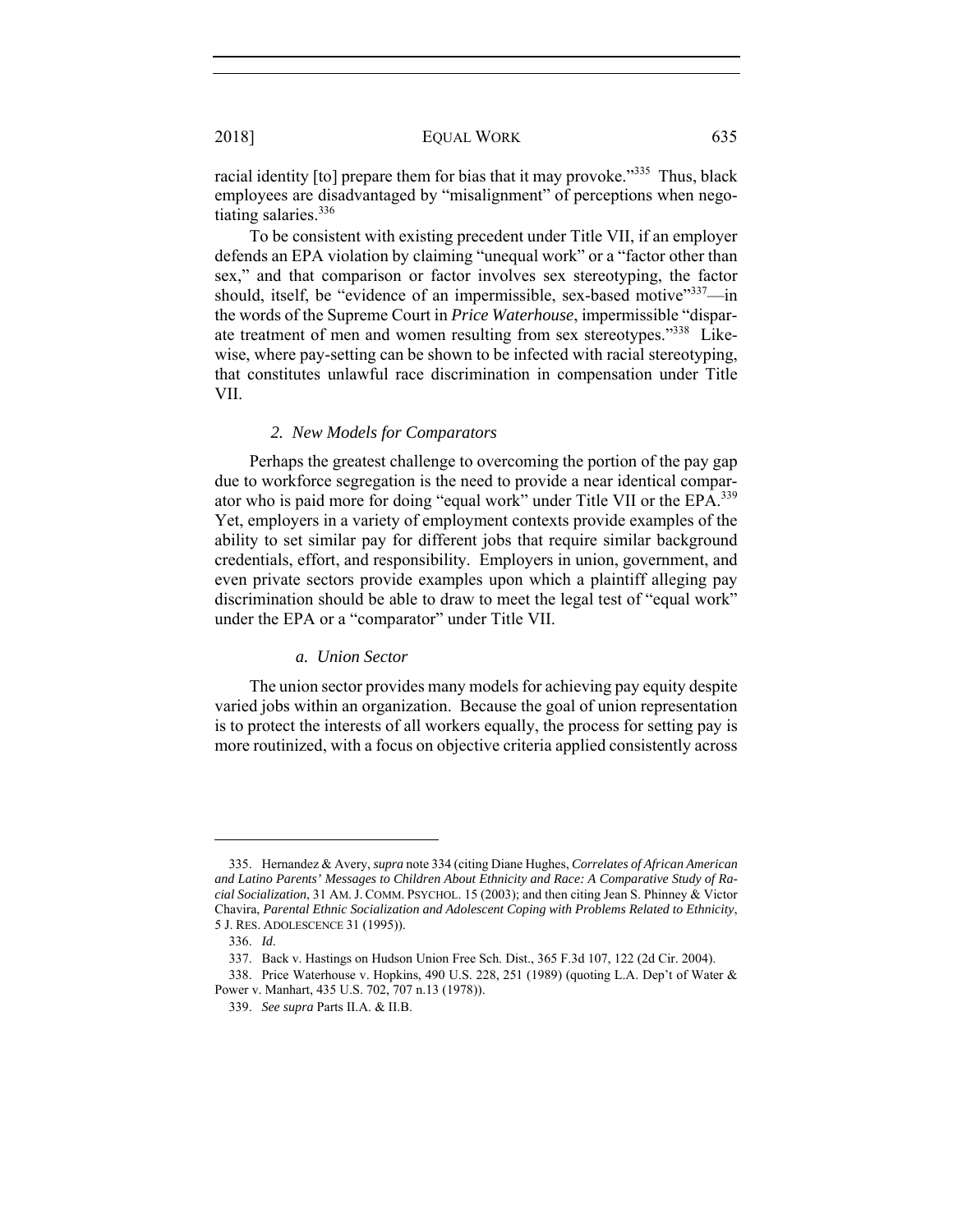636 MARYLAND LAW REVIEW [V<sub>OL.</sub> 77:581]

workers and positions within a bargaining unit.<sup>340</sup> In addition, having an expectation of equality and a bargaining process brings information about wages and how they are set "into the open," increasing pay transparency as a matter of course in the union context<sup>341</sup>—a key focus of some current pay equity reform efforts.<sup>342</sup>

For example, the American Federation of State, County, and Municipal Employees ("AFSCME"), the major union representing public sector employees in the United States (and the plaintiff in an early comparable worth case), has identified how to improve pay equity within an organization by seeking a "job evaluation study" of positions within an organization that keeps an eye out for sex segregation.<sup>343</sup> If that proves too burdensome for the employer, AFSCME suggests enforcing any past pay studies conducted by the employer or modifying a similar study from a different "jurisdiction" to fit the needs of a workplace.<sup>344</sup> As AFSCME describes it, a job evaluation study should "compare jobs or job classifications within one employer, not with those of other employers" and should "look[] at job classifications," "the qualifications required to do the job," and "the duties and responsibilities that are assigned to a job," not "at how well or poorly an employee performs these duties" or "at the qualifications that an individual employee who is currently performing a job may have."<sup>345</sup> According to AFSCME, the most common method for evaluating jobs is the "point-factor method," which assigns points to various "compensable factors," including skill ("the experience, training, education and ability required to do a job"), effort ("the physical or mental exertion needed to perform a job"), responsibility ("the extent to which employees are accountable for the work they do"), and working conditions ("the physical surroundings and hazards of a job").<sup>346</sup> Factors can be weighted and

 <sup>340.</sup> *See* JULIE ANDERSON ET AL., INST. FOR WOMEN'S POLICY RES., THE STATUS OF WOMEN IN THE STATES: THE UNION ADVANTAGE FOR WOMEN 4 (2015), https://iwpr.org/wp-content/uploads/wpallimport/files/iwpr-export/publications/(R409)%20Union%20Advantage.pdf.

 <sup>341.</sup> *Id.*

 <sup>342.</sup> *See supra* text accompanying notes 148–150.

 <sup>343.</sup> *See What is Pay Equity?*, AM. FED'N STATE, CTY., & MUN. EMPS., http://www.afscme.org/news/publications/working-for-government/were-worth-it-an-afscme-guide-to-understanding-and-implementing-pay-equity/what-is-pay-equity (last visited Mar. 12, 2018); *see also supra* notes 220, 235, 236 and accompanying text (describing Am. Fed'n State, Cty., & Mun. Emps.v. Washington, 770 F.2d 1401 (9th Cir. 1985)).

 <sup>344.</sup> *See What is Pay Equity?*, *supra* note 343.

 <sup>345.</sup> *How is a Pay Equity Study Conducted?*, AM. FED'N STATE, CTY. & MUN. EMPS., http://www.afscme.org/news/publications/working-for-government/were-worth-it-an-afscmeguide-to-understanding-and-implementing-pay-equity/how-is-a-pay-equity-study-conducted (last visited Mar. 12, 2018).

 <sup>346.</sup> *Id*.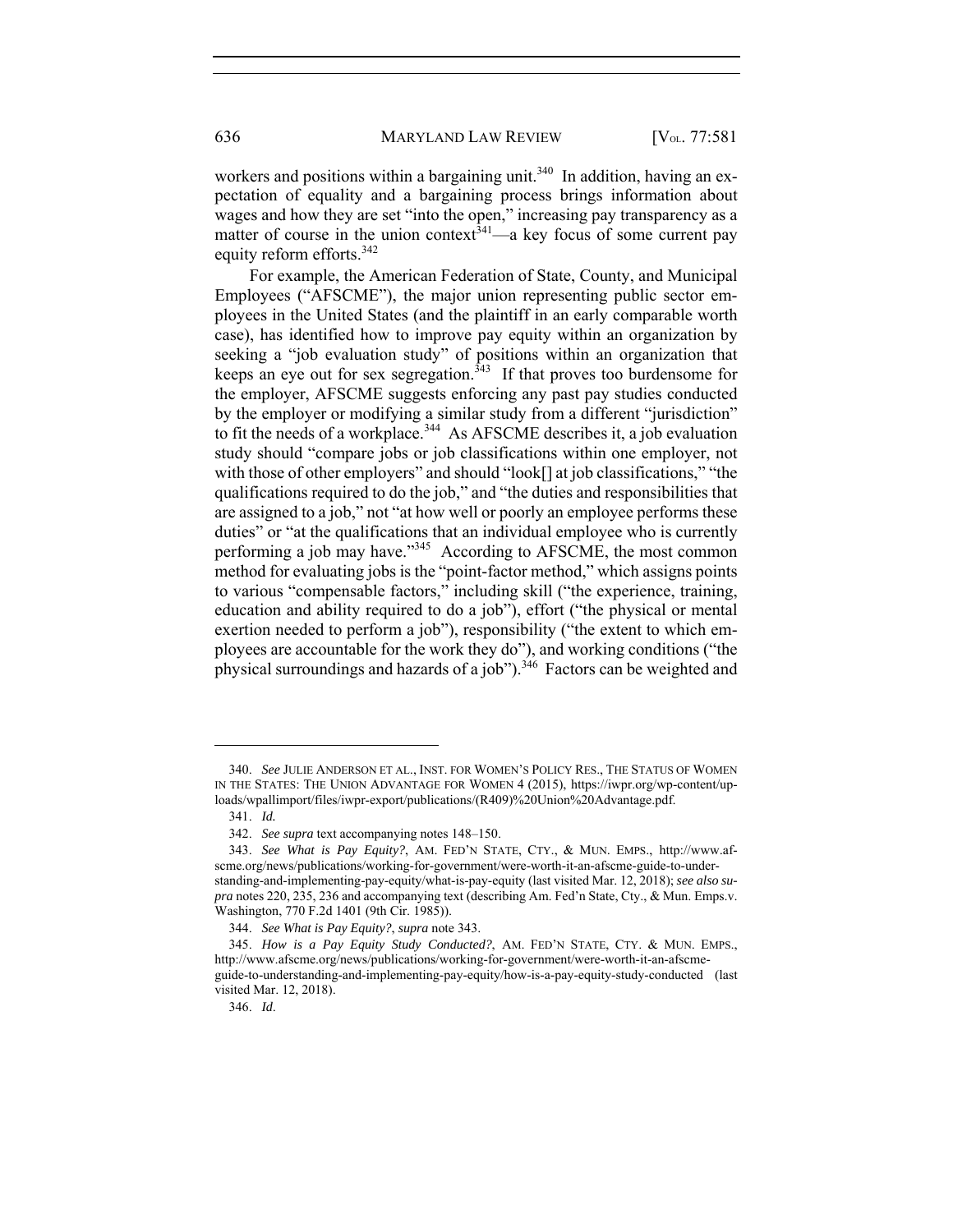assigned different steps or levels, all of which are converted into a point system; pay is then set by points. $347$ 

Such a system allows an employer to compare and set the same pay for different jobs that have the same number of points. For example, in one AFSCME collective bargaining agreement for state workers in Iowa, the pay grade was the same for, among other positions, Accountant 2, Audiologist, Boiler Inspector, and Clinical Dietician.<sup>348</sup> In another, for city workers in Detroit the same pay rate was assigned to Electronic Equipment Repair Worker, First Aid Station Nurse, Social Counselor, and Pharmacy Technician.349 As AFSCME notes, a job evaluation study need not be an additional burden to an employer as "[m]ost mid- and large-sized employers already use a job evaluation system for many human resource functions."<sup>350</sup> While critics may argue that such a point system seems to imply assessments of comparable *worth*, the focus here is still on an objective measure of job duties, skills, and requirements, and not on any general sense of the job's intrinsic "value" to the employer.<sup>351</sup>

In part as a result of these and other union practices that track and set pay across employees, the gender and racial pay gaps among unionized workers are far smaller than those of the entire U.S. workforce. One study documented that full-time working women who are union members earn, on average,  $31\%$  more than women whose jobs are not unionized.<sup>352</sup> This translates into a significantly smaller gender pay gap: women who are members of a union earn nearly  $$0.88$  on the dollar to men,<sup>353</sup> which slashes the

 <sup>347.</sup> *See id.*

 <sup>348. 2005–2007</sup> COLLECTIVE BARGAINING AGREEMENT BETWEEN STATE OF IOWA AND AMERICAN FEDERATION OF STATE, COUNTY, AND MUNICIPAL EMPLOYEES, COUNCIL 61 AFL-CIO 107–09 (2005), http://digitalcommons.ilr.cornell.edu/cgi/viewcontent.cgi?article=2422&context=blscontracts (last visited Mar. 12, 2018).

 <sup>349. 1998–2001</sup> MASTER AGREEMENT: CITY OF DETROIT/AFSCME, MICHIGAN COUNCIL 25, at 139–44 (1998), http://digitalcommons.ilr.cornell.edu/cgi/viewcontent.cgi?article=2448&context=blscontracts (last visited Mar. 12, 2018).

 <sup>350.</sup> *How is a Pay Equity Study Conducted?*, *supra* note 345.

 <sup>351.</sup> *See* Eisenberg, *Shattering, supra* note 182, at 55; *supra* notes 241–242 and accompanying text (discussing difference between comparable "worth" and comparable "work").

 <sup>352.</sup> ANDERSON ET AL., *supra* note 340, at 4–5 (citing JANELLE JONES ET AL., WOMEN, WORKING FAMILIES, AND UNIONS (2014)).

 <sup>353.</sup> *Id.* at 4–5, tbl.2 (citing BUREAU LABOR STAT., U.S. DEP'T OF LABOR, MEDIAN WEEKLY EARNINGS OF FULL-TIME WAGE AND SALARY WORKERS BY UNION AFFILIATION AND SELECTED CHARACTERISTICS, http://www.bls.gov/news.release/union2.t02.htm (last visited Mar. 12, 2018)).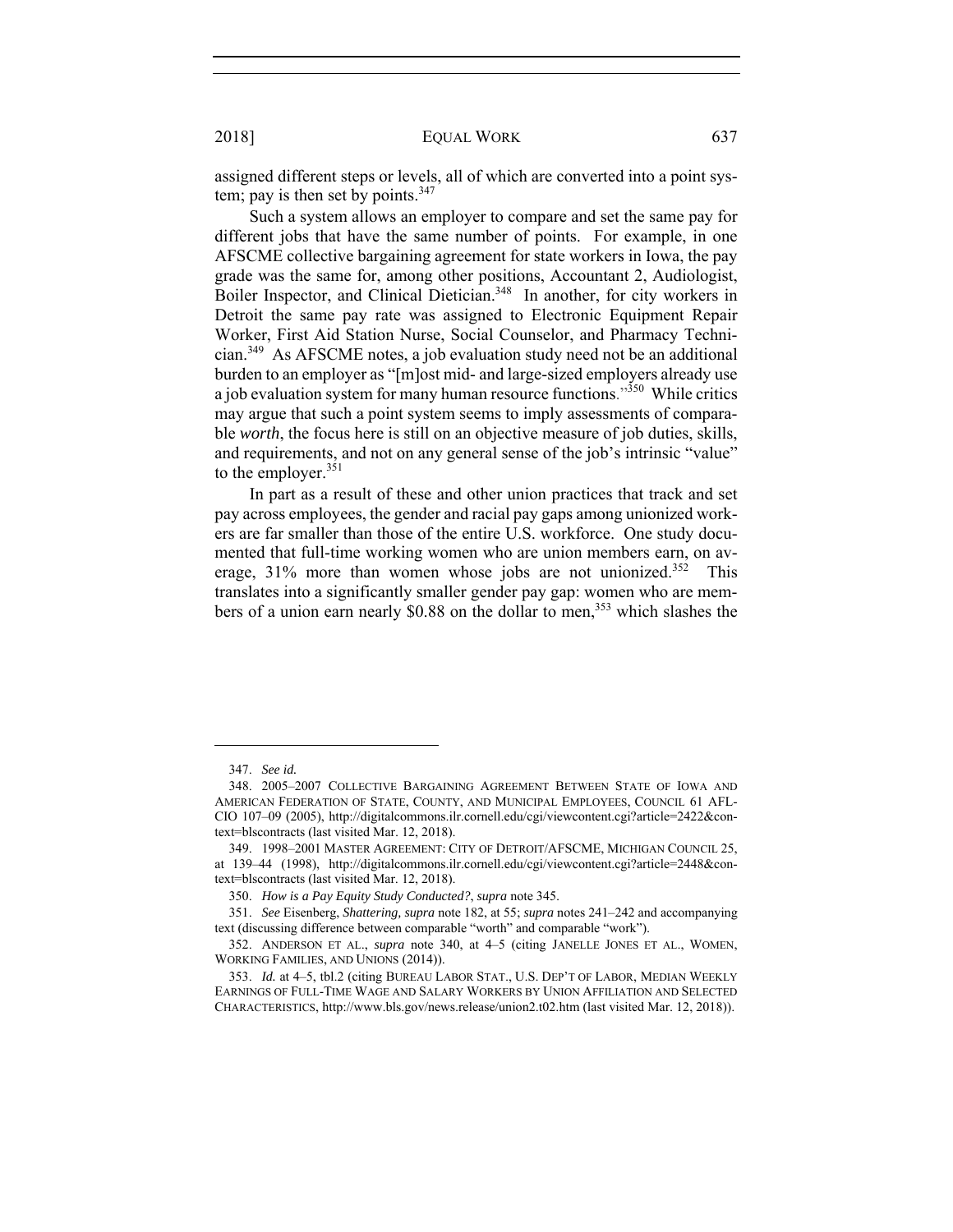current average pay gap of all women (\$0.80 on the dollar) by 40%.<sup>354</sup> Another study estimated that unionized women's gender pay gap was half that of non-unionized women.<sup>355</sup>

Unionized employees also see improvement in the racial pay gap: the median weekly pay for unionized Latino workers is about 40% higher than those who are not unionized; for African Americans, about  $30\%$  higher.<sup>356</sup> For women of color, this translates into a significant narrowing in their pay gap—a gain of between \$0.07 and \$0.14 on the dollar, according to one study.357

Of course, union membership is at an all-time low: in 2016, just 6.4% of private sector workers and 10.7% of the U.S. workforce overall (including public sector workers) belonged to a union<sup>358</sup>—a massive decline from the mid-1950s rate of 35%.<sup>359</sup> This means that any direct improvement in the pay gaps created by union practices will have a very limited impact on the pay gaps of the U.S. workforce overall. Also, creating pay bands is not a cure-all: the discretion to set pay higher or lower *within* a set pay range may still be infected by gender or racial stereotypes or implicit biases such that, even among jobs assigned the same pay range, those jobs predominantly performed by women or racial minorities may be paid on the lower end of that range.<sup>360</sup>

Nevertheless, the ability of unionized employers to take a broader comparative view when setting pay rates is a starting point that has helped reduce

 <sup>354.</sup> *See supra* note 47 (regarding overall gender pay gap of \$.80 on the dollar). An improvement of \$0.08 on the dollar closes the \$0.20 gap by 40%.

 <sup>355.</sup> KATHERINE GALLAGHER ROBBINS & ANDREA JOHNSON, UNION MEMBERSHIP IS CRITICAL FOR EQUAL PAY, NAT'L WOMEN'S L. CTR. 1 (2016), https://nwlc.org/wp-content/uploads/2015/02/Union-Membership-is-Critical-for-Equal-Pay.pdf (estimating an 11% improvement over the \$0.20 wage gap for median weekly wages of unionized to nonunionized women).

 <sup>356.</sup> *See* ANDERSON ET AL., *supra* note 340, at 4–5, tbl.2 (Hispanic women 42.1%, Hispanic men 40.6%, Black women 33.6%, Black men 28.5% (citing BUREAU LABOR STAT., U.S. DEP'T OF LABOR, MEDIAN WEEKLY EARNINGS OF FULL-TIME WAGE AND SALARY WORKERS BY UNION AFFILIATION AND SELECTED CHARACTERISTICS, http://www.bls.gov/news.release/union2.t02.htm (last visited Mar. 12, 2018))).

 <sup>357.</sup> ROBBINS & JOHNSON, *supra* note 355, at 1 (explaining the gap between unionized and nonunionized workers narrows from a \$0.34 to \$0.27 gap between African American women and white men, \$0.40 to \$0.26 gap between Latina women and white men).

 <sup>358.</sup> *See News Release: Union Members—2016*, U.S. BUREAU LABOR STAT. (Jan. 26, 2017), https://www.bls.gov/news.release/pdf/union2.pdf.

 <sup>359.</sup> *See* Steven Greenhouse, *Union Membership in U.S. Fell to a 70-Year Low Last Year*, N.Y. TIMES (Jan. 21, 2011), http://www.nytimes.com/2011/01/22/business/22union.html.

 <sup>360.</sup> *See, e.g.*, *Guild to WSJ: Yes, There Is a Wage Gap,* THE NEWSGUILD-COMMUNICATION WORKERS OF AMERICA (July 12, 2017), http://www.newsguild.org/mediaguild3/guild-to-wsj-yesthere-is-a-wage-gap/; *see* also Ramachandran, *supra* note 257, at 1066 n.89 (2012) (explaining that, "if a very large range of salaries is permitted for a particular pay grade, so that pay need not be uniform, then disclosing the pay scale [alone] would be insufficient to [notify] employees of unfair compensation decisions occurring within those ranges").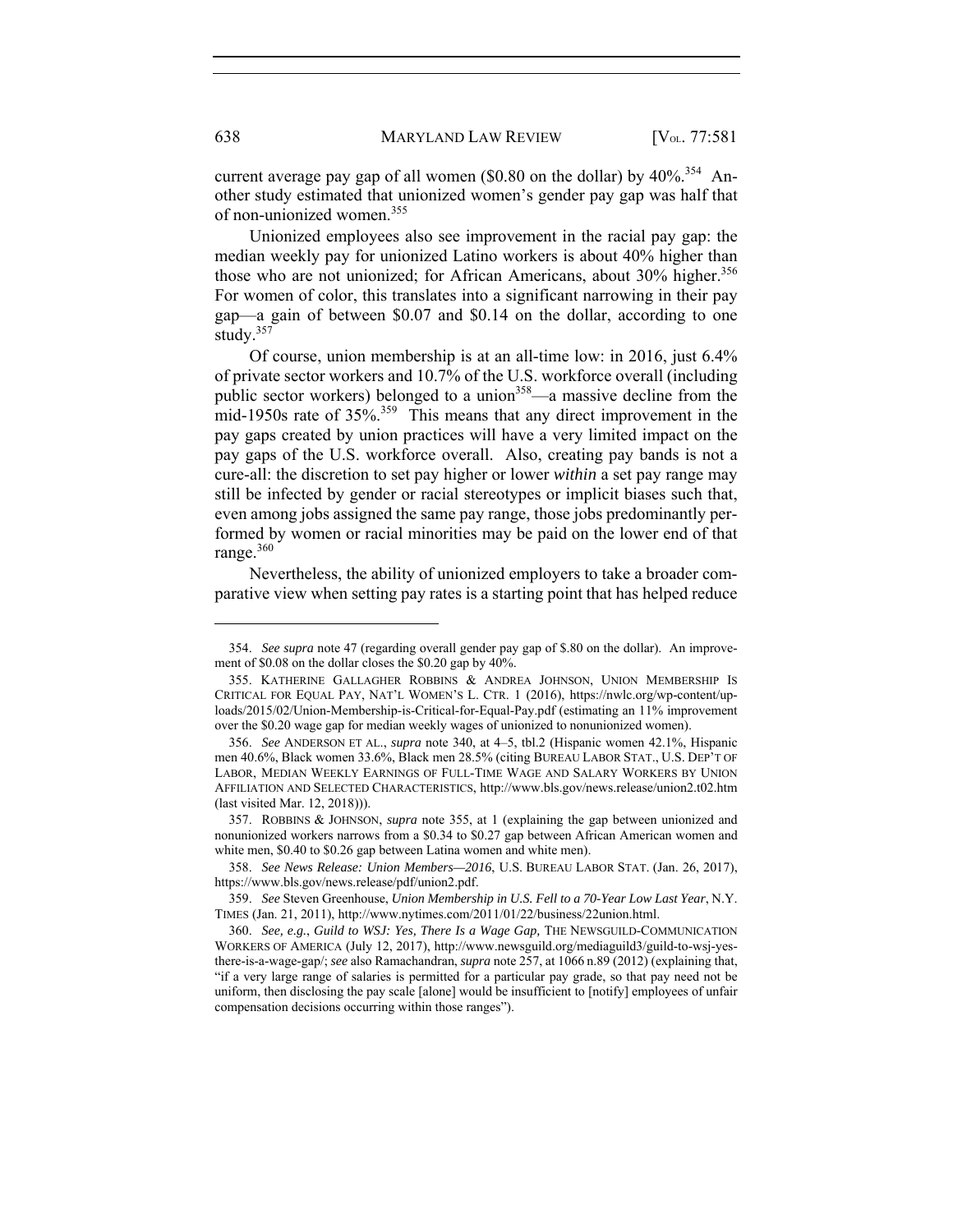the gender and racial pay gaps among unionized workers. It also provides examples for non-unionized employees challenging existing legal definitions of "equal work" or similarly situated "comparators" in lawsuits alleging unequal pay. While a pay discrimination claim looks at only the pay practices of the employer against whom the claim has been made, evidence that other employers within the same industry with the same job categories have taken a broader view of what jobs deserve equal pay ranges may help a plaintiff create an inference of stereotyping or discrimination within the firm.

# *b. Federal Government Sector*

As with the example of some unionized jobs, federal government jobs rely on job classifications that assign points based on job requirements and criteria; the points are then translated into a pay grade. Each job in the federal government is assigned a "General Service" or "GS" grade number between 1 and 15, and within each GS rating there are 10 steps of pay until the job is bumped up to the next group.<sup>361</sup> As the U.S. Office of Personnel Management explains it:

Agencies establish (classify) the grade of each job based on the level of difficulty, responsibility, and qualifications required. Individuals with a high school diploma and no additional experience typically qualify for GS-2 positions; those with a Bachelor's degree for GS-5 positions; and those with a Master's degree for GS-9 positions.<sup>362</sup>

In 2018, pay for Grade 1 ranged from \$18,785 (Step 1) to \$23,502 (Step 10); for Grade 15, it ranged from \$105,123 (Step 1) to \$136,659 (Step 10).<sup>363</sup> This provides another example of a system that allows an employer to compare non-identical jobs—jobs that may be mostly held in the U.S. economy by members of one sex—and, nevertheless, set pay similarly. For example, a recent search of postings on the federal jobs listing website USAJobs sought applications for a variety of positions all paid at the GS-10 level, including

 <sup>361.</sup> *See Pay & Leave Systems: General Schedule Classification and Pay*, U.S. OFFICE OF PERSONNEL MGMT., https://www.opm.gov/policy-data-oversight/pay-leave/pay-systems/generalschedule (last visited Mar. 12, 2018) [hereinafter *Pay & Leave*]. High-level executive and researcher positions with the government may exceed GS-15 as part of the "Senior Level Service." *See also Senior Executive Service: Scientific & Senior Level Positions*, U.S. OFFICE OF PERSONNEL MGMT., https://www.opm.gov/policy-data-oversight/senior-executive-service/scientific-seniorlevel-positions (last visited Mar. 12, 2018).

 <sup>362.</sup> *See Pay & Leave*, *supra* note 361.

 <sup>363.</sup> *Salary Table 2018-GS, Annual Rates by Grade and Step*, U.S. OFFICE OF PERSONNEL MGMT., https://www.opm.gov/policy-data-oversight/pay-leave/salaries-wages/salary-tables/18Tables/html/GS.aspx (last visited Mar. 12, 2018).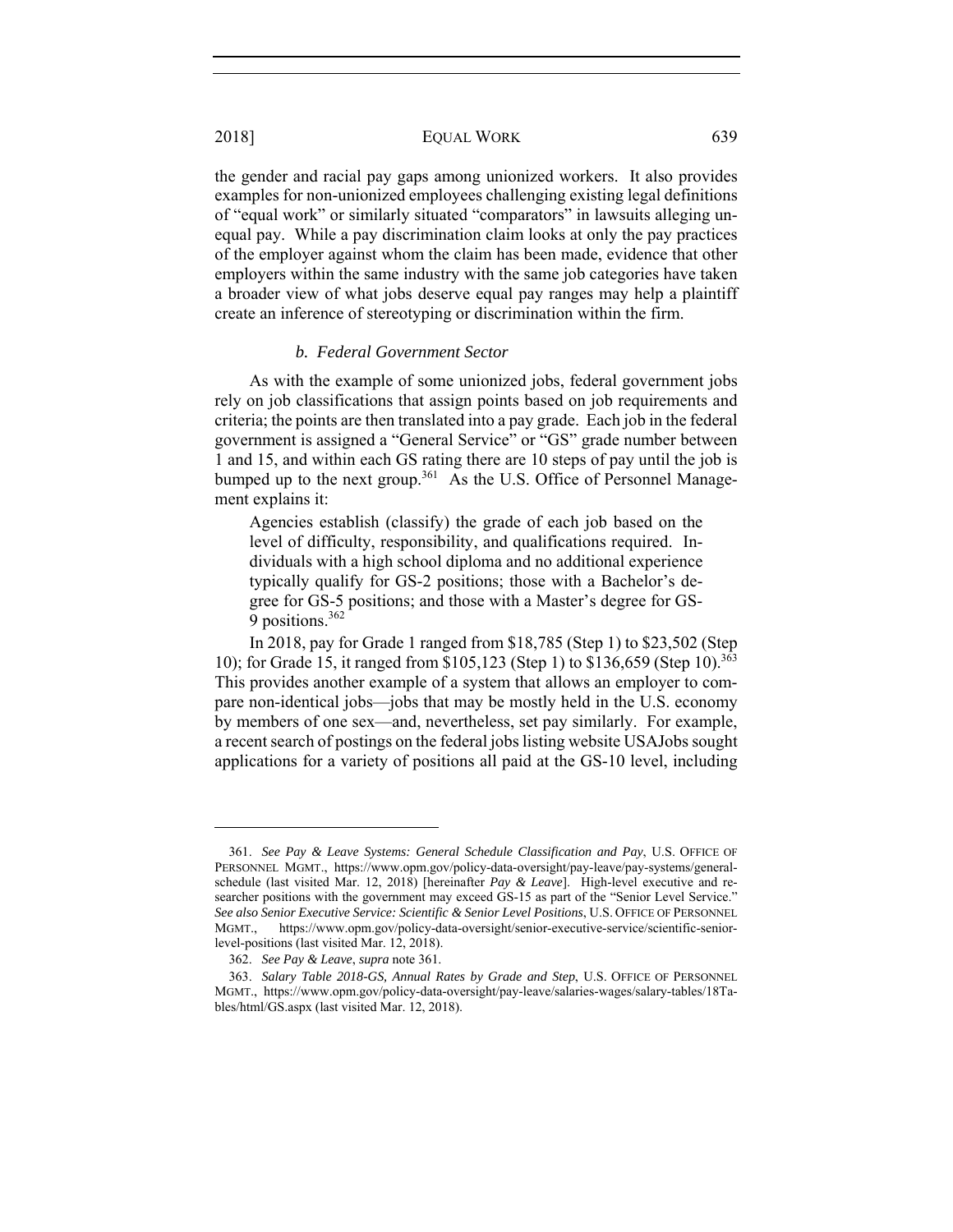640 MARYLAND LAW REVIEW [V<sub>OL.</sub> 77:581]

Legal Assistant, Clinical Nurse, Engineering Technician, and Physical Security Specialist.364

As with union members, the gender pay gap among federal sector workers is far smaller than those of the entire U.S. workforce. According to one study, in 2012, GS-ranked female workers earned \$0.89 to the dollar of all men<sup>365</sup>—similar to the gap for unionized women (\$0.88 on the dollar),  $366$  and nearly half the gap for all women  $$0.80$  on the dollar).<sup>367</sup> Again as with union employers, establishing pay grades is not a magic bullet: setting pay from a possible range for jobs assigned to the same pay grade may continue to be affected by stereotyping and bias, but it provides a starting point.<sup>368</sup> Yet federal sector pay grades also provide another set of potential "comparators" by analogy for private sector workers: if the federal government can compare different occupations requiring the same level of qualifications and work duties, private employers that provide similar services with similar job categories can do so, too.

#### *c. Private Sector*

The most compelling examples for the argument that private employers can and should be held to broader comparisons of "equal work" under the EPA are those of private employers who have done so themselves. The most notable and successful example is Salesforce.com, the company whose voluntary efforts led to the Obama White House Equal Pay Pledge.<sup>369</sup> Despite being "initially skeptical" of any pay disparity at the company, Salesforce

 <sup>364.</sup> Original search conducted by the author in February 2018, of USAJobs.com using pay grade filter for GS-10, https://www.usajobs.gov/Search/?g=10&k=GS-10&gs=true&p=1&smin=54803&smax=71247.

 <sup>365.</sup> U.S. OFFICE OF PERSONNEL MGMT., GOVERNMENTWIDE STRATEGY ON ADVANCING PAY EQUALITY IN THE FEDERAL GOVERNMENT 12 (2014) https://www.opm.gov/policy-data-oversight/pay-leave/reference-materials/reports/governmentwide-strategy-on-advancing-pay-equalityin-the-federal-government.pdf.

 <sup>366.</sup> *See supra* notes 353–355 and accompanying text.

 <sup>367.</sup> *See supra* note 47 and accompanying text.

 <sup>368.</sup> *See supra* note 360 and accompanying text. *See, e.g.,* U.S. OFFICE OF PERSONNEL MGMT., GOVERNMENTWIDE STRATEGY ON ADVANCING PAY EQUALITY IN THE FEDERAL GOVERNMENT 2 (2014), https://www.opm.gov/policy-data-oversight/pay-leave/reference-materials/reports/Governmentwide-Strategy-on-Advancing-Pay-Equality-in-the-Federal-Government.pdf (reporting the finding that, "[f]or GS employees, a discretionary authority to set pay for new hires above the step 1 minimum rate was used more frequently . . . for males than females in all 3 study years . . . [and] that these actions are most heavily used in three occupational categories that are male-dominated"); Alexia Fernandez Campbell, *One Way to Ensure Equal Pay for Men and Women*, ATLANTIC (Nov. 2016), https://www.theatlantic.com/business/archive/2016/11/how-the-government-mostlyclosed-its-gender-pay-gap/506084/.

 <sup>369.</sup> *See supra* notes 271–274 and accompanying text.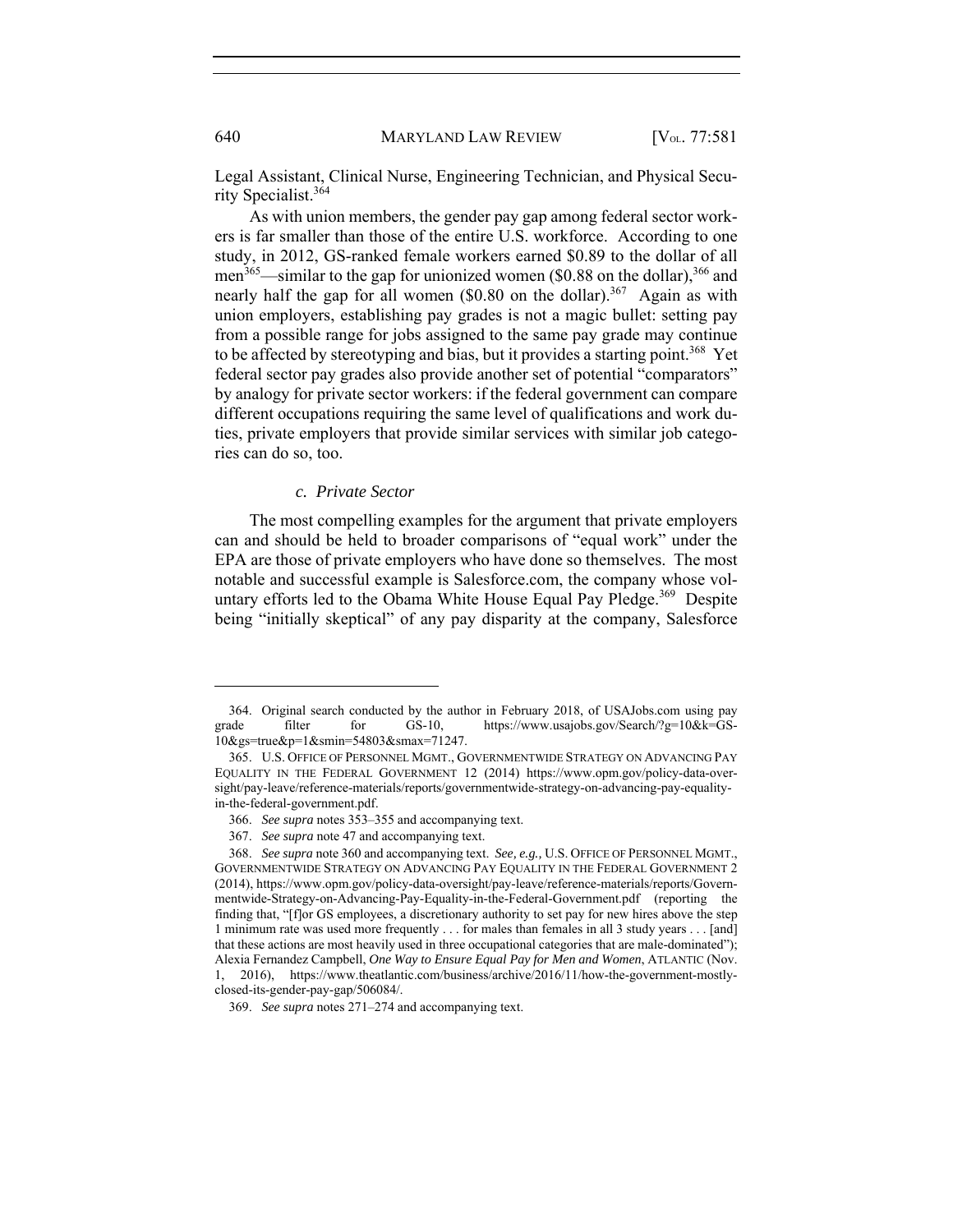CEO Marc Benioff undertook this effort after two female employees suggested that women were being paid less than men.<sup>370</sup> Starting in August 2015, Salesforce conducted a voluntary audit of its more than 17,000 employees, to, according to the company, "determine if men and women were paid equally for comparable work."<sup>371</sup> To do so, the company "put employees in comparable roles into groups and analyzed salaries of those groups to determine whether there were statistically significant wage differences between women and men."372 The company "based [its] analysis on objective factors that determine pay, such as job function, level and location[,]" then corrected "unexplained differences" by adjusting salaries for a group of both male and female employees alike.<sup>373</sup>

Because some of the pay adjustments the company made raised the pay of men, one commentator suggested that one could "assume there [were] equity increases embedded in that number that impact diverse male employees," in a workforce composed of 70% men and 30% women, only 8% of whom were Hispanic, black, or mixed race.<sup>374</sup> As a result, Salesforce adjusted the salaries of 6% of its workforce to achieve gender pay equity, investing almost \$3 million to do so. $375$ 

The Salesforce example shows not that the law should require affirmative and costly measures, but, instead, that the law can and should recognize the ability of private sector employers to make comparisons among and between different occupations that require similar credentials and skills. According to Benioff, "look[ing] at if [the company is] paying men and women the same" is "something every single CEO can do today . . . [w]e all have modern human resource management systems."<sup>376</sup> Far from requiring a complicated and unattainable comparison between apples and oranges, the Salesforce examples prove that comparing occupations is more akin to comparing different types of apples—and entirely possible for a private sector employer to do. Other companies, including SAP, have undertaken similar

 <sup>370.</sup> Bourree Lam, *One Tech Company Just Erased Its Gender Pay Gap*, ATLANTIC (Nov. 10, 2015), https://www.theatlantic.com/business/archive/2015/11/salesforce-equal-pay-gendergap/415050/.

 <sup>371.</sup> Cindy Robbins, *Equality at Salesforce: The Equal Pay Assessment Update*, SALESFORCE BLOG (Mar. 8, 2016), https://www.salesforce.com/blog/2016/03/equality-at-salesforce-equalpay.html.

 <sup>372.</sup> *Id.*

 <sup>373.</sup> *Id.*

 <sup>374.</sup> Kris Dunn, *The Salesforce Pitch for Equity Equality*, WORKFORCE MAG. (Jan. 21, 2017), https://www.workforce.com/2017/01/21/salesforce-pitch-equity-equality/.

 <sup>375.</sup> *See* Robbins, *supra* note 371.

 <sup>376.</sup> Claire Zillman, *Salesforce's Marc Benioff Urges His Fellow CEOs to Close the Gender Pay Gap*, FORTUNE (Jan. 18, 2017), http://fortune.com/2017/01/18/salesforce-ceo-marc-benioffgender-pay-gap/.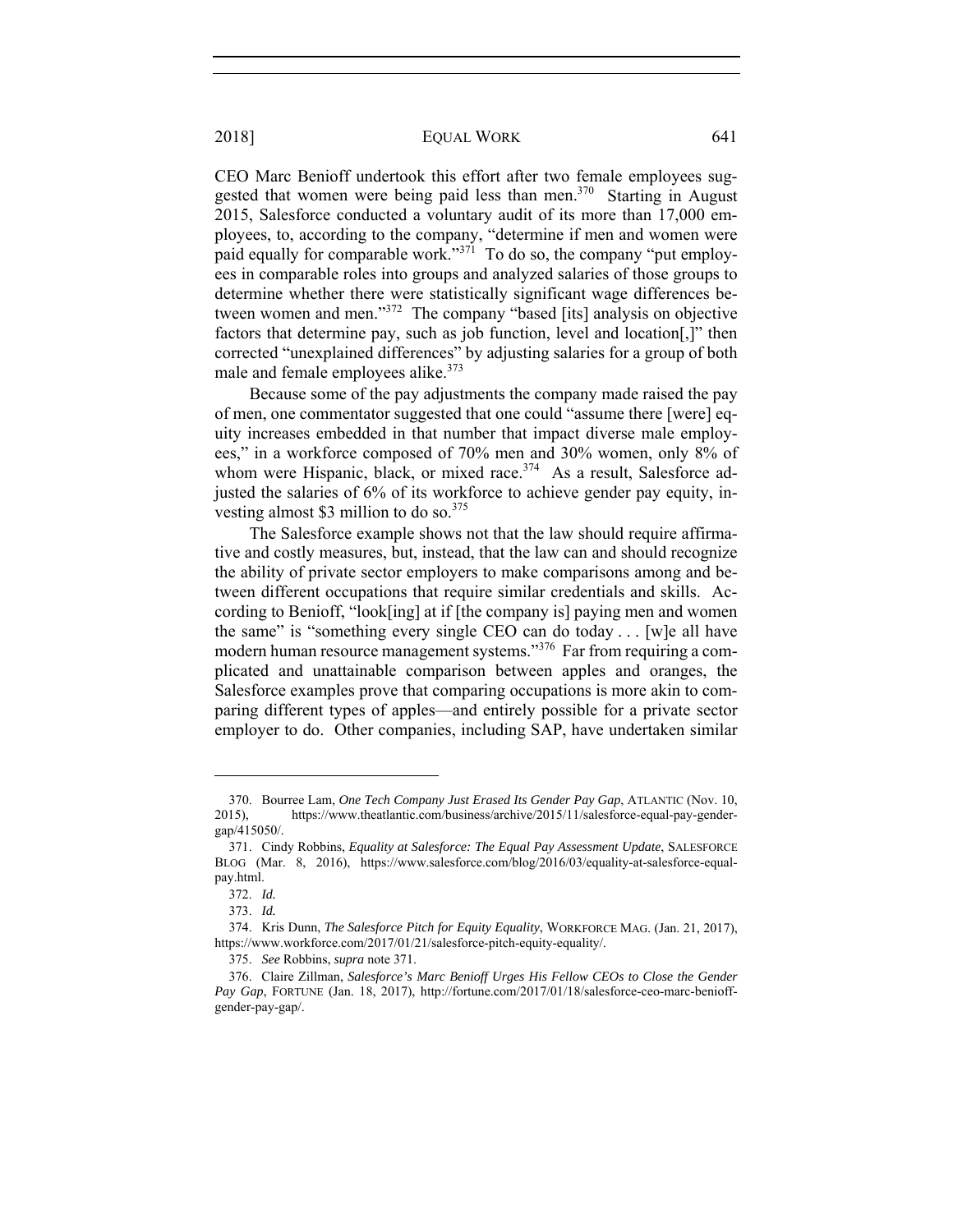efforts to compare pay across jobs in a more equitable manner.<sup>377</sup> These companies provide evidence that, just because two employees do not perform the same job, they can still be performing "equal work" for which they are paid equally.

As examples from union, federal government, and some private sector employers now show, by applying some simple objective parameters, employers—and courts—can and should take a broader view of "equal work" or an appropriate "comparator" than currently recognized under existing federal antidiscrimination law. An employee alleging pay discrimination under Title VII or the Equal Pay Act should be able to make similar within-employer comparisons.

#### *B. The Argument for Substantially Similar or Comparable Work*

Developments in the law of stereotyping and new examples of employers' efforts provide the opportunity to push current interpretations of existing federal and state laws requiring "equal work" further. Yet seventeen state equal pay statutes now require equal pay for "comparable," "substantially similar," or something else broader than "equal" work,  $378$  and legislators in many more states may move in that direction in the near future.<sup>379</sup> This provides the opportunity for recognizing a wider range of allowable comparisons in equal pay claims.

Given what we now know about stereotyping and implicit bias, and the continued prevalence of gender workforce segregation, a more modern and reasonable reframing of equal pay law is long overdue. Title VII and the EPA have failed to close the gender pay gap, and improvement has been stalled for nearly two decades. Developing tools to overcome this problem is essential. Recognizing the impact of implicit bias and stereotyping on our ability to make comparisons in law is not a new phenomenon, and has been raised in a variety of legal contexts, including jury selection, criminal sentencing, employment discrimination, and more.<sup>380</sup> The chief argument against strengthening equal pay laws to close the pay gap is that employers should not be required to make comparisons among different types of jobs. But law is entirely a field of comparisons: lawyers argue cases by applying

 <sup>377.</sup> *See, e.g.*, Vanessa Fuhrmans, *SAP Goes After the Gender Pay Gap*, WALL ST. J. (Aug. 13, 2017), https://www.wsj.com/articles/sap-goes-after-the-gender-pay-gap-1502676120.

 <sup>378.</sup> *See supra* Part II.C.

 <sup>379.</sup> *See supra* Part III.C.

 <sup>380.</sup> *See, e.g.*, CHERYL STAATS, ET AL., STATE OF THE SCIENCE: IMPLICIT BIAS REVIEW, KIRWIN INST., OHIO ST. UNIV. (4th ed. 2016), http://kirwaninstitute.osu.edu/wp-content/uploads/2016/07/implicit-bias-2016.pdf (summarizing recent research); PROJECT IMPLICIT, "Publications," http://projectimplicit.net/papers.html (last visited Mar. 12, 2018) (providing list of the project researchers' many publications).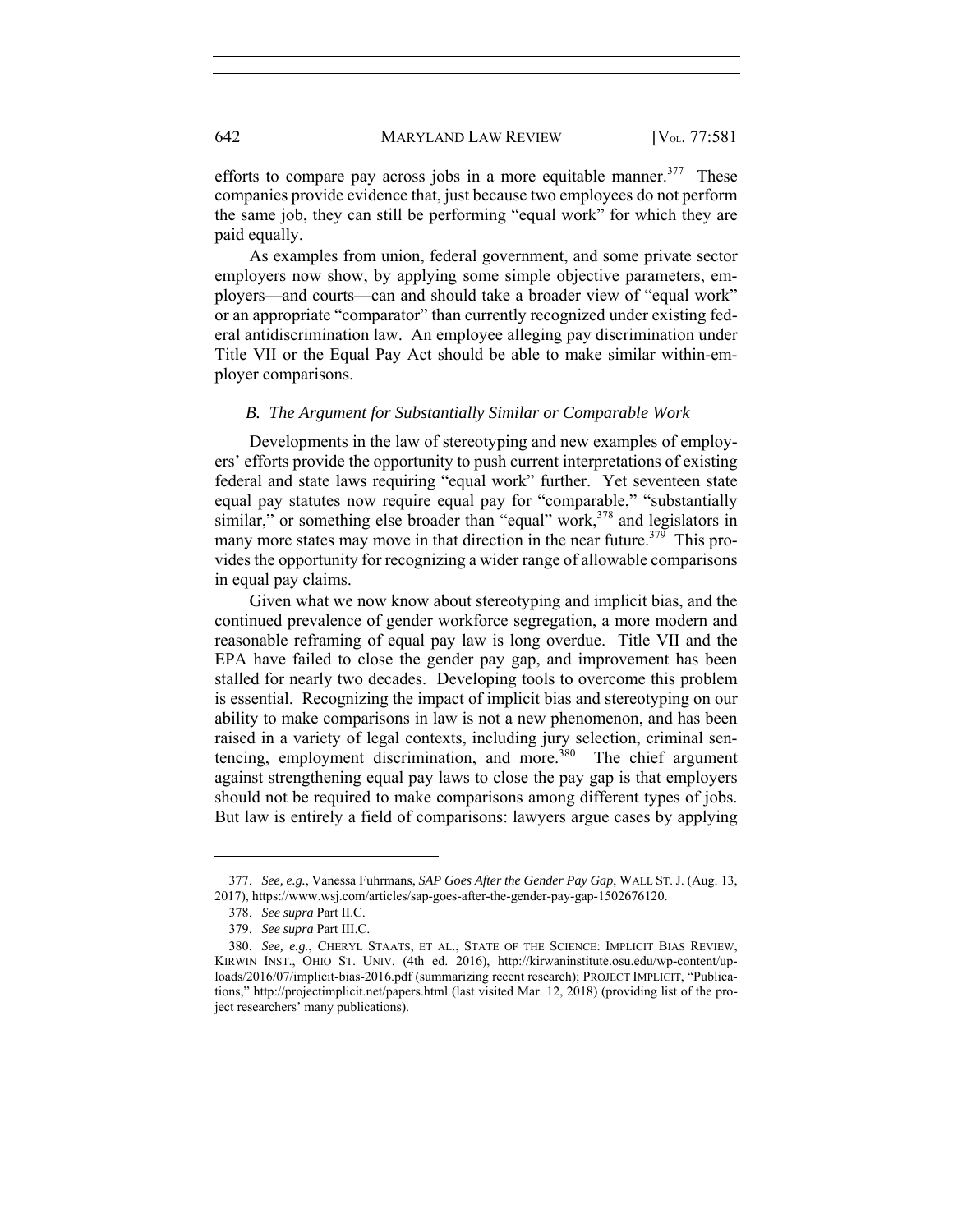precedent to their new facts; businesses know how to approach new business settings by analogy to how the law applies to existing situations.

Interpreting Title VII and the EPA to require plaintiffs to demonstrate "virtually identical" jobs or comparators in any claim of unequal pay is an outdated and unnecessarily limited vision of antidiscrimination law. A survey of published federal court decisions in Equal Pay Act cases in which the court directly addressed the threshold requirement of whether men and women performed "equal work" reveals significant room for improvement and increased doctrinal consistency. Out of seventy-nine published decisions in which a federal district court, circuit court of appeal, or the United States Supreme Court directly considered the issue, just over one-quarter of plaintiffs (twenty-one) were found to be performing "equal work" to their comparators—meaning that nearly three-quarters of these plaintiffs never made it out of the starting gate with their legal claims.<sup>381</sup> Of those found to be "equal," most were performing identical jobs to their male comparators—for example, male and female computer technical writers,<sup>382</sup> health spa chain managers paid different commissions,<sup>383</sup> female employees who filled vacancies for male school maintenance workers,<sup>384</sup> business school professors within the same department at a private university, $385$  and a male attorney who replaced his female predecessor in the exact same position (and was paid 20% more).386 Other successful plaintiffs were performing nearly identical jobs, but with different job titles that impacted employer pay setting—for example, airline stewardesses (female) and pursers (male), $387$  sewing machine operators (female) and bookbinders (male),<sup>388</sup> nurse's aides (female) and hospital orderlies (male),<sup>389</sup> and housekeepers (female) and custodians (male). $3\overline{90}$  Because these cases are consistent with even the narrowest interpretation of "equal work" in existing law, these results are to be expected.

 <sup>381.</sup> Original survey of caselaw conducted by the author in November 2017 of all federal court cases under the Equal Pay Act that discussed the definition of "equal work." Because many EPA cases are decided without addressing this issue, the survey is not intended to be reliably quantitative, but rather to provide some context and qualitative examples of federal courts' application of the "equal work" test.

 <sup>382.</sup> *See* Meeks v. Comput. Assocs. Int'l, 15 F.3d 1013 (11th Cir. 1994).

 <sup>383.</sup> *See* Bence v. Detroit Health Corp., 712 F.2d 1024 (6th Cir. 1983).

 <sup>384.</sup> *See* Marshall v. Bldg. Maint. Corp., 587 F.2d 567 (2d Cir. 1978).

 <sup>385.</sup> *See* Klein v. New York University, 786 F. Supp. 2d 830 (S.D.N.Y. 2011).

 <sup>386.</sup> *See* Dubowsky v. Stern, Lavinthal, Norgaard & Daly, 922 F. Supp. 985 (D.N.J. 1996).

 <sup>387.</sup> *See, e.g.*, Laffey v. Nw. Airlines, Inc., 740 F.2d 1071 (D.C. Cir. 1984).

 <sup>388.</sup> *See* Thompson v. Sawyer, 678 F.2d 257 (D.C. Cir. 1982).

 <sup>389.</sup> *See, e.g.*, Odomes v. Nucare, Inc., 653 F.2d 246 (6th Cir. 1981); Brennan v. Prince William Hosp. Corp., 503 F.2d 282 (4th Cir. 1974); Hodgson v. Maison Miramon, Inc., 344 F. Supp. 843 (E.D. La. 1972).

 <sup>390.</sup> *See, e.g.*, Hodgson v. Montana State Bd. of Ed., 336 F. Supp. 524 (D. Mont. 1972).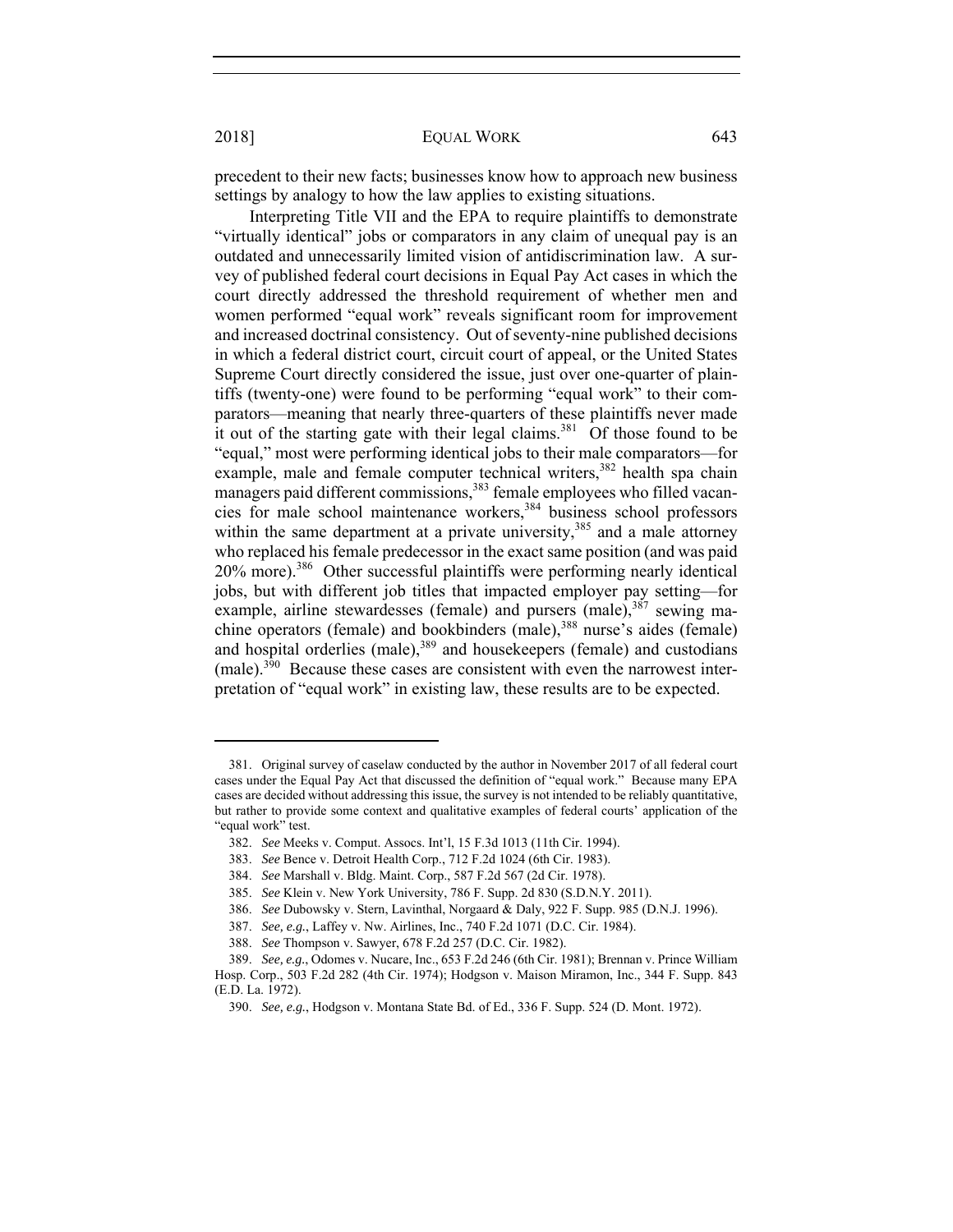#### 644 MARYLAND LAW REVIEW [V<sub>OL</sub>. 77:581]

In a handful of cases, courts even read the "equal work" requirement slightly more generously to reach the greater potential of existing law under the EPA. For example, despite being in different college departments, when the actual factors used to set pay were compared, the United States Court of Appeals for the Second Circuit held that a female criminal justice professor was performing "equal work" (with equal "skill, effort, responsibility") as a male psychology professor, despite their difference in fields.<sup>391</sup> Likewise, the District Court of Minnesota held that a female higher education and research officer was performing "equal work" to a male innovation and business officer when looking at their job descriptions and duties, which required similar relationship-building skills, levels of expertise, and effort.<sup>392</sup> As these two cases demonstrate, there is, indeed, room even under existing law for federal courts to compare different types of jobs that require similar hiring criteria and equivalent skills, duties, and responsibilities.

Yet these decisions were the very limited exception to the general rule: federal courts take a circumscribed view of "equal work" under the EPA that allows differences between *employees holding* equivalent jobs to justify pay disparities between equivalent *jobs.*393 Among the fifty-eight cases in which federal courts found that plaintiffs and their comparators were *not* performing "equal work" were those in which jobs with equivalent duties were found unequal because: male and female employees had their pay set through different processes and performed a few different tasks<sup>394</sup>; male employees performing the same job duties had additional training, though the duties performed did not require it<sup>395</sup>; employees performed the same job in different offices or locations396; or because, while some male employees performing the same job duties were paid more than female employees, other male employees were not.<sup>397</sup> Under existing law, such results are also to be expected. Requiring comparators to work "in the same establishment" and to be "equal" creates a narrow perspective that allows courts to use any difference in the

 <sup>391.</sup> *See* Lavin-McEleney v. Marist Coll., 239 F.3d 476 (2d Cir. 2001).

 <sup>392.</sup> *See* Ewald v. Royal Norwegian Embassy, 82 F. Supp. 3d 871 (D. Minn. 2014).

 <sup>393.</sup> *See also What is Pay Equity?, supra* note 336; Eisenberg, *Shattering, supra* note 182, at 48-49.

 <sup>394.</sup> *See, e.g.*, Goodrich v. Int'l Bhd. of Elec. Workers, 815 F.2d 1519 (1987).

 <sup>395.</sup> *See, e.g.*, Foco v. Freudenberg-Nok Gen. P'ship, 549 F. App'x 340, 343 (6th Cir. 2013) ("The [district] court noted that under applicable regulations 'skill' includes factors such as 'experience, training, education, and ability' [and] Plaintiff could not establish that she performed work equal to the male comparators because they had more experience and, in some cases, possessed credentials that Plaintiff did not have.")*I*; Johnson v. FedEx, 604 F. App'x 183 (3d Cir. 2015).

 <sup>396.</sup> *See, e.g.*, Foster v. Arcata Assocs., Inc., 772 F.2d 1453 (9th Cir. 1985); Renstrom v. Nash Finch Co., 787 F. Supp. 2d 961 (D. Minn. 2011).

 <sup>397.</sup> *See, e.g.*, Moccio v. Cornell University, 889 F. Supp. 2d 539 (S.D.N.Y. 2012); Cole v. Ruidoso Mun. Sch., 43 F.3d 1373 (10th Cir. 1994).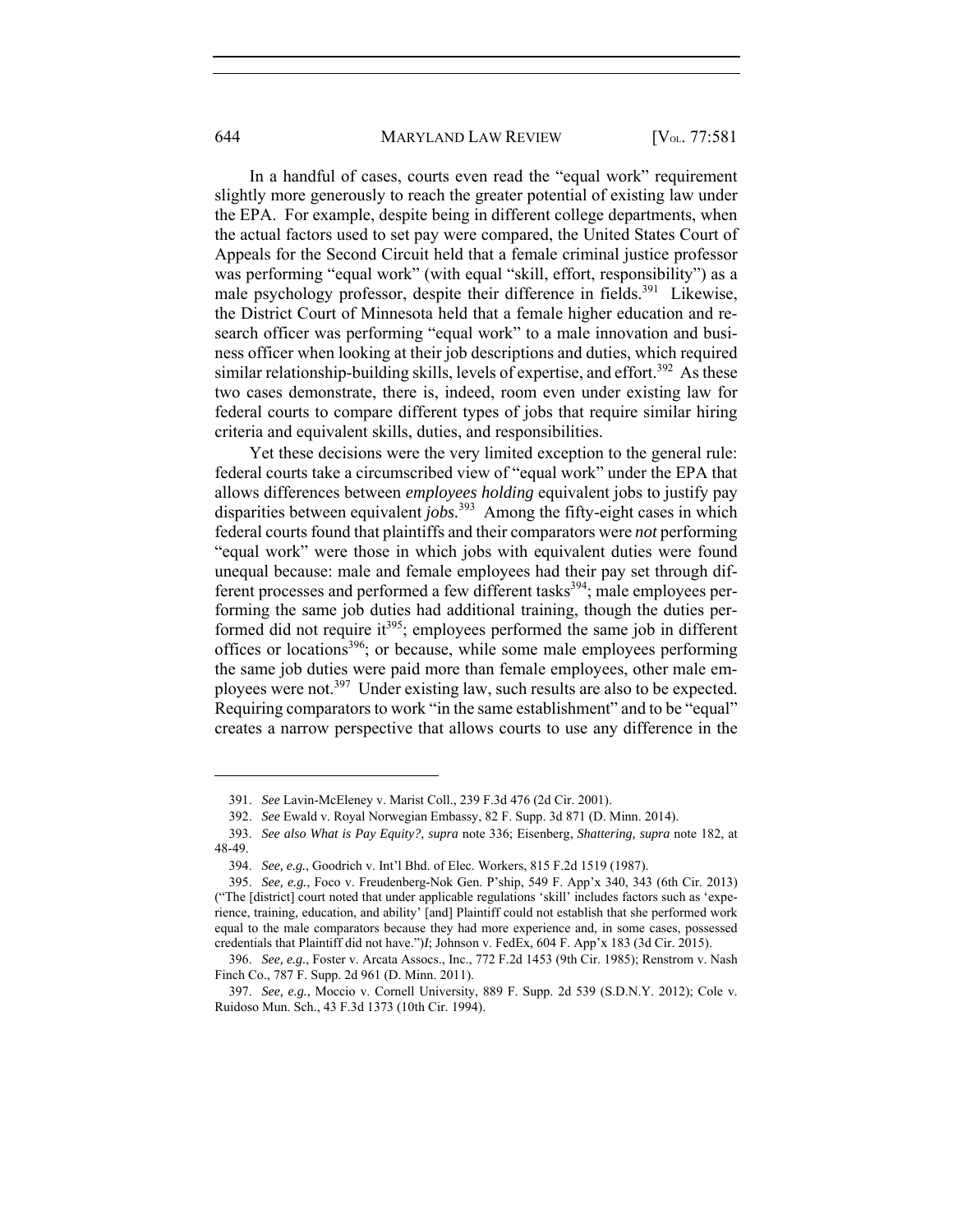comparators to dismiss a plaintiff's EPA case before ever asking the employer to justify the disparity. The inquiry then becomes backward-looking: just because the employees holding the positions now have differences does not mean that the jobs, themselves, require unequal skill, effort, and responsibility.

Under a "substantially similar" or "comparable" work standard, the threshold inquiry to make out a prima facie case of unequal pay focuses more properly on whether the job duties of plaintiffs and their comparators should be compared due to similarities in the jobs, themselves. It removes potentially irrelevant characteristics like geographic location and additional training from the threshold inquiry of whether the positions are, in the first place, substantially similar, and reserves those inquiries for the employer's affirmative defenses. Indeed, all three amended state laws in Massachusetts, California, and Oregon do just that, considering the substantial similarity of jobs across an employer's operations, without reference to "in the same establishment," but then allowing an employer's affirmative defense to a pay disparity to include geographic location, where bona fide.<sup>398</sup> An employer may well be justified in paying a male employee in its city office more than it pays a female employee who performs the same job in its rural office—for example, due to a legitimate difference in the local cost of living or bona fide differences in the offices' operations. But this is an inquiry better undertaken as a matter of an employer's defense; not every office location requires disparate pay, and the employee should get a chance to question whether such differences are warranted.

Likewise, each of the new laws in Massachusetts, California, and Oregon makes clear that the experience, education, and training level of an employee performing a given job does not determine whether the jobs are substantially similar. Instead, those inquiries are, again, properly considered as the employer's affirmative defenses if bona fide and related to the job, not in assessing whether the jobs themselves are comparable.<sup>399</sup> This means that any pay differences for additional training, education, and experience that are truly related to the job and of value to the employer may be excused, while simply using the fact that one employee has additional criteria not required by the job to explain an unwarranted disparity will not.

 <sup>398.</sup> *See* CAL. LAB. CODE § 1197.5 (West 2018); MASS. GEN. LAWS ch. 149, § 105A (2018); OR. REV. STAT. § 652.220(2)(b) (2017). Note that geographic location and "working conditions" are conceptually distinct. Removing geographic location from the threshold inquiry does not necessarily remove the threshold requirement of comparable or substantially similar "working conditions," like hours, schedule, physical surroundings, or potential hazards. *See, e.g.*, OR. REV. STAT. § 652.210(11) (2017).

 <sup>399.</sup> *See* CAL. LAB. CODE § 1197.5 (West 2018); MASS. GEN. LAWS ch. 149, § 105A (2018); OR. REV. STAT. § 652.220(2)(2017).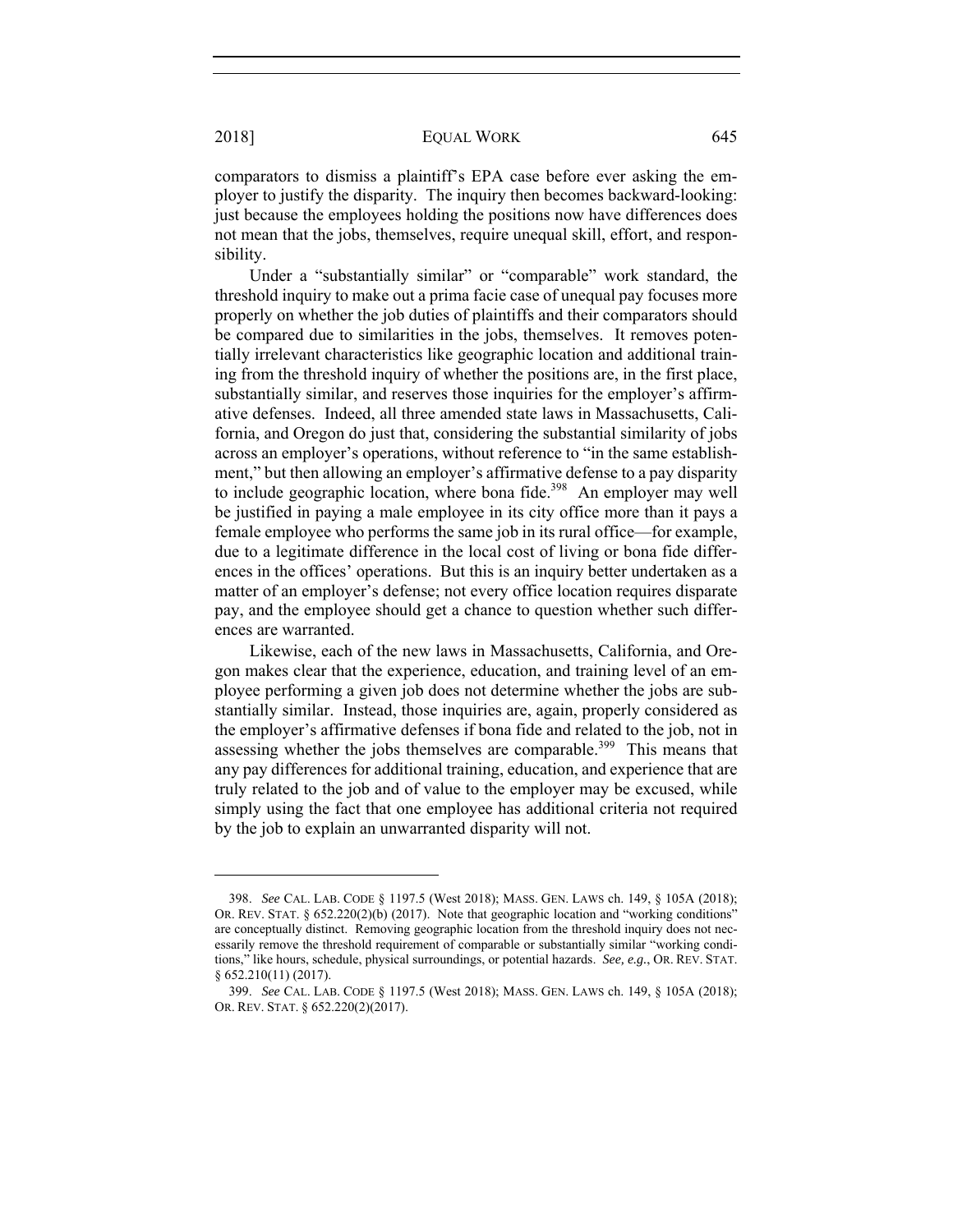646 MARYLAND LAW REVIEW [V<sub>OL.</sub> 77:581]

Clearly, then, even under a "substantially similar" or "comparable" work threshold standard, many plaintiffs' claims of unequal pay will—and should—still fail. Plaintiffs whose comparators perform job duties that are more complex or require greater responsibility, or whose employers value and pay more for additional job-related education or experience, or who fail to provide evidence to meet their prima facie proof of comparability will not be helped by this legal change. The move from "equal" to a "comparable" or "substantially similar" work standard is an incremental advance that does not open Pandora's Box to equalizing pay between all men and women. Instead, it refocuses the inquiry on comparing job duties themselves ex ante, rather than comparing the people who hold the jobs and justifying potentially bias-infected pay ex post—to stop the pay-gap-magnifying trend of allowing any difference between comparators to justify disparate pay despite similarities between their jobs.

A final and, perhaps, the most significant advantage of a move to a standard of equal pay for "substantially similar" or "comparable" rather than "equal" work is the impact it stands to have on employer efforts to resolve unequal pay voluntarily. As critics of a move toward a comparability standard may argue, a change in the law would allow more plaintiffs to succeed at the prima facie stage of an equal pay claim, creating additional litigation. Yet the prospect of more lawsuits may, likewise, incentivize employers to examine their existing pay structures more closely. This could, in turn, ultimately reduce litigation, given the robust affirmative defenses still available to employers who tie pay-setting to job-related factors. In fact, new laws in both Massachusetts and Oregon create explicit incentives for employers to remedy their own pay disparities by providing partial defenses against state equal pay claims for such efforts. Oregon law limits compensatory and punitive damages for employers who have conducted a reasonable, good-faith, and effective "equal-pay analysis" within three years prior to the filing of the relevant lawsuit.<sup>400</sup> In Massachusetts, an employer's similar "self-evaluation of its pay practices," also conducted in good faith, in the prior three years, resulting in "reasonable progress" toward improvement can raise an affirmative defense to liability under the statute. $401$ 

Ultimately, a move to a threshold standard of "substantially similar" or "comparable" work allows courts to apply equal pay law—and employers to set pay—more consistently, fairly, and effectively, by focusing on job duties rather than job holders and on legitimate job-related differences rather than just any differences to justify pay disparities.

 <sup>400.</sup> OR. REV. STAT. § 652.210(4) (2017).

 <sup>401.</sup> MASS. GEN. LAWS ch. 149, § 105A(d) (2018).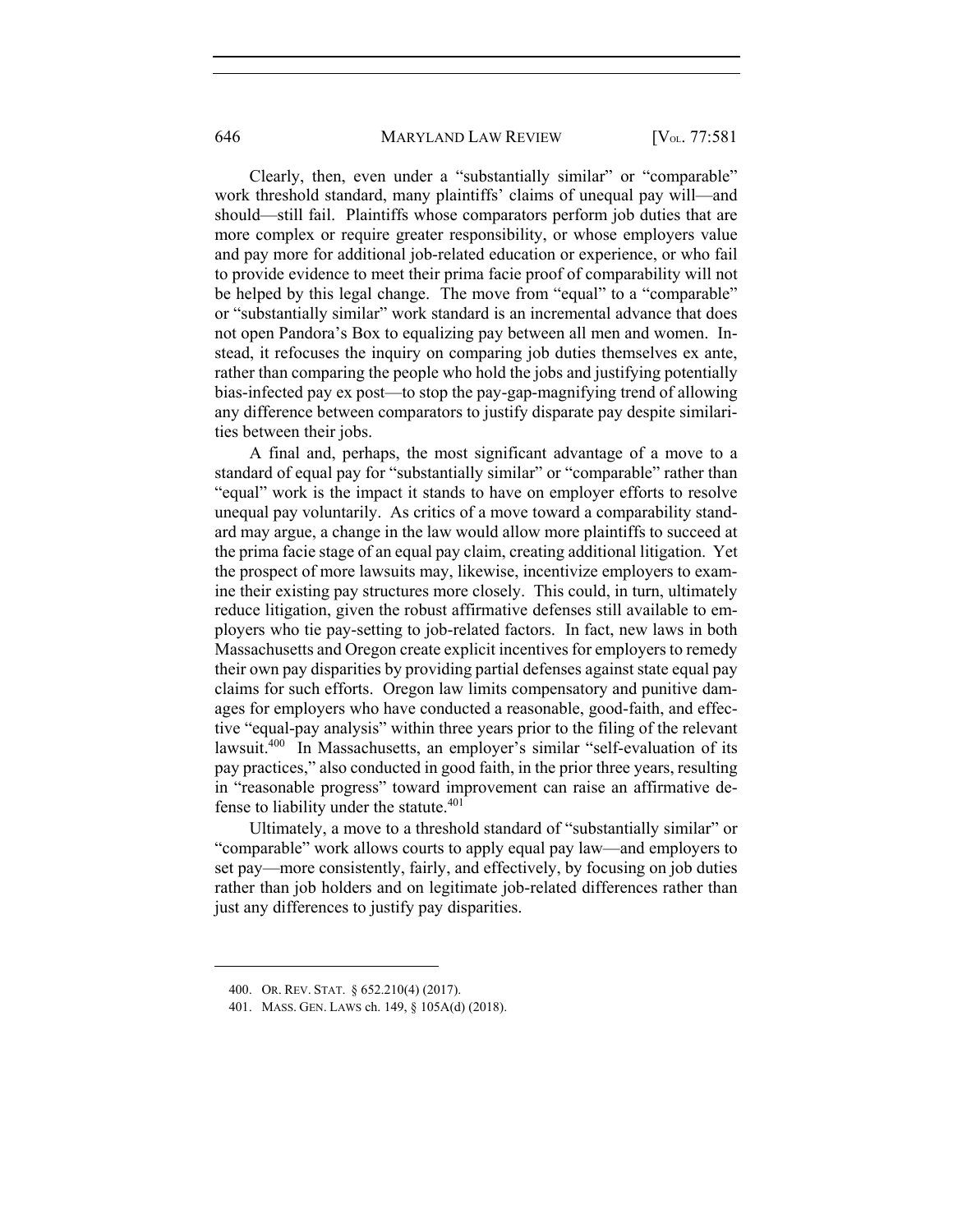$\overline{a}$ 

#### *C. Counterarguments and Considerations*

Arguments against broadening the reach of equal pay laws mirror skepticism about the existence of gender and racial pay gaps in general. The most common argument against the need to remedy the gender pay gap is that the gap reflects women's own "choices."402 Women prioritize shorter hours and flexibility to allow for family caregiving, the argument goes, so they choose to enter lower paid professions that demand fewer hours. This, such critics suggest, is beyond the province of antidiscrimination law, and employers should not bear the financial burden for women's choices: if occupational segregation is the problem, women choose to enter female-dominated occupations.

While it may be demographically accurate that women prefer to work fewer hours or seek out flexibility due to family obligations, women do not "choose" the economic disadvantage or professional marginalization that comes with working reduced hours. $403$  Were antidiscrimination law to force employers to look closely at comparable work, it is possible that the absolute correlation between high-hours demanding jobs and high pay may start to dissipate. Moreover, taking a comparable work approach does not require pay parity for employees who work fewer hours; instead it seeks to correct underpayment of traditionally female jobs that are performed at the same level for the same hours. While that means it will not completely close the pay gap, it may narrow it.

Another powerful narrative against equal pay reforms is the market defense,404 which holds particular sway in a legal framework that already affords great deference to employers about how to run their businesses. This argument claims that employers should not have to pay more to fill a position than the market requires. In highly skilled positions, offering a higher salary is often the only way to recruit top talent. If a woman agrees to take the same position at less pay, such critics suggest, the employer is not to blame.

 <sup>402.</sup> *See, e.g.*, Christina Hoff Sommers, *The Wage Gap Myth Exposed——by Feminists*, HUFFPOST (Jan 23, 2014), https://www.huffingtonpost.com/christina-hoff-sommers/wagegap\_b\_2073804.html; Lisa Annese, *Dispelling the Myths: Why the Gender Pay Gap does not Reflect the 'Choices' Women Make*, GUARDIAN (Nov. 7, 2016), https://www.theguardian.com/sustainable-business/2016/nov/08/dispelling-the-myths-why-the-gender-pay-gap-does-not-reflect-thechoices-women-make.

 <sup>403.</sup> *See, e.g.*, GOULD ET AL., *supra* note 11, at 3, 7, 21–22; JOAN C. WILLIAMS, JESSICA MANVELL & STEPHANIE BORNSTEIN, CTR. FOR WORKLIFE L., "OPT OUT" OR PUSHED OUT?: HOW THE PRESS COVERS WORK/FAMILY CONFLICT (2006), http://worklifelaw.org/pubs/OptOut-PushedOut.pdf. *See generally* Schultz, *Telling Stories*, *supra* note 33 (examining choice arguments in response to workforce segregation under Title VII); Schultz & Petterson, *supra* note 33 (same); Schultz, *Taking Sex Discrimination Seriously*, *supra* note 33 (same).

 <sup>404.</sup> *See, e.g.*, Horwitz, *supra* note 40; Rabin-Margalioth, *supra* note 193, at 810.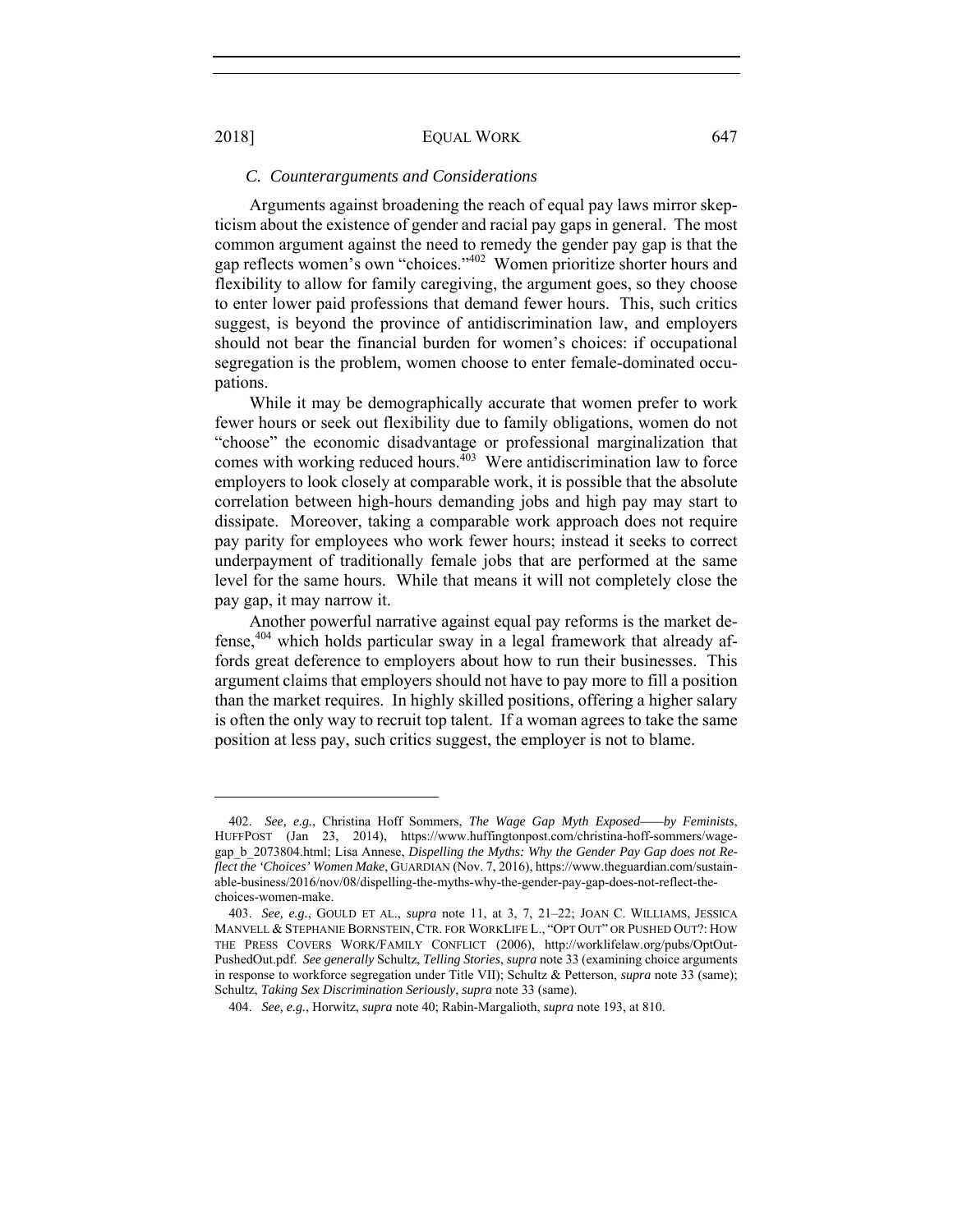648 MARYLAND LAW REVIEW [V<sub>OL.</sub> 77:581]

The strongest response to this argument is that it is unfair and economically inefficient for employers to profit off of discrimination. The whole point of antidiscrimination law is to correct for discrimination that the free market fails to redress.<sup>405</sup> Pushing existing law to question bias-infected decisions is exactly the type of incremental advancement that antidiscrimination law is designed to effect. An incremental move to comparable work is not a radical departure from existing market principles: it still allows employers to recruit as they wish, they must just equalize pay going forward, so as to break the cycle of perpetual underpayment to women and racial minorities for equivalent work.

A third counterargument is that, while closing pay gaps is a laudable ideal, it is unfair to employers to mandate anything more in law. Where an employer can afford to equalize pay, it will do so voluntarily; forcing employers to do so otherwise is asking the business sector to pay for "societal" discrimination it did not create.<sup>406</sup> Of course, voluntary efforts are warranted and encouraged, but they are clearly insufficient. The gender and racial pay gaps have been stalled for nearly two and four decades respectively<sup>407</sup>; it is long overdue for equal pay law to be revived, to accomplish what it was intended to do. Moreover, given the decline in union density,  $408$  only those with the most human capital and bargaining power will benefit when employers choose to correct pay gaps voluntarily. This ignores the greatest potential benefit in closing the gender and racial pay gaps: improvements in income inequality for those at the bottom of the income spectrum.

Certainly, a comparable work approach is not a panacea. It cannot, alone, close the pay gaps. It does not go as far as comparable *worth*, so it can only incrementally improve on the portion of the pay gaps due to occupational segregation. This approach keeps comparisons within the employer and between similarly-difficult jobs. It also does nothing to address the half or more of the pay gap that is due to demographic differences between women and men (temporal inflexibility, working hours) and between white and minority workers (differing access to education and work experience). Despite all of these caveats, however, it is time that the law moves beyond the outdated and myopic view that nothing can be done to improve pay equity unless the jobs in question are virtually identical. Reframing "comparators"

 <sup>405.</sup> *See, e.g.*, CASS R. SUNSTEIN, FREE MARKETS AND SOCIAL JUSTICE 151–66 (1997); Cass R. Sunstein, *Why Markets Don't Stop Discrimination*, 8 SOC. PHIL. & POL'Y 22 (1991).

 <sup>406.</sup> *See* Claire Suddath, *Why Can't Your Company Just Fix the Gender Wage Gap?*, BLOOMBERG BUSINESSWEEK (June 21, 2017, 5:00 AM), https://www.bloomberg.com/news/features/2017-06-21/why-can-t-your-company-just-fix-the-gender-wage-gap ("Companies that are motivated to make these kinds of changes, or at least talk about the problem, are the exception.").

 <sup>407.</sup> *See supra* notes 49, 64 and accompanying text.

 <sup>408.</sup> *See supra* notes 358–359 and accompanying text.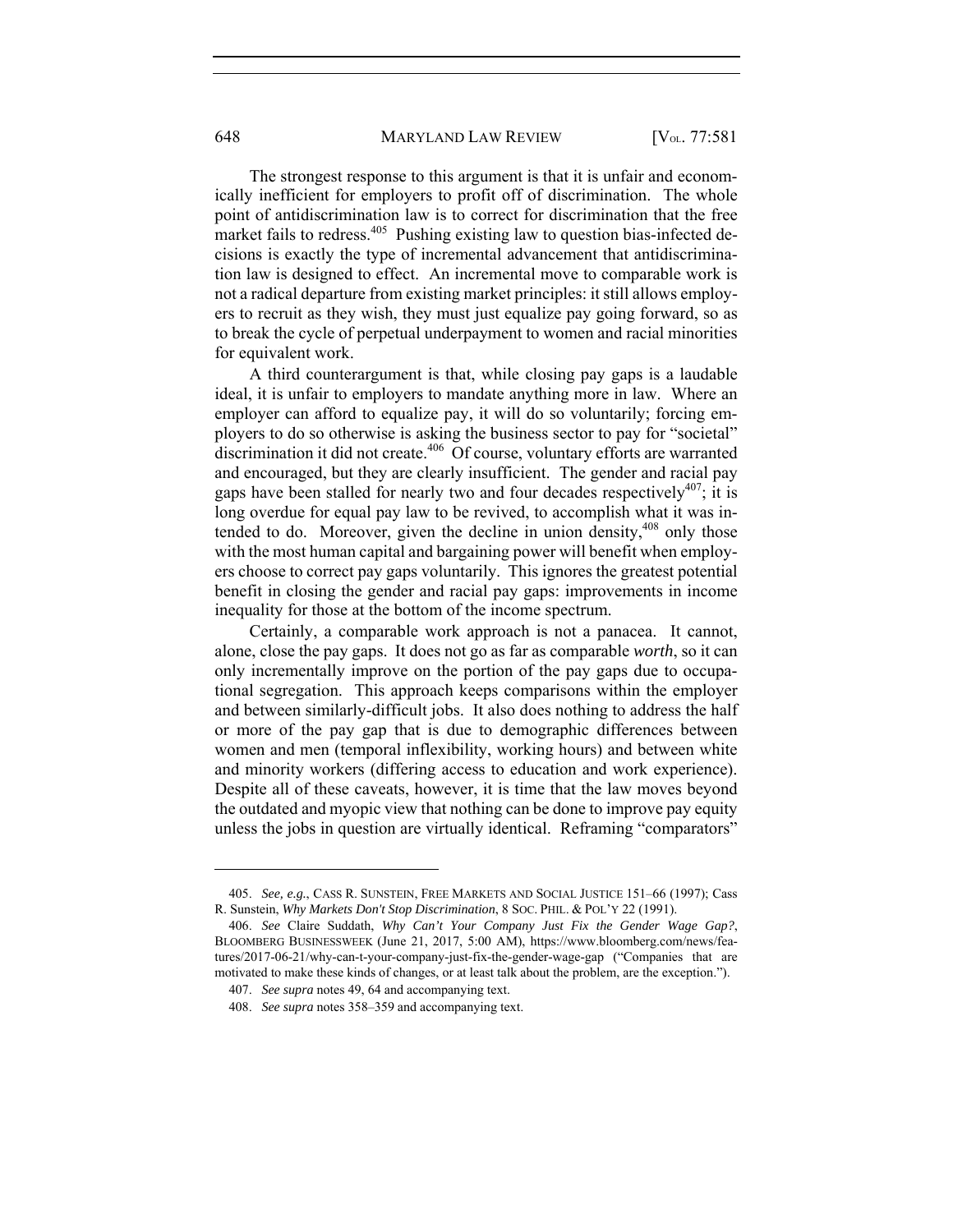and "equal work" in current law and moving toward a standard of "substantially similar" or "comparable work" in state law provides a commonsense and incrementally reasonable approach to push antidiscrimination law to do better to correct an economic injustice.

#### V. CONCLUSION

Recent economic research supports the conclusion that, no matter how finely you slice the data, there is a gender pay gap that remains, $409$  and that there is an even greater racial pay gap.410 Improvement in both pay gaps has been stalled for decades, $411$  and both pay gaps contribute to—and exacerbate—steep economic inequality in the United States.<sup>412</sup> As the most recent data shows, up to one-half of both pay gaps are now due to discrimination, stereotyping, and occupational segregation, $413$  to which antidiscrimination law—not any expensive new social program or major new legislation—is properly addressed.

Existing antidiscrimination law has failed to close the pay gaps and, left untouched to continue under existing court interpretations, may never do so. Both the antidiscrimination approach of federal Title VII<sup>414</sup> and the labor code approach of the federal Equal Pay  $Act^{415}$  leave significant holes in the protections they offer to employees who experience pay discrimination. As currently interpreted by federal courts, both Title VII's "legitimate nondiscriminatory reason" defense and the Equal Pay Act's "any factor other than sex" defense excuse employer justifications for pay disparities that may be infected with bias, like prior salaries and the "market defense."416 But an even more significant limitation of both statutes is the requirement that an employee alleging pay disparity be able to point to a nearly identical comparator who is paid more. Courts have interpreted the "comparator requirement" in Title VII and the definition of "equal work" in the Equal Pay Act in unnecessarily narrow ways, circumscribing the reach of broader statutory language that offers the potential to create greater pay equity.<sup>417</sup>

To move closer to closing the gender and racial pay gaps, existing law can and should be reinterpreted to reach and root out stereotypes about the value of the work performed by women and racial minorities. Advances in

 <sup>409.</sup> *See supra* notes 47–61 and accompanying text*.*

 <sup>410.</sup> *See supra* notes 62–73 and accompanying text*.*

 <sup>411.</sup> *See supra* notes 49, 64 and accompanying text*.*

 <sup>412.</sup> *See supra* Part I.C.

 <sup>413.</sup> *See supra* notes 83–86, 106–111 and accompanying text*.*

 <sup>414.</sup> *See supra* Part II.A.

 <sup>415.</sup> *See supra* Part II.B.

 <sup>416.</sup> *See supra* notes 161–162, 168–169, 192–193 and accompanying text*.*

 <sup>417.</sup> *See supra* Part II.